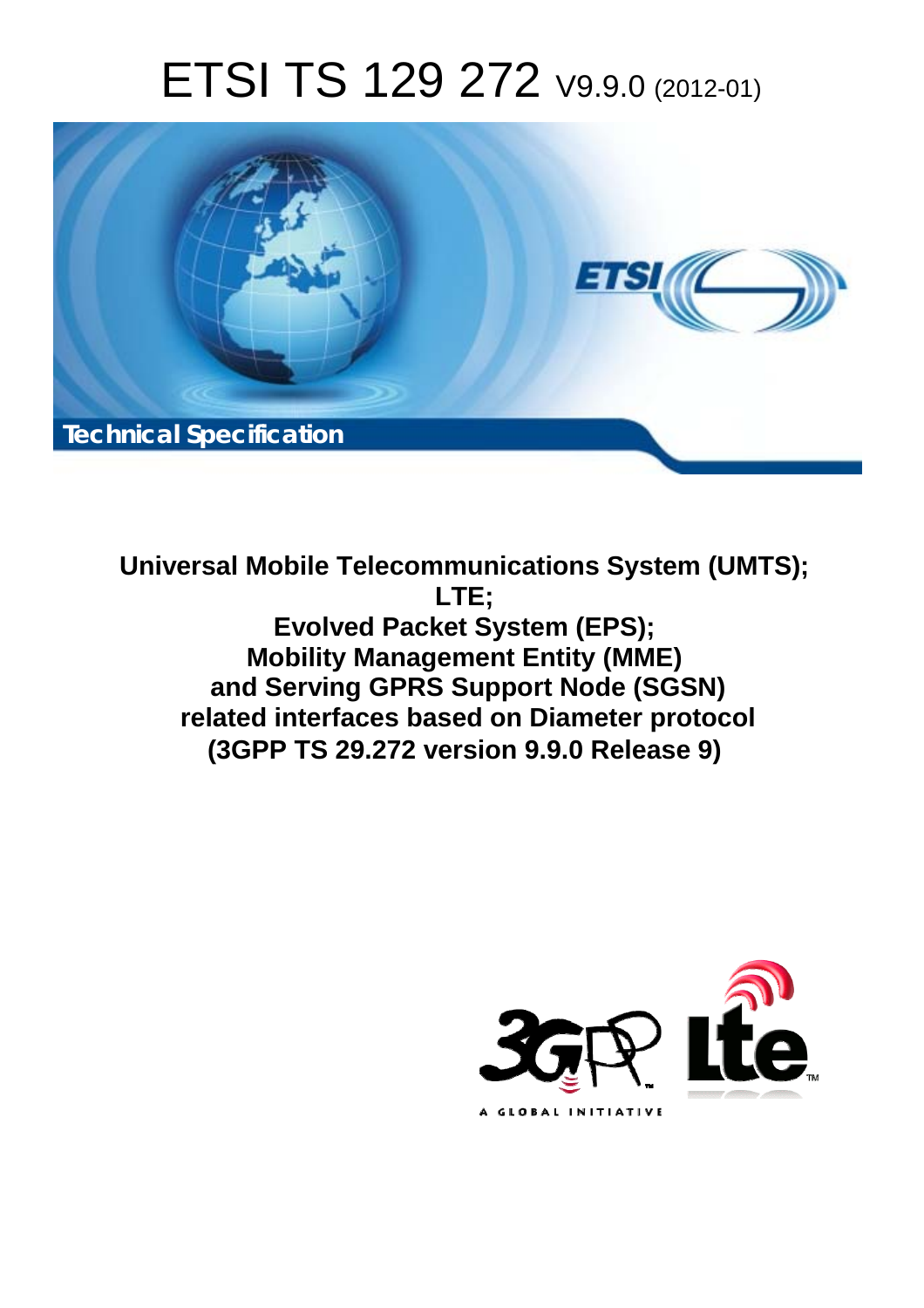Reference RTS/TSGC-0429272v990

> Keywords LTE,UMTS

### *ETSI*

#### 650 Route des Lucioles F-06921 Sophia Antipolis Cedex - FRANCE

Tel.: +33 4 92 94 42 00 Fax: +33 4 93 65 47 16

Siret N° 348 623 562 00017 - NAF 742 C Association à but non lucratif enregistrée à la Sous-Préfecture de Grasse (06) N° 7803/88

#### *Important notice*

Individual copies of the present document can be downloaded from: [http://www.etsi.org](http://www.etsi.org/)

The present document may be made available in more than one electronic version or in print. In any case of existing or perceived difference in contents between such versions, the reference version is the Portable Document Format (PDF). In case of dispute, the reference shall be the printing on ETSI printers of the PDF version kept on a specific network drive within ETSI Secretariat.

Users of the present document should be aware that the document may be subject to revision or change of status. Information on the current status of this and other ETSI documents is available at <http://portal.etsi.org/tb/status/status.asp>

If you find errors in the present document, please send your comment to one of the following services: [http://portal.etsi.org/chaircor/ETSI\\_support.asp](http://portal.etsi.org/chaircor/ETSI_support.asp)

#### *Copyright Notification*

No part may be reproduced except as authorized by written permission. The copyright and the foregoing restriction extend to reproduction in all media.

> © European Telecommunications Standards Institute 2012. All rights reserved.

DECT<sup>™</sup>, PLUGTESTS<sup>™</sup>, UMTS<sup>™</sup> and the ETSI logo are Trade Marks of ETSI registered for the benefit of its Members. **3GPP**TM and **LTE**™ are Trade Marks of ETSI registered for the benefit of its Members and of the 3GPP Organizational Partners.

**GSM**® and the GSM logo are Trade Marks registered and owned by the GSM Association.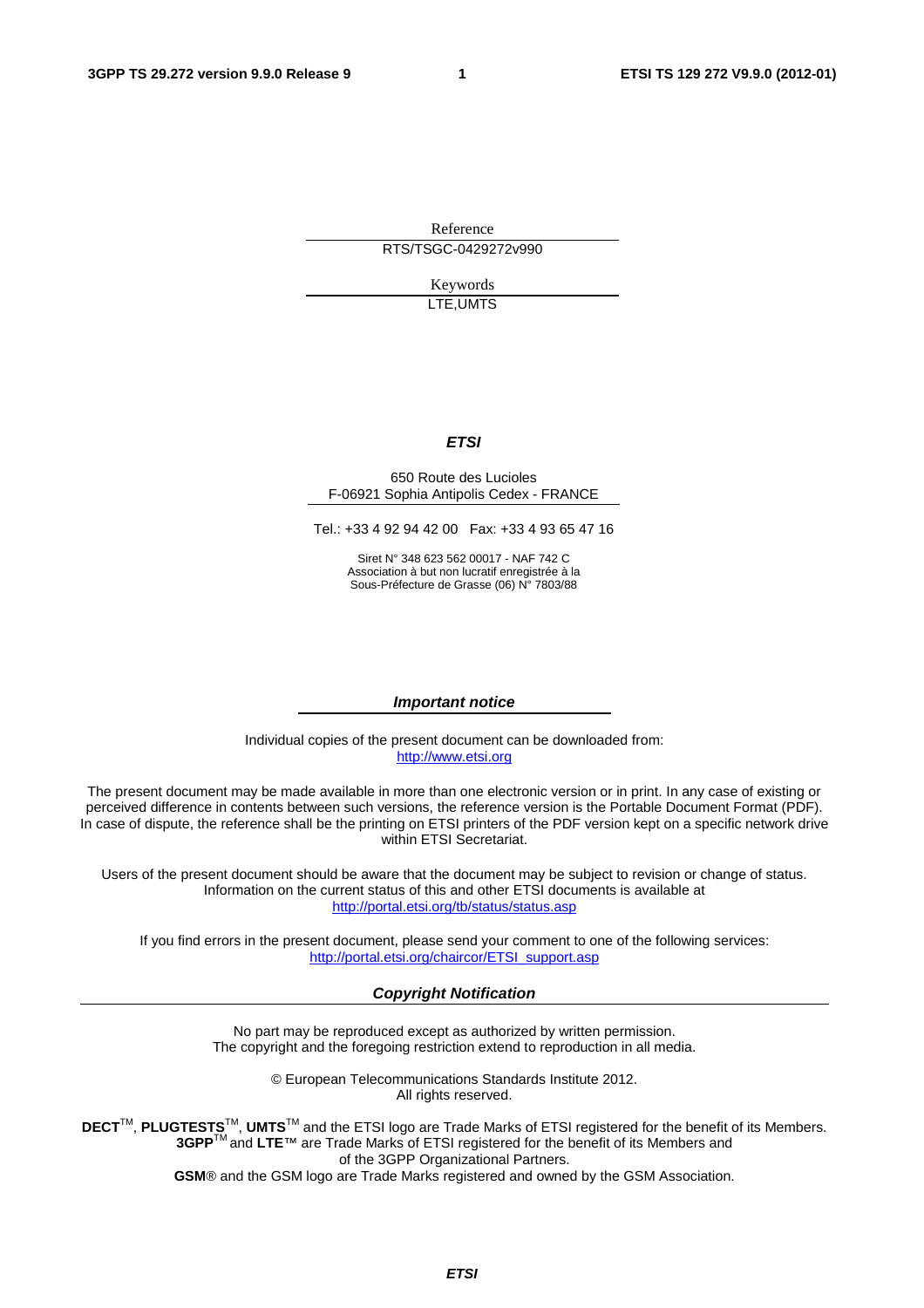## Intellectual Property Rights

IPRs essential or potentially essential to the present document may have been declared to ETSI. The information pertaining to these essential IPRs, if any, is publicly available for **ETSI members and non-members**, and can be found in ETSI SR 000 314: *"Intellectual Property Rights (IPRs); Essential, or potentially Essential, IPRs notified to ETSI in respect of ETSI standards"*, which is available from the ETSI Secretariat. Latest updates are available on the ETSI Web server [\(http://ipr.etsi.org\)](http://webapp.etsi.org/IPR/home.asp).

Pursuant to the ETSI IPR Policy, no investigation, including IPR searches, has been carried out by ETSI. No guarantee can be given as to the existence of other IPRs not referenced in ETSI SR 000 314 (or the updates on the ETSI Web server) which are, or may be, or may become, essential to the present document.

## Foreword

This Technical Specification (TS) has been produced by ETSI 3rd Generation Partnership Project (3GPP).

The present document may refer to technical specifications or reports using their 3GPP identities, UMTS identities or GSM identities. These should be interpreted as being references to the corresponding ETSI deliverables.

The cross reference between GSM, UMTS, 3GPP and ETSI identities can be found under [http://webapp.etsi.org/key/queryform.asp.](http://webapp.etsi.org/key/queryform.asp)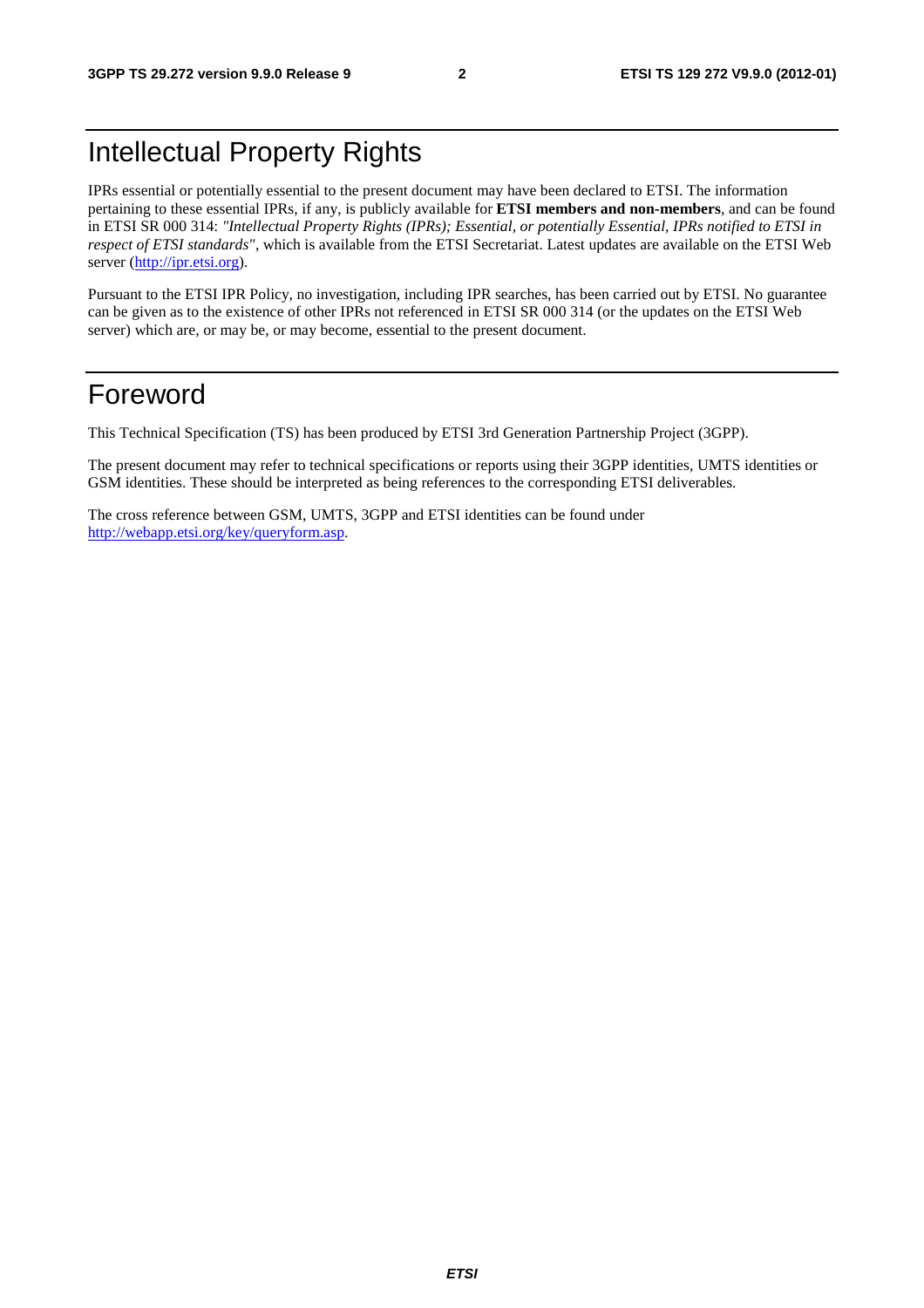## $\mathbf{3}$

## Contents

| 1                      |  |
|------------------------|--|
| 2                      |  |
| 3                      |  |
| 3.1<br>3.2             |  |
| $\overline{4}$         |  |
| 5                      |  |
| 5.1                    |  |
| 5.2                    |  |
| 5.2.1                  |  |
| 5.2.1.1                |  |
| 5.2.1.1.1              |  |
| 5.2.1.1.2              |  |
| 5.2.1.1.3              |  |
| 5.2.1.2                |  |
| 5.2.1.2.1              |  |
| 5.2.1.2.2              |  |
| 5.2.1.2.3              |  |
| 5.2.1.3                |  |
| 5.2.1.3.1              |  |
| 5.2.1.3.2              |  |
| 5.2.1.3.3              |  |
| 5.2.2                  |  |
| 5.2.2.1                |  |
| 5.2.2.1.1              |  |
| 5.2.2.1.2              |  |
| 5.2.2.1.3              |  |
| 5.2.2.2                |  |
| 5.2.2.2.1              |  |
| 5.2.2.2.2              |  |
| 5.2.2.2.3              |  |
| 5.2.3                  |  |
| 5.2.3.1                |  |
| 5.2.3.1.1              |  |
| 5.2.3.1.2              |  |
| 5.2.3.1.3              |  |
| 5.2.4                  |  |
| 5.2.4.1                |  |
| 5.2.4.1.1              |  |
| 5.2.4.1.2              |  |
| 5.2.4.1.3              |  |
| 5.2.5                  |  |
| 5.2.5.1                |  |
| 5.2.5.1.1              |  |
| 5.2.5.1.2<br>5.2.5.1.3 |  |
|                        |  |
| 6                      |  |
| 6.1                    |  |
| 6.2                    |  |
|                        |  |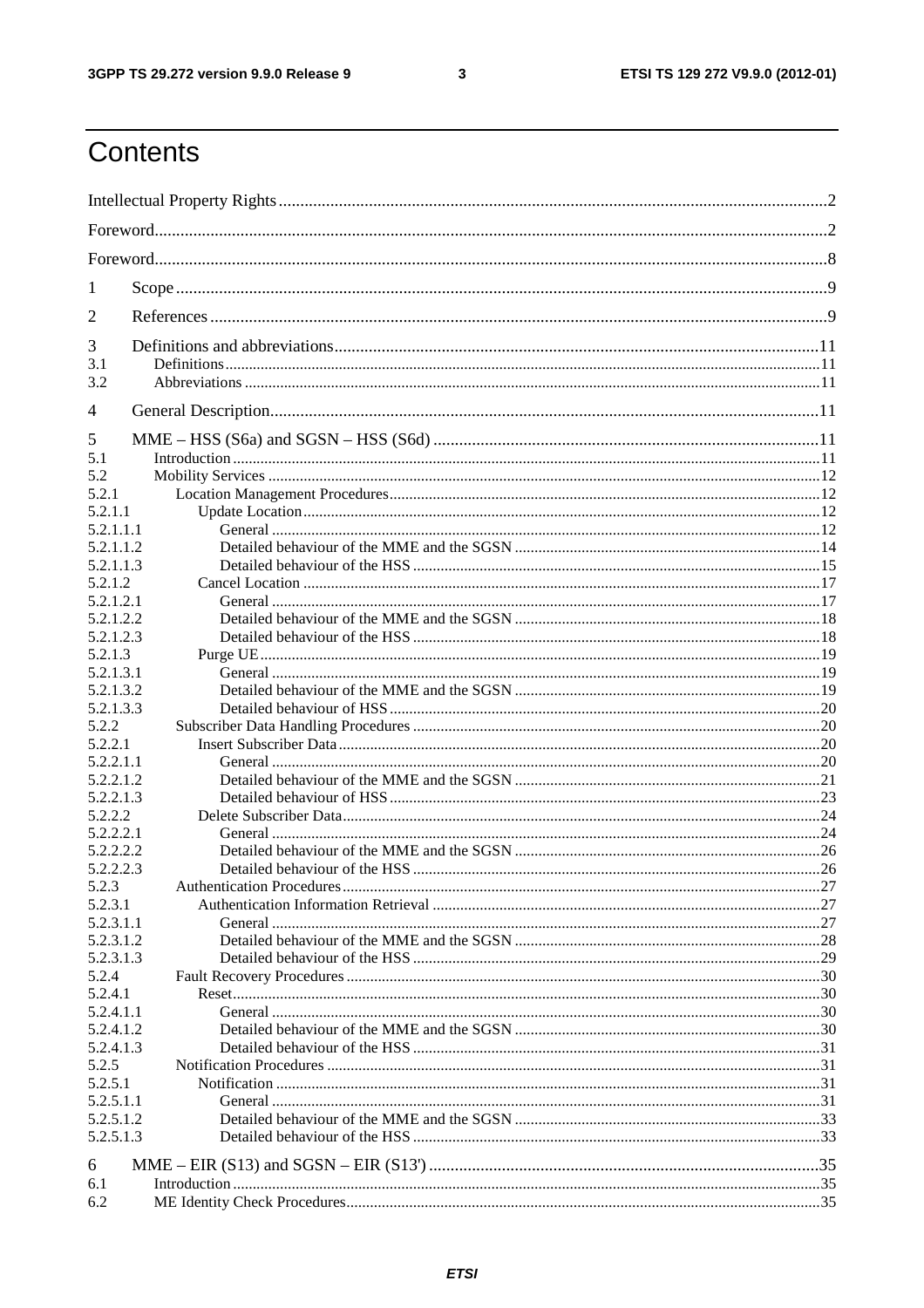#### $\overline{\mathbf{4}}$

| 6.2.1<br>6.2.1.1 |  |
|------------------|--|
| 6.2.1.2          |  |
| 6.2.1.3          |  |
|                  |  |
| 7                |  |
| 7.1              |  |
| 7.1.1            |  |
| 7.1.2            |  |
| 7.1.3            |  |
| 7.1.4            |  |
| 7.1.5            |  |
| 7.1.6            |  |
| 7.1.7            |  |
| 7.1.8            |  |
| 7.1.9            |  |
| 7.2              |  |
| 7.2.1            |  |
| 7.2.2            |  |
| 7.2.3            |  |
| 7.2.4            |  |
| 7.2.5            |  |
| 7.2.6            |  |
| 7.2.7            |  |
| 7.2.8            |  |
| 7.2.9            |  |
| 7.2.10           |  |
| 7.2.11           |  |
| 7.2.12           |  |
| 7.2.13           |  |
| 7.2.14           |  |
| 7.2.15           |  |
| 7.2.16           |  |
| 7.2.17           |  |
| 7.2.18<br>7.2.19 |  |
| 7.2.20           |  |
| 7.3              |  |
| 7.3.1            |  |
| 7.3.2            |  |
| 7.3.3            |  |
| 7.3.4            |  |
| 7.3.5            |  |
| 7.3.6            |  |
| 7.3.7            |  |
| 7.3.8            |  |
| 7.3.9            |  |
| 7.3.10           |  |
| 7.3.11           |  |
| 7.3.12           |  |
| 7.3.13           |  |
| 7.3.14           |  |
| 7.3.15           |  |
| 7.3.16           |  |
| 7.3.17           |  |
| 7.3.18           |  |
| 7.3.19           |  |
| 7.3.20           |  |
| 7.3.21           |  |
| 7.3.22           |  |
| 7.3.23           |  |
| 7.3.24           |  |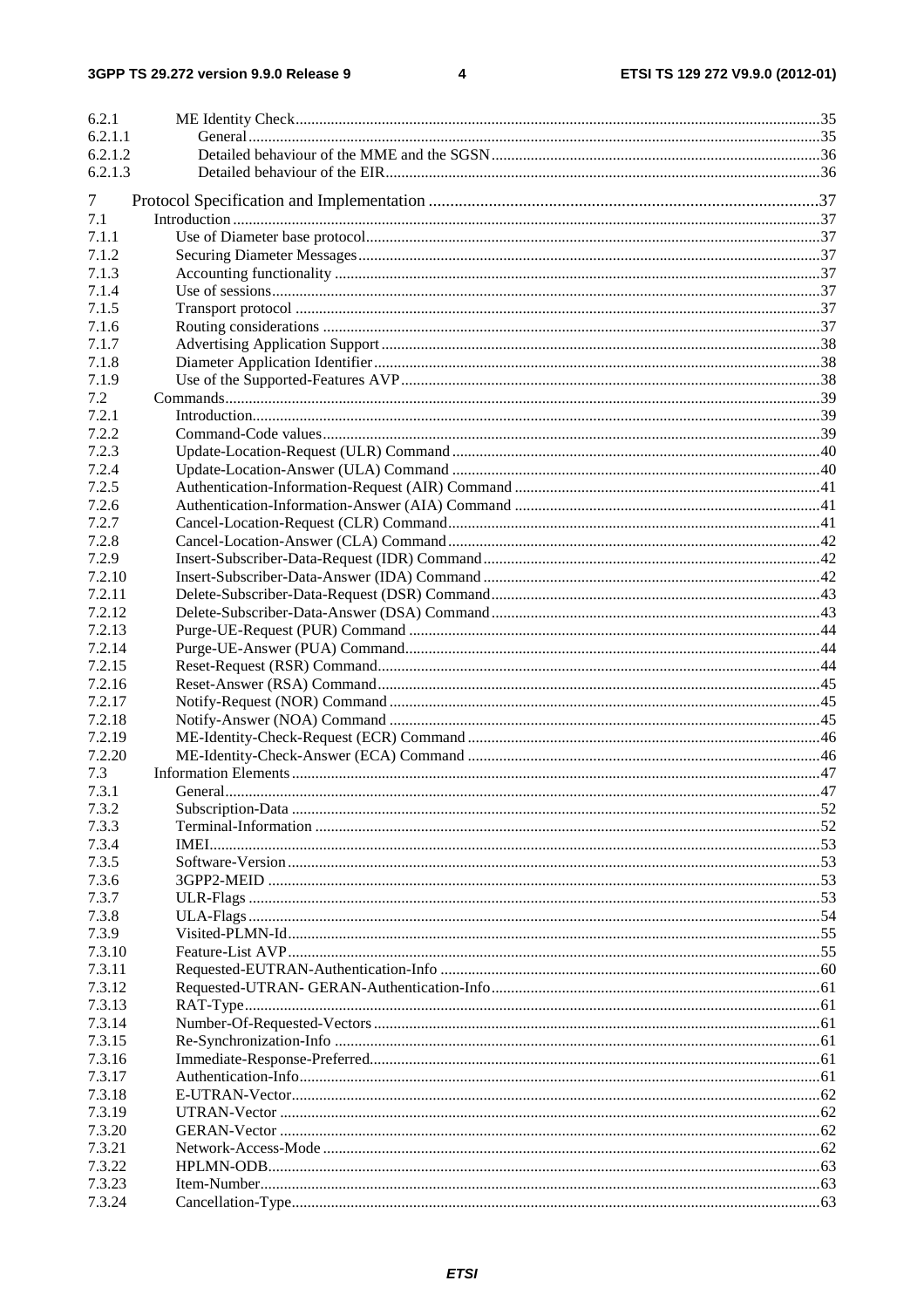### $5\phantom{a}$

| 7.3.25  |  |
|---------|--|
|         |  |
| 7.3.26  |  |
| 7.3.27  |  |
| 7.3.28  |  |
| 7.3.29  |  |
| 7.3.30  |  |
| 7.3.31  |  |
|         |  |
| 7.3.32  |  |
| 7.3.33  |  |
| 7.3.34  |  |
| 7.3.35  |  |
| 7.3.36  |  |
| 7.3.37  |  |
|         |  |
| 7.3.38  |  |
| 7.3.39  |  |
| 7.3.40  |  |
| 7.3.41  |  |
| 7.3.42  |  |
| 7.3.43  |  |
|         |  |
| 7.3.44  |  |
| 7.3.45  |  |
| 7.3.46  |  |
| 7.3.47  |  |
| 7.3.48  |  |
| 7.3.49  |  |
| 7.3.50  |  |
|         |  |
| 7.3.51  |  |
| 7.3.52  |  |
| 7.3.53  |  |
| 7.3.54  |  |
| 7.3.55  |  |
| 7.3.56  |  |
|         |  |
| 7.3.57  |  |
| 7.3.58  |  |
| 7.3.59  |  |
| 7.3.60  |  |
| 7.3.61  |  |
| 7.3.62  |  |
| 7.3.63  |  |
|         |  |
| 7.3.64  |  |
| 7.3.65  |  |
| 7.3.66  |  |
| 7.3.67  |  |
| 7.3.68  |  |
| 7.3.69  |  |
| 7.3.70  |  |
|         |  |
| 7.3.71  |  |
| 7.3.72  |  |
| 7.3.73  |  |
| 7.3.74  |  |
| 7.3.75  |  |
| 7.3.75A |  |
| 7.3.76  |  |
|         |  |
| 7.3.77  |  |
| 7.3.78  |  |
| 7.3.79  |  |
| 7.3.80  |  |
| 7.3.81  |  |
| 7.3.82  |  |
|         |  |
| 7.3.83  |  |
| 7.3.84  |  |
| 7.3.85  |  |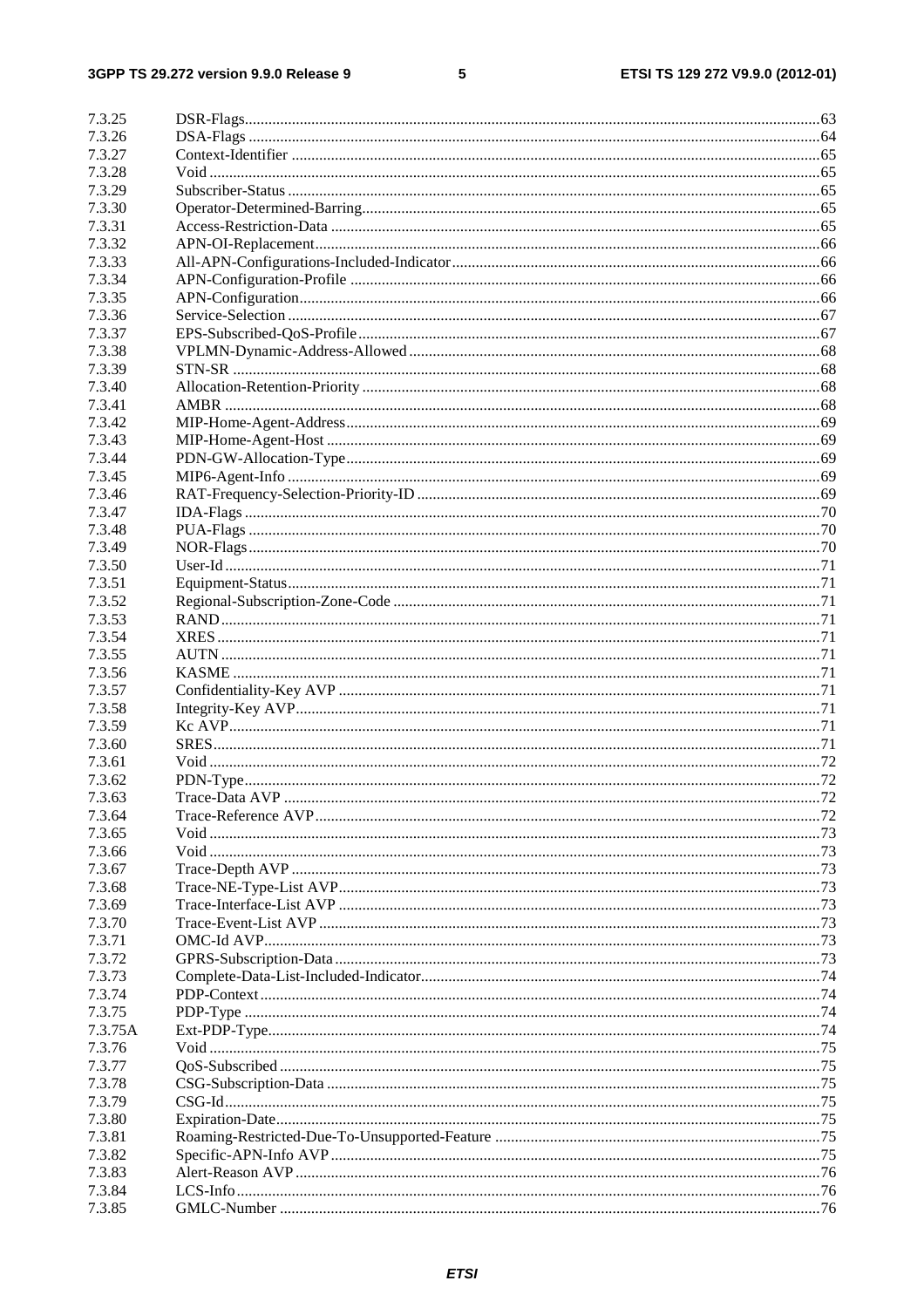#### $\bf 6$

| 7.3.86             |                               |  |
|--------------------|-------------------------------|--|
| 7.3.87             |                               |  |
| 7.3.88             |                               |  |
| 7.3.89             |                               |  |
| 7.3.90             |                               |  |
| 7.3.91             |                               |  |
| 7.3.92             |                               |  |
| 7.3.93             |                               |  |
| 7.3.94             |                               |  |
| 7.3.95             |                               |  |
| 7.3.96             |                               |  |
| 7.3.97             |                               |  |
| 7.3.98             |                               |  |
| 7.3.99             |                               |  |
| 7.3.100            |                               |  |
| 7.3.101            |                               |  |
| 7.3.102            |                               |  |
| 7.3.103            |                               |  |
| 7.3.104            |                               |  |
| 7.3.105            |                               |  |
| 7.3.107            |                               |  |
| 7.3.108            |                               |  |
| 7.3.109            |                               |  |
| 7.3.110            |                               |  |
| 7.3.111            |                               |  |
| 7.3.112            |                               |  |
| 7.3.113            |                               |  |
| 7.3.114            |                               |  |
| 7.3.115            |                               |  |
| 7.3.116            |                               |  |
| 7.3.117            |                               |  |
| 7.3.118            |                               |  |
| 7.3.119            |                               |  |
| 7.3.120            |                               |  |
| 7.3.121            |                               |  |
| 7.3.122            |                               |  |
| 7.3.123            |                               |  |
| 7.3.124            |                               |  |
| 7.3.125            | Current-Location-Retrieved    |  |
| 7.3.126<br>7.3.127 |                               |  |
|                    |                               |  |
| 7.3.128<br>7.3.129 |                               |  |
| 7.4                |                               |  |
| 7.4.1              |                               |  |
| 7.4.2              |                               |  |
| 7.4.3              |                               |  |
| 7.4.3.1            |                               |  |
| 7.4.3.2            |                               |  |
| 7.4.3.3            |                               |  |
| 7.4.3.4            |                               |  |
| 7.4.3.5            |                               |  |
| 7.4.3.6            |                               |  |
| 7.4.4              |                               |  |
| 7.4.4.1            |                               |  |
| 8                  |                               |  |
|                    | <b>Annex A (normative):</b>   |  |
|                    | <b>Annex B</b> (informative): |  |
|                    |                               |  |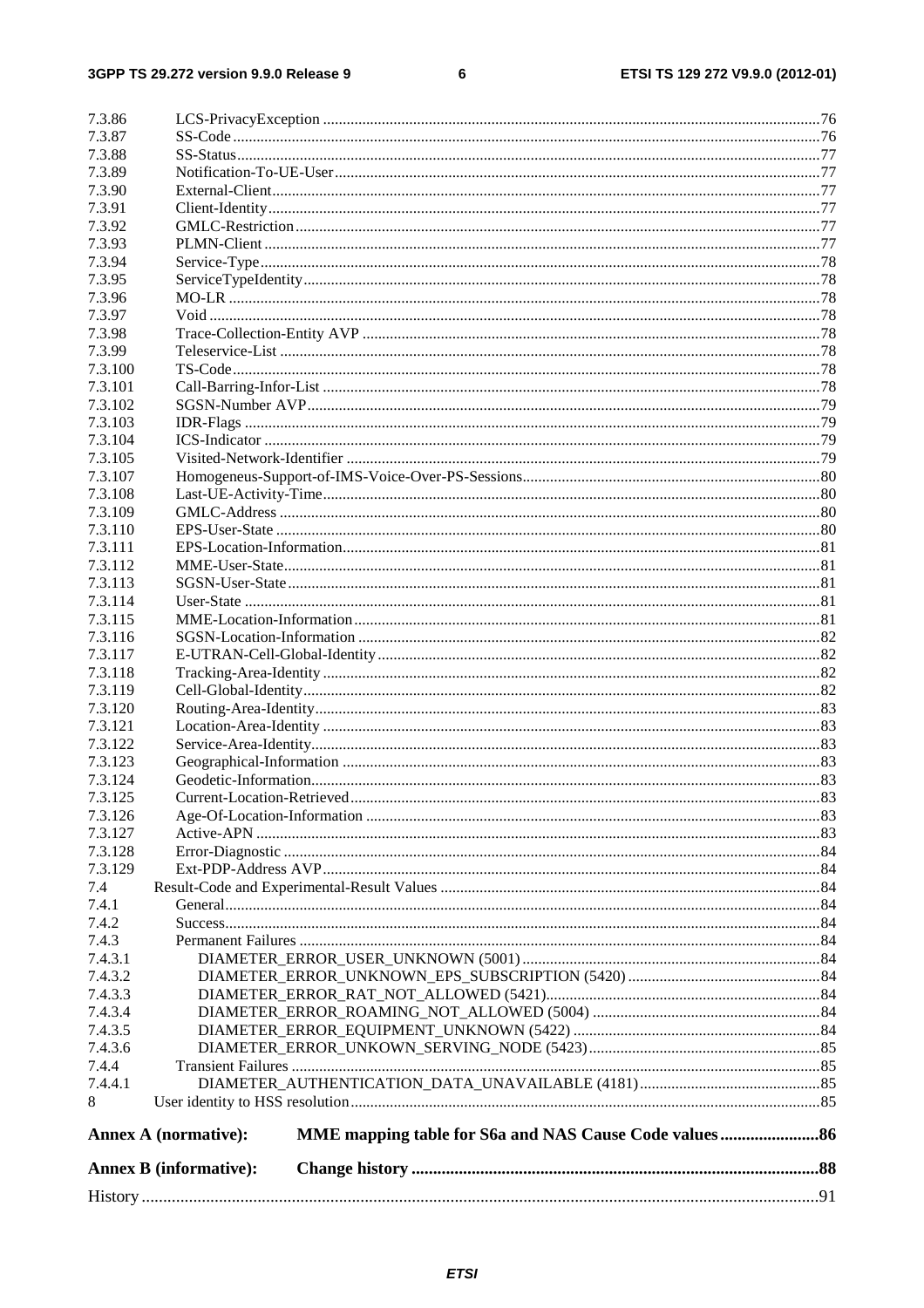## Foreword

This Technical Specification has been produced by the 3<sup>rd</sup> Generation Partnership Project (3GPP).

The contents of the present document are subject to continuing work within the TSG and may change following formal TSG approval. Should the TSG modify the contents of the present document, it will be re-released by the TSG with an identifying change of release date and an increase in version number as follows:

Version x.y.z

where:

- x the first digit:
	- 1 presented to TSG for information;
	- 2 presented to TSG for approval;
	- 3 or greater indicates TSG approved document under change control.
- y the second digit is incremented for all changes of substance, i.e. technical enhancements, corrections, updates, etc.
- z the third digit is incremented when editorial only changes have been incorporated in the document.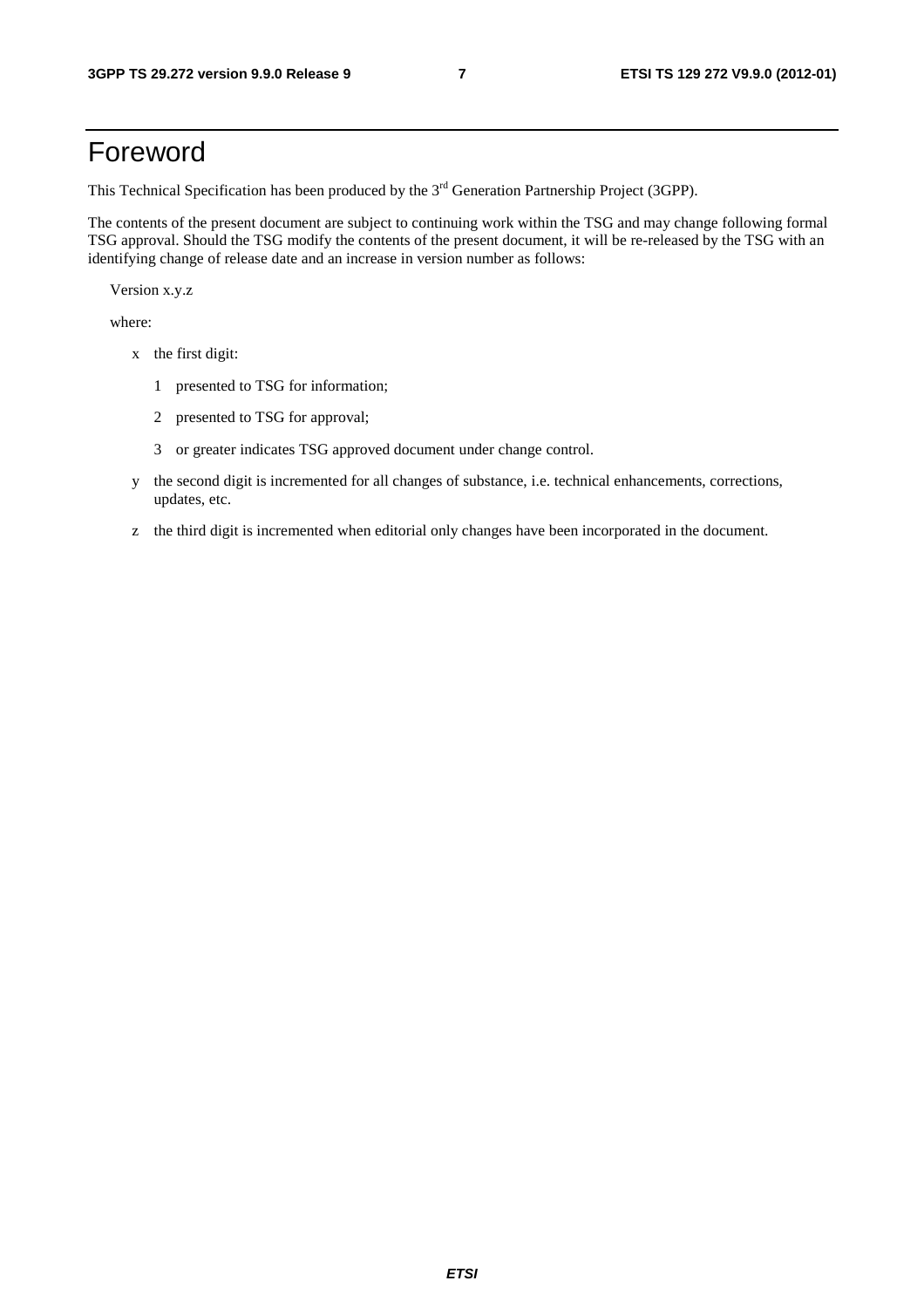## 1 Scope

The present document describes the Mobility Management Entity (MME) and Serving GPRS Support Node (SGSN) related diameter-based interfaces towards the Home Subscriber Server (HSS), and the MME and the SGSN related diameter-based interface towards the Equipment Identity Register (EIR).

This specification defines the Diameter application for the MME-HSS, S6a reference point, and for the SGSN-HSS, S6d reference point. The interactions between the HSS and the MME/SGSN are specified, including the signalling flows.

This specification defines the Diameter application for the MME-EIR, S13 reference point, and for the SGSN-EIR, S13' reference point. The interactions between the MME/SGSN and the EIR are specified, including the signalling flows.

In this specification, if there is no specific indication, the following principles apply:

- "SGSN" refers to an SGSN which at least supports the S4 interface and may support Gn and Gp interfaces.
- "S4-SGSN" refers to an SGSN which supports the S4 interface and does not support Gn and Gp interfaces.
- Gn/Gp-SGSN refers to an SGSN which supports the Gn and Gp interfaces and does not support S4 interface.
- "GPRS subscription data" refers to the parameters in the HLR column in Table 5.2. in 3GPP TS 23.008 [30].
- "EPS subscription data" refers to the parameters in the HSS column in Table 5.2A-1 in 3GPP TS 23.008 [30].

The Evolved Packet System stage 2 description (architecture and functional solutions) is specified in 3GPP TS 23.401 [2] and in 3GPP TS 23.060 [12].

## 2 References

The following documents contain provisions which, through reference in this text, constitute provisions of the present document.

- References are either specific (identified by date of publication, edition number, version number, etc.) or non-specific.
- For a specific reference, subsequent revisions do not apply.
- For a non-specific reference, the latest version applies. In the case of a reference to a 3GPP document (including a GSM document), a non-specific reference implicitly refers to the latest version of that document *in the same Release as the present document*.
- [1] 3GPP TR 21.905: "Vocabulary for 3GPP Specifications".
- [2] 3GPP TS 23.401: "GPRS enhancements for E-UTRAN access ".
- [3] 3GPP TS 23.003: "Numbering, addressing and identification".
- [4] IETF RFC 3588: "Diameter Base Protocol".
- [5] 3GPP TS 33.401: "3GPP System Architecture Evolution: Security Architecture".
- [6] IETF RFC 4005: "Diameter Network Access Server Application".
- [7] IETF RFC 2234: "Augmented BNF for syntax specifications".
- [8] 3GPP TS 32.299: "Charging management; Diameter charging applications".
- [9] 3GPP TS 29.229: "Cx and Dx interfaces based on the Diameter protocol".
- [10] 3GPP TS 29.212: "Policy and Charging Control over Gx reference point".
- [11] 3GPP TS 29.214: "Policy and Charging Control over Rx reference point".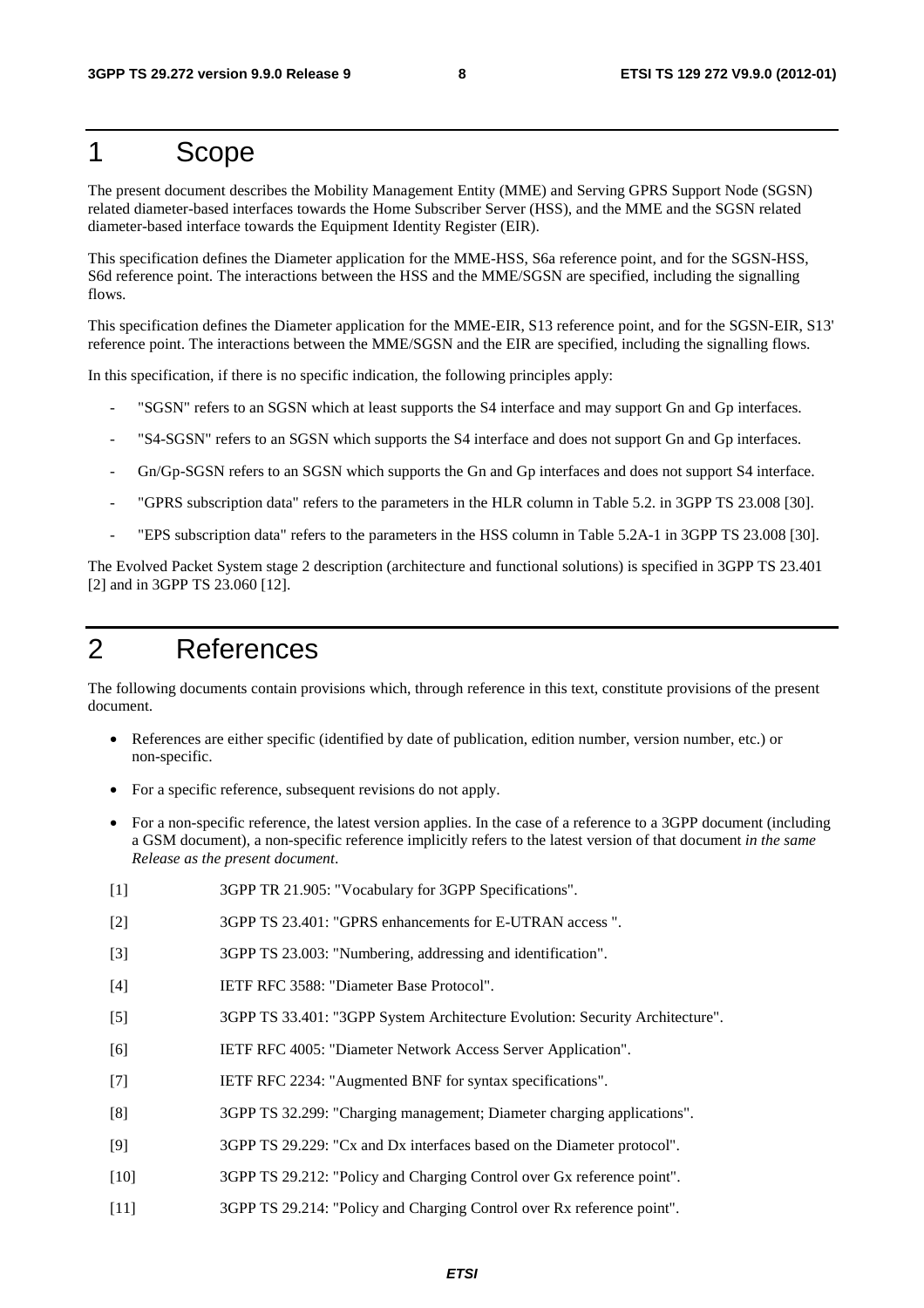- [12] 3GPP TS 23.060: "General Packet Radio Service (GPRS); Service description; Stage 2". [13] 3GPP TS 22.016: "International Mobile station Equipment Identities (IMEI)". [14] IETF RFC 4960: "Stream Control Transmission Protocol". [15] Void [16] 3GPP TS 33.210: "3G Security; Network Domain Security; IP Network Layer Security".. [17] 3GPP TS 29.228: "IP multimedia (IM) Subsystem Cx and Dx Interfaces; Signalling flows and Message Elements". [18] 3GPP TS 33.102: "3G Security; Security Architecture". [19] 3GPP TS 36.413: "Evolved Universal Terrestrial Radio Access Network (E-UTRAN); S1 Application Protocol (S1AP)". [20] IETF RFC 5778: "Diameter Mobile IPv6: Support for Home Agent to Diameter Server Interaction". [21] 3GPP TS 29.061: "Interworking between the Public Land Mobile Network (PLMN) supporting packet based services and Packet Data Networks (PDN)". [22] 3GPP TS 32.298: "Charging Management; CDR parameter description". [23] 3GPP TS 32.422: "Telecommunication management; Subscriber and equipment trace; Trace control and configuration management". [24] 3GPP TS 29.002: "Mobile Application Part (MAP) specification". [25] 3GPP TS 29.329: "Sh Interface based on the Diameter protocol". [26] IETF RFC 5447: "Diameter Mobile IPv6: Support for Network Access Server to Diameter Server Interaction". [27] IETF RFC 4004: "Diameter Mobile IPv4 Application". [28] 3GPP2 A.S0022: "Interoperability Specification (IOS) for Evolved High Rate Packet Data (eHRPD) Radio Access Network Interfaces and Interworking with Enhanced Universal Terrestrial Radio Access Network (E-UTRAN)". [29] 3GPP TS 23.011: "Technical realization of Supplementary Services - General Aspects". [30] 3GPP TS 23.008: "Organization of subscriber data". [31] 3GPP TS 24.008: "Mobile radio interface Layer 3 specification; Core network protocols; Stage 3". [32] IETF RFC 5516: "Diameter Command Code Registration for Third Generation Partnership Project (3GPP) Evolved Packet System (EPS)". [33] 3GPP TS 32.251: "Telecommunication management; Charging management; Packet Switched (PS) domain charging". [34] 3GPP TS 23.292: " IP Multimedia Subsystem (IMS) centralized services ". [35] 3GPP TS 23.216: "Single Radio Voice Call Continuity (SRVCC)". [36] 3GPP TS 23.015:"Technical realization of Operator Determined Barring (ODB)". [37] 3GPP TS 29.173: "Diameter-based SLh interface for Control Plane LCS". [38] 3GPP TS 29.303: "Domain Name System Procedures; Stage 3".
	- [39] 3GPP TS 29.060: "General Packet Radio Service (GPRS); GPRS Tunnelling Protocol (GTP) across the Gn and Gp Interface"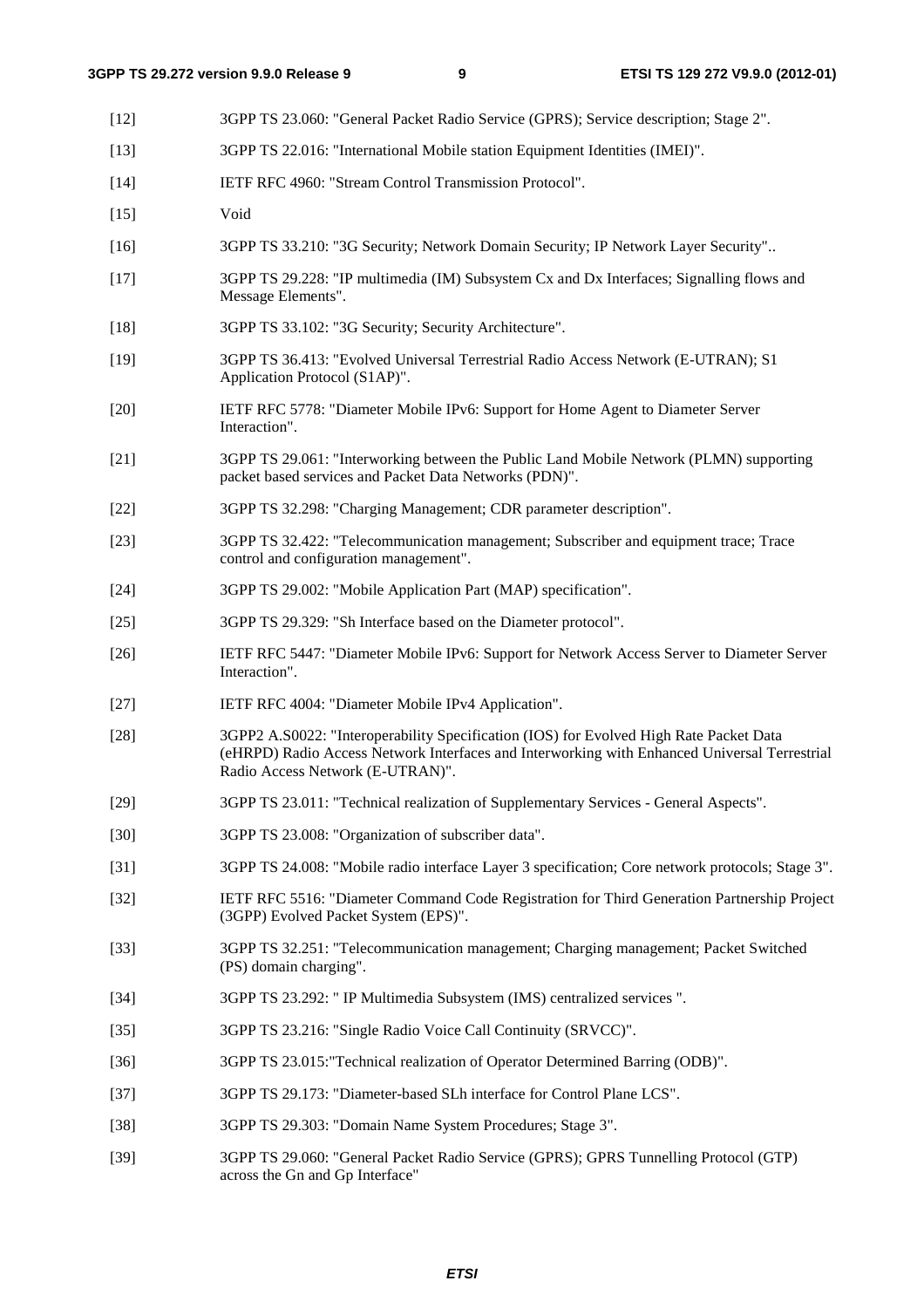## 3 Definitions and abbreviations

## 3.1 Definitions

For the purposes of the present document, the terms and definitions given in TR 21.905 [1] apply.

## 3.2 Abbreviations

For the purposes of the present document, the abbreviations given in TR 21.905 [1] and the following apply. An abbreviation defined in the present document takes precedence over the definition of the same abbreviation, if any, in TR 21.905 [1].

| <b>AVP</b>       | <b>Attribute Value Pair</b>                  |
|------------------|----------------------------------------------|
| C                | Conditional                                  |
| EIR              | Equipment Identity Register                  |
| <b>HSS</b>       | Home Subscriber Server                       |
| IE               | <b>Information Element</b>                   |
| M                | Mandatory                                    |
| <b>MME</b>       | <b>Mobility Management Entity</b>            |
| $\left( \right)$ | Optional                                     |
| <b>ODB</b>       | <b>Operator Determined Barring</b>           |
| <b>URRP-MME</b>  | User Reachability Request Parameter for MME  |
| URPP-SGSN        | User Reachability Request Parameter for SGSN |

## 4 General Description

This document describes the S6a/S6d and S13/S13' interfaces related procedures, message parameters and protocol specifications.

The procedures, message parameters and protocol are similar between S6a and S6d. S6a is used for location changes of the MME, while S6d is for location changes of the SGSN. Refer to section 5 for the differences, especially section 5.2.1.

The procedures, message parameters and protocol are identical as for the S13 and S13'. See section 6 for details.

In the tables that describe the Information Elements transported by each Diameter command, each Information Element is marked as (M) Mandatory, (C) Conditional or (O) Optional in the "Cat." column. For the correct handling of the Information Element according to the category type, see the description detailed in section 6 of the 3GPP TS 29.228 [17].

## 5 MME – HSS (S6a) and SGSN – HSS (S6d)

## 5.1 Introduction

The S6a interface enables the transfer of subscriber related data between the MME and the HSS as described in 3GPP TS 23.401 [2].

The S6d interface enables the transfer of subscriber related data between the SGSN and the HSS as described in 3GPP TS 23.060 [12].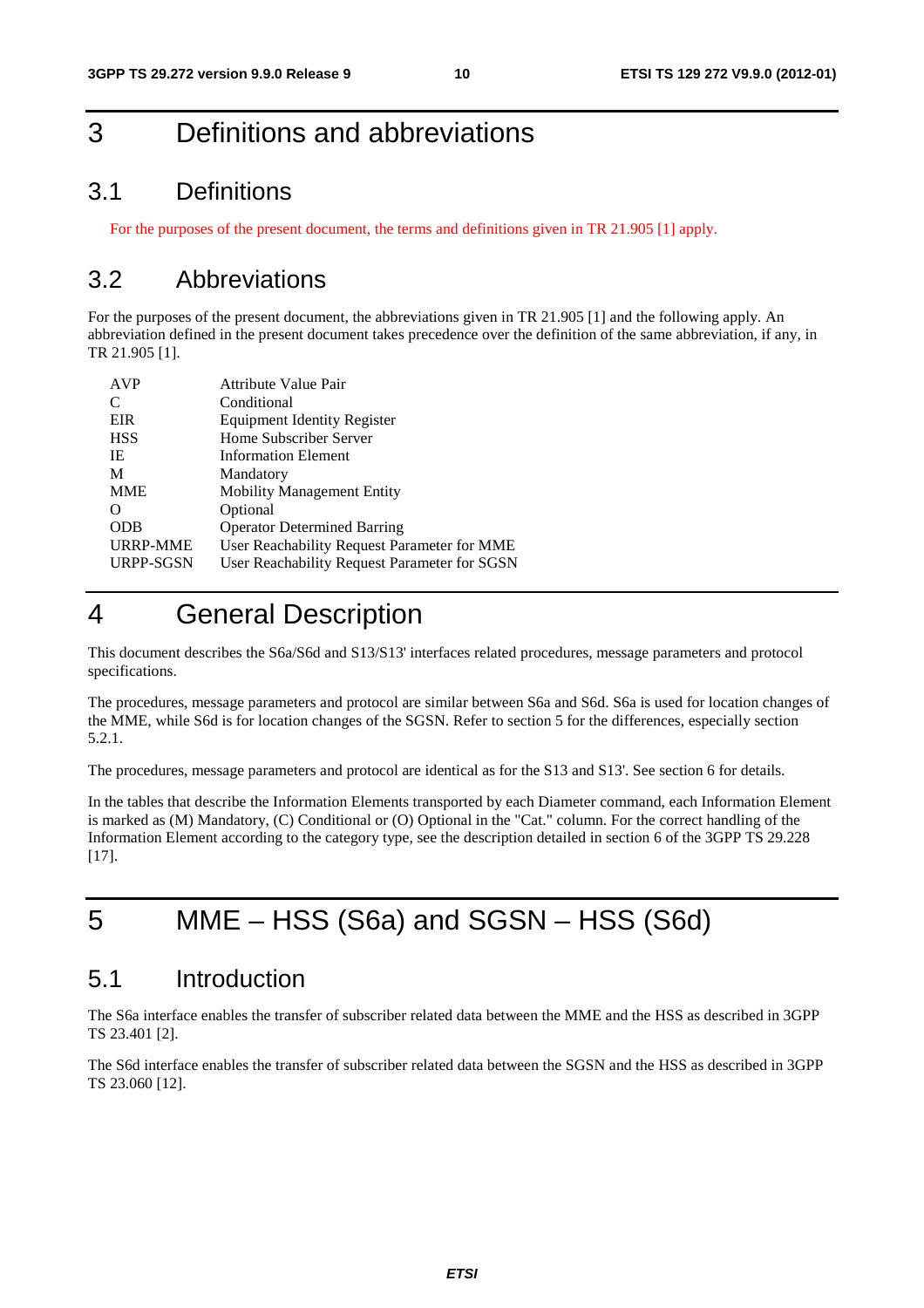## 5.2 Mobility Services

## 5.2.1 Location Management Procedures

## 5.2.1.1 Update Location

## 5.2.1.1.1 General

The Update Location Procedure shall be used between the MME and the HSS and between the SGSN and the HSS to update location information in the HSS. The procedure shall be invoked by the MME or SGSN and is used:

- to inform the HSS about the identity of the MME or SGSN currently serving the user, and optionally in addition;
- to update MME or SGSN with user subscription data;
- to provide the HSS with other user data, such as Terminal Information.

This procedure is mapped to the commands Update-Location-Request/Answer (ULR/ULA) in the Diameter application specified in chapter 7.

Table 5.2.1.1.1/1 specifies the involved information elements for the request.

Table 5.2.1.1.1/2 specifies the involved information elements for the answer.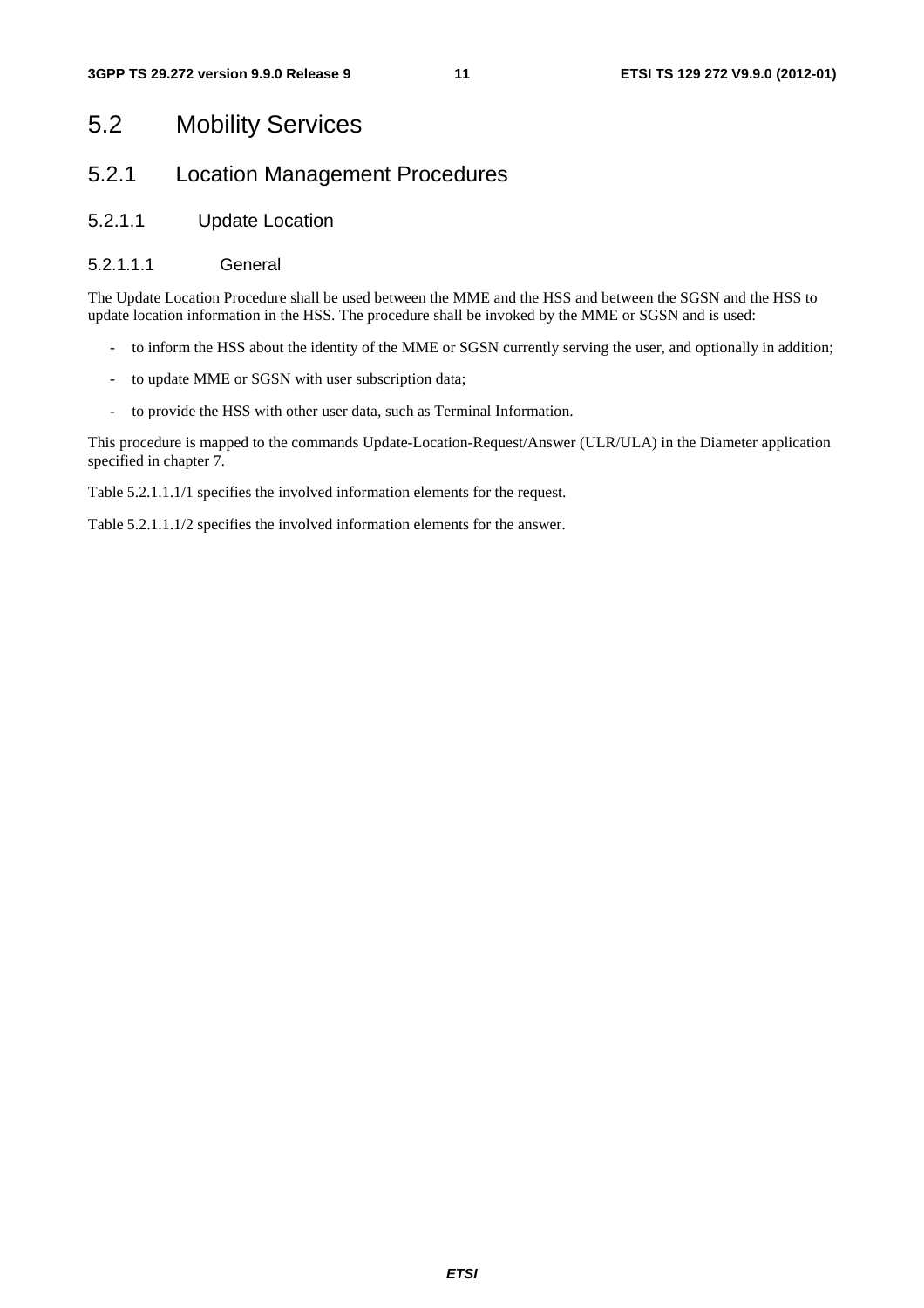| Information                                                 | <b>Mapping to</b>                                                 | Cat.         | <b>Description</b>                                                                                                                                                                                                                                                                                                                                                                                                                                                                                                                                                                                                                                                                                                                                                         |
|-------------------------------------------------------------|-------------------------------------------------------------------|--------------|----------------------------------------------------------------------------------------------------------------------------------------------------------------------------------------------------------------------------------------------------------------------------------------------------------------------------------------------------------------------------------------------------------------------------------------------------------------------------------------------------------------------------------------------------------------------------------------------------------------------------------------------------------------------------------------------------------------------------------------------------------------------------|
| element name                                                | <b>Diameter AVP</b>                                               |              |                                                                                                                                                                                                                                                                                                                                                                                                                                                                                                                                                                                                                                                                                                                                                                            |
| <b>IMSI</b>                                                 | User-Name<br>(See IETF<br>RFC 3588 [4])                           | M            | This information element shall contain the user IMSI, formatted according to<br>3GPP TS 23.003 [3], clause 2.2.                                                                                                                                                                                                                                                                                                                                                                                                                                                                                                                                                                                                                                                            |
| Supported<br><b>Features</b><br>(See 3GPP TS<br>29.229 [9]) | Supported-<br>Features                                            | O            | If present, this information element shall contain the list of features supported<br>by the origin host.                                                                                                                                                                                                                                                                                                                                                                                                                                                                                                                                                                                                                                                                   |
| Terminal<br>Information<br>(See 7.3.3)                      | Terminal-<br>Information                                          | O            | This information element shall contain information about the user"s mobile<br>equipment. Within this Information Element, only the IMEI and the Software-<br>Version AVPs shall be used on the S6a/S6d interface.                                                                                                                                                                                                                                                                                                                                                                                                                                                                                                                                                          |
| <b>ULR Flags</b><br>(See 7.3.7)                             | ULR-Flags                                                         | M            | This Information Element contains a bit mask. See 7.3.7 for the meaning of<br>the bits.                                                                                                                                                                                                                                                                                                                                                                                                                                                                                                                                                                                                                                                                                    |
| <b>Visited PLMN</b><br>ld<br>(See 7.3.9)                    | Visited-PLMN-<br>ld                                               | M            | This IE shall contain the MCC and the MNC, see 3GPP TS 23.003[3]. It may<br>be used to apply roaming based features.                                                                                                                                                                                                                                                                                                                                                                                                                                                                                                                                                                                                                                                       |
| RAT Type<br>(See 7.3.13)                                    | RAT-Type                                                          | M            | This Information Element contains the radio access type the UE is using. See<br>section 7.3.13 for details.                                                                                                                                                                                                                                                                                                                                                                                                                                                                                                                                                                                                                                                                |
| SGSN number<br>(See 7.3.102)                                | SGSN-<br>Number                                                   | $\mathsf{C}$ | This Information Element contains the ISDN number of the SGSN, see 3GPP<br>TS 23.003 [3]. It shall be present when the message is sent on the S6d<br>interface and the SGSN supports LCS or SMS functionalities or the Gs<br>interface.<br>It may be present when the message is sent on the S6a interface and the<br>requesting node is a combined MME/SGSN.                                                                                                                                                                                                                                                                                                                                                                                                              |
| Homogeneous<br>Support of IMS<br>Voice Over PS<br>Sessions  | Homogeneous<br>-Support-of-<br>IMS-Voice-<br>Over-PS-<br>Sessions | O            | This Information Element, if present, indicates whether or not "IMS Voice over<br>PS Sessions" is supported homogeneously in all TAs or RAs in the serving<br>node (MME or SGSN or combined MME/SGSN).<br>The value "SUPPORTED" indicates that there is support for "IMS Voice over<br>PS Sessions" in all TAs or RAs.<br>The value "NOT_SUPPORTED" indicates that theres is not support for "IMS<br>Voice over PS Sessions" in any of the TAs or RAs.                                                                                                                                                                                                                                                                                                                     |
| V-GMLC<br>address                                           | GMLC-<br>Address                                                  | $\mathsf{C}$ | This Information Element shall contain, if available, the IPv4 or IPv6 address<br>of the V-GMLC associated with the serving node.                                                                                                                                                                                                                                                                                                                                                                                                                                                                                                                                                                                                                                          |
| <b>Active APN</b>                                           | Active-APN                                                        | $\circ$      | This Information Element, if present, contains the list of active APNs stored by<br>the MME or SGSN, including the identity of the PDN GW assigned to each<br>APN. For the case of explicitly subscribed APNs, the following information<br>shall be present:<br>- Context-Identifier: context id of subscribed APN in use<br>- Service-Selection: name of subscribed APN in use<br>- MIP6-Agent-Info: including PDN GW identity in use for subscribed APN<br>- Visited-Network-Identifier: identifies the PLMN where the PDN GW was<br>allocated<br>For the case of the Wildcard APN, the following information shall be present:<br>- Context-Identifier: context id of the Wildcard APN<br>- Specific-APN-Info: list of APN-in use and related PDN GW identity when the |
|                                                             |                                                                   |              | subscribed APN is the wildcard APN<br>It may be present when MME or SGSN needs to restore PDN GW data in<br>HSS due to a Reset procedure.                                                                                                                                                                                                                                                                                                                                                                                                                                                                                                                                                                                                                                  |

**Table 5.2.1.1.1/1: Update Location Request**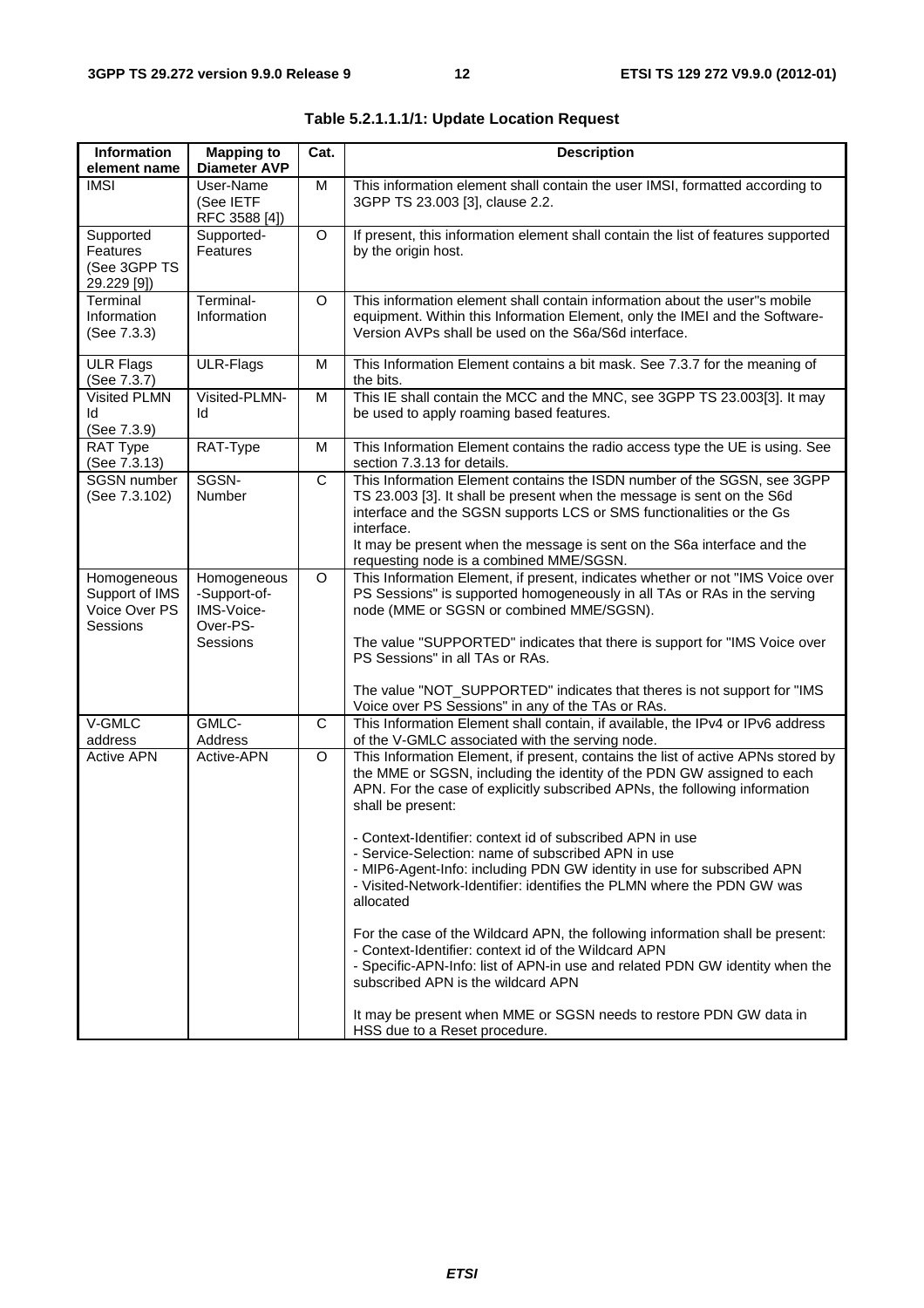| <b>Information</b><br>element name                   | <b>Mapping to</b><br><b>Diameter AVP</b> | Cat. | <b>Description</b>                                                                                                                                                                                                                                                                                                                                                                                                                                                                                                        |
|------------------------------------------------------|------------------------------------------|------|---------------------------------------------------------------------------------------------------------------------------------------------------------------------------------------------------------------------------------------------------------------------------------------------------------------------------------------------------------------------------------------------------------------------------------------------------------------------------------------------------------------------------|
| Supported<br>Features<br>(See 3GPP TS<br>29.229 [9]) | Supported-<br>Features                   | O    | If present, this information element shall contain the list of features<br>supported by the origin host.                                                                                                                                                                                                                                                                                                                                                                                                                  |
| Result<br>(See 7.4)                                  | Result-Code /<br>Experimental-<br>Result | м    | This IE shall contain the result of the operation.<br>The Result-Code AVP shall be used to indicate success / errors as defined<br>in the Diameter Base Protocol.<br>The Experimental-Result AVP shall be used for S6a/S6d errors. This is a<br>grouped AVP which shall contain the 3GPP Vendor ID in the Vendor-Id<br>AVP, and the error code in the Experimental-Result-Code AVP.<br>The following errors are applicable:<br>- User Unknown<br>- Unknown EPS Subscription<br>- RAT Not Allowed<br>- Roaming Not Allowed |
| Error-<br>Diagnostic                                 | Error-<br>Diagnostic                     | O    | If the Experimental Result indicates "Unknown EPS Subscription", Error<br>Diagnostic may be present to indicate whether or not GPRS subscription<br>data are subscribed (i.e. whether or not Network Access Mode stored in the<br>HSS indicates that only circuit service is allowed).                                                                                                                                                                                                                                    |
| ULA-Flags<br>(See 7.3.8)                             | ULA-Flags                                | C    | This Information Element contains a bit mask. See 7.3.8 for the meaning of<br>the bits. It shall be present only when the Result-Code AVP is<br>DIAMETER_SUCCESS.                                                                                                                                                                                                                                                                                                                                                         |
| Subscription<br>Data<br>(See 7.3.2)                  | Subscription-<br>Data                    | C    | This Information Element shall contain the complete subscription profile of<br>the user. It shall be present if success is reported, unless an explicit "skip"<br>subscriber data" indication was present in the request.                                                                                                                                                                                                                                                                                                 |

**Table 5.2.1.1.1/2: Update Location Answer** 

### 5.2.1.1.2 Detailed behaviour of the MME and the SGSN

The MME shall make use of this procedure to update the MME identity stored in the HSS (e.g. at initial attach, inter MME tracking area update or radio contact after HSS reset).

The SGSN shall make use of this procedure to update the SGSN identity stored in the HSS (e.g. at initial attach, inter SGSN routing area update or radio contact after HSS reset).

For UEs receiving emergency services, in which the UE was not successfully authenticated, the MME or SGSN shall not make use of the Update Location procedure.

If the Update Location request is to be sent due to an inter node (SGSN to MME) update and the previous SGSN is a Gn/Gp SGSN, the MME shall set the "Single-Registration-Indication" flag in the ULR-Flags information element in the request.

If the Update Location request is to be sent due to an initial attach, the MME or SGSN shall set the "Initial-Attach-Indicator" flag in the ULR-Flags information element in the request.

A combined MME/SGSN shall set the "Skip Subscriber Data" flag in the ULR-Flags if subscriber data are already available due to a previous location update.

A combined MME/SGSN that has chosen the option to include the SGSN Number within ULR sent over S6a shall be prepared to receive a single subscription data update message (IDR or DSR) from the HSS when the subscription data is modified.

If the MME or SGSN knows about the homogeneity of the support of IMS Voice over PS Sessions in all TAs or RAs associated to that serving node (i.e., it is supported in all the TA/RAs or it is not supported in any of the TA/RAs), it shall include this indication to the HSS in the "Homogeneous Support of IMS Voice over PS Sessions" IE.

The MME or SGSN may include dynamic APN and PGW ID data in the list of Active-APN AVPs, in order to restore this information in the HSS after a Reset procedure.

A standalone MME shall not indicate its support for any SGSN specific features (such as SMS related features), and it shall not request explicitly the download of GPRS data (via the GPRS-Subscription-Data-Indicator flag; see clause 7.3.7).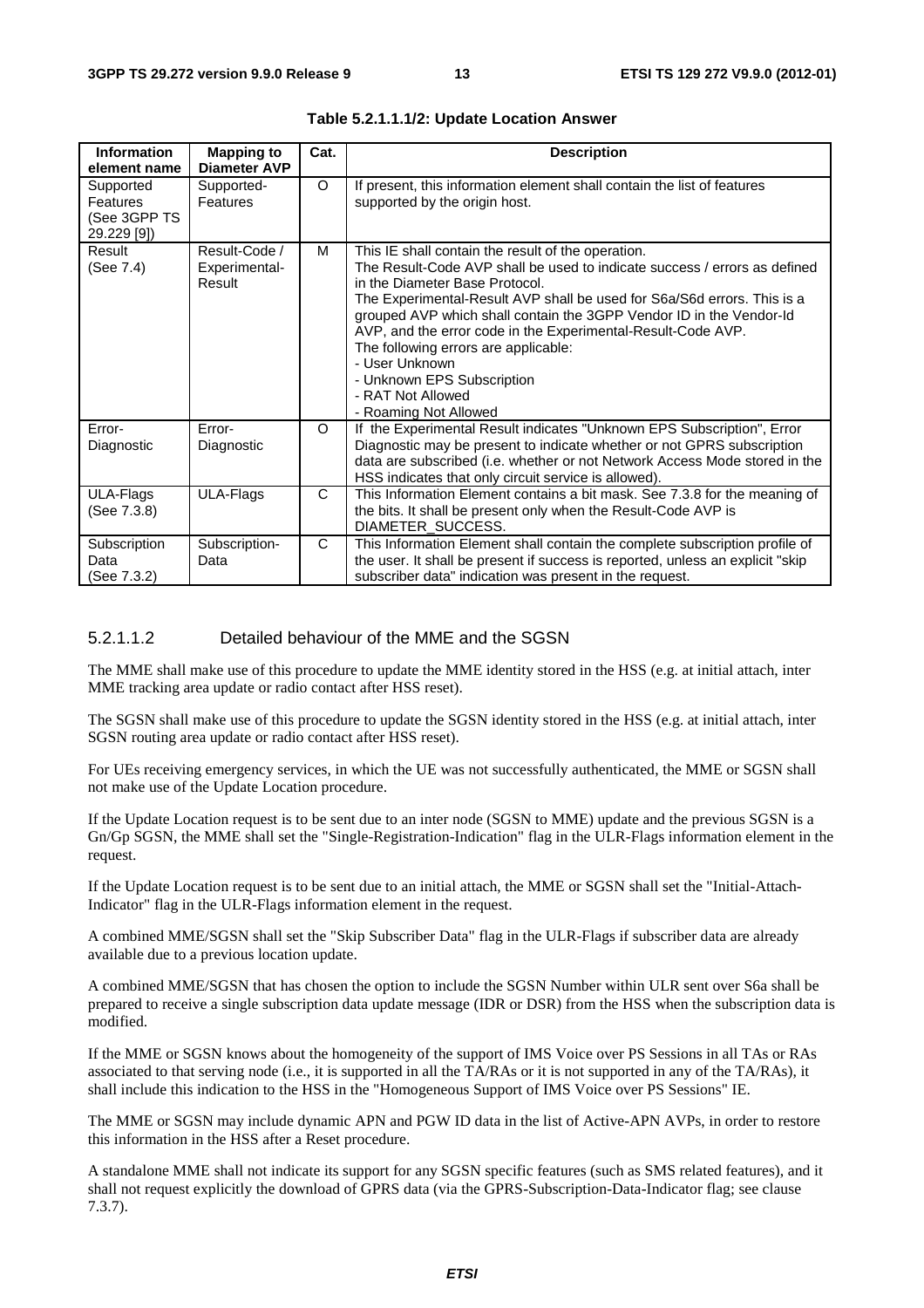#### **3GPP TS 29.272 version 9.9.0 Release 9 14 ETSI TS 129 272 V9.9.0 (2012-01)**

For a standalone MME or SGSN, if EPS or GPRS subscription data is received, the standalone MME or SGSN shall replace all of the EPS or GPRS subscription data of the user in the MME or SGSN. Any optional EPS or GPRS data not received, but stored in the standalone MME or SGSN, shall be deleted.

For a combined MME/SGSN, if EPS subscription data of the user is received, it shall replace all of the EPS subscription data of the user. Any optional EPS data not received by the combined MME/ SGSN, but stored in the MME/SGSN, shall be deleted.

For a combined MME/SGSN, if GPRS subscription data of the user is received, it shall replace all of the GPRS subscription data of the user. Any optional GPRS data not received by the combined MME/ SGSN, but stored in the MME/SGSN, shall be deleted.

When receiving an Update Location response from the HSS, the MME or SGSN shall check the result code. If it indicates success the MME or SGSN shall store the received subscription profile (if any), and it shall store the HSS identity as received in the Origin-Host AVP.

For UEs receiving emergency services (i.e. emergency attached UEs or normal attached UEs with a UE Requested PDN Connection for emergency services), and if the MME or SGSN supports emergency services for users in limited service state, the MME or SGSN shall proceed even if the Update Location procedure fails (e.g. authenticated users with roaming restrictions or RAT-Type restrictions in HSS).

When receiving GPRS-Subscription-Data AVP in the response, the SGSN or combined MME/SGSN shall delete all the stored PDP-Contexts, if there are any, and then store all the received PDP-Contexts.

When receiving the APN-Configuration-Profile AVP in a ULA, the MME or SGSN shall delete all the stored APN-Configurations, if there are any, and then store all the received APN-Configurations.

For each of the received APN-Configurations in the APN-Configuration-Profile, if both the MIP6-Agent-Info and the PDN-GW-Allocation-Type AVPs are absent in the APN-Configuration AVP, the MME or SGSN shall perform the PGW selection (static or dynamic) according to the local configuration. If MIP6-Agent-Info is present, and PDN-GW-Allocation-Type is not present, this means that the PDN GW address included in MIP6-Agent-Info has been statically allocated.

If the MME/SGSN supports interworking with Gn/Gp-SGSNs, it shall ensure that the context identifier sent over GTPv1 for each of the received APN-Configurations is within the range of 0 and 255.

NOTE: If the MME/SGSN receives from HSS a Contex-Identifier value higher than 255, how this value is mapped to a value between 0 and 255 is implementation specific.

If the subscription data received for a certain APN indicates that the APN was authorized as a consequence of having the Wildcard APN in the user subscription in HSS, then the MME shall not store this APN data beyond the lifetime of the UE session and the MME shall delete them upon disconnection of the UE.

If trace data are received in the subscriber data, the MME or SGSN shall start a Trace Session. For details, see 3GPP TS 32.422 [23].

If the Ext-PDP-Type AVP is present in the PDP-Context AVP, the SGSN or combined MME/SGSN shall ignore the value of the PDP-Type AVP.

## 5.2.1.1.3 Detailed behaviour of the HSS

When receiving an Update Location request the HSS shall check whether subscription data exists for the IMSI.

If the HSS determines that there is not any type of subscription for the IMSI (including EPS, GPRS and CS subscription data), a Result Code of DIAMETER\_ERROR\_USER\_UNKNOWN shall be returned.

If the Update Location Request is received over the S6a interface, and the subscriber has not any APN configuration, the HSS shall return a Result Code of DIAMETER\_ERROR\_UNKNOWN\_EPS\_SUBSCRIPTION.

If the Update Location Request is received over the S6d interface, and the subscriber has neither an APN configuration profile nor GPRS subscription data, the HSS shall return a Result Code of DIAMETER\_ERROR\_UNKNOWN\_EPS\_SUBSCRIPTION.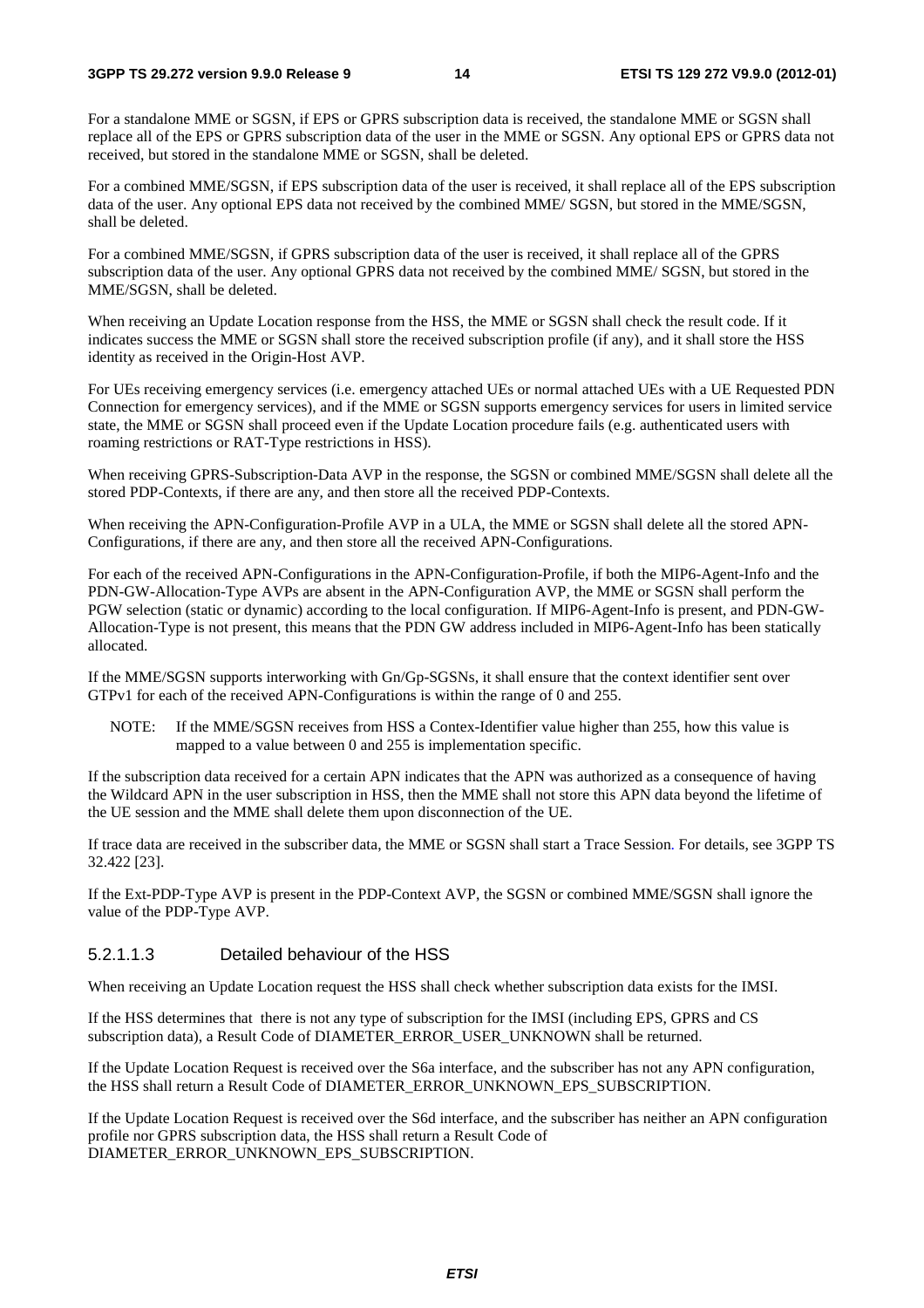#### **3GPP TS 29.272 version 9.9.0 Release 9 15 ETSI TS 129 272 V9.9.0 (2012-01)**

When sending DIAMETER\_ERROR\_UNKNOWN\_EPS\_SUBSCRIPTION, an Error Diagnostic information may be added to indicate whether or not GPRS subscription data are subscribed (i.e. whether or not Network Access Mode stored in the HSS indicates that only circuit service is allowed).

The HSS shall check whether the RAT type the UE is using is allowed. If it is not, a Result Code of DIAMETER\_ERROR\_RAT\_NOT\_ALLOWED shall be returned.

The HSS shall check whether roaming is not allowed in the VPLMN due to ODB. If so a Result Code of DIAMETER\_ERROR\_ROAMING\_NOT\_ALLOWED shall be returned.

If the Update Location Request is received over the S6a interface, the HSS shall send a Cancel Location Request with a Cancellation-Type of MME\_UPDATE\_PROCEDURE (CLR; see chapter 7.2.7) to the previous MME (if any) and replace the stored MME-Identity with the received value (the MME-Identity is received within the Origin-Host AVP). The HSS shall reset the "UE purged in MME" flag. If the "Single-Registration-Indication" flag was set in the received request, the HSS shall send a Cancel Location Request with a Cancellation-Type of SGSN \_UPDATE\_PROCEDURE to the SGSN (MAP Cancel Location), and delete the stored SGSN address and SGSN number. If the "Initial-Attach-Indicator" flag was set in the received request, regardless of whether the "Single-Registration-Indication" flag is set, the HSS shall send a Cancel Location Request with a Cancellation-Type of INITIAL\_ATTACH\_PROCEDURE (CLR; see chapter 7.2.7, or MAP Cancel Location) to the SGSN if there is an SGSN registration.

If the Update Location Request is received over the S6d interface, the HSS shall send a Cancel Location Request with a Cancellation-Type of SGSN\_UPDATE\_PROCEDURE (CLR; see chapter 7.2.7, or MAP Cancel Location) to the previous SGSN (if any) and replace the stored SGSN-Identity with the received value (the SGSN-Identity is received within the Origin-Host AVP). The HSS shall reset the "UE purged in SGSN" flag. If the "Initial-Attach-Indicator" flag was set in the received request, the HSS shall send a Cancel Location Request with a Cancellation-Type of INITIAL\_ATTACH\_PROCEDURE (CLR; see chapter 7.2.7) to the MME if there is an MME registration.

When the HSS receives the Update Location Request, if a 15<sup>th</sup> digit of the IMEI AVP is received, the HSS may discard the digit.

If the Update Location Request includes the list of active APNs, the HSS shall delete all the stored dynamic PDN GW information, if there are any, and then replace them by the PDN GW information received in the list of Active-APN AVPs.

If the Update Location Request is received over the S6a interface for a user for which the URRP-MME parameter is set in the HSS, the HSS shall clear the URRP-MME parameter and send an indication to the corresponding Service Related Entities.

If the Update Location Request is received over the S6d interface for a user for which the URRP-SGSN parameter is set in the HSS, the HSS shall clear the URRP-SGSN parameter and send an indication to the corresponding Service Related Entities.

If no result code has been sent to the MME or SGSN so far, the HSS shall include the subscription data in the ULA command according to the ULR-Flags and the supported/unsupported features of the MME or SGSN, unless an explicit "skip subscriber data" indication has been received in the request, and shall return a Result Code of DIAMETER\_SUCCESS.

When the APN-Configuration-Profile AVP is present in the Subscription-Data AVP sent within a ULA, the AVP shall contain at least the default APN Configuration and a Context-Identifier AVP that identifies the per subscriber"s default APN configuration. The default APN Configuration shall not contain the Wildcard APN (see 3GPP TS 23.003 [3], clause 9.2); the default APN shall always contain an explicit APN.

The GPRS Subscription data (if available in the HSS) shall only be present in the ULA command if it was indicated by the serving node in the ULR-Flags AVP (see clause 7.3.7), or when the subscription data is returned by a Pre-Rel-8 HSS (via an IWF) or when the Update Location Request is received over the S6d interface and there is no APN configuration profile stored for the subscriber.

The HSS shall use the indication received in the GPRS-Subscription-Data-Indicator for future use in the subscriber data update procedures.

LCS-Info, Teleservice-List and Call-Barring-Infor-List data shall be included according to the list of supported features indicated by the serving node (see clause 7.3.10). The check of the SMS supported features, which are only applicable to SGSN, may be skipped if the HSS determines that the serving node is a standalone MME (see clause 7.3.7).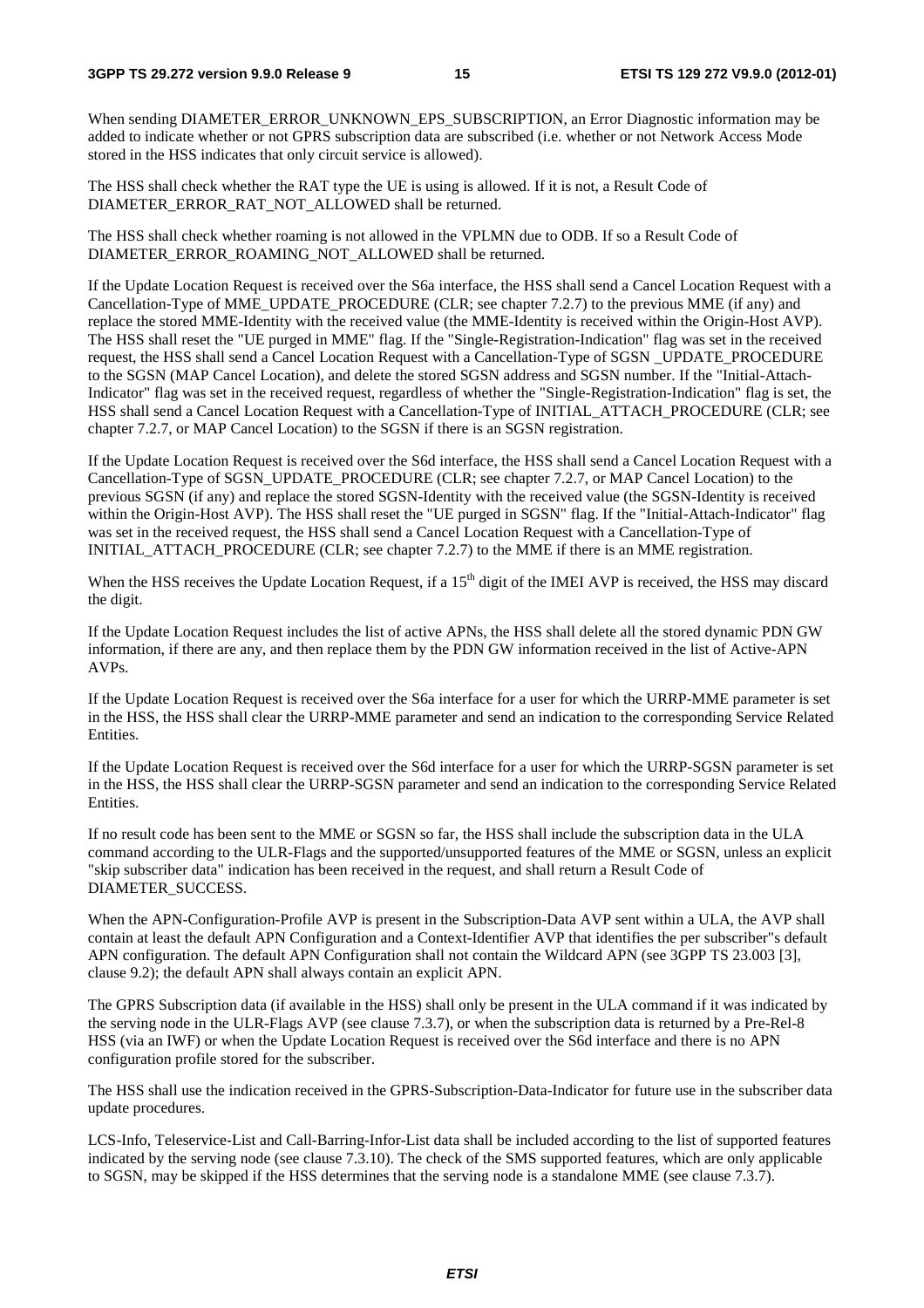The HSS may use the indication received in the Node-Type-Indicator for future use in the subscriber data update procedures.

Subscriber-Status AVP shall be present in the Subscription-Data AVP when sent within a ULA. If the value "OPERATOR\_DETERMINED\_BARRING" is sent, the Operator-Determined-Barring AVP or HPLMN-ODB AVP shall also be present in the Subscription-Data AVP, or vice versa.

Access-Restriction-Data AVP shall be present within the Subscription-Data AVP sent within a ULA if at least one of the defined restrictions applies.

The AMBR AVP shall be present in the Subscription-Data AVP when the APN-Configuration-Profile AVP is sent within a ULA (as part of the Subscription-Data AVP) and may be present in the Subscription-Data AVP when the GPRS-Subscription-Data AVP is present.

The EPS-Subscribed-QoS-Profile AVP and the AMBR AVP shall be present in the APN-Configuration AVP when the APN-Configuration AVP is sent in the APN-Configuration-Profile AVP and when the APN-Configuration-Profile AVP is sent within a ULA (as part of the Subscription-Data AVP).

For those APNs that have been authorized as a consequence of having the Wildcard APN in the user subscription, the HSS shall include the specific APN name and associated PDN-GW identity inside the APN context of the Wildcard APN. This indicates to the MME that the particular APN shall not be cached in the MME and it shall be deleted when the UE session is terminated.

If a Result Code of DIAMETER\_SUCCESS is returned, the HSS shall set the Separation Indication in the response.

If the HSS receives an indication in the ULR command about the homogeneous support of IMS Voice over PS Sessions in all TA/RAs associated to a serving node, it may use this information in the future in order to skip the T-ADS data retrieval, as described in clause 5.2.2.1 (IDR/IDA commands).

## 5.2.1.2 Cancel Location

## 5.2.1.2.1 General

The Cancel Location Procedure shall be used between the HSS and the MME and between the HSS and the SGSN to delete a subscriber record from the MME or SGSN. The procedure shall be invoked by the HSS and is used:

- to inform the MME or SGSN about the subscriber"s subscription withdrawal or
- to inform the MME or SGSN about an ongoing update procedure i.e. MME or SGSN change.
- to inform the MME or SGSN about an initial attach procedure.

This procedure is mapped to the commands Cancel-Location-Request/Answer (CLR/CLA) in the Diameter application specified in chapter 7.

Table 5.2.1.2.1/1 specifies the involved information elements for the request.

Table 5.2.1.2.1/2 specifies the involved information elements for the answer.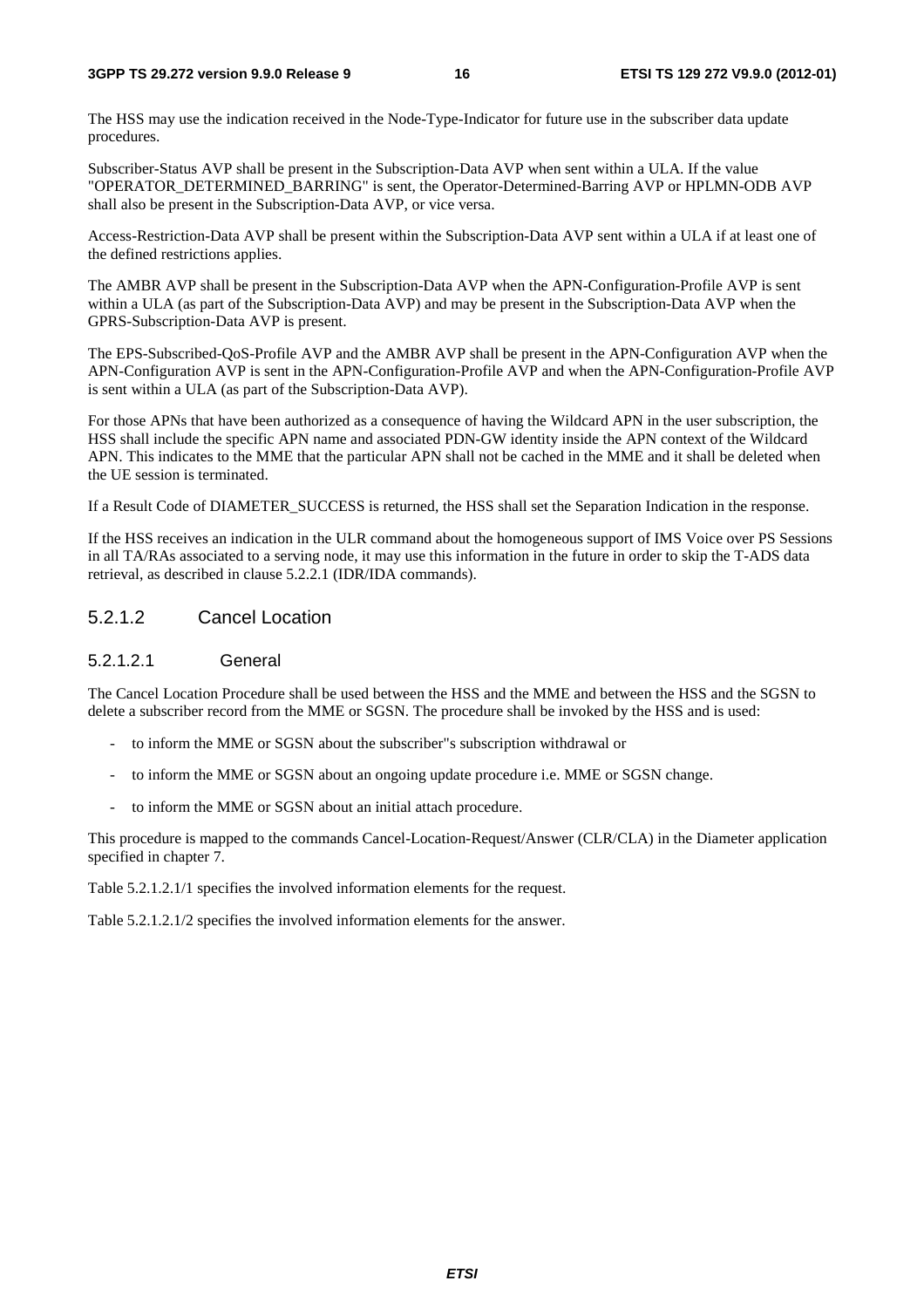| <b>Information</b><br>element name                          | <b>Mapping to</b><br><b>Diameter AVP</b> | Cat. | <b>Description</b>                                                                                                                                                                  |
|-------------------------------------------------------------|------------------------------------------|------|-------------------------------------------------------------------------------------------------------------------------------------------------------------------------------------|
| <b>IMSI</b>                                                 | User-Name<br>(See IETF<br>RFC 3588 [4])  | м    | This information element shall contain the user IMSI, formatted according<br>to 3GPP TS 23.003 [3], clause 2.2.                                                                     |
| Supported<br><b>Features</b><br>(See 3GPP TS<br>29.229 [9]) | Supported-<br>Features                   | O    | If present, this information element shall contain the list of features<br>supported by the origin host.                                                                            |
| Cancellation<br><b>Type</b><br>(See 7.3.24)                 | Cancellation-<br>Type                    | м    | Defined values that can be used are:<br>- MME-Update Procedure,<br>- SGSN-Update Procedure,<br>- Subscription Withdrawal,<br>- Update Procedure_IWF,<br>- Initial Attach Procedure. |

#### **Table 5.2.1.2.1/1: Cancel Location Request**

#### **Table 5.2.1.2.1/2: Cancel Location Answer**

| <b>Information</b><br>element name                   | <b>Mapping to</b><br><b>Diameter AVP</b> | Cat. | <b>Description</b>                                                                                                                          |
|------------------------------------------------------|------------------------------------------|------|---------------------------------------------------------------------------------------------------------------------------------------------|
| Supported<br>Features<br>(See 3GPP TS<br>29.229 [9]) | Supported-<br>Features                   | O    | If present, this information element shall contain the list of features<br>supported by the origin host.                                    |
| Result<br>(See 7.4)                                  | Result-Code /<br>Experimental-<br>Result | M    | The result of the operation.<br>The Result-Code AVP shall be used to indicate success / errors as defined<br>in the Diameter Base Protocol. |

## 5.2.1.2.2 Detailed behaviour of the MME and the SGSN

When receiving a Cancel Location request the MME or SGSN shall check whether the IMSI is known.

If it is not known, a result code of DIAMETER\_SUCCESS is returned.

If it is known, the MME or SGSN shall check the Cancellation Type and act accordingly. If a cancellation type of "Initial Attach Procedure" is received, the MME or SGSN shall not delete the subscription data. For details see 3GPP TS 23.401[2] and 3GPP TS 23.060[12]. Also in this case a result code of DIAMETER\_SUCCESS is returned.

When a UE is served by a single combined MME/SGSN for both E-UTRAN and non-E-UTRAN access, the combined MME/SGSN shall check the Cancellation-Type. If it indicates Subscription Withdrawal or Update Procedure IWF, the CLR is processed both in the MME part and in the SGSN part of the combined node. Otherwise, the CLR is processed only in the affected part of the combined node and subscription data are kept for the not affected part.

## 5.2.1.2.3 Detailed behaviour of the HSS

The HSS shall make use of this procedure when the subscriber"s subscription is withdrawn by the HSS operator and when the HSS detects that the UE has moved to a new MME or SGSN area.

The HSS shall include a cancellation type of "Subscription Withdrawal" if the subscriber"s subscription is withdrawn by the operator and shall include a cancellation type of "MME Update Procedure" if the UE moved to a new MME area and shall include a cancellation type of "SGSN Update Procedure" if the UE moved to a new SGSN area, and shall include a cancellation type of "Initial Attach Procedure" if the cancel location is initiated due to an Initial Attach from the UE.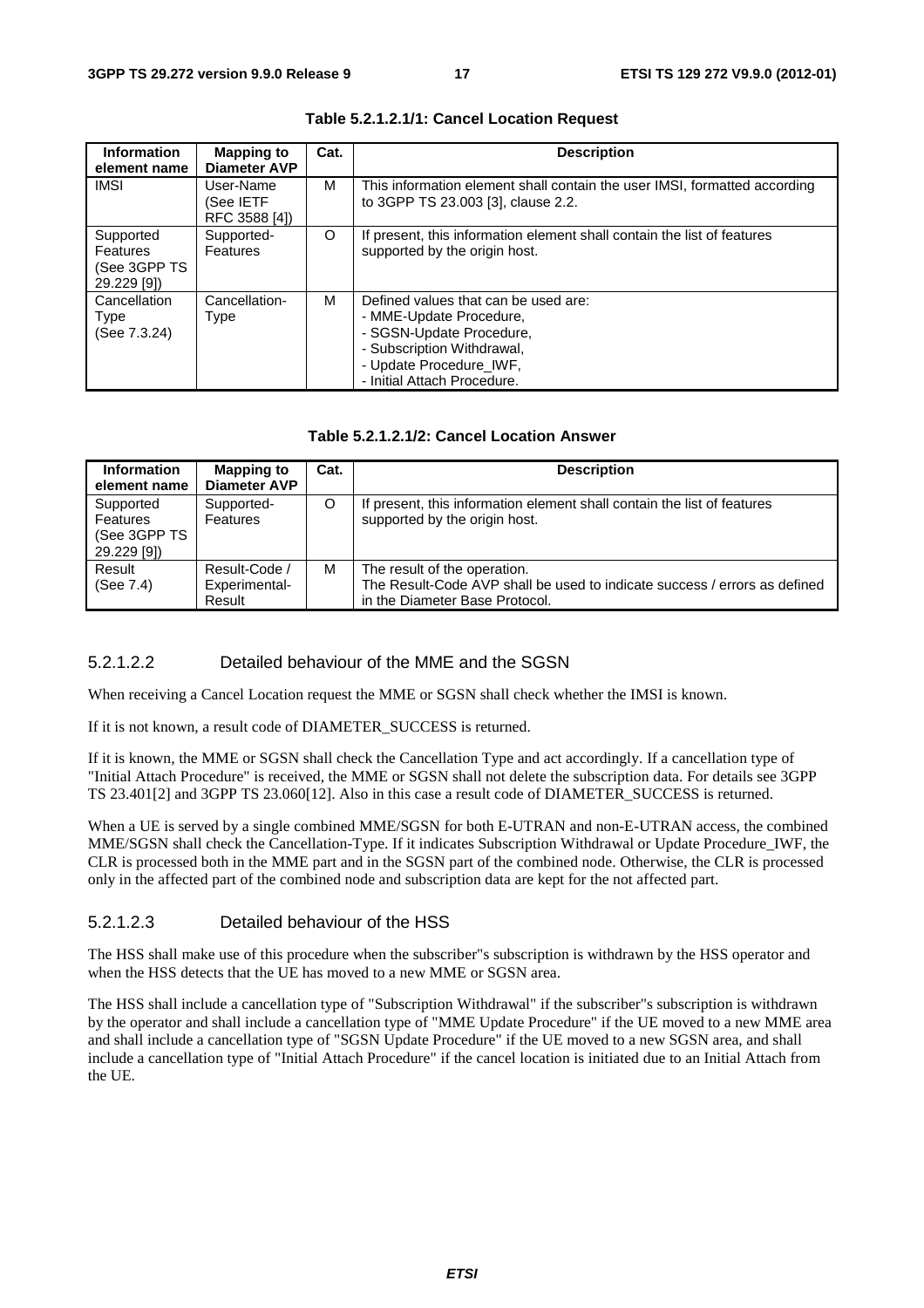## 5.2.1.3 Purge UE

## 5.2.1.3.1 General

The Purge UE Procedure shall be used between the MME and the HSS and between the SGSN and the HSS to indicate that the subscriber"s profile has been deleted from the MME or SGSN either by an MMI interaction or automatically, e.g. because the UE has been inactive for several days.

This procedure is mapped to the commands Purge-UE-Request/Answer (PUR/PUA) in the Diameter application specified in chapter 7.

Table 5.2.1.3.1/1 specifies the involved information elements for the request.

Table 5.2.1.3.1/2 specifies the involved information elements for the answer.

**Table 5.2.1.3.1/1: Purge UE Request** 

| <b>Information</b><br>element name                   | <b>Mapping to</b><br><b>Diameter AVP</b> | Cat. | <b>Description</b>                                                                                          |
|------------------------------------------------------|------------------------------------------|------|-------------------------------------------------------------------------------------------------------------|
| <b>IMSI</b>                                          | User-Name<br>(See IETF<br>RFC 3588 [4])  | M    | This information element shall contain user IMSI, formatted according to<br>3GPP TS 23.003 [3], clause 2.2. |
| Supported<br>Features<br>(See 3GPP TS<br>29.229 [9]) | Supported-<br>Features                   | O    | If present, this information element shall contain the list of features<br>supported by the origin host.    |

#### **Table 5.2.1.3.1/2: Purge UE Answer**

| <b>Information</b><br>element name                          | <b>Mapping to</b><br>Diameter AVP        | Cat. | <b>Description</b>                                                                                                                                                                                                                                                                                                                                                                                                                              |
|-------------------------------------------------------------|------------------------------------------|------|-------------------------------------------------------------------------------------------------------------------------------------------------------------------------------------------------------------------------------------------------------------------------------------------------------------------------------------------------------------------------------------------------------------------------------------------------|
| Supported<br><b>Features</b><br>(See 3GPP TS<br>29.229 [9]) | Supported-<br>Features                   | O    | If present, this information element shall contain the list of features<br>supported by the origin host.                                                                                                                                                                                                                                                                                                                                        |
| Result<br>(See 7.4)                                         | Result-Code /<br>Experimental-<br>Result | м    | This IE shall contain the result of the operation.<br>The Result-Code AVP shall be used to indication success / errors as<br>defined in the Diameter Base Protocol.<br>The Experimental-Result AVP shall be used for S6a/S6d errors. This is a<br>grouped AVP which shall contain the 3GPP Vendor ID in the Vendor-Id<br>AVP, and the error code in the Experimental-Result-Code AVP.<br>The following errors are applicable:<br>- User Unknown |
| PUA-Flags<br>(See 7.3.48)                                   | PUA-Flags                                | C    | This Information Element shall contain a bit mask. See section 7.3.48 for<br>the meaning of the bits. It shall be present only when the Result-Code AVP<br>is DIAMETER_SUCCESS.                                                                                                                                                                                                                                                                 |

#### 5.2.1.3.2 Detailed behaviour of the MME and the SGSN

The MME shall make use of this procedure to set the "UE Purged in the MME" flag in the HSS when the subscription profile is deleted from the MME database due to MMI interaction or after long UE inactivity.

The SGSN shall make use of this procedure to set the "UE Purged in SGSN" flag in the HSS when the subscription profile is deleted from the SGSN database due to MMI interaction or after long UE inactivity.

The combined MME/SGSN shall make use of this procedure to set the "UE Purged in MME" and "UE Purged in SGSN" flags in the HSS when the subscription profile is deleted from the common MME/SGSN database due to MMI interaction or after long UE inactivity on all registered accesses.

When receiving a Purge UE response from the HSS the MME shall check the Result Code. If it indicates success, the MME shall check the PUA flag "freeze M-TMSI", and if set freeze the M-TMSI i.e. block it for immediate re-use.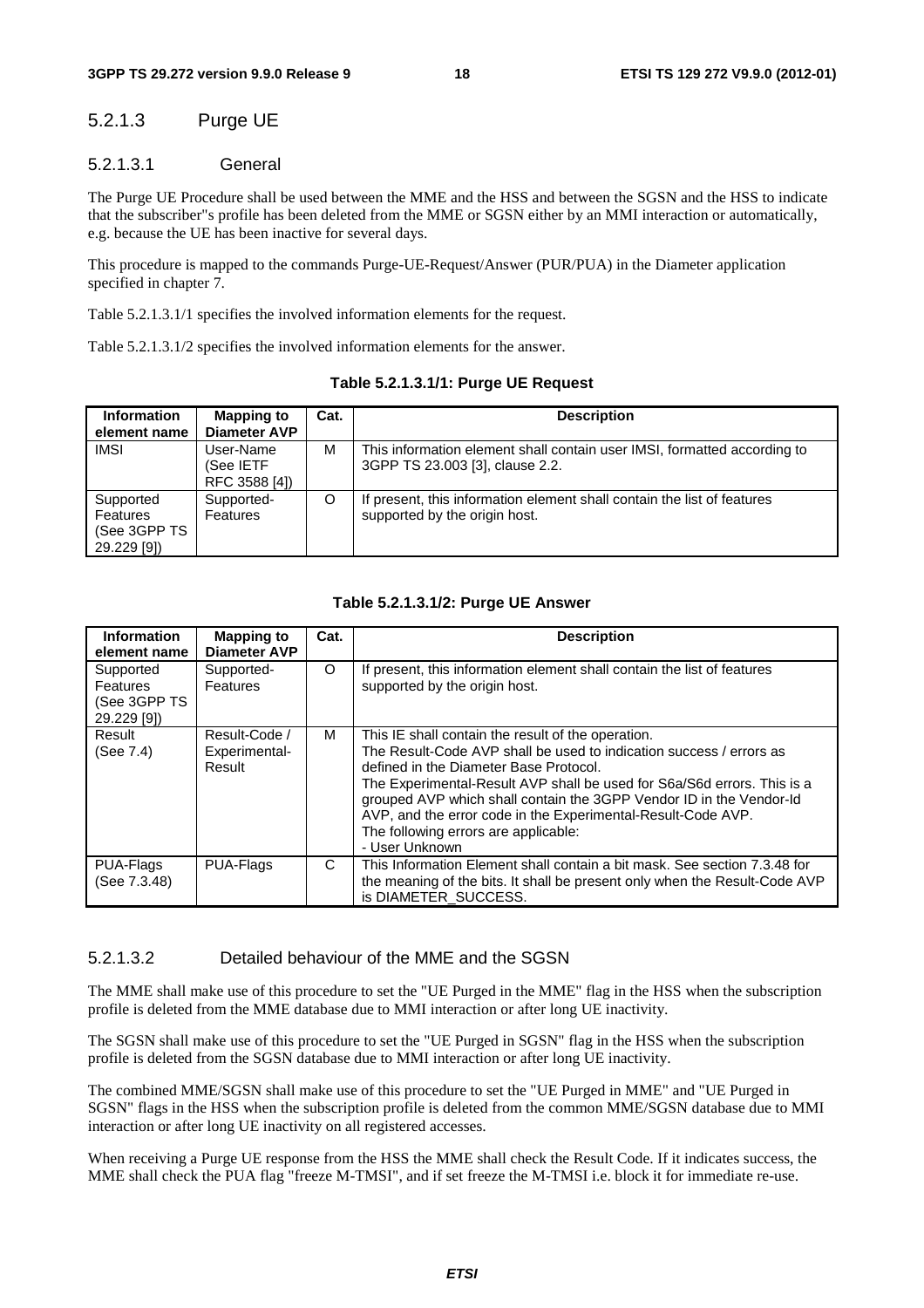#### **3GPP TS 29.272 version 9.9.0 Release 9 19 ETSI TS 129 272 V9.9.0 (2012-01)**

When receiving a Purge UE response from the HSS the SGSN shall check the Result Code. If it indicates success, the SGSN shall check the PUA flag "freeze P-TMSI", and if set freeze the P-TMSI i.e. block it for immediate re-use.

When receiving a Purge UE response from the HSS the combined MME/SGSN shall check the Result Code. If it indicates success, the combined MME/SGSN shall check the PUA flag "freeze M-TMSI" and "freeze P-TMSI", and if set freeze the M-TMSI and/or the P-TMSI i.e. block it for immediate re-use.

### 5.2.1.3.3 Detailed behaviour of HSS

When receiving a Purge UE request the HSS shall check whether the IMSI is known.

If it is not known, a result code of DIAMETER\_ERROR\_USER\_UNKNOWN shall be returned.

If it is known, the HSS shall set the result code to DIAMETER\_SUCCESS and compare the received identity in the Origin-Host with the stored MME-Identity and with the stored SGSN-Identity.

If the received identity matches the stored MME-identity and the stored SGSN-Identity, the HSS shall set the PUA flags "freeze M-TMSI" and "freeze P-TMSI" in the answer message and set the flag "UE purged in MME" and set the flag "UE purged in SGSN";

If the received identity matches the stored MME-identity but not the stored SGSN-identity, the HSS shall set the PUA flag "freeze M-TMSI" and clear the PUA flag "freeze P-TMSI" in the answer message and set the flag "UE purged in MME";

If the received identity matches the stored SGSN-identity but not the stored MME-identity, the HSS shall set the PUA flag "freeze P-TMSI" and clear the PUA flag "freeze M-TMSI" in the answer message and set the flag "UE purged in SGSN";

If the received identity does not match the stored MME-identity and does not match the stored SGSN-identity, the HSS shall clear the PUA flags "freeze M-TMSI" and "freeze P-TMSI in the answer message.

## 5.2.2 Subscriber Data Handling Procedures

## 5.2.2.1 Insert Subscriber Data

### 5.2.2.1.1 General

The Insert Subscriber Data Procedure shall be used between the HSS and the MME and between the HSS and the SGSN for updating and/or requesting certain user data in the MME or SGSN in the following situations:

- due to administrative changes of the user data in the HSS and the user is now located in an MME or SGSN, i.e. if the user was given a subscription and the subscription has changed;
- the operator has applied, changed or removed Operator Determined Barring for this user;
- activate subscriber tracing in the MME or the SGSN;
- to indicate to the MME or SGSN that the HSS has requested to be notified when the UE has become reachable;
- to request from the MME or SGSN the necessary data to support the T-ADS functionality;
- to retrieve location information and/or state information from the MME or the SGSN.

If the HSS knows that the UE has attached to the same combined MME/SGSN via both the E-UTRAN and UTRAN/GERAN (i.e. the HSS has received the Update Location Request over both the S6a interface and S6d interface respectively with the same SGSN number), the HSS should invoke this procedure for a single time to update and/or request certain user data in the combined MME/SGSN, i.e. the HSS should not invoke this procedure for each of the MME and the SGSN registered respectively.

If the Node-Type-Indicator information has been previously received as cleared in the ULR-Flags during update location procedure for the MME, the HSS may skip any change of the SMS related subscription data and consequently does not have to make use of the Insert Subscriber Data procedure to update the subscription data in the MME.

This procedure is mapped to the commands Insert Subscriber Data-Request/Answer (IDR/IDA) in the Diameter application specified in clause 7.

Table 5.2.2.1.1/1 specifies the involved information elements for the request.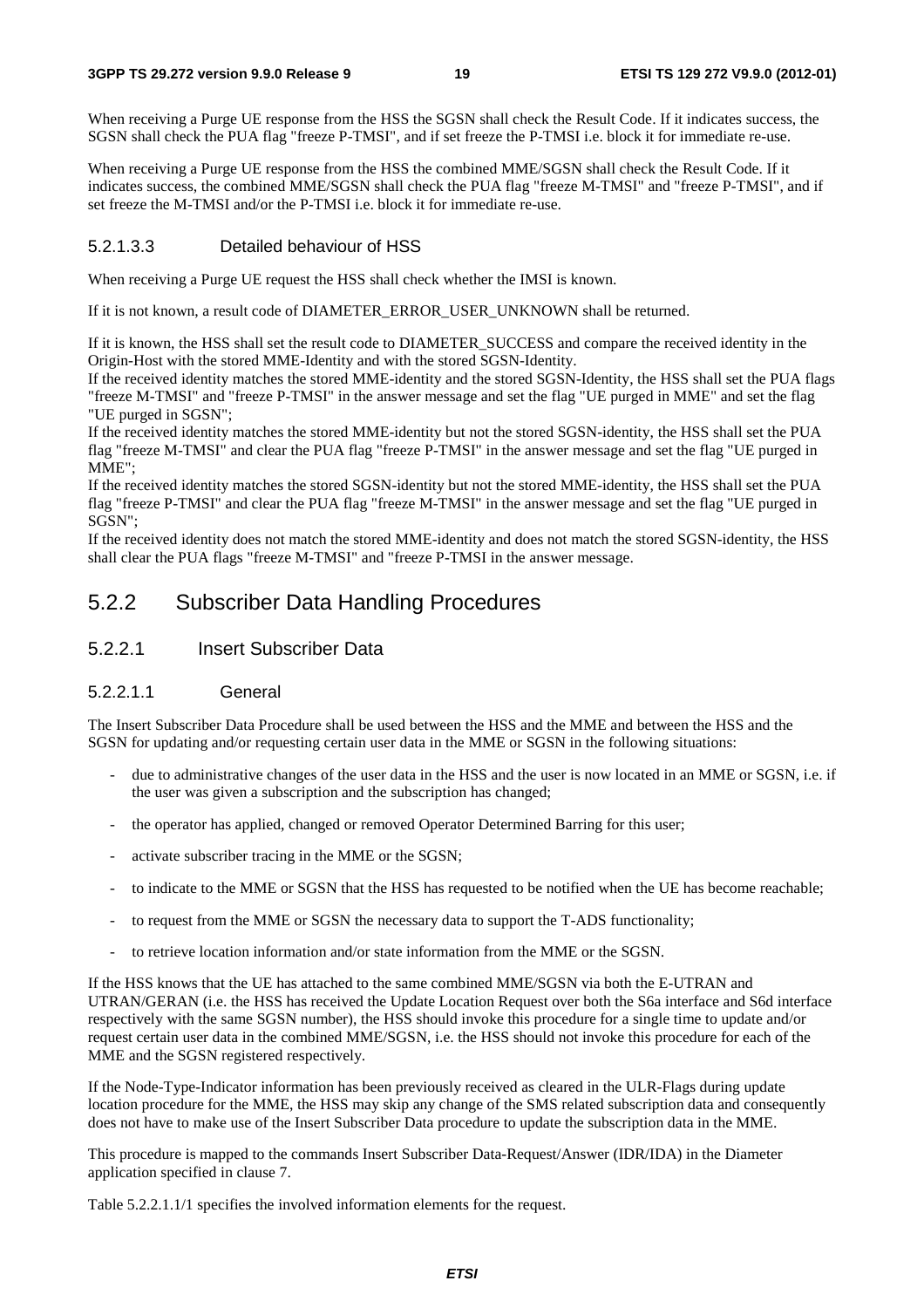Table 5.2.2.1.1/2 specifies the involved information elements for the answer.

| <b>Information</b><br>element name                   | <b>Mapping to</b><br>Diameter AVP       | Cat. | <b>Description</b>                                                                                                                                                                                                                               |
|------------------------------------------------------|-----------------------------------------|------|--------------------------------------------------------------------------------------------------------------------------------------------------------------------------------------------------------------------------------------------------|
| <b>IMSI</b>                                          | User-Name<br>(See IETF<br>RFC 3588 [4]) | м    | This information element shall contain the user IMSI, formatted according to<br>3GPP TS 23.003 [3], clause 2.2.                                                                                                                                  |
| Supported<br>Features<br>(See 3GPP TS<br>29.229 [9]) | Supported-<br>Features                  | O    | If present, this information element shall contain the list of features supported<br>by the origin host.                                                                                                                                         |
| Subscription<br>Data<br>(See 7.3.2)                  | Subscription-<br>Data                   | м    | This Information Element shall contain the part of the subscription profile that<br>either is to be added to the subscription profile stored in the MME or SGSN or<br>is replacing a part of the subscription profile stored in the MME or SGSN. |
| <b>IDR Flags</b><br>(See 7.3.103)                    | <b>IDR-Flags</b>                        | C    | This Information Element shall contain a bit mask. See 7.3.103 for the<br>meaning of the bits.                                                                                                                                                   |

**Table 5.2.2.1.1/1: Insert Subscriber Data Request** 

| Table 5.2.2.1.1/2: Insert Subscriber Data Answer |  |  |  |  |
|--------------------------------------------------|--|--|--|--|
|--------------------------------------------------|--|--|--|--|

| <b>Information</b><br>element name                                    | <b>Mapping to</b><br><b>Diameter AVP</b>         | Cat.         | <b>Description</b>                                                                                                                                                                                                                                                                                                                                                                                                                                  |
|-----------------------------------------------------------------------|--------------------------------------------------|--------------|-----------------------------------------------------------------------------------------------------------------------------------------------------------------------------------------------------------------------------------------------------------------------------------------------------------------------------------------------------------------------------------------------------------------------------------------------------|
| Supported<br>Features<br>(See 3GPP TS<br>29.229 [9])                  | Supported-<br>Features                           | $\circ$      | If present, this information element shall contain the list of features<br>supported by the origin host.                                                                                                                                                                                                                                                                                                                                            |
| Result<br>(See 7.4)                                                   | Result-Code /<br>Experimental-<br>Result         | м            | This IE shall contain the result of the operation.<br>Result-Code AVP shall be used to indicate success / errors defined in the<br>Diameter Base Protocol.<br>The Experimental-Result AVP shall be used for S6a/S6d errors. This is a<br>grouped AVP which shall contain the 3GPP Vendor ID in the Vendor-Id<br>AVP, and the error code in the Experimental-Result-Code AVP.<br>The following errors are applicable in this case:<br>- User Unknown |
| <b>IMS Voice</b><br>over PS<br>Sessions<br>Supported<br>(See 7.3.106) | IMS-Voice-<br>Over-PS-<br>Sessions-<br>Supported | $\mathsf{C}$ | If available to the serving node, this information element shall indicate<br>whether or not "IMS Voice over PS Sessions" is supported by the UE's<br>most recently used TA or RA in the serving node (MME or SGSN or<br>combined MME/SGSN).                                                                                                                                                                                                         |
| Last UE<br><b>Activity Time</b><br>(See 7.3.107)                      | Last-UE-<br>Activity-Time                        | C            | If available to the serving node, this information element shall contain the<br>time of the last radio contact with the UE.                                                                                                                                                                                                                                                                                                                         |
| <b>RAT Type</b>                                                       | RAT-Type                                         | $\mathsf{C}$ | If available to the serving node, this information element shall indicate the<br>RAT Type of the access where the UE was present at the time of the last<br>radio contact.                                                                                                                                                                                                                                                                          |
| IDA-Flags<br>(See 7.3.47)                                             | IDA-Flags                                        | C            | This Information Element shall contain a bit mask. See 7.3.47 for the<br>meaning of the bits.                                                                                                                                                                                                                                                                                                                                                       |
| EPS-User-<br><b>State</b>                                             | EPS-User-<br><b>State</b>                        | C            | This Information Element shall contain the EPS-User State. It shall be<br>present if EPS user state was requested within IDR.                                                                                                                                                                                                                                                                                                                       |
| EPS-Location-<br>Information                                          | EPS-Location-<br>Information                     | C            | This Information Element shall contain the EPS-Location Information. It<br>shall be present if EPS location information was requested within IDR.                                                                                                                                                                                                                                                                                                   |

## 5.2.2.1.2 Detailed behaviour of the MME and the SGSN

When receiving an Insert Subscriber Data request the MME or SGSN shall check whether the IMSI is known.

If it is not known, a result code of DIAMETER\_ERROR\_USER\_UNKNOWN shall be returned.

If it is known, the MME or SGSN shall replace the specific part of the stored subscription data with the received data, or shall add the received data to the stored data.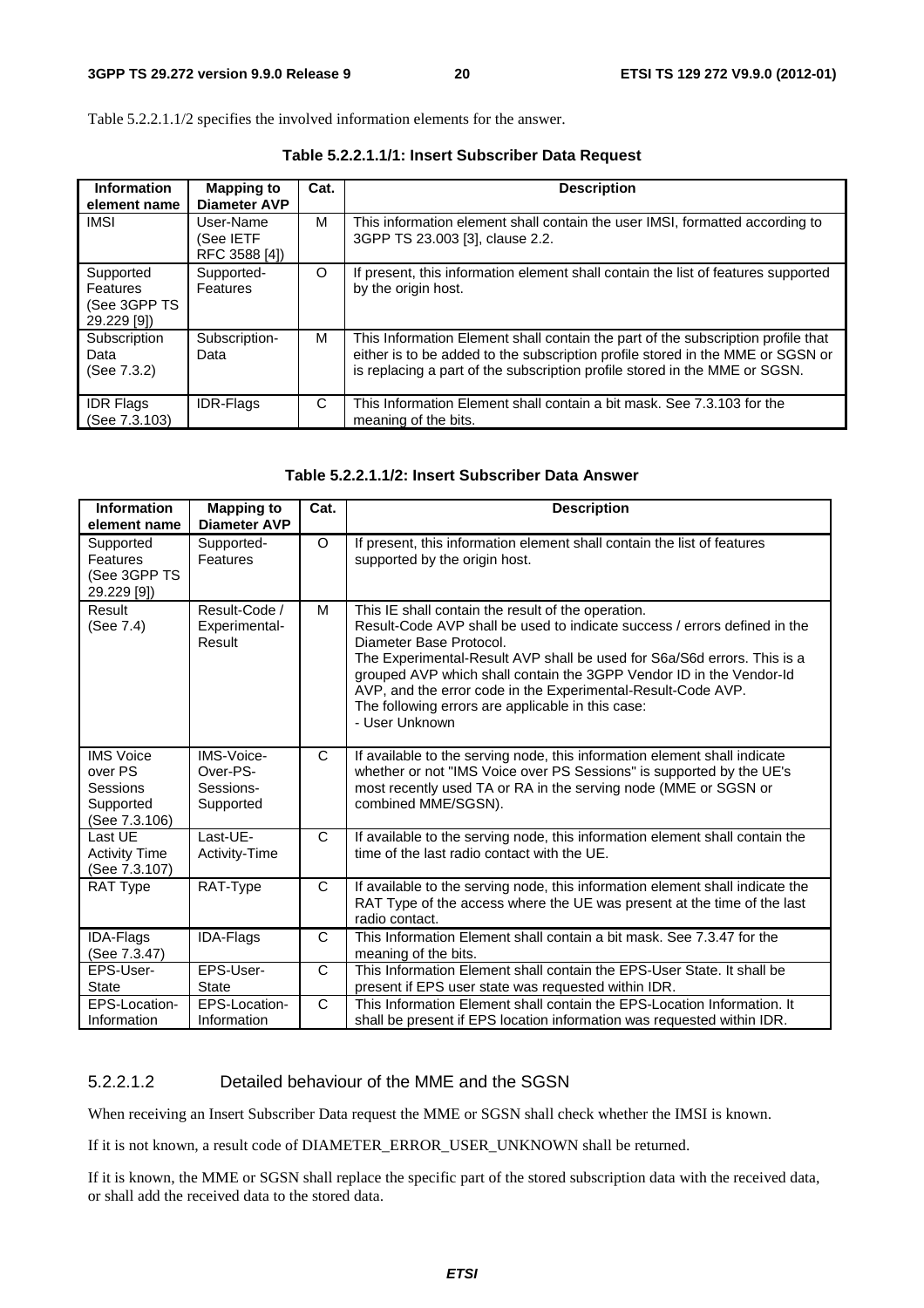When receiving the APN-Configuration-Profile AVP within the Subscription-Data AVP, the MME or SGSN shall check the All-APN-Configurations-Included-Indicator value. If it indicates

"All\_APN\_CONFIGURATIONS\_INCLUDED", the MME or SGSN shall delete all stored APN-Configurations and then store all received APN-Configurations. Otherwise, the MME or SGSN shall check the Context-Identifier value of each received APN-Configuration. If the Context-Identifier of a received APN-Configuration matches a Context-Identifier of a stored APN-Configuration, the MME or SGSN shall replace the stored APN-Configuration with the received APN-Configuration. If the Context-Identifier of a received APN-Configuration does not match a Context-Identifier of a stored APN-Configuration, the MME or SGSN shall add the received APN-Configuration to the stored APN-Configurations. If the addition or update of the subscription data succeeds in the MME or SGSN, the Result-Code shall be set to DIAMETER\_SUCCESS. The MME or SGSN shall then acknowledge the Insert Subscriber Data message by returning an Insert Subscriber Data Answer.

For each of the received APN-Configurations in the APN-Configuration-Profile, if both the MIP6-Agent-Info and the PDN-GW-Allocation-Type AVPs are absent in the APN-Configuration AVP, the MME or SGSN shall perform the PGW selection (static or dynamic) according to the local configuration. If MIP6-Agent-Info is present, and PDN-GW-Allocation-Type is not present, this means that the PDN GW address included in MIP6-Agent-Info has been statically allocated.

If the MME/SGSN supports interworking with Gn/Gp-SGSNs, it shall ensure that the context identifier sent over GTPv1 for each of the received APN-Configurations is within the range of 0 and 255.

NOTE: If the MME/SGSN receives from HSS a Contex-Identifier value higher than 255, how this value is mapped to a value between 0 and 255 is implementation specific.

If the MME is requested to notify the HSS when the UE becomes reachable, the MME shall set the URRP-MME parameter to indicate the need to inform the HSS about UE reachability, e.g. when the next NAS activity from the UE is detected. If the SGSN is requested to notify the HSS when the UE becomes reachable, the SGSN shall set the URRP-SGSN parameter to indicate the need to inform the HSS about UE reachability, e.g. when the next NAS activity from the UE is detected.

When receiving GPRS-Subscription-Data AVP within the Subscription-Data AVP, the SGSN or combined MME/SGSN shall check the Complete-Data-List-Included-Indicator value. If it indicates "All\_PDP\_CONTEXTS\_INCLUDED", the SGSN or combined MME/SGSN shall delete all stored PDP-Contexts and then store all received PDP-Contexts. Otherwise, the SGSN or combined MME/SGSN shall check the Context-Identifier value of each received PDP-Context. If the Context-Identifier of a received PDP-Context matches a Context-Identifier of a stored PDP-Context, the SGSN or combined MME/SGSN shall replace the stored PDP-Context with the received PDP-Context. If the Context-Identifier of a received PDP-Context does not match a Context-Identifier of a stored PDP-Context, the SGSN or combined MME/SGSN shall add the received PDP-Context to the stored PDP-**Contexts** 

If the MME or SGSN receives an empty Subscription-Data AVP, it shall take no action with regard to the stored subscription data.

When receiving HPLMN-ODB AVP within the Subscription-Data AVP, the SGSN shall replace stored HPLMN-ODB data (if any) with the received information rather than add the received information to the stored information. Unsupported Barring categories need not be stored.

When receiving Operator-Determined-Barring AVP within the Subscription-Data AVP, the MME or SGSN shall replace stored ODB subscription information (if any) with the received information rather than add the received information to the stored information. Unsupported Barring categories need not be stored.

When receiving Access-Restriction-Data AVP within the Subscription-Data AVP, the MME or SGSN shall replace stored information (if any) with received information rather than add received information to stored information.

When receiving APN-OI-Replacement AVP within the Subscription-Data AVP, the MME or SGSN shall replace the stored information (if any) with the received information.

When receiving Regional-Subscription-Zone-Code AVP within the Subscription-Data AVP, the MME or SGSN shall replace stored Zone Codes (if any) with the received information rather than add the received information to the stored information. MMEs and SGSNs that do not support regional subscription need not store zone codes. If due to regional subscription restrictions or access restrictions the entire SGSN area is restricted, SGSN shall report it to the HSS by returning the "SGSN Area Restricted" indication within the IDA flags.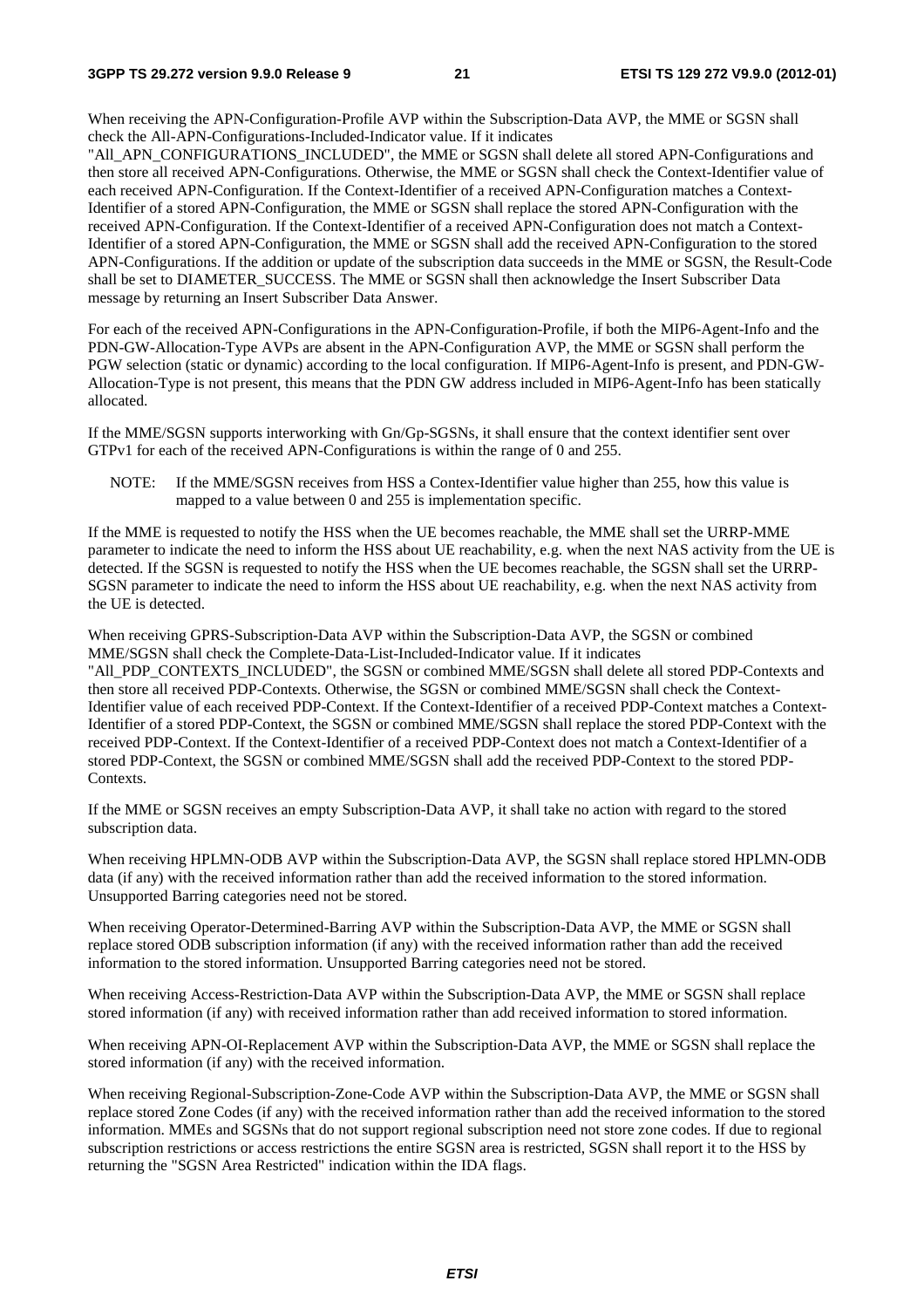When receiving CSG-Subscription-Data AVP within the Subscription-Data AVP the MME or SGSN shall replace stored information (if any) with the received information rather than add the received information to the stored information.

When receiving Teleservice-List AVP, Call-Barring-Infor-List, or LCS-Info AVP, the MME or SGSN shall replace stored information (if any) with the received information rather than add the received information to the stored information.

When receiving the IDR-Flags with the "T-ADS Data Request" bit set the MME or SGSN or combined MME/SGSN shall return in the IDA message the time stamp of the UE's most recent radio contact and the associated RAT Type, and an indication of whether or not IMS Voice over PS is supported in the current (and most recently used) TA or RA.

When receiving the IDR-Flags with the "EPS User State Request" bit and/or "EPS Location Information Request" bits set the MME or SGSN shall return the corresponding user information to the HSS. If the serving node is a combined MME/SGSN, and the UE is attached via both E-UTRAN and UTRAN/GERAN on the same node, the combined MME/SGSN shall provide the corresponding user information relevant for both MME and SGSN If the Current Location Request bit was also set and the UE is in idle mode, then the MME or SGSN or combined MME/SGSN shall page the UE in order to return the most up-to-date corresponding user information.

When receiving the IDR-Flags with only the "Current Location Request" bit set (i.e. the "EPS Location Information Request" bit is not set), the MME or SGSN or combined MME/SGSN shall set the Result-Code to DIAMETER\_UNABLE\_TO\_COMPLY.

If the MME or SGSN cannot fulfil the received request, e.g. due to a database error, it shall set the Result-Code to DIAMETER\_UNABLE\_TO\_COMPLY. In this case the MME or SGSN shall mark the subscription record "Subscriber to be restored in HSS".

If trace data are received in the subscriber data, the MME or SGSN shall start a Trace Session. For details, see 3GPP TS 32.422 [23].

If the Ext-PDP-Type AVP is present in the PDP-Context AVP, the SGSN or combined MME/SGSN shall ignore the value of the PDP-Type AVP.

## 5.2.2.1.3 Detailed behaviour of HSS

The HSS shall make use of this procedure to replace a specific part of the user data stored in the MME or SGSN with the data sent, or to add a specific part of user data to the data stored in the MME or SGSN.

Subscriber-Status AVP shall be present in the Subscription-Data AVP, sent within IDR, if the current value in the MME or SGSN needs to be changed. To remove all Operator Determined Barring Categories the Subscriber-Status shall be set to "SERVICE\_GRANTED". If Subscriber-Status AVP is present and set to OPERATOR\_DETERMINED\_BARRING, the Operator-Determined-Barring AVP or HPLMN-ODB AVP shall also be present in the Subscription-Data AVP.

Access-Restriction-Data AVP shall be present within the Subscription-Data AVP send within an IDR if the information stored in the MME or SGSN needs to be modified.

APN-OI-Replacement AVP shall be present in the Subscription-Data AVP sent within an IDR, if the UE level APN-OI-Replacement has been added or modified in the HSS.

The APN-Configuration-Profile AVP shall be present in the Subscription-Data AVP sent within an IDR if the Context-Identifier associated with the default APN configuration is changed or at least one APN-Configuration is added or modified by the HSS. If the default APN is changed in the HSS, the APN-Configuration-Profile AVP shall contain the Context-Identifier associated with the default APN and the APN-Configuration AVP for the default APN. The default APN Configuration shall not contain the Wildcard APN (see 3GPP TS 23.003 [3], clause 9.2); the default APN shall always contain an explicit APN.

The EPS-Subscribed-QoS-Profile AVP and the AMBR AVP shall be present in the APN-Configuration AVP when the APN-Configuration AVP is sent in the APN-Configuration-Profile AVP and when the APN-Configuration-Profile AVP is sent within a IDR (as part of the Subscription-Data AVP).

If the GPRS-Subscription-Data-Indicator information has been previously received as set in the ULR-Flags during update location procedure for the SGSN or combined MME/SGSN, the HSS shall make use of this procedure to replace the GPRS Subscription Data stored in the SGSN or combined MME/SGSN with the data sent or to add a PDP-Context to the data stored in the SGSN or combined MME/SGSN.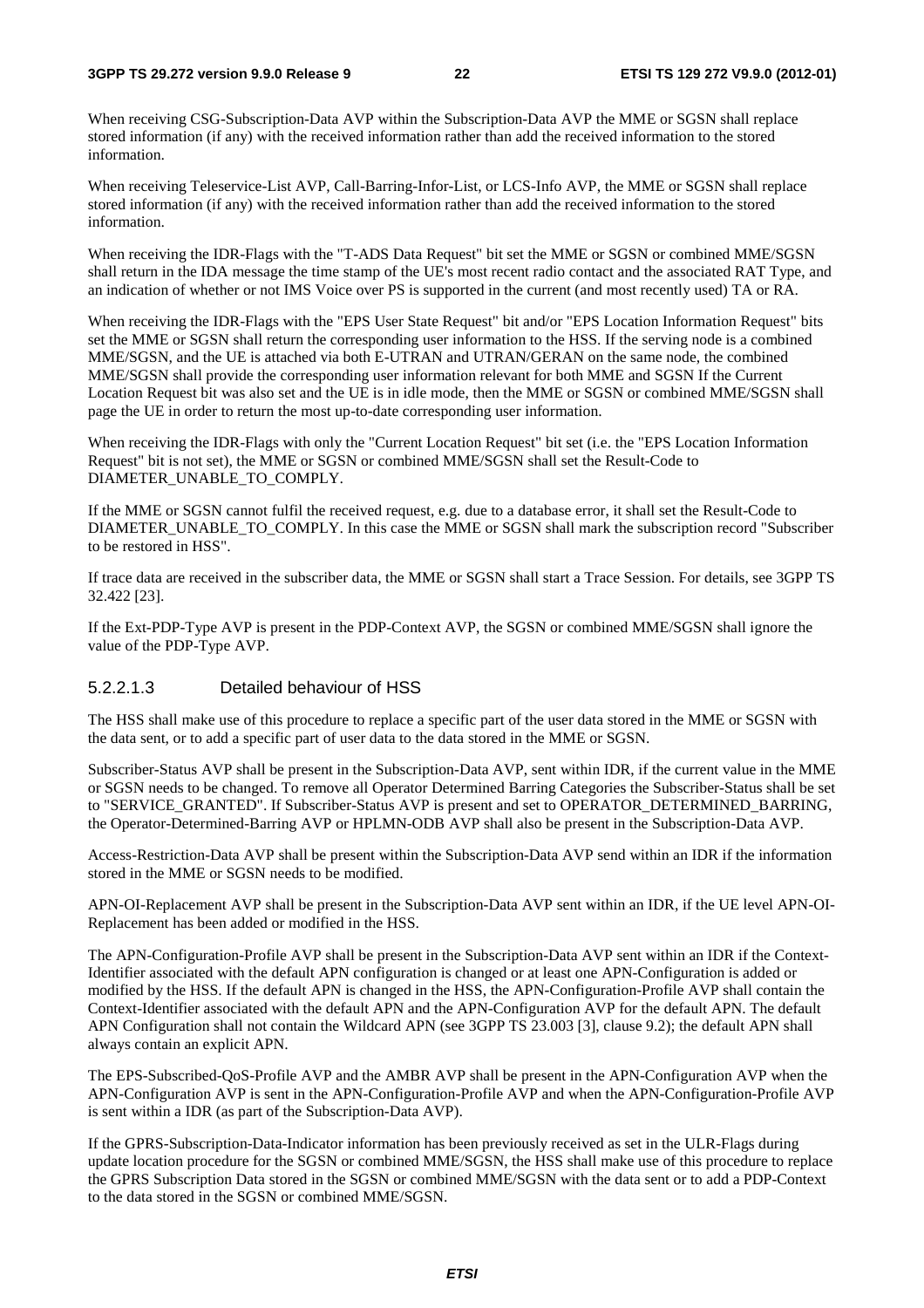If the HSS receives a message (e.g. via MAP ATM or Sh Sh-Subs-Notif) from a Service Related Entity (e.g. IP-SM-GW) indicating that the UE is unreachable,

- the HSS shall associate the subscription to UE reachability of the service-related entity to the URRP-MME and the URRP-SGSN parameters (if not already done)
- and if the URRP-MME and/or the URRP-SGSN parameters were not already set (i.e. at least one servicerelated entity already listed as subscribed), the HSS shall
	- set the URRP-MME and/or URRP-SGSN parameters and
	- send an IDR command to the registered MME and/or to the registered SGSN including the "UE Reachability Request flag" in the IDR Request Flags in order to request the MME and/or SGSN to notify the HSS when the UE becomes reachable again, unless the HSS knows from the previous ULR command that the registered MME and/or the registerd SGSN do not support UE reachability notifications.

If the IDR is sent for the only purpose to request the MME and/or SGSN about the UE reachability status notification, the Subscription-Data AVP shall be included empty.

If the HSS has received a message from a service related entity requesting EPS User State and/or EPS Location Information, the HSS shall set the "EPS User State Request" bit and/or "EPS Location Information Request" bit respectively in the IDR-Flags. The HSS may optionally also set the "Current Location Request" bit along with the "EPS Location Information Request" bit in the IDR-Flags, if the most up-to-date set of information is needed, unless the HSS knows from the previous ULR command that the registered MME and/or the registered SGSN do not support State/Location Information retrieval. If the IDR is sent only for the purpose of requesting the MME or the SGSN User State or Location Information, the Subscription-Data AVP included shall be empty.

If the HSS has received a message from an AS requesting the current access network's support status of "IMS Voice over PS Sessions", and there is no indication about homogeneous support of IMS Voice over PS Sessions in all the serving nodes currently registered in HSS for the UE, the HSS shall set the "T-ADS Data Request flag" in the IDR Request Flags, unless the HSS knows from the previous ULR command that the registered MME and/or the registered SGSN do not support State/Location Information retrieval. If the IDR is sent for the only purpose to retrieve the "IMS Voice over PS Sessions Supported" indication from the MME or SGSN, the Subscription-Data AVP included shall be empty.

If the HSS received an indication in a former ULR command from the MME or SGSN about homogeneous support of IMS Voice over PS Sessions in all TA/RAs associated to that serving node, it may use this information to skip the retrieval of T-ADS data. This can only be done if all the registered serving nodes in HSS for the UE indicated in ULR the same type of homogeneous support (i.e. both serving nodes indicated "SUPPORTED", or both serving nodes indicated "NOT\_SUPPORTED"); otherwise, the retrieval of T-ADS data shall be done, to receive the time of the last radio contact with the UE.

All APN and PGW-ID pairs stored in the HSS not associated with an explicit APN subscription, (i.e. the access to that APN has been authorized as a consequence of having the Wildcard APN in the user subscription), shall be included by the HSS inside the APN context of the Wildcard APN, as multiple instances of the Specific-APN-Info AVP.

When receiving an Insert Subscriber Data answer with "SGSN Area Restricted" the HSS shall set the SGSN area restricted flag as "SGSN area restricted".

## 5.2.2.2 Delete Subscriber Data

#### 5.2.2.2.1 General

This procedure shall be used between the MME and the HSS and between the SGSN and the HSS, to remove some or all data of the HSS user profile stored in the MME or SGSN. The procedure shall be invoked by the HSS and it corresponds to the functional level operation Delete Subscriber Data (see 3GPP TS 23.401[2]).

It shall be used to remove:

- all or a subset of the EPS subscription data (APN Configuration Profile) for the subscriber from the MME or SGSN;
- the regional subscription;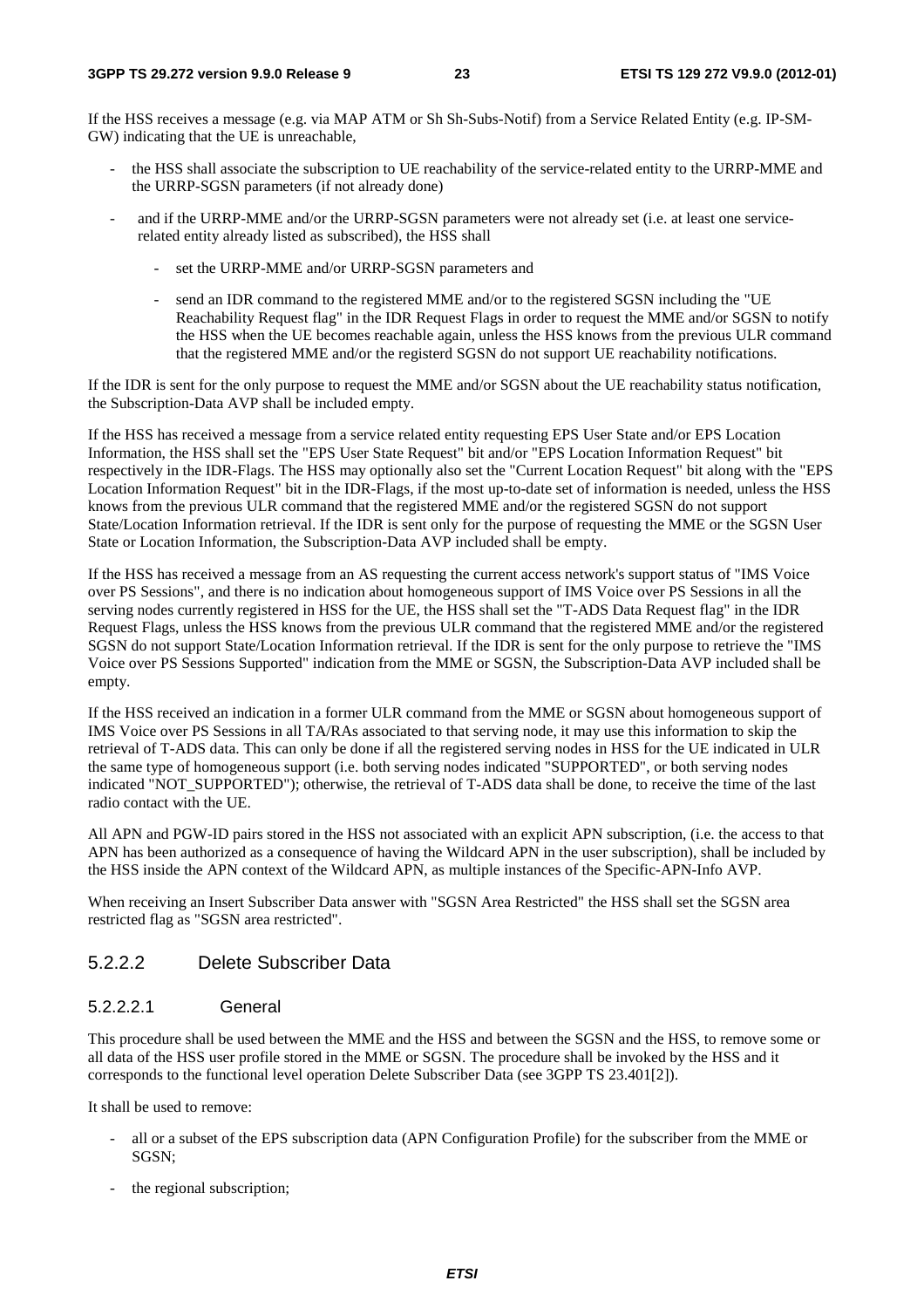- the subscribed charging characteristics;
- Session Transfer Number for SRVCC;
- trace data.

If the HSS knows that the UE has attached to the same combined MME/SGSN via both E-UTRAN and UTRAN/GERAN, i.e. the HSS has received the Update Location Request over both the S6a interface and S6d interface respectively with the same SGSN number, the HSS should invoke this procedure for a single time to remove some or all data of the HSS user profile stored in the combined MME/SGSN, i.e. not invoke this procedure for each of the MME and the SGSN registered respectively.

If the Node-Type-Indicator information has been previously received as cleared in the ULR-Flags during update location procedure for the MME, the HSS may skip any removal of the SMS related subscription data and consequently does not have to make use of the Delete Subscriber Data procedure to update the subscription data in the MME.

This procedure is mapped to the commands Delete-Subscriber-Data-Request/Answer (DSR/DSA) in the Diameter application specified in chapter 7.

Table 5.2.2.2.1/1 specifies the involved information elements for the request.

Table 5.2.2.2.1/2 specifies the involved information elements for the answer.

| Table 5.2.2.2.1/1: Delete Subscriber Data Request |  |
|---------------------------------------------------|--|
|---------------------------------------------------|--|

| <b>Information</b><br>element name                   | <b>Mapping to</b><br><b>Diameter AVP</b> | Cat.         | <b>Description</b>                                                                                                                                                                                                                                                                                                                                                                                                                                                                                                                                    |  |
|------------------------------------------------------|------------------------------------------|--------------|-------------------------------------------------------------------------------------------------------------------------------------------------------------------------------------------------------------------------------------------------------------------------------------------------------------------------------------------------------------------------------------------------------------------------------------------------------------------------------------------------------------------------------------------------------|--|
| <b>IMSI</b>                                          | User-Name<br>(See IETF<br>RFC 3588 [4])  | M            | This information element shall contain the user IMSI, formatted according<br>to 3GPP TS 23.003 [3], clause 2.2.                                                                                                                                                                                                                                                                                                                                                                                                                                       |  |
| Supported<br>Features<br>(See 3GPP TS<br>29.229 [9]) | Supported-<br>Features                   | $\circ$      | If present, this information element shall contain the list of features<br>supported by the origin host.                                                                                                                                                                                                                                                                                                                                                                                                                                              |  |
| <b>DSR Flags</b><br>(See 7.3.25)                     | DSR-Flags                                | M            | This Information Element shall contain a bit mask. See 7.3.25 for the<br>meaning of the bits.                                                                                                                                                                                                                                                                                                                                                                                                                                                         |  |
| Trace<br>Reference<br>(See 7.3.64)                   | Trace-<br>Reference                      | C            | This parameter shall contain the same value as used for the activation of<br>the Trace Session.<br>This element shall be present only if the "Trace Data Withdrawal" bit is set<br>in the DSR-Flags.                                                                                                                                                                                                                                                                                                                                                  |  |
| Context<br>Identifier<br>(See 7.3.27)                | Context-<br>Identifier                   | $\mathsf{C}$ | This parameter shall identify the PDN subscription context or GPRS-PDP<br>context that shall be deleted.<br>This element shall be present only if the "PDN subscription contexts<br>Withdrawal" bit or the "PDP context withdrawal" bit is set in the DSR-Flags.<br>In the "PDN subscription contexts Withdrawal" case, the Context-Identifier<br>shall not be associated with the default APN configuration.<br>For the compatibility with the MAP protocol as defined in the 3GPP TS<br>29.002 [24], this parameter shall not have a value of zero. |  |
| <b>TS Code List</b><br>(See 7.3.100)                 | TS-Code                                  | C            | This parameter shall contain the teleservice codes that are to be deleted<br>from the subscription.<br>This element shall be present only if the "SMS Withdrawal" bit is set in the<br>DSR-Flags and the SMS related teleservice codes are to be deleted.                                                                                                                                                                                                                                                                                             |  |
| SS Code List<br>(See 7.3.87)                         | SS-Code                                  | $\mathbf c$  | This parameter shall contain the supplementary service codes that are to<br>be deleted from the subscription.<br>This element shall be present only if the "SMS Withdrawal" bit is set or the<br>"LCS Withdrawal" bit is set in the DSR-Flags.                                                                                                                                                                                                                                                                                                        |  |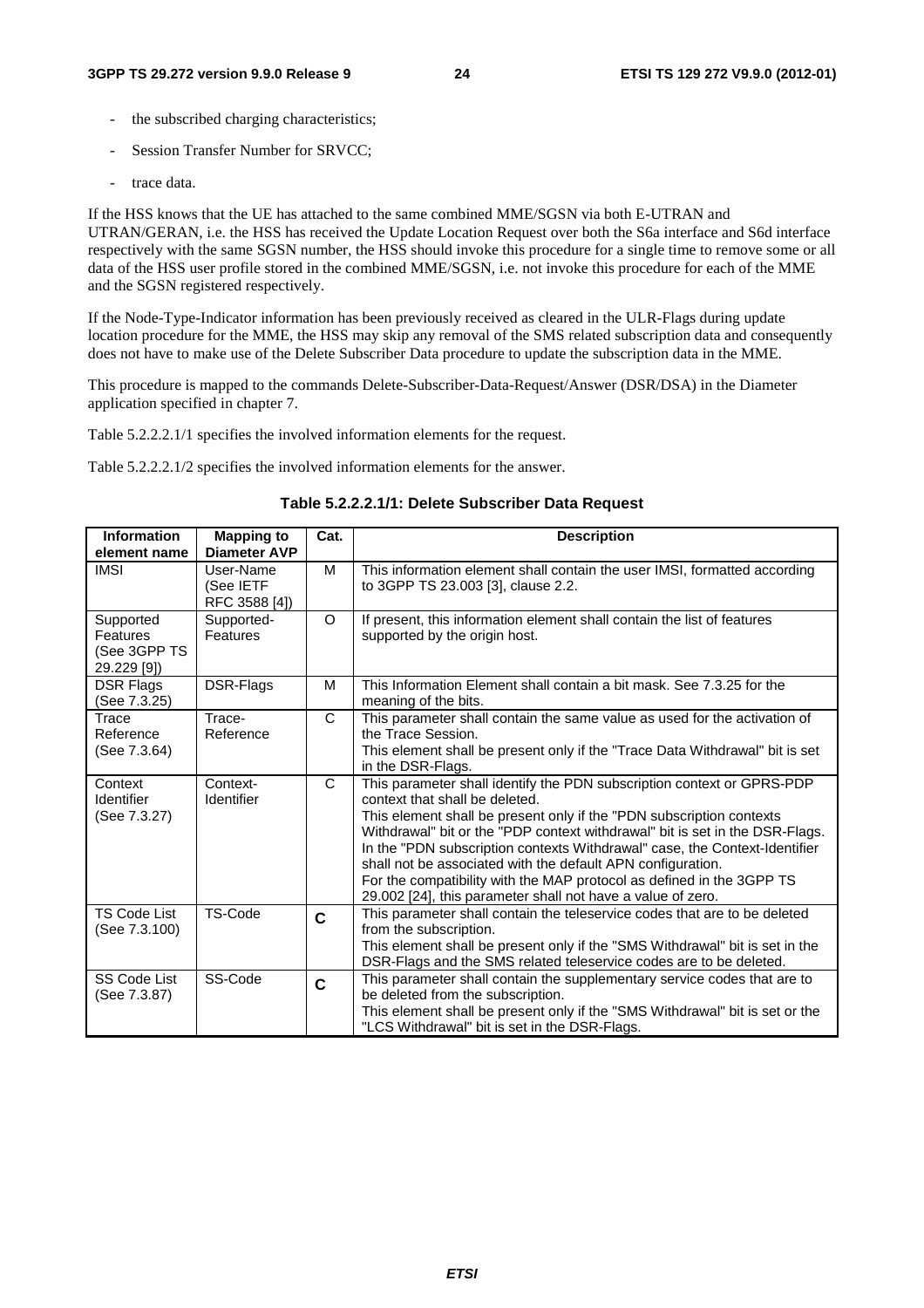| <b>Information</b><br>element name                          | <b>Mapping to</b><br><b>Diameter AVP</b> | Cat.    | <b>Description</b>                                                                                                                                                                                                                                                                                                                                                                                                                                         |
|-------------------------------------------------------------|------------------------------------------|---------|------------------------------------------------------------------------------------------------------------------------------------------------------------------------------------------------------------------------------------------------------------------------------------------------------------------------------------------------------------------------------------------------------------------------------------------------------------|
| Supported<br><b>Features</b><br>(See 3GPP TS<br>29.229 [9]) | Supported-<br>Features                   | $\circ$ | If present, this information element shall contain the list of features<br>supported by the origin host.                                                                                                                                                                                                                                                                                                                                                   |
| Result<br>(See 7.4)                                         | Result-Code /<br>Experimental-<br>Result | М       | This IE shall contain the result of the operation.<br>The Result-Code AVP shall be used to indicate success / errors as defined<br>in the Diameter Base Protocol.<br>The Experimental-Result AVP shall be used for S6a/S6d errors. This is a<br>grouped AVP which shall contain the 3GPP Vendor ID in the Vendor-Id<br>AVP, and the error code in the Experimental-Result-Code AVP.<br>The following errors are applicable in this case:<br>- User Unknown |
| DSA Flags<br>(See 7.3.26)                                   | DSA-Flags                                | C       | This Information Element shall contain a bit mask. See 7.3.26 for the<br>meaning of the bits.                                                                                                                                                                                                                                                                                                                                                              |

**Table 5.2.2.2.1/2: Delete Subscriber Data Answer** 

## 5.2.2.2.2 Detailed behaviour of the MME and the SGSN

When receiving a Delete Subscriber Data request, the MME or SGSN shall check whether the IMSI is known.

If it is not known, a result code of DIAMETER\_ERROR\_USER\_UNKNOWN shall be returned.

If it is known, but the Context-Identifier is associated with the default APN configuration, the MME shall not delete the PDN subscription context, and return an error with a Result-Code set to DIAMETER\_UNABLE\_TO\_COMPLY. Otherwise, the MME or SGSN shall delete the corresponding data according to the indication as sent in the request, and acknowledge the Delete Subscriber Data message by returning a Delete Subscriber Data Answer.

If an MME receives a Delete Subscriber Data Request with the "Complete APN Configuration Profile Withdrawal" bit set in the DSR-Flags AVP, it shall return an error with a Result-Code set to DIAMETER\_UNABLE\_TO\_COMPLY.

If the deletion of the subscription data succeeds in the MME or SGSN, the Result-Code shall be set to DIAMETER\_SUCCESS.

If the Regional Subscription is deleted from the subscription data, the SGSN shall check for its routing areas whether they are allowed or not. If the entire SGSN area is restricted, SGSN shall report it to the HSS by returning the "SGSN Area Restricted" indication within the DSA flags.

If the EPS Subscription Data is deleted from the subscription data, the MME or SGSN shall check whether all EPS Subscription Data for the subscriber is deleted or if only a subset of the stored EPS Subscription Data for the subscriber is deleted, the MME or SGSN may then deactivate the associated affected active EPS bearers.

If the Subscribed Charging Characteristics are deleted from the subscription data, the Gn/Gp-SGSN shall maintain the existing Subscribed Charging Characteristics throughout the lifetime of the existing MM and PDP contexts, see 3GPP TS 32.251 [33].

If the Subscribed Charging Characteristics are deleted from the subscription data, the MME or S4-SGSN shall maintain the existing Subscribed Charging Characteristics throughout the lifetime of the existing IP CAN bearer, see 3GPP TS 32.251 [33].

If the MME or SGSN cannot fulfil the received request for other reasons, e.g. due to a database error, it shall set the Result-Code to DIAMETER\_UNABLE\_TO\_COMPLY. In this case, the MME or SGSN shall mark the subscription record "Subscriber to be restored in HSS".

If trace data are deleted from the subscription data, the MME or SGSN shall deactivate the Trace Session identified by the trace reference. For details, see 3GPP TS 32.422 [23].

#### 5.2.2.2.3 Detailed behaviour of the HSS

The HSS shall make use of this procedure to remove deleted subscription data from the MME or SGSN.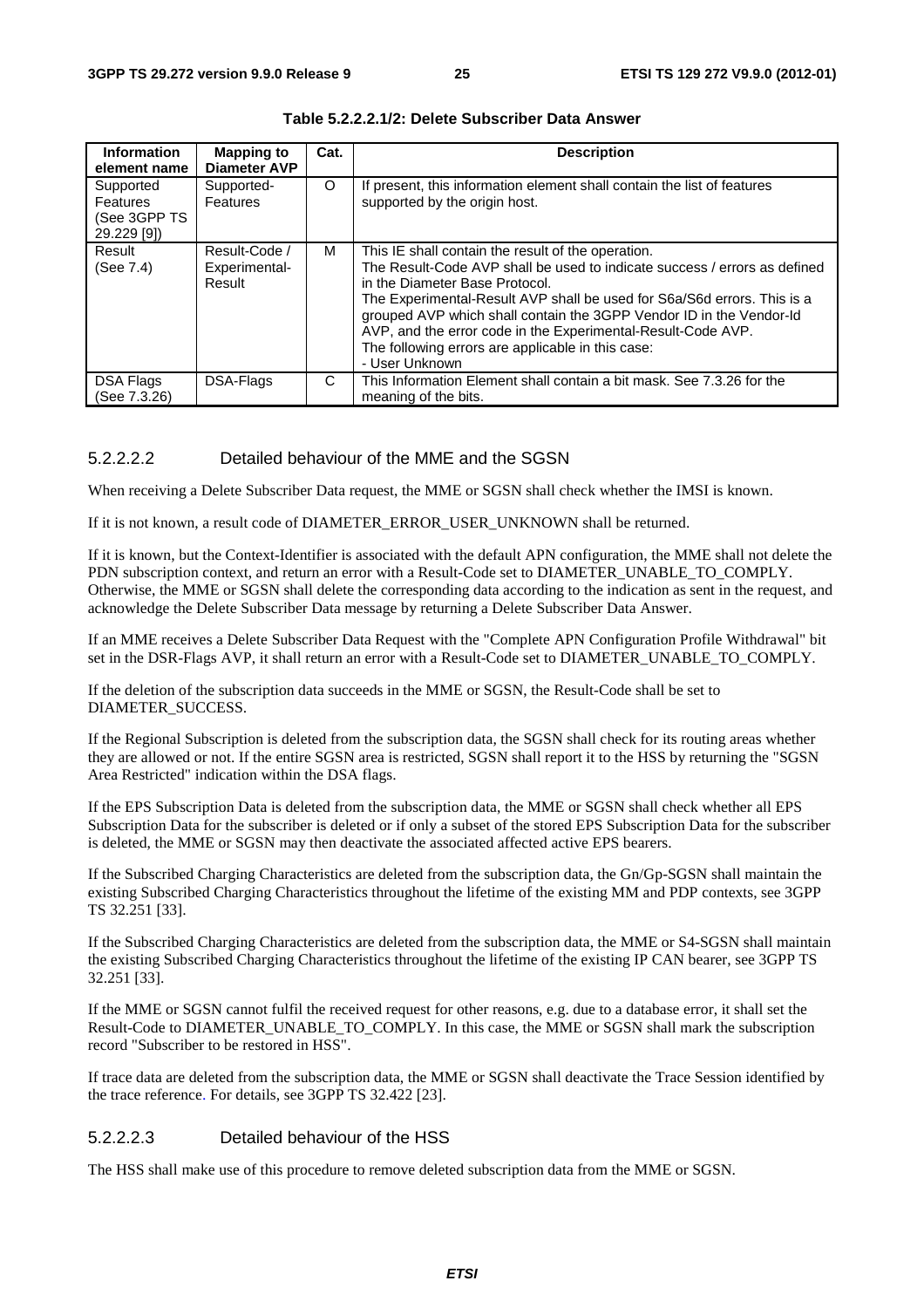The HSS shall make use of this procedure to remove deleted GPRS Subscription Data from the SGSN or combined MME/SGSN if the GPRS-Subscription-Data-Indicator information has been previously received as set in the ULR-Flags during update location procedure for the MME.

The HSS shall not set the "Complete APN Configuration Profile Withdrawal" bit in the DSR-Flags AVP when sending a Delete Subscriber Data Request to an MME, since the default APN shall always be present in an MME.

When receiving a Delete Subscriber Data Answer with "SGSN Area Restricted" the HSS shall set the SGSN area restricted flag as "SGSN area restricted".

## 5.2.3 Authentication Procedures

## 5.2.3.1 Authentication Information Retrieval

## 5.2.3.1.1 General

The Authentication Information Retrieval Procedure shall be used by the MME and by the SGSN to request Authentication Information from the HSS.

This procedure is mapped to the commands Authentication-Information-Request/Answer (AIR/AIA) in the Diameter application specified in chapter 7.

Table 5.2.3.1.1/1 specifies the involved information elements for the request.

Table 5.2.3.1.1/2 specifies the involved information elements for the answer.

| <b>Information</b><br>element name                                     | <b>Mapping to</b><br><b>Diameter AVP</b>                        | Cat.         | <b>Description</b>                                                                                               |
|------------------------------------------------------------------------|-----------------------------------------------------------------|--------------|------------------------------------------------------------------------------------------------------------------|
| <b>IMSI</b>                                                            | User-Name<br>(See IETF<br>RFC 3588 [4])                         | M            | This information element shall contain the user IMSI, formatted according<br>to 3GPP TS 23.003 [3], clause 2.2.  |
| Supported<br>Features<br>(See 3GPP TS<br>29.229 [9])                   | Supported-<br>Features                                          | O            | If present, this information element shall contain the list of features<br>supported by the origin host.         |
| Requested E-<br><b>UTRAN</b><br>Authentication<br>Info<br>(See 7.3.11) | Requested-<br>EUTRAN-<br>Authentication-<br>Info                | C            | This information element shall contain the information related to<br>authentication requests for E-UTRAN.        |
| Requested<br>UTRAN/GERA<br>N<br>Authentication<br>Info<br>(See 7.3.12) | Requested-<br>UTRAN-<br><b>GERAN</b><br>Authentication-<br>Info | $\mathsf{C}$ | This information element shall contain the information related to<br>authentication requests for UTRAN or GERAN. |
| Visited PLMN<br>ID<br>(See 7.3.9)                                      | Visited-PLMN-<br>ID                                             | M            | This IE shall contain the MCC and the MNC of the visited PLMN, see 3GPP<br>TS 23.003 [3].                        |

**Table 5.2.3.1.1/1: Authentication Information Request**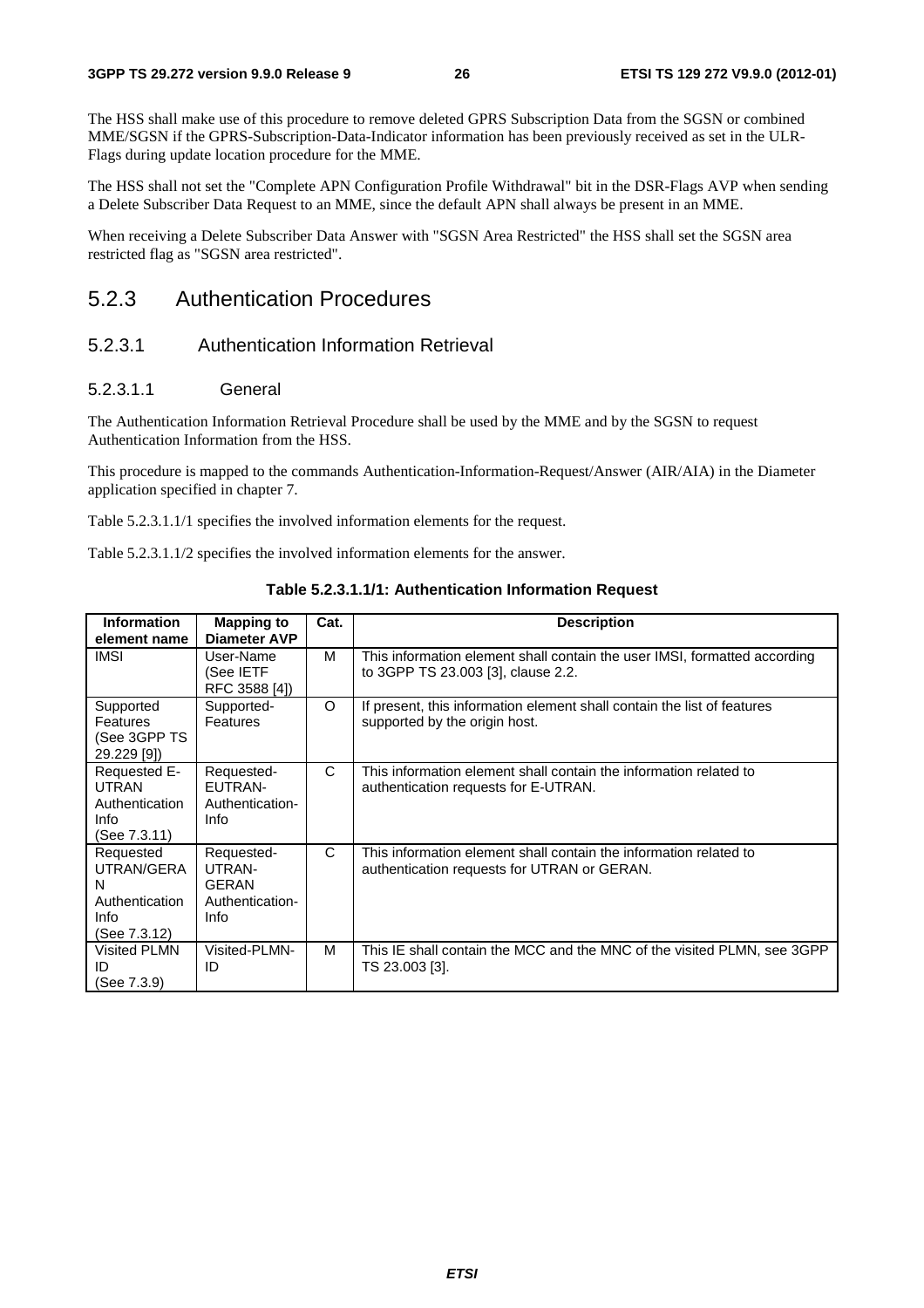| <b>Information</b><br>element name                   | <b>Mapping to</b><br><b>Diameter AVP</b> | Cat.     | <b>Description</b>                                                                                                                                                                                                                                                                                                                                                                                                                                                                                             |
|------------------------------------------------------|------------------------------------------|----------|----------------------------------------------------------------------------------------------------------------------------------------------------------------------------------------------------------------------------------------------------------------------------------------------------------------------------------------------------------------------------------------------------------------------------------------------------------------------------------------------------------------|
| Result<br>(See 7.4)                                  | Result-Code /<br>Experimental-<br>Result | м        | This IE shall contain the result of the operation.<br>This IE shall contain the Result-Code AVP shall be used to indicate<br>success / errors as defined in the Diameter Base Protocol.<br>The Experimental-Result AVP shall be used for S6a/S6d errors. This is a<br>grouped AVP which shall contain the 3GPP Vendor ID in the Vendor-Id<br>AVP, and the error code in the Experimental-Result-Code AVP.<br>The following errors are applicable in this case:<br>- User Unknown<br>- Unknown EPS Subscription |
| Error-<br>Diagnostic                                 | Error-<br>Diagnostic                     | $\Omega$ | If the Experimental Result indicated "Unknown EPS Subscription", Error<br>Diagnostic may be present to indicate whether or not GPRS subscription<br>data are subscribed (i.e. whether or not Network Access Mode stored in the<br>HSS indicates that only circuit service is allowed).                                                                                                                                                                                                                         |
| Supported<br>Features<br>(See 3GPP TS<br>29.229 [9]) | Supported-<br><b>Features</b>            | $\Omega$ | If present, this information element shall contain the list of features<br>supported by the origin host.                                                                                                                                                                                                                                                                                                                                                                                                       |
| Authentication<br>Info<br>(See 7.3.17)               | Authentication-<br>Info                  | C        | This IE shall contain the Authentication Vectors.                                                                                                                                                                                                                                                                                                                                                                                                                                                              |

**Table 5.2.3.1.1/2: Authentication Information Answer** 

## 5.2.3.1.2 Detailed behaviour of the MME and the SGSN

The MME or SGSN shall make use of this procedure in order to retrieve the Authentication Vectors from the HSS.

If the MME or SGSN supports Emergency services for users in limited service state, and the user's IMSI is not available from the UE, or the user's IMSI is marked as unauthenticated, the MME or SGSN shall not make use of the Authentication Information Retrieval procedure.

If the request is triggered by a synchronization failure during E-UTRAN authentication, the MME or combined MME/SGSN shall include the Re-Synchronization Information in the Requested-EUTRAN-Authentication-Info AVP in the request.

If the request is triggered by a synchronization failure during UTRAN or GERAN authentication, the SGSN or combined MME/SGSN shall include the Re-Synchronization Information in the Requested-UTRAN-GERAN-Authentication-Info AVP in the request.

Re-Synchronization Information shall not be present in both the Requested-EUTRAN-Authentication-Info AVP and the Requested-UTRAN-GERAN-Authentication-Info AVP.

A stand alone MME shall include the Requested-EUTRAN-Authentication-Info AVP and shall not include the Requested-UTRAN-GERAN-Authentication-Info AVP in the request. The Immediate-Response-Preferred AVP should be present if a EUTRAN-Vector is needed for immediate use.

A stand alone SGSN shall not include the Requested-EUTRAN-Authentication-Info AVP and shall include the Requested-UTRAN-GERAN-Authentication-Info AVP in the request. The Immediate-Response-Preferred AVP should be present if a UTRAN/GERAN-Vector is needed for immediate use.

A combined MME/SGSN may include both the Requested-EUTRAN-Authentication-Info AVP and the Requested-UTRAN-GERAN-Authentication-Info AVP in the request. If both the Requested-EUTRAN-Authentication-Info AVP and the Requested-UTRAN-GERAN-Authentication-Info AVP are present in the request, the Immediate-Response-Preferred AVP shall be present if the requested authentication vectors are needed for immediate use. The content of the Immediate-Response-Preferred AVP shall correspond to the access type which the UE is currently to be authenticated. The Immediate-Response-Preferred AVP shall not be present in both the Requested-EUTRAN-Authentication-Info AVP and the Requested-UTRAN-GERAN-Authentication-Info AVP. The presence of an Immediate-Response-Preferred AVP shall indicate that a vector is needed for immediate use.

When EUTRAN-AVs and UTRAN-AVs or GERAN-AVs are requested, presence of Immediate-Response-Preferred AVP within the Requested-EUTRAN-Authentication-Info AVP shall indicate that EUTRAN-AVs are requested for immediate use in the MME/SGSN; presence of Immediate-Response-Preferred AVP within the Requested-UTRAN-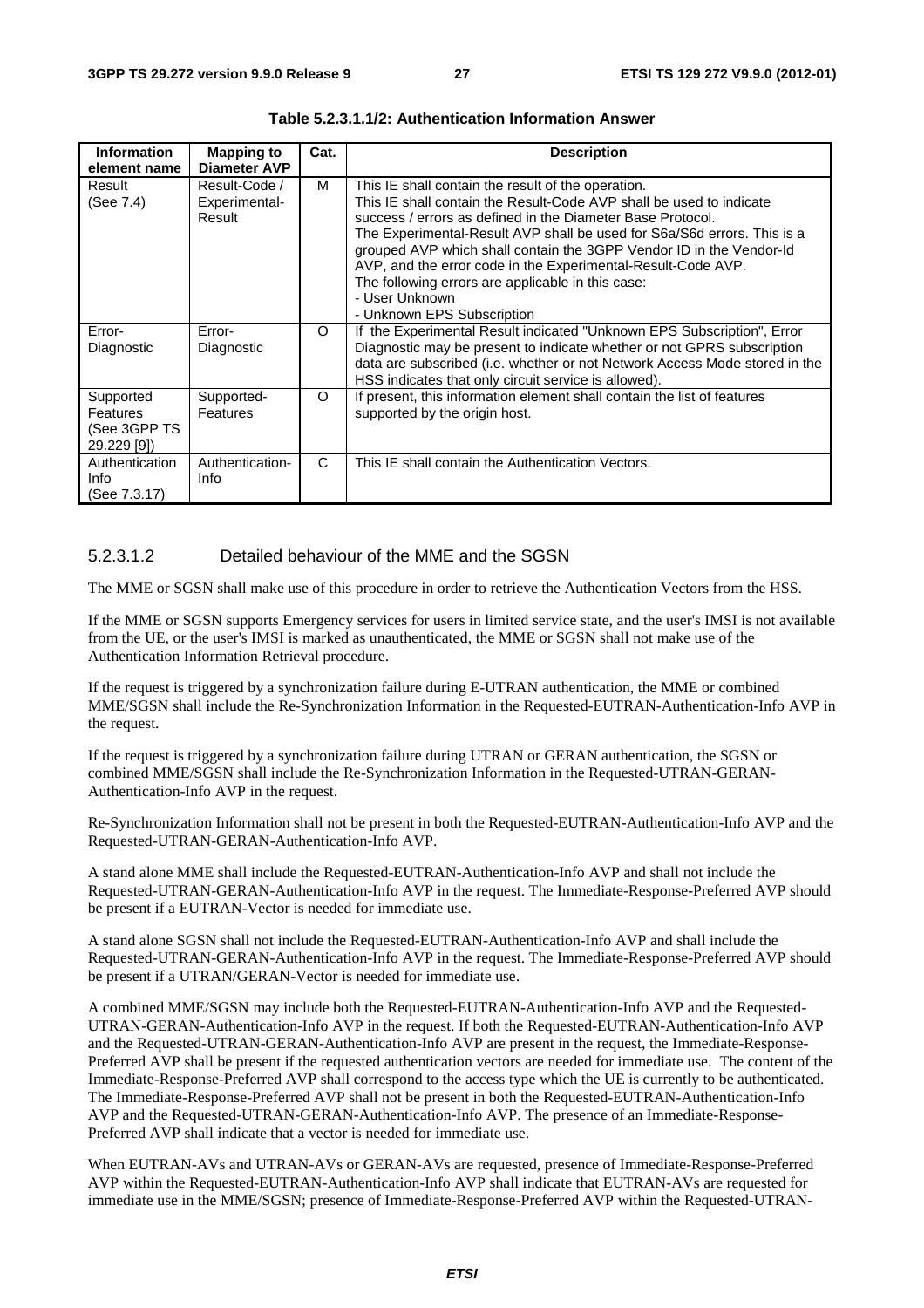GERAN-Authentication-Info AVP shall indicate that UTRAN-AVs or GERAN-AVs are requested for immediate use in the MME/SGSN. It may be used by the HSS to determine the number of vectors to be obtained from the AuC and the number of vectors downloaded to the MME or SGSN.

When receiving an Authentication Information response from the HSS, the MME or SGSN shall check the Result Code. If it indicates success and Authentication Information is present in the result, the MME or SGSN shall use the received vectors. For details see 3GPP TS 33.401 [5].

If the MME or SGSN supports Emergency services for users in limited service state, the MME or SGSN shall proceed even if the Authentication Information Retrieval procedure has failed. In this case, the MME or SGSN shall mark the user's IMSI as unauthenticated.

Vectors with lower Item Number should be used before Vectors with higher Item Number are used in the MME or SGSN. For Vectors received within different requests those received by the earlier request should be used before those received by the later request.

## 5.2.3.1.3 Detailed behaviour of the HSS

When receiving an Authentication Information request the HSS shall check whether subscription data exists for the IMSI.

If the HSS determines that there is not any type of subscription for the IMSI (including EPS, GPRS and CS subscription data), a result code of DIAMETER\_ERROR\_USER\_UNKNOWN shall be returned.

If the subscriber has neither EPS subscription data nor GPRS subscription data, the HSS shall return a result code of DIAMETER\_ERROR\_UNKNOWN\_ EPS\_SUBSCRIPTION.

When sending DIAMETER\_ERROR\_UNKNOWN\_EPS\_SUBSCRIPTION, an Error Diagnostic information may be added to indicate whether or not GPRS subscription data are subscribed (i.e. whether or not Network Access Mode stored in the HSS indicates that only circuit service is allowed).

The HSS shall then request the AuC to generate the corresponding requested Authentication Vectors (AVs). Subject to load considerations and/or other implementation specific considerations which may be based on the presence of an Immediate-Response-Preferred AVP, less AVs than the requested number of AVs may be generated.

If EUTRAN-Authentication-Info is requested, when receiving AVs from the AuC, the HSS shall generate the KASME before sending the response to the MME or combined MME-SGSN.

If an Immediate-Response-Preferred AVP is present in the Request but the AuC is unable to calculate any corresponding AVs due to unallowed attachment for the UE, e.g. the UE is attaching via E-UTRAN with a SIM card equipped, the HSS shall return an error DIAMETER\_AUTHORIZATION\_REJECTED, the HSS shall not return any AV to the requesting node in the response. Otherwise, if no corresponding pre-computed AV is available, and the AuC is unable to calculate any corresponding AVs due to unknown failures, such as the internal database error, the result code shall be set to DIAMETER\_AUTHENTICATION\_DATA\_UNAVAILABLE. The MME or the SGSN may request authentication vectors again.

For details see 3GPP TS 33.401 [5]. KASME generation is not performed before sending the response to the SGSN.

If the Requested-EUTRAN-Authentication-Info AVP is present in the request, the HSS shall download E-UTRAN authentication vectors to the MME. If the Requested-UTRAN-GERAN-Authentication-Info AVP is present in the request, the HSS shall download UTRAN or GERAN authentication vectors to the SGSN.

If the Immediate Response Preferred parameter has been received, the HSS may use it together with the number of requested vectors and the number of vectors stored in the HSS that are pre-computed to determine the number of vectors to be obtained from the AuC. The HSS may return less number of vectors than requested to the MME or SGSN. If both the Requested-EUTRAN-Authentication-Info AVP and the Requested-UTRAN-GERAN-Authentication-Info AVP are in the request, and one of them includes the Immediate Response Preferred parameter, the HSS may omit the vectors request that are not for immediate use. KASME is always computed for each E-UTRAN vector due to the PLMN-binding before sending the response to the MME independent of the presence of the Immediate Response Preferred parameter.

If the Re-Synchronization-Info AVP has been received, the HSS shall check the AUTS parameter before sending new authentication vectors to the MME or the SGSN. For details see 3GPP TS 33.102 [18]. If both the Requested-EUTRAN-Authentication-Info AVP and the Requested-UTRAN-GERAN-Authentication-Info AVP are in the request,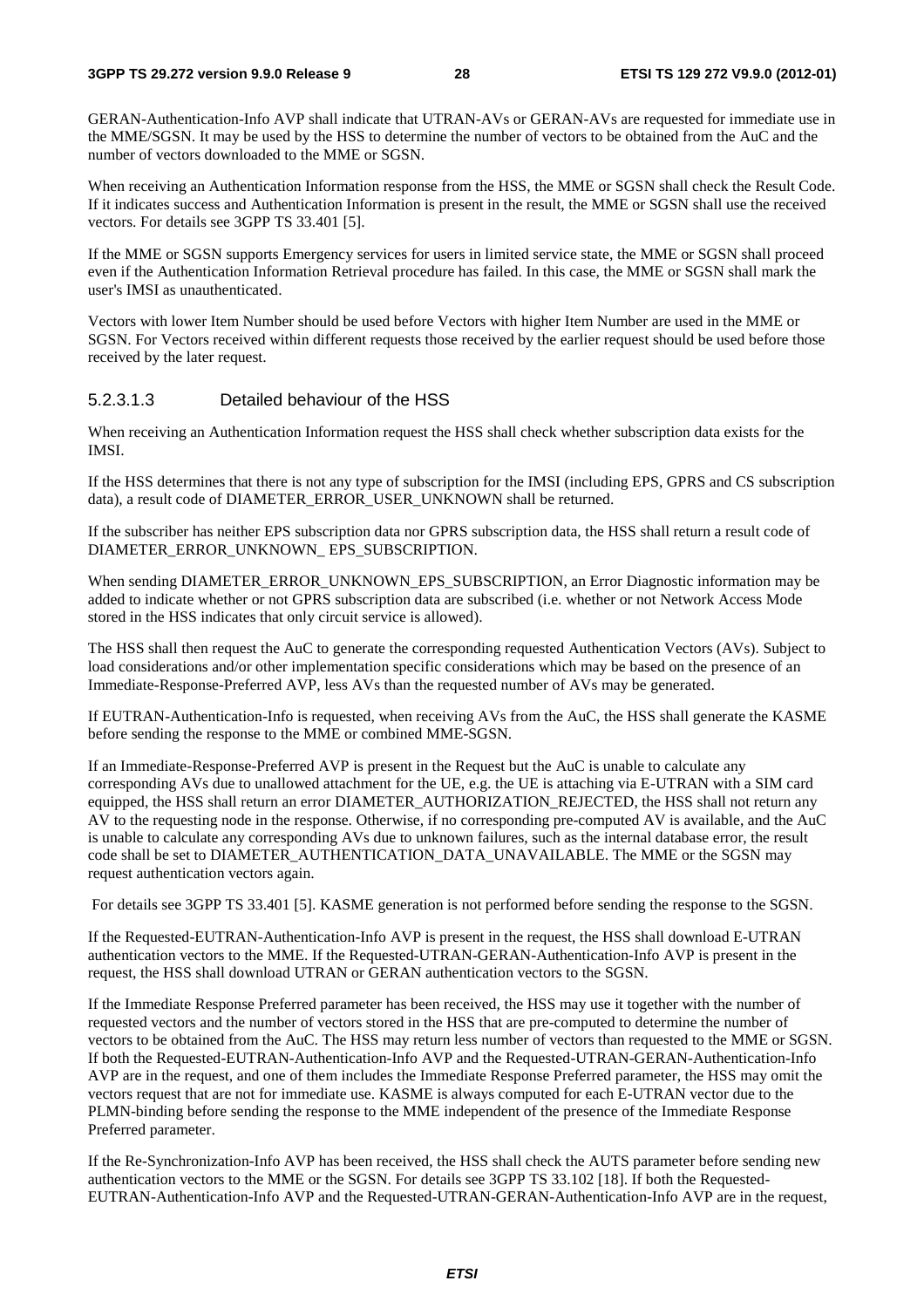and both of them include the Re-Synchronization-Info AVP, the HSS shall not check the AUTS parameter and return the result code of DIAMETER\_UNABLE\_TO\_COMPLY. Any authentication vectors shall not be sent by the HSS to the requesting node in the response.

If more than one EPS or UTRAN or GERAN Vector is to be included within one Authentication-Info AVP, the Item-Number AVP shall be present within each Vector.

The HSS shall then return the result code DIAMETER\_SUCCESS and the generated AVs (if any) to the MME or SGSN.

## 5.2.4 Fault Recovery Procedures

## 5.2.4.1 Reset

## 5.2.4.1.1 General

The Reset Procedure shall be used by the HSS, after a restart, to indicate to the MME and to the SGSN that a failure has occurred.

This procedure is mapped to the commands Reset-Request/Answer (RSR/RSA) in the Diameter application specified in chapter 7.

Table 5.2.4.1.1/1 specifies the involved information elements for the request.

Table 5.2.4.1.1/2 specifies the involved information elements for the answer.

| <b>Information</b><br>element name                     | <b>Mapping to</b><br><b>Diameter AVP</b> | Cat. | <b>Description</b>                                                                                                                                                                                                                                                                                                                                                       |
|--------------------------------------------------------|------------------------------------------|------|--------------------------------------------------------------------------------------------------------------------------------------------------------------------------------------------------------------------------------------------------------------------------------------------------------------------------------------------------------------------------|
| User Id List<br>(See 7.3.50)                           | User-Id                                  | O    | This IE shall contain a list of User-Ids where a User-Id comprises the<br>leading digits of an IMSI (i.e. MCC, MNC, leading digits of MSIN) and it<br>shall identify the set of subscribers whose IMSIs begin with the User-Id.<br>The HSS may include this information element if the occurred failure is<br>limited to subscribers identified by one or more User-Ids. |
| Supported<br>Features<br>(See 3GPP TS<br>$29.229$ [9]) | Supported-<br>Features                   | O    | If present, this information element shall contain the list of features<br>supported by the origin host.                                                                                                                                                                                                                                                                 |

#### **Table 5.2.4.1.1/2: Reset Answer**

| <b>Information</b><br>element name                   | <b>Mapping to</b><br><b>Diameter AVP</b> | Cat.     | <b>Description</b>                                                                                                                                                                                                                                                                                                                                                                                                                                         |
|------------------------------------------------------|------------------------------------------|----------|------------------------------------------------------------------------------------------------------------------------------------------------------------------------------------------------------------------------------------------------------------------------------------------------------------------------------------------------------------------------------------------------------------------------------------------------------------|
| Supported<br>Features<br>(See 3GPP TS<br>29.229 [9]) | Supported-<br>Features                   | $\Omega$ | If present, this information element shall contain the list of features<br>supported by the origin host.                                                                                                                                                                                                                                                                                                                                                   |
| Result<br>(See 7.4)                                  | Result-Code /<br>Experimental-<br>Result | м        | This IE shall contain the result of the operation.<br>The Result-Code AVP shall be used to indicate success / errors as defined<br>in the Diameter Base Protocol.<br>The Experimental-Result AVP shall be used for S6a/S6d errors. This is a<br>grouped AVP which shall contain the 3GPP Vendor ID in the Vendor-Id<br>AVP, and the error code in the Experimental-Result-Code AVP.<br>There are no Experimental-Result codes applicable for this command. |

## 5.2.4.1.2 Detailed behaviour of the MME and the SGSN

When receiving a Reset message the MME or SGSN or combined MME/SGSN shall mark all impacted subscriber records " Location Information Confirmed in HSS " as "Not Confirmed". The MME or SGSN or combined MME/SGSN shall make use of the HSS Identity received in the Origin-Host AVP (by comparing it with the value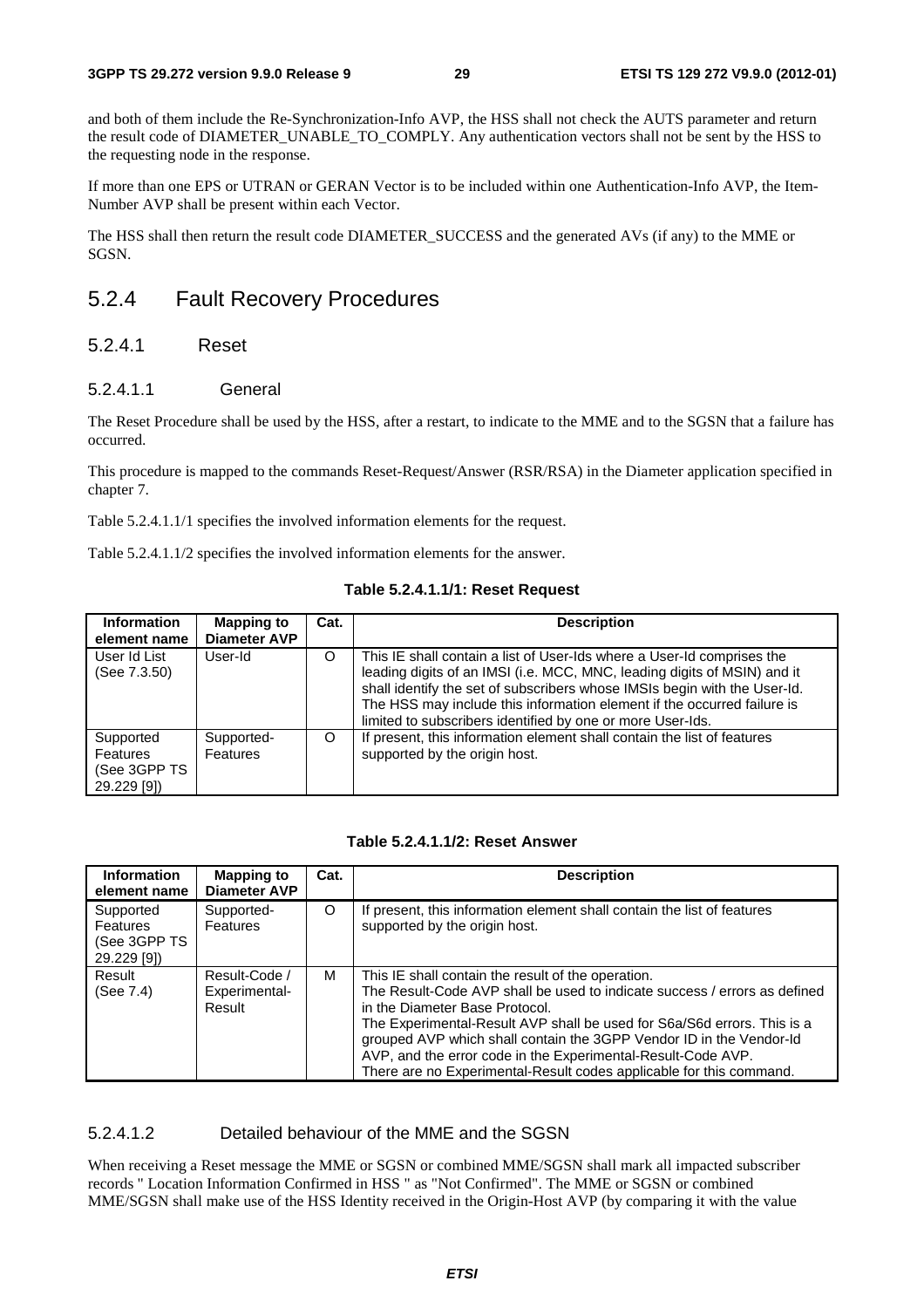stored after successful ULA) and may make use of the received User-Id-List (if any) in order to determine which subscriber records are impacted.

At the next authenticated radio contact with the UE concerned, if the subscriber record "Location Information Confirmed in HSS" is marked as "Not Confirmed", the restoration procedure shall be triggered.

### 5.2.4.1.3 Detailed behaviour of the HSS

The HSS shall make use of this procedure in order to indicate to all relevant MMEs, SGSN, and combined MME/SGSNs that the HSS has restarted and may have lost the current MME-Identity and SGSN-Identity of some of its subscribers who may be currently roaming in the MME area and/or SGSN area, and that the HSS, therefore, cannot send a Cancel Location messages or Insert Subscriber Data messages when needed.

The HSS optionally may include a list of Ids identifying a subset of subscribers served by the HSS, if the occurred failure is limited to those subscribers.

The HSS should invoke this procedure towards a combined MME/SGSN only for a single time even if some of the impacted subscribers are attached to the combined MME/SGSN via UTRAN/GERAN and some of the impacted subscribers are attached to the combined MME/SGSN via E-UTRAN.

## 5.2.5 Notification Procedures

## 5.2.5.1 Notification

## 5.2.5.1.1 General

The Notification Procedure shall be used between the MME and the HSS and between the SGSN and the HSS when an inter MME or SGSN location update does not occur but the HSS needs to be notified about

an update of terminal information:

The Notification Procedure shall also be used between the MME and the HSS and between the SGSN and the HSS if the HSS needs to be notified about:

an assignment/change of a dynamically allocated PDN GW for an APN;

The Notification Procedure shall be used between the MME and the HSS when an inter MME location update does not occur but the HSS needs to be notified about

the need to send a Cancel Location to the current SGSN.

The Notification Procedure shall be used between the SGSN and the HSS to notify the HSS about:

the UE is present or the UE has memory capacity available to receive one or more short messages.

The Notification Procedure shall be used between the MME and the HSS to notify the HSS that:

- the UE has become reachable again.

This procedure is mapped to the commands Notify-Request/Answer (NOR/NOA) in the Diameter application specified in chapter 7.

Table 5.2.5.1.1/1 specifies the involved information elements for the request.

Table 5.2.5.1.1/2 specifies the involved information elements for the answer.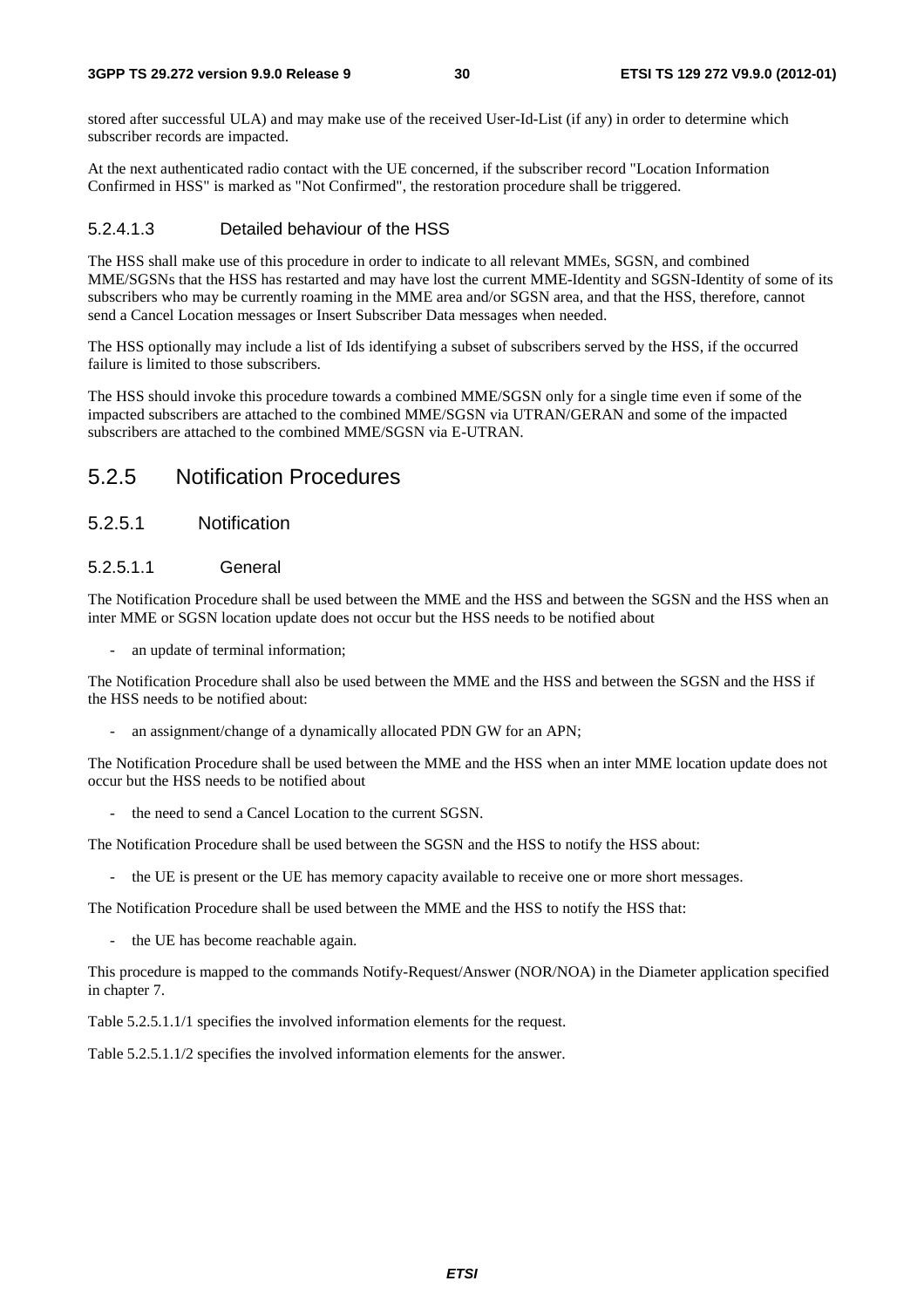| Information<br>element name                          | <b>Mapping to</b><br><b>Diameter AVP</b>                      | Cat. | <b>Description</b>                                                                                                                                                                                                                                                                                                                                                                                                                                                                                                                                                                                                                                                                                                                                                                                                                                            |
|------------------------------------------------------|---------------------------------------------------------------|------|---------------------------------------------------------------------------------------------------------------------------------------------------------------------------------------------------------------------------------------------------------------------------------------------------------------------------------------------------------------------------------------------------------------------------------------------------------------------------------------------------------------------------------------------------------------------------------------------------------------------------------------------------------------------------------------------------------------------------------------------------------------------------------------------------------------------------------------------------------------|
| <b>IMSI</b>                                          | User-Name<br>(See IETF<br>RFC 3588 [4])                       | M    | This information element shall contain the user IMSI, formatted according<br>to 3GPP TS 23.003 [3], clause 2.2.                                                                                                                                                                                                                                                                                                                                                                                                                                                                                                                                                                                                                                                                                                                                               |
| Supported<br>Features<br>(See 3GPP TS<br>29.229 [9]) | Supported-<br>Features                                        | O    | If present, this information element shall contain the list of features<br>supported by the origin host.                                                                                                                                                                                                                                                                                                                                                                                                                                                                                                                                                                                                                                                                                                                                                      |
| Terminal<br>Information<br>(See 7.3.3)               | Terminal-<br>Information                                      | C    | This information element shall contain information about the user"s mobile<br>equipment.<br>When notifying the HSS about any change of Terminal Information, the<br>MME or SGSN shall include the new Terminal Information in the request.<br>Within this Information Element, only the IMEI and the Software-Version<br>AVPs shall be used on the S6a/S6d interface.                                                                                                                                                                                                                                                                                                                                                                                                                                                                                         |
| PDN GW<br>Identity<br>(See 7.3.45)                   | MIP6-Agent-<br>Info                                           | C    | This IE shall contain the identity of the selected and dynamically allocated<br>PDN GW for an APN. It shall be present if a new PDN-GW has been<br>selected and the subscriber is allowed handover to non 3GPP access.<br>When notifying the HSS about a newly selected PDN GW, the MME or<br>SGSN shall include the PDN-GW-Identity in the request.                                                                                                                                                                                                                                                                                                                                                                                                                                                                                                          |
| <b>PGW PLMN</b><br>ID                                | Visited-<br>Network-<br>Identifier                            | С    | This IE identifies the PLMN in which the PDN GW is located. It shall be<br>present when the PDN GW Identity is present.                                                                                                                                                                                                                                                                                                                                                                                                                                                                                                                                                                                                                                                                                                                                       |
| Context<br>Identifier<br>(See 7.3.27)                | Context-<br>Identifier                                        | O    | This parameter shall identify the APN Configuration with which the selected<br>PDN GW shall be correlated.<br>It may be present if it is available and the PDN-GW is present and is<br>particular for one specific APN and not common to all the APNs.<br>For the compatibility with the MAP protocol as defined in the 3GPP TS<br>29.002 [24], this parameter shall not have a value of zero.                                                                                                                                                                                                                                                                                                                                                                                                                                                                |
| <b>APN</b><br>(See TS<br>23.008 [30])                | Service-<br>Selection<br>(See IETF<br><b>RFC 5778</b><br>[20] | C    | This IE shall contain the APN for the selected and dynamically allocated<br>PDN GW. It shall be present if the selected PDN-GW is present and is<br>particular for one specific APN and not common to all the APNs.                                                                                                                                                                                                                                                                                                                                                                                                                                                                                                                                                                                                                                           |
| Alert Reason<br>(See 7.3.83)                         | Alert-Reason                                                  | C    | This parameter shall indicate if the mobile subscriber is present or the MS<br>has memory available.<br>It shall be present when notifying the HSS about the presence of the UE or<br>the UE has memory capacity available to receive one or more short<br>messages.                                                                                                                                                                                                                                                                                                                                                                                                                                                                                                                                                                                          |
| <b>NOR Flags</b><br>(See 7.3.49)                     | NOR-Flags                                                     | C    | This Information Element shall contain a bit mask. See 7.3.49 for the<br>meaning of the bits. Absence of this information element shall be<br>interpreted as all bits set to 0.<br>When notifying the HSS about the need to send cancel location to the<br>current SGSN, the MME shall set the "Single-Registration-Indication" flag in<br>the NOR-Flags.<br>When notifying the HSS about the "restricted" status of the current SGSN<br>area, the SGSN shall set the "SGSN area restricted" flag in the NOR-Flags.<br>When notifying the HSS about the presence of the UE or the UE has<br>memory capacity available to receive one or more short messages, the<br>SGSN shall set the "Ready for SM" flag in the NOR-Flags.<br>When notifying the HSS that the UE has become reachable again, the<br>MME shall set the "UE Reachable" flag in the NOR-Flags. |

| Table 5.2.5.1.1/1: Notify Request |  |  |
|-----------------------------------|--|--|
|-----------------------------------|--|--|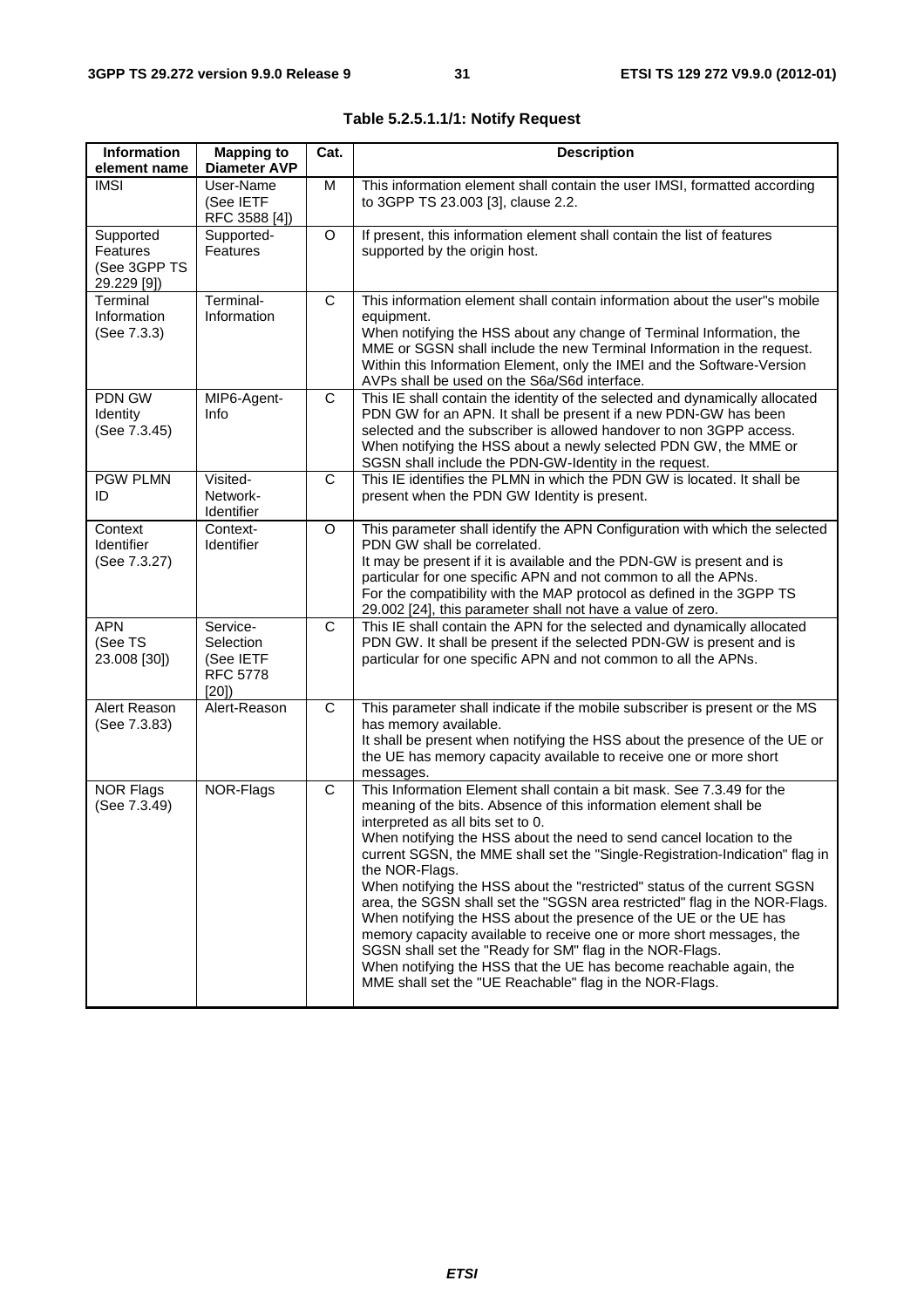| Information<br>element name                          | <b>Mapping to</b><br><b>Diameter AVP</b> | Cat. | <b>Description</b>                                                                                                                                                                                                                                                                                                                                                                                                                                         |
|------------------------------------------------------|------------------------------------------|------|------------------------------------------------------------------------------------------------------------------------------------------------------------------------------------------------------------------------------------------------------------------------------------------------------------------------------------------------------------------------------------------------------------------------------------------------------------|
| Result<br>(See 7.4)                                  | Result-Code /<br>Experimental-<br>Result | м    | This IE shall contain the result of the operation.<br>The Result-Code AVP shall be used to indicate success / errors as defined<br>in the Diameter Base Protocol.<br>The Experimental-Result AVP shall be used for S6a/S6d errors. This is a<br>grouped AVP which shall contain the 3GPP Vendor ID in the Vendor-Id<br>AVP, and the error code in the Experimental-Result-Code AVP.<br>The following errors are applicable in this case:<br>- User Unknown |
| Supported<br>Features<br>(See 3GPP TS<br>29.229 [9]) | Supported-<br>Features                   | O    | If present, this information element shall contain the list of features<br>supported by the origin host.                                                                                                                                                                                                                                                                                                                                                   |

**Table 5.2.5.1.1/2: Notify Answer** 

## 5.2.5.1.2 Detailed behaviour of the MME and the SGSN

If the MME or SGSN supports Emergency services, the MME or SGSN shall not make use of the Notification procedure for users receiving emergency services (i.e. emergency attached UEs or normal attached UEs with a UE Requested PDN Connection for emergency services).

The MME or SGSN shall include conditional AVPs in NOR according to the description given in table 5.2.5.1.1/1.

If the MME sends a Notify Request to inform the HSS that the UE has become reachable again, the MME shall clear the corresponding URRP-MME for the UE.

If the SGSN sends a Notify Request to inform the HSS that the UE has become reachable again, the SGSN shall clear the corresponding URRP-SGSN for the UE.

When receiving a Notify response from the HSS, if the result code indicates DIAMETER ERROR\_UNKNOWN\_SERVING\_NODE, the MME or SGSN shall consider the Notification procedure as failed, and it shall mark the subscriber record as "Subscriber to be restored in HSS".

## 5.2.5.1.3 Detailed behaviour of the HSS

When receiving a Notify request the HSS shall check whether the IMSI is known.

If it is not known, a result code of DIAMETER\_ERROR\_USER\_UNKNOWN shall be returned.

If the IMSI is known, and the source MME or SGSN originating the Notify message is not currently registered in HSS for that UE, a result code of DIAMETER\_ ERROR\_ UNKNOWN\_SERVING\_NODE shall be returned.

If the IMSI is known, and the source MME or SGSN is currently registered in HSS, the HSS shall set the result code to DIAMETER\_SUCCESS, unless otherwise stated, and

- store the new terminal information if present in the request;
- store the new PDN GW and PLMN ID for an APN if present in the request and the APN is present in the subscription and if PDN GW is dynamically allocated; otherwise the HSS shall not store the new PDN GW data and shall set the result code to DIAMETER\_ERROR\_UNABLE\_TO\_COMPLY;
- store the new PDN GW and PLMN ID, and the APN itself, if both are present in the request, and the APN is not present in the subscription but a wild card APN is present in the subscription;
- mark the location area as "restricted" if so indicated in the request;
- send Cancel Location to the current SGSN if so indicated in the request;
- if the UE has become reachable again, and NOR is received on S6a from an MME or on S6d from an SGSN, the HSS shall respectively clear the URRP-MME or the URPP-SGSN parameter for the UE and send an indication t of UE reachability from MME or SGSN o the Service Related Entities if there is any;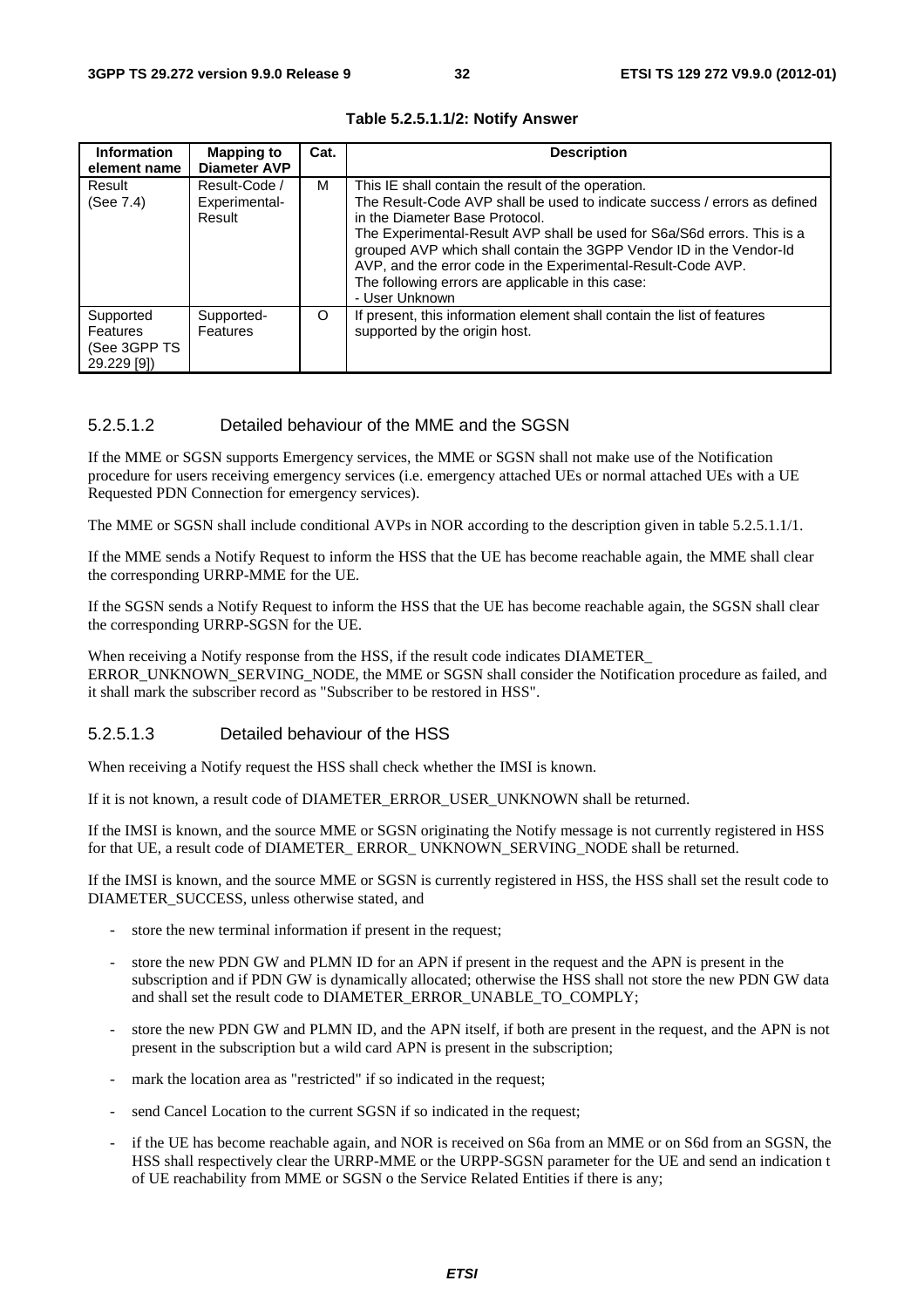- when NOR is received on S6d from an SGSN (with the Alert Reason present), the HSS shall reset the MNRG flag and send a MAP-Alert-Service-Centre message, i.e. the behaviour in the HSS should be the same as when a MAP-Ready for SM is received from an SGSN;

and then send the response to the MME or SGSN.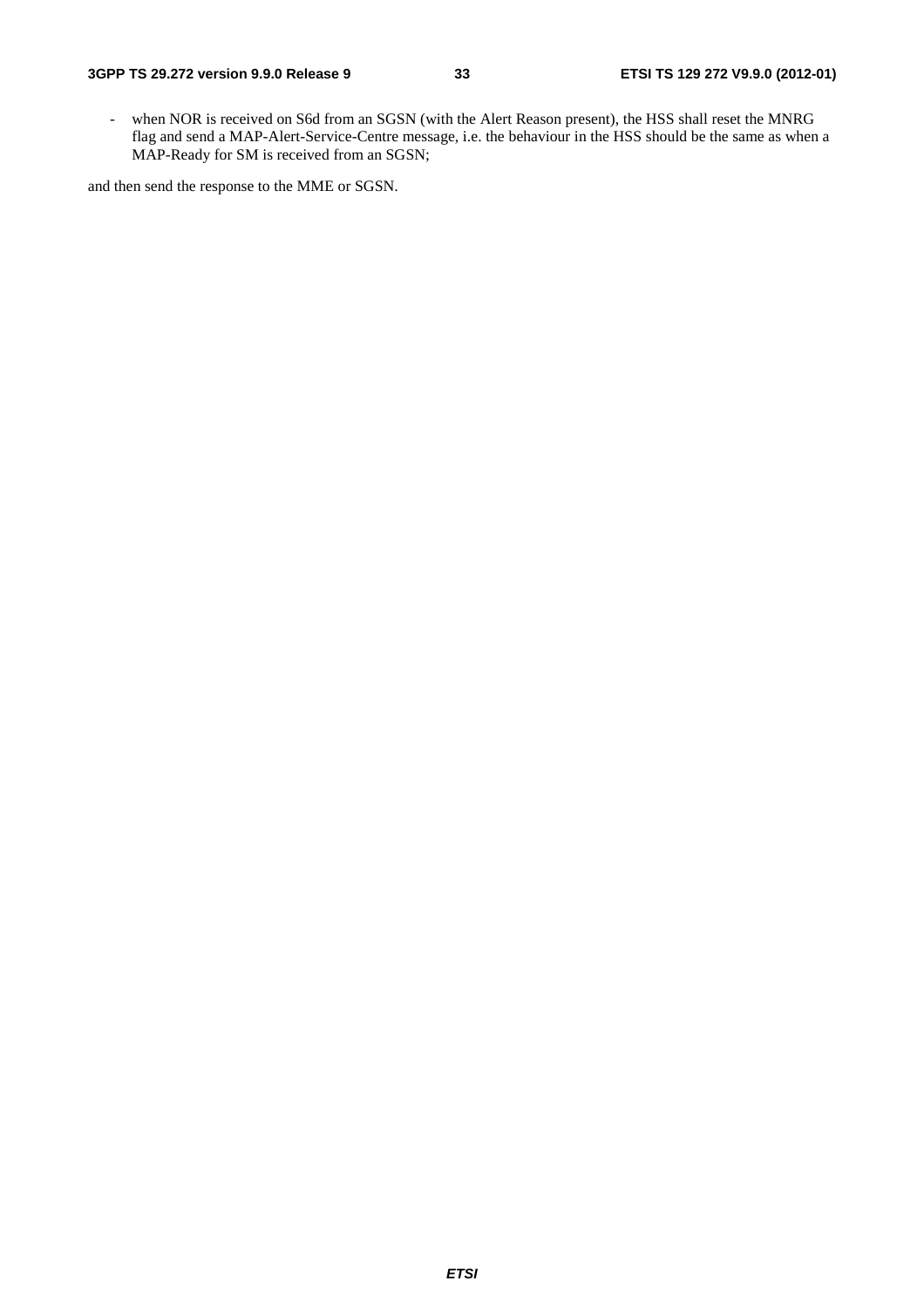## 6 MME – EIR (S13) and SGSN – EIR (S13')

## 6.1 Introduction

The S13 interface shall enable the ME Identity check procedure between the MME and the EIR as described in the 3GPP TS 23.401 [2].

The S13' interface shall enable the ME Identity check procedure between the SGSN and the EIR as described in the 3GPP TS 23.060 [12].

## 6.2 ME Identity Check Procedures

## 6.2.1 ME Identity Check

## 6.2.1.1 General

This Mobile Equipment Identity Check Procedure shall be used between the MME and the EIR and between the SGSN and the EIR to check the Mobile Equipment's identity status (e.g. to check that it has not been stolen, or, to verify that it does not have faults).

This procedure is mapped to the commands ME-Identity-Check-Request/Answer (ECR/ECA) in the Diameter application specified in chapter 6.

Table 6.2.1.1/1 specifies the involved information elements for the request.

Table 6.2.1.1/2 specifies the involved information elements for the answer.

#### **Table 6.2.1.1/1: ME Identity Check Request**

| <b>Information</b><br>element name     | <b>Mapping to</b><br><b>Diameter AVP</b> | Cat. | <b>Description</b>                                                                                              |
|----------------------------------------|------------------------------------------|------|-----------------------------------------------------------------------------------------------------------------|
| Terminal<br>Information<br>(See 7.3.3) | Terminal-<br>Information                 | M    | This information element shall contain the information about the used mobile<br>equipment <i>i.e.</i> the IMEI. |
| <b>IMSI</b>                            | User-Name<br>(See IETF<br>RFC 3588 [4])  | O    | This information element shall contain the user IMSI, formatted according to<br>3GPP TS 23.003 [3], clause 2.2. |

#### **Table 6.2.1.1/2: ME Identity Check Answer**

| <b>Information</b><br>element name         | <b>Mapping to</b><br><b>Diameter AVP</b> | Cat. | <b>Description</b>                                                                                                                                                                                                                                                                                                                                                                                                                                               |
|--------------------------------------------|------------------------------------------|------|------------------------------------------------------------------------------------------------------------------------------------------------------------------------------------------------------------------------------------------------------------------------------------------------------------------------------------------------------------------------------------------------------------------------------------------------------------------|
| Result<br>(See 7.4)                        | Result-Code /<br>Experimental-<br>Result | м    | This IE shall contain the result of the operation.<br>The Result-Code AVP shall be used to indicate success / errors as defined<br>in the Diameter Base Protocol.<br>The Experimental-Result AVP shall be used for S13/S13' errors. This is a<br>grouped AVP which shall contain the 3GPP Vendor ID in the Vendor-Id<br>AVP, and the error code in the Experimental-Result-Code AVP.<br>The following errors are applicable in this case:<br>- Unknown equipment |
| Equipment<br><b>Status</b><br>(See 7.3.51) | Equipment-<br><b>Status</b>              | C    | This information element shall contain the status of the requested mobile<br>equipment as defined in 3GPP TS 22.016 [13].<br>It shall be present if the result of the ME Identity Check is<br>DIAMETER SUCCESS.                                                                                                                                                                                                                                                  |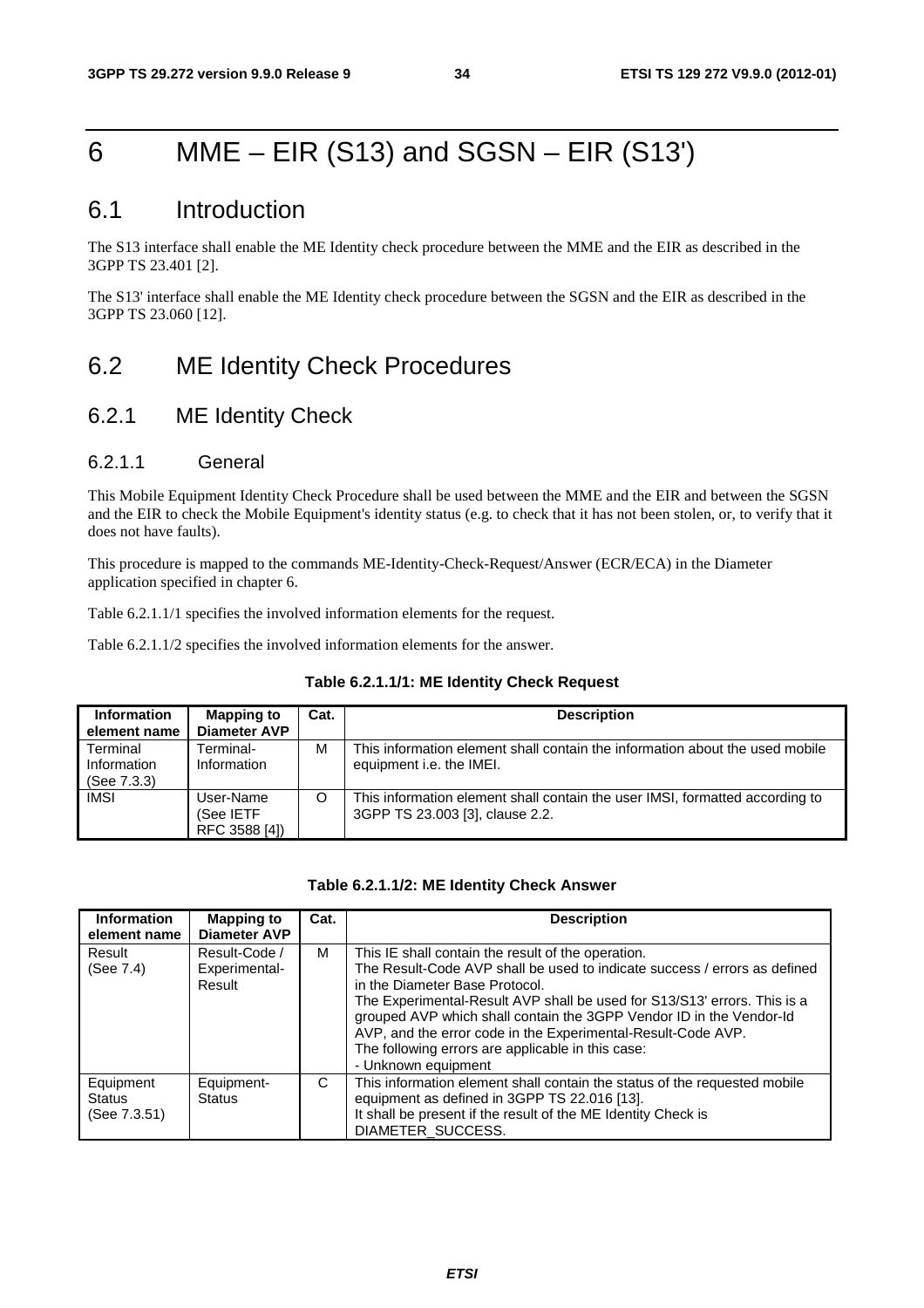## 6.2.1.2 Detailed behaviour of the MME and the SGSN

The MME or the SGSN shall make use of this procedure to check the ME identity, if the MME or the SGSN is configured to check the IMEI with the EIR.

IMSI may be sent together with Terminal Information to the EIR for operator-determined purposes.

When receiving the ME Identity Check answer from the EIR, the MME or the SGSN shall check the result code and the equipment status. Dependent upon the result, the MME or the SGSN will decide its subsequent actions (e.g. sending an Attach Reject if the EIR indicates that the Mobile Equipment is unknown or blacklisted).

## 6.2.1.3 Detailed behaviour of the EIR

When receiving an ME Identity Check request, the EIR shall check whether the mobile equipment is known. The EIR shall identify the mobile equipment based on the first 14 digits of the IMEI AVP.

If it is not known, a result code of DIAMETER\_ERROR\_ EQUIPMENT\_UNKNOWN is returned.

If it is known, the EIR shall return DIAMETER\_SUCCESS with the equipment status.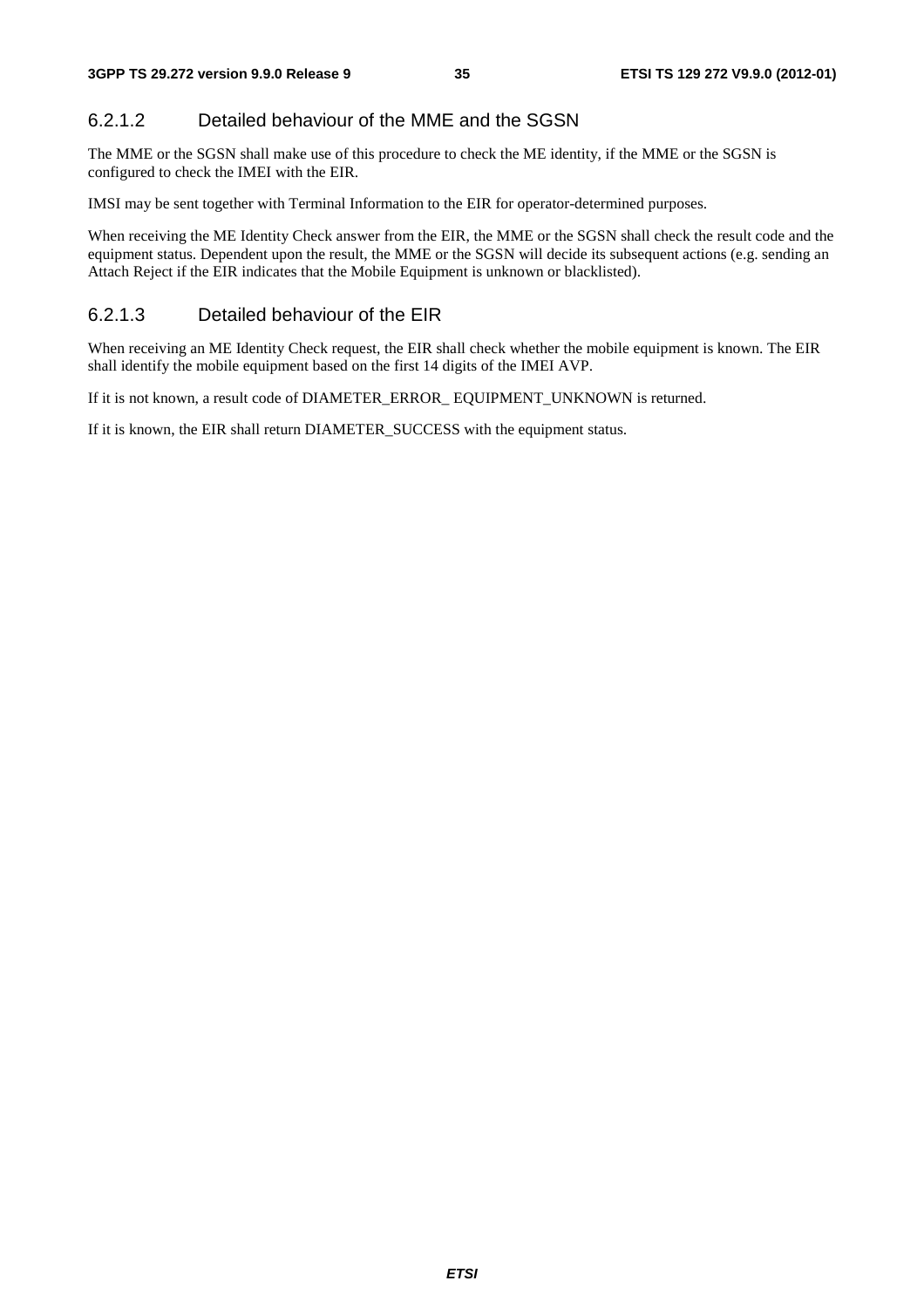# 7 Protocol Specification and Implementation

# 7.1 Introduction

## 7.1.1 Use of Diameter base protocol

The Diameter Base Protocol as specified in IETF RFC 3588 [4] shall apply except as modified by the defined support of the methods and the defined support of the commands and AVPs, result and error codes as specified in this specification. Unless otherwise specified, the procedures (including error handling and unrecognised information handling) shall be used unmodified.

## 7.1.2 Securing Diameter Messages

For secure transport of Diameter messages, see 3GPP TS 33.210 [16]

# 7.1.3 Accounting functionality

Accounting functionality (Accounting Session State Machine, related command codes and AVPs) shall not be used on the S6a, S6d, S13 and S13' interfaces.

## 7.1.4 Use of sessions

Between the MME and the HSS and between the SGSN and the HSS and between the MME and the EIR, Diameter sessions shall be implicitly terminated. An implicitly terminated session is one for which the server does not maintain state information. The client shall not send any re-authorization or session termination requests to the server.

The Diameter base protocol includes the Auth-Session-State AVP as the mechanism for the implementation of implicitly terminated sessions.

The client (server) shall include in its requests (responses) the Auth-Session-State AVP set to the value NO\_STATE\_MAINTAINED (1), as described in IETF RFC 3588 [4]. As a consequence, the server shall not maintain any state information about this session and the client shall not send any session termination request. Neither the Authorization-Lifetime AVP nor the Session-Timeout AVP shall be present in requests or responses.

## 7.1.5 Transport protocol

Diameter messages over the S6a, S6d, S13 and S13' interfaces shall make use of SCTP IETF RFC 4960 [14] .

## 7.1.6 Routing considerations

This clause specifies the use of the Diameter routing AVPs Destination-Realm and Destination-Host.

If an MME or SGSN knows the address/name of the HSS for a certain user, and the associated home network domain name, both the Destination-Realm and Destination-Host AVPs shall be present in the request.

If an MME or SGSN knows only the home network domain name for a certain user, the Destination-Realm AVP shall be present and the command shall be routed to the next Diameter node.

If an MME or SGSN knows only the identity of the user, the home network domain name shall be derived from the user's IMSI (MNC and MCC values) to construct the EPC Home Network Realm/Domain, as indicated in 3GPP TS 23.003 [3], clause 19.2, and use it as Destination-Realm.

Consequently, the Destination-Host AVP is declared as optional in the ABNF for all requests initiated by an MME or SGSN.

The address/name of the EIR shall be locally configured in the MME.

Requests initiated by the HSS towards an MME or SGSN shall include both Destination-Host and Destination-Realm AVPs.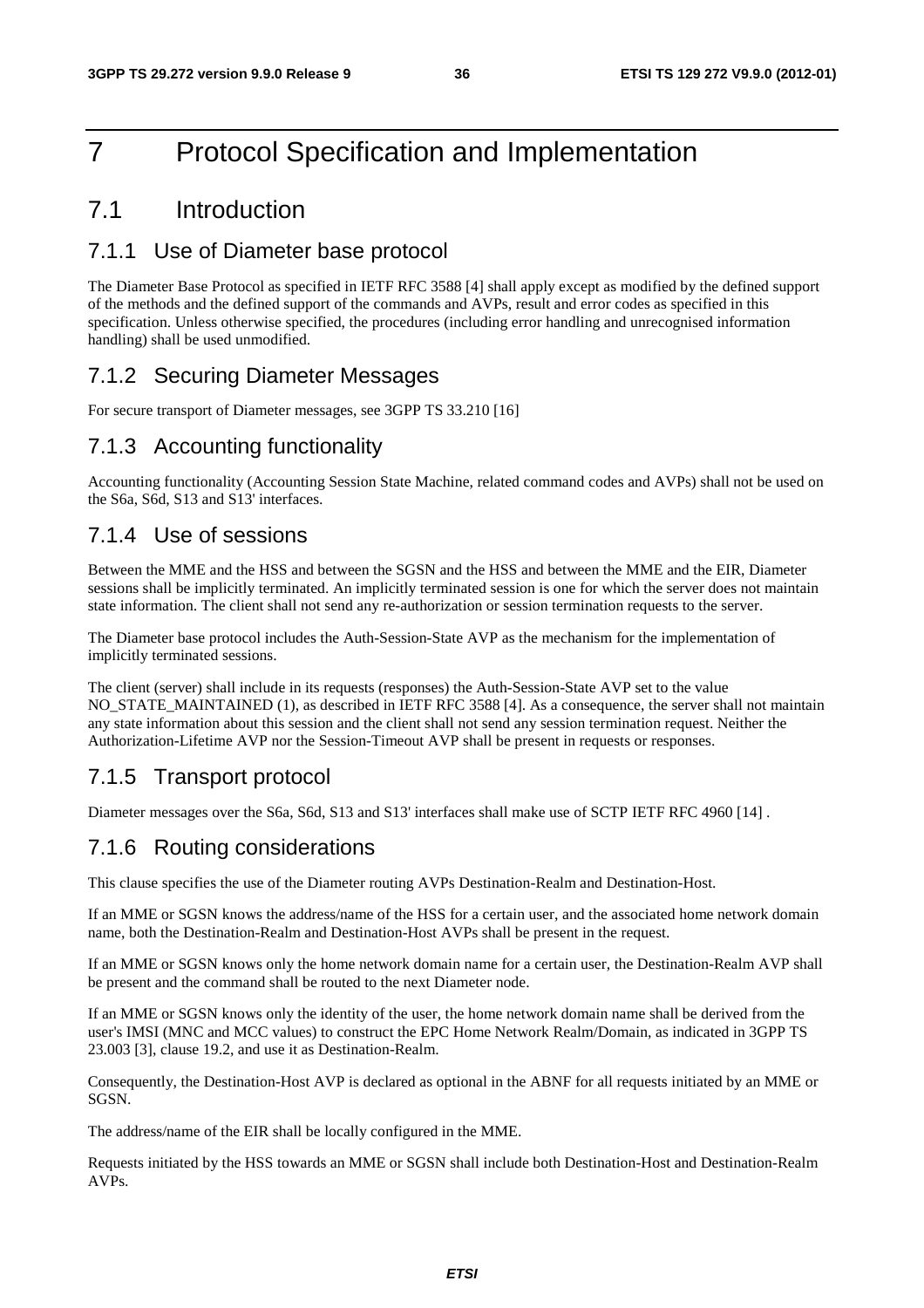The HSS obtains the Destination-Host AVP to use in requests towards an MME or SGSN, from the Origin-Host AVP received in previous requests from the MME or SGSN. Consequently, the Destination-Host AVP is declared as mandatory in the ABNF for all requests initiated by the HSS.

The HSS obtains the Destination-Realm AVP to use in requests towards an MME or SGSN, from the Origin-Realm AVP received in previous requests from the MME or SGSN.

Destination-Realm AVP is declared as mandatory in the ABNF for all requests.

If the Vendor-Specific-Application-ID AVP is received in any of the commands, it may be ignored by the receiving node, and it shall not be used for routing purposes.

### 7.1.7 Advertising Application Support

The HSS, MME, SGSN and EIR shall advertise support of the Diameter S6a/S6d and/or S13/S13' Application by including the value of the application identifier in the Auth-Application-Id AVP within the Vendor-Specific-Application-Id grouped AVP of the Capabilities-Exchange-Request and Capabilities-Exchange-Answer commands.

The vendor identifier value of 3GPP (10415) shall be included in the Supported-Vendor-Id AVP of the Capabilities-Exchange-Request and Capabilities-Exchange-Answer commands, and in the Vendor-Id AVP within the Vendor-Specific-Application-Id grouped AVP of the Capabilities-Exchange-Request and Capabilities-Exchange-Answer commands.

The Vendor-Id AVP included in Capabilities-Exchange-Request and Capabilities-Exchange-Answer commands that is not included in the Vendor-Specific-Application-Id AVPs as described above shall indicate the manufacturer of the Diameter node as per RFC 3588 [4].

## 7.1.8 Diameter Application Identifier

This clause specifies two Diameter applications: one is for the S6a/S6d interface application, and the other is for the S13/S13' interface application.

The S6a/S6d interface application allows a Diameter server and a Diameter client:

- to exchange location information;
- to authorize a user to access the EPS;
- to exchange authentication information;
- to download and handle changes in the subscriber data stored in the server.

The S6a/S6d interface protocol shall be defined as an IETF vendor specific Diameter application, where the vendor is 3GPP. The vendor identifier assigned by IANA to 3GPP (http://www.iana.org/assignments/enterprise-numbers) is 10415.

The Diameter application identifier assigned to the S6a/S6d interface application is 16777251 (allocated by IANA).

The S13/S13' interface application allows a Diameter server and a Diameter client:

to check the validity of the ME Identity.

The S13/S13' interface protocol shall be defined as an IETF vendor specific Diameter application, where the vendor is 3GPP. The vendor identifier assigned by IANA to 3GPP (http://www.iana.org/assignments/enterprise-numbers) is 10415.

The Diameter application identifier assigned to the S13/S13' interface application is 16777252 (allocated by IANA).

## 7.1.9 Use of the Supported-Features AVP

When new functionality is introduced on the S6a/S6d interfaces, it should be defined as optional. If backwards incompatible changes can not be avoided, the new functionality shall be introduced as a new feature and support advertised with the Supported-Features AVP. The usage of the Supported-Features AVP on the S6a/S6d interfaces is consistent with the procedures for the dynamic discovery of supported features as defined in clause 7.2 of 3GPP TS 29.229 [9].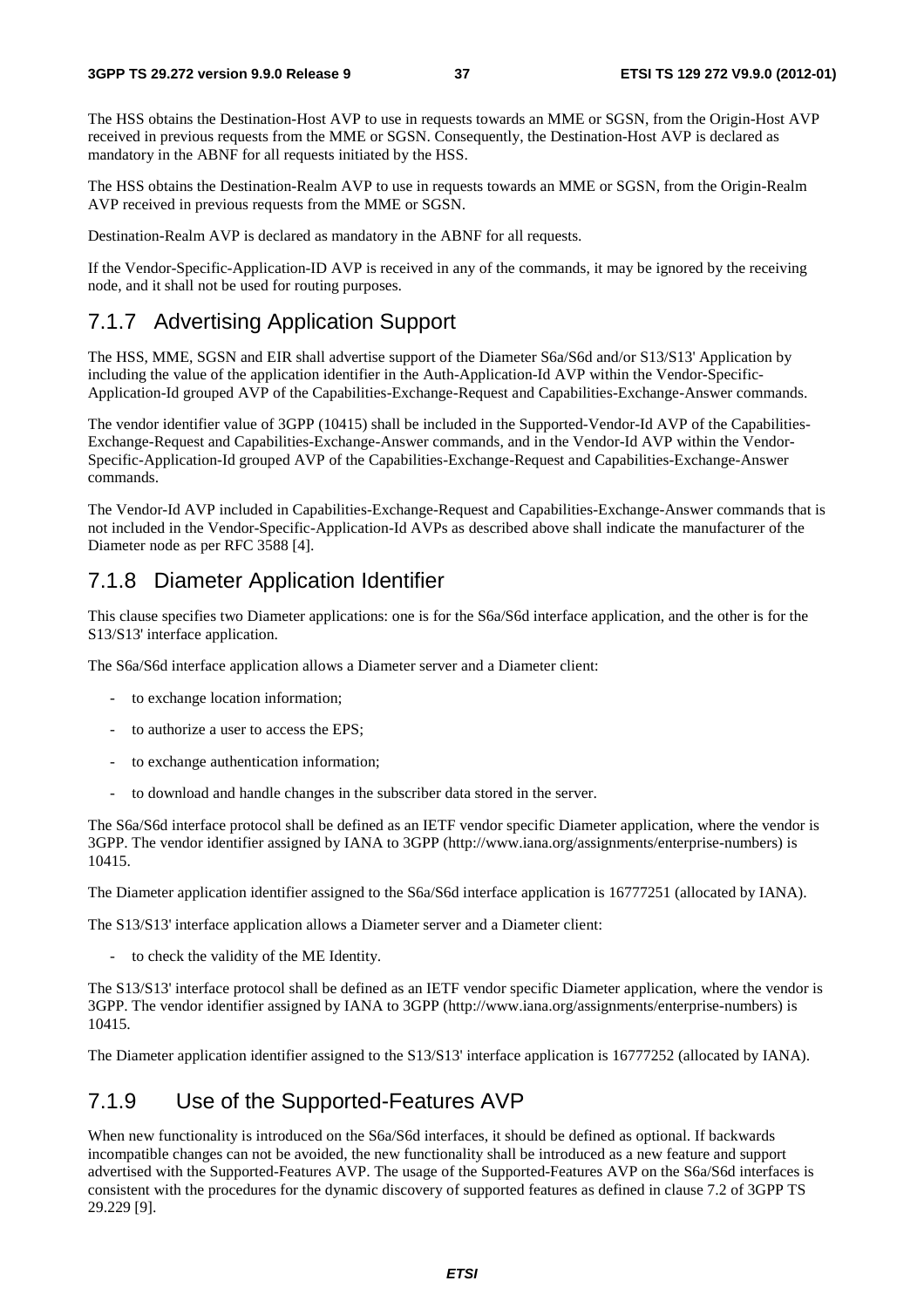When extending the application by adding new AVPs for a feature, the new AVPs shall have the M bit cleared and the AVP shall not be defined mandatory in the command ABNF.

As defined in 3GPP TS 29.229 [9], the Supported-Features AVP is of type grouped and contains the Vendor-Id, Feature-List-ID and Feature-List AVPs. On the all reference points as specified in this specificaion, the Supported-Features AVP is used to identify features that have been defined by 3GPP and hence, for features defined in this document, the Vendor-Id AVP shall contain the vendor ID of 3GPP (10415). If there are multiple feature lists defined for the reference point, the Feature-List-ID AVP shall differentiate those lists from one another.

The Table 7.3.10/1 defines the features applicable to the S6a/S6d interfaces for the feature list with a Feature-List-ID of 1.

# 7.2 Commands

## 7.2.1 Introduction

This section defines the Command code values and related ABNF for each command described in this specification.

# 7.2.2 Command-Code values

This section defines Command-Code values for the S6a/S6d interface application and S13/S13' interface application as allocated by IANA in the IETF RFC 5516 [32].

Every command is defined by means of the ABNF syntax IETF RFC 2234 [7], according to the rules in IETF RFC 3588 [4]. In the case, the definition and use of an AVP is not specified in this document, the guidelines in IETF RFC 3588 [4] shall apply.

NOTE: For this release, the Vendor-Specific-Application-ID is included as an optional AVP in all commands in order to ensure interoperability with diameter agents following a strict implementation of IETF RFC 3588, by which messages not including this AVP will be rejected. IETF RFC 3588 indicates that the AVP shall be present in all proxiable commands, such as those specified here, dispite that the contents of this AVP are redundant since the Application ID is already present in the command header. This AVP may be removed in subsequent revisions of this specification, once the diameter base protocol is updated accordingly.

The following Command Codes are defined in this specification:

| <b>Command-Name</b>                    | <b>Abbreviation</b> | Code | <b>Section</b> |
|----------------------------------------|---------------------|------|----------------|
| Update-Location-Request                | ULR                 | 316  | 7.2.3          |
| Update-Location-Answer                 | ULA                 | 316  | 7.2.4          |
| Cancel-Location-Request                | CLR                 | 317  | 7.2.7          |
| Cancel-Location-Answer                 | CLA                 | 317  | 7.2.8          |
| Authentication-Information-<br>Request | AIR                 | 318  | 7.2.5          |
| Authentication-Information-<br>Answer  | AIA                 | 318  | 7.2.6          |
| Insert-Subscriber-Data-Request         | <b>IIDR</b>         | 319  | 7.2.9          |
| Insert-Subscriber-Data-Answer          | <b>IDA</b>          | 319  | 7.2.10         |
| Delete-Subscriber-Data-Request DSR     |                     | 320  | 7.2.11         |
| Delete-Subscriber-Data-Answer          | <b>DSA</b>          | 320  | 7.2.12         |
| Purge-UE-Request                       | PUR                 | 321  | 7.2.13         |
| Purge-UE-Answer                        | PUA                 | 321  | 7.2.14         |
| Reset-Request                          | <b>RSR</b>          | 322  | 7.2.15         |
| Reset-Answer                           | <b>RSA</b>          | 322  | 7.2.16         |
| Notify-Request                         | <b>NOR</b>          | 323  | 7.2.17         |
| Notify-Answer                          | <b>NOA</b>          | 323  | 7.2.18         |

**Table 7.2.2/1: Command-Code values for S6a/S6d** 

For these commands, the Application-ID field shall be set to 16777251 (application identifier of the S6a/S6d interface application, allocated by IANA).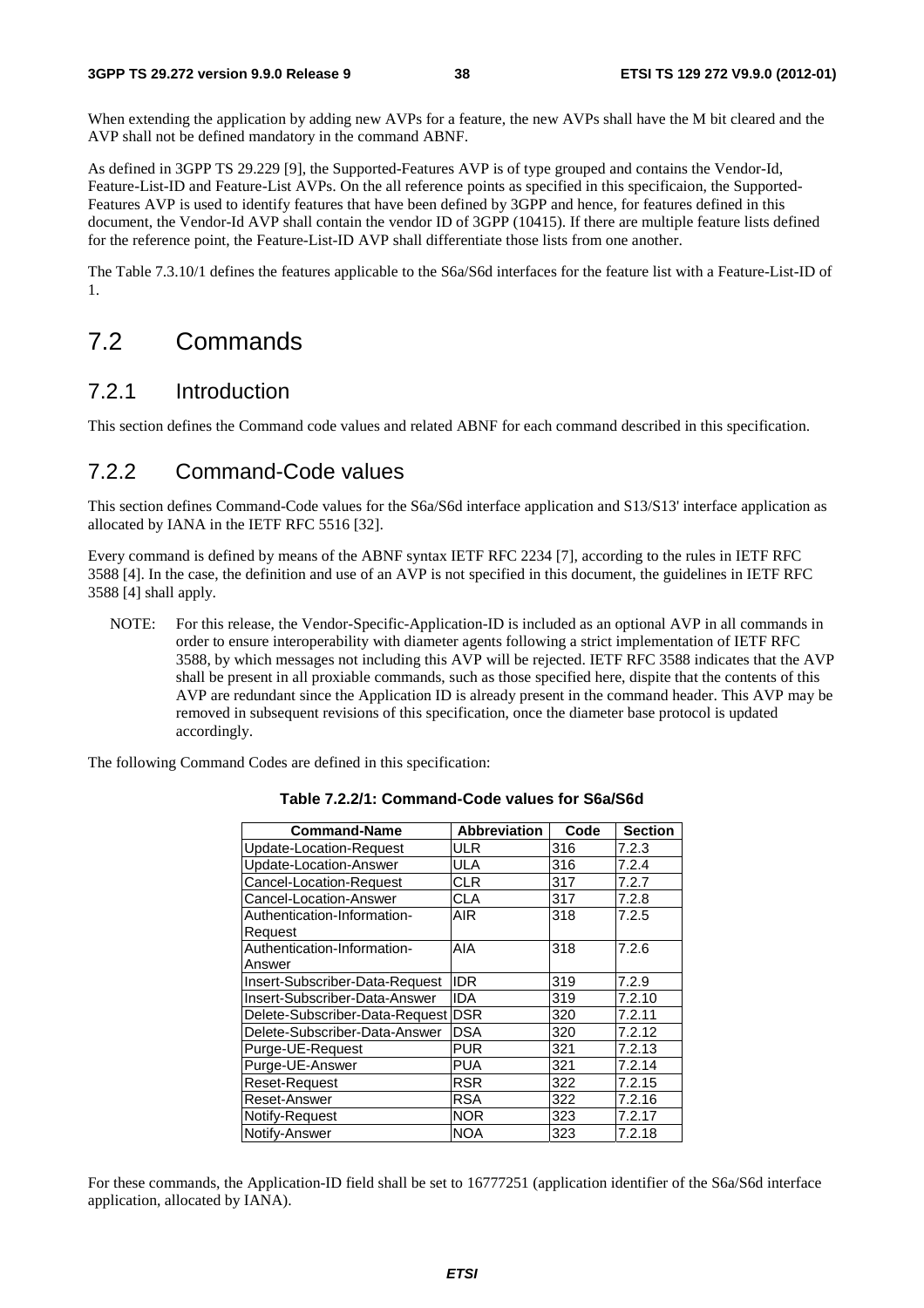| <b>Command-Name</b>        | <b>Abbreviation</b> | Code | <b>Section</b> |
|----------------------------|---------------------|------|----------------|
| IME-Identity-Check-Request | ECR                 | 324  | 7.2.19         |
| IME-Identity-Check-Answer  | 'ECA                | 324  | 7.2.20         |

**Table 7.2.2/2: Command-Code values for S13/S13'** 

For these commands, the Application-ID field shall be set to 16777252 (application identifier of the S13/S13' interface application, allocated by IANA).

## 7.2.3 Update-Location-Request (ULR) Command

The Update-Location-Request (ULR) command, indicated by the Command-Code field set to 316 and the "R" bit set in the Command Flags field, is sent from MME or SGSN to HSS.

#### Message Format

```
< Update-Location-Request> ::= < Diameter Header: 316, REQ, PXY, 16777251 > 
                   < Session-Id > 
                   [ Vendor-Specific-Application-Id ] 
                   { Auth-Session-State } 
                   { Origin-Host } 
                   { Origin-Realm } 
                   [ Destination-Host ]
                   { Destination-Realm } 
                   { User-Name } 
                   *[ Supported-Features ] 
                   [ Terminal-Information ]
                   { RAT-Type } 
                   { ULR-Flags } 
                   { Visited-PLMN-Id } 
                   [ SGSN-Number ] 
                   [ Homogeneous-Support-of-IMS-Voice-Over-PS-Sessions ] 
                   [ GMLC-Address ]
                   *[ Active-APN ] 
                   *[ AVP ] 
                    *[ Proxy-Info ] 
                   *[ Route-Record ]
```
## 7.2.4 Update-Location-Answer (ULA) Command

The Update-Location-Answer (ULA) command, indicated by the Command-Code field set to 316 and the 'R' bit cleared in the Command Flags field, is sent from HSS to MME or SGSN.

Message Format

 $\langle$  Update-Location-Answer $\rangle ::= \langle$ Diameter Header: 316, PXY, 16777251  $\rangle$  < Session-Id > [ Vendor-Specific-Application-Id ] [ Result-Code ] [ Experimental-Result ] [ Error-Diagnostic ] { Auth-Session-State } { Origin-Host } { Origin-Realm } \*[ Supported-Features ] [ ULA-Flags ] [ Subscription-Data ] \*[ AVP ] \*[ Failed-AVP ] \*[ Proxy-Info ] \*[ Route-Record ]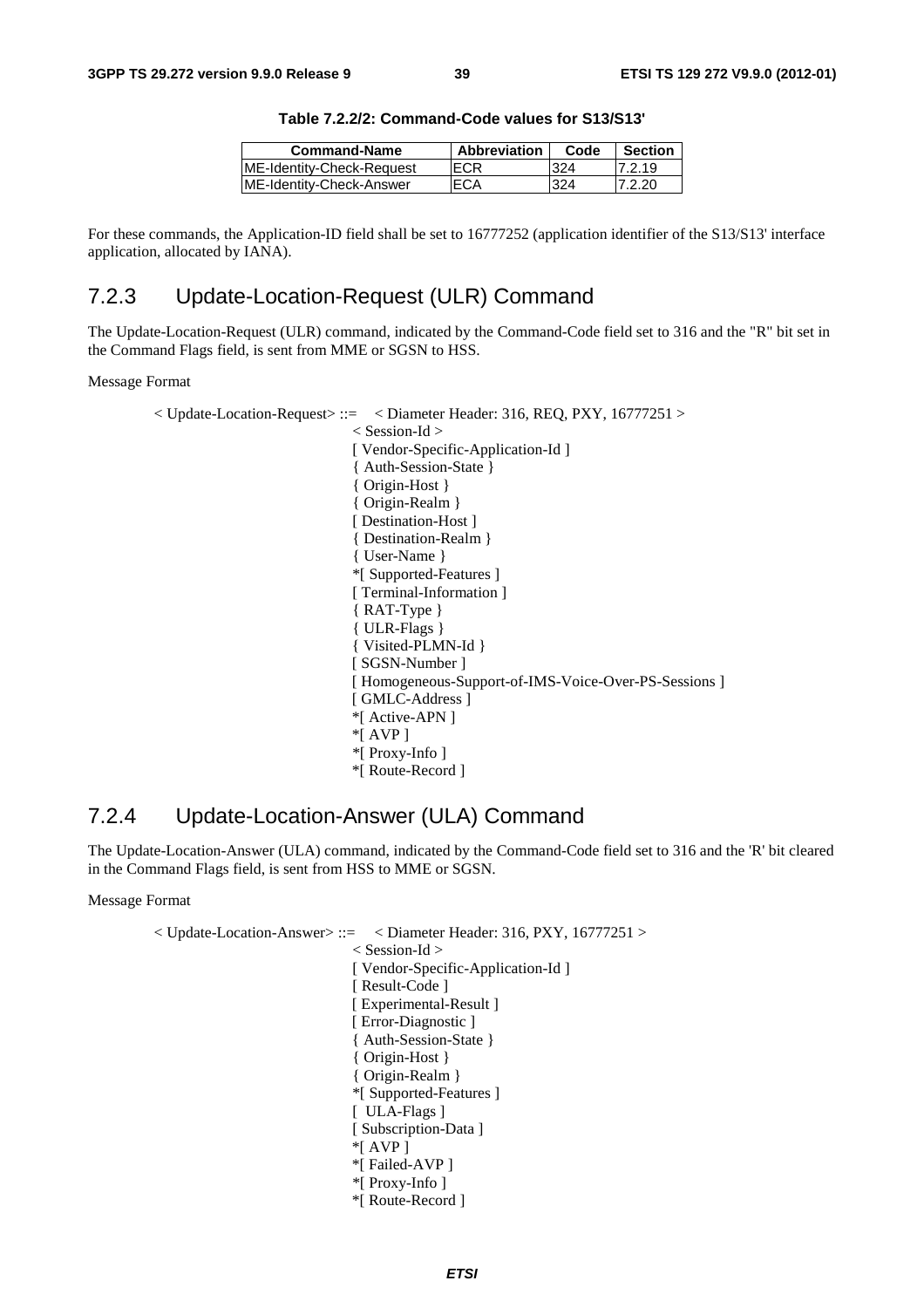# 7.2.5 Authentication-Information-Request (AIR) Command

The Authentication-Information-Request (AIR) command, indicated by the Command-Code field set to 318 and the 'R' bit set in the Command Flags field, is sent from MME or SGSN to HSS.

Message Format

```
< Authentication-Information-Request> ::= < Diameter Header: 318, REQ, PXY, 16777251 > 
                             < Session-Id > 
                              [ Vendor-Specific-Application-Id ] 
                             { Auth-Session-State } 
                             { Origin-Host } 
                             { Origin-Realm } 
                             [ Destination-Host ]
                             { Destination-Realm } 
                             { User-Name } 
                             *[Supported-Features] 
                             [ Requested-EUTRAN-Authentication-Info ]
                             [ Requested-UTRAN-GERAN-Authentication-Info ] 
                             { Visited-PLMN-Id } 
                             *[ AVP ]
                             *[ Proxy-Info ] 
                             *[ Route-Record ]
```
### 7.2.6 Authentication-Information-Answer (AIA) Command

The Authentication-Information-Answer (AIA) command, indicated by the Command-Code field set to318 and the 'R' bit cleared in the Command Flags field, is sent from HSS to MME or SGSN.

Message Format

 $\leq$  Authentication-Information-Answer> ::=  $\leq$  Diameter Header: 318, PXY, 16777251 > < Session-Id > [ Vendor-Specific-Application-Id ] [ Result-Code ] [ Experimental-Result ] [ Error-Diagnostic ] { Auth-Session-State } { Origin-Host } { Origin-Realm } \* [Supported-Features] [ Authentication-Info ] \*[ AVP ] \*[ Failed-AVP ] \*[ Proxy-Info ] \*[ Route-Record ]

# 7.2.7 Cancel-Location-Request (CLR) Command

The Cancel-Location-Request (CLR) command, indicated by the Command-Code field set to 317 and the 'R' bit set in the Command Flags field, is sent from HSS to MME or SGSN.

Message Format

 $\langle$  Cancel-Location-Request $\rangle$  ::=  $\langle$  Diameter Header: 317, REO, PXY, 16777251  $\rangle$ < Session-Id > [ Vendor-Specific-Application-Id ] { Auth-Session-State } { Origin-Host } { Origin-Realm } { Destination-Host } { Destination-Realm }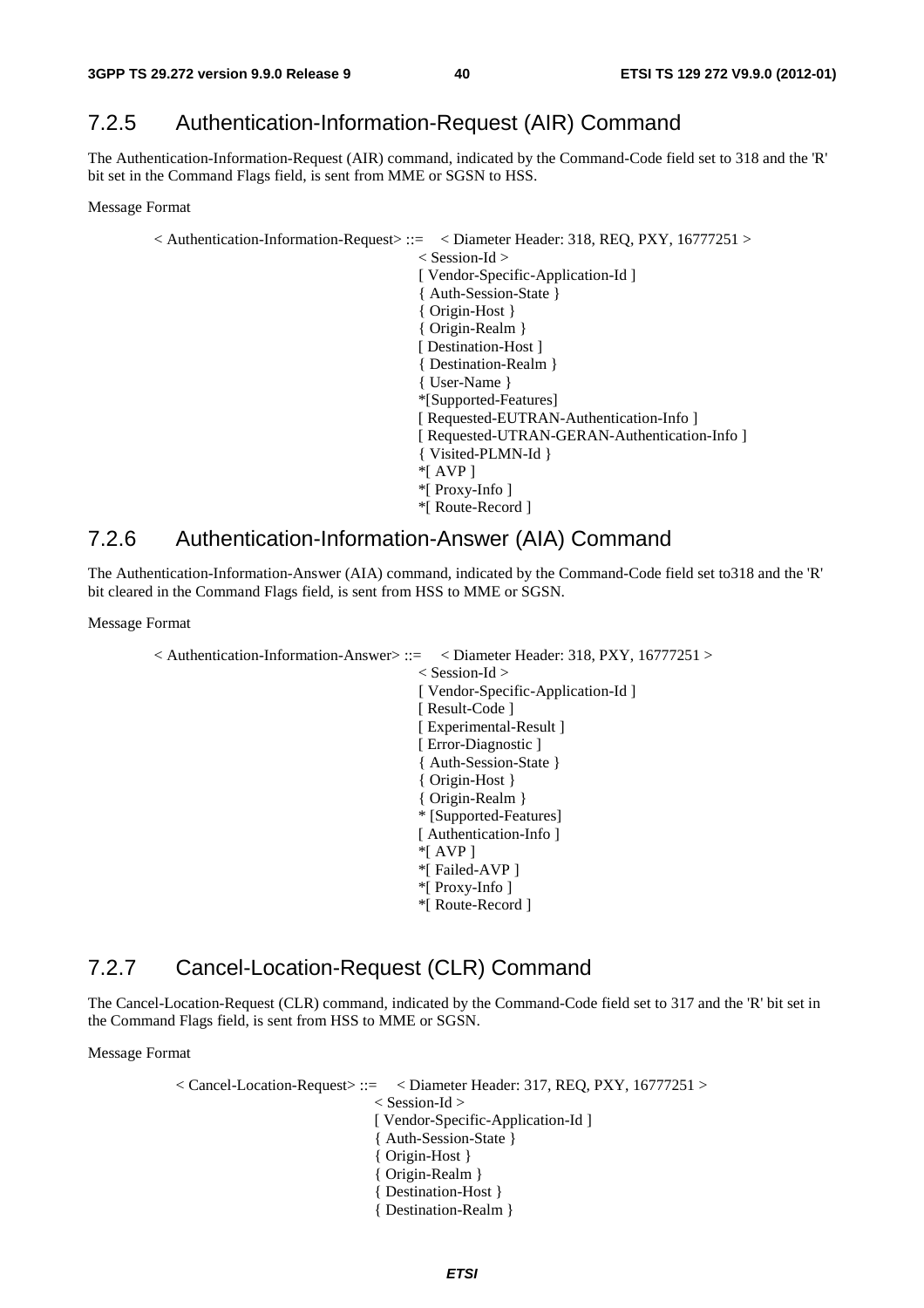{ User-Name } \*[Supported-Features ] { Cancellation-Type } \*[ AVP ] \*[ Proxy-Info ] \*[ Route-Record ]

### 7.2.8 Cancel-Location-Answer (CLA) Command

The Cancel-Location-Answer (CLA) command, indicated by the Command-Code field set to 317 and the 'R' bit cleared in the Command Flags field, is sent from MME or SGSN to HSS.

Message Format

< Cancel-Location-Answer> ::= < Diameter Header: 317, PXY, 16777251 > < Session-Id > [ Vendor-Specific-Application-Id ] \*[ Supported-Features ] [ Result-Code ] [ Experimental-Result ] { Auth-Session-State } { Origin-Host } { Origin-Realm } \*[ AVP ] \*[ Failed-AVP ] \*[ Proxy-Info ] \*[ Route-Record ]

### 7.2.9 Insert-Subscriber-Data-Request (IDR) Command

The Insert-Subscriber-Data-Request (IDR) command, indicated by the Command-Code field set to 319 and the 'R' bit set in the Command Flags field, is sent from HSS to MME or SGSN.

Message Format

```
< Insert-Subscriber-Data-Request> ::= < Diameter Header: 319, REQ, PXY, 16777251 > 
                           < Session-Id > 
                            [ Vendor-Specific-Application-Id ] 
                           { Auth-Session-State } 
                           { Origin-Host } 
                           { Origin-Realm } 
                           { Destination-Host } 
                           { Destination-Realm } 
                           { User-Name } 
                           *[ Supported-Features] 
                           { Subscription-Data} 
                           [IDR- Flags ] 
                           *[ AVP ] 
                           *[ Proxy-Info ] 
                           *[ Route-Record ]
```
### 7.2.10 Insert-Subscriber-Data-Answer (IDA) Command

The Insert-Subscriber-Data-Answer (IDA) command, indicated by the Command-Code field set to 319 and the 'R' bit cleared in the Command Flags field, is sent from MME or SGSN to HSS.

Message Format

```
\langle Insert-Subscriber-Data-Answer\rangle::= \langle Diameter Header: 319, PXY, 16777251 \rangle< Session-Id > 
                               [ Vendor-Specific-Application-Id ] 
                              *[ Supported-Features ] 
                              [ Result-Code ] 
                              [ Experimental-Result ]
```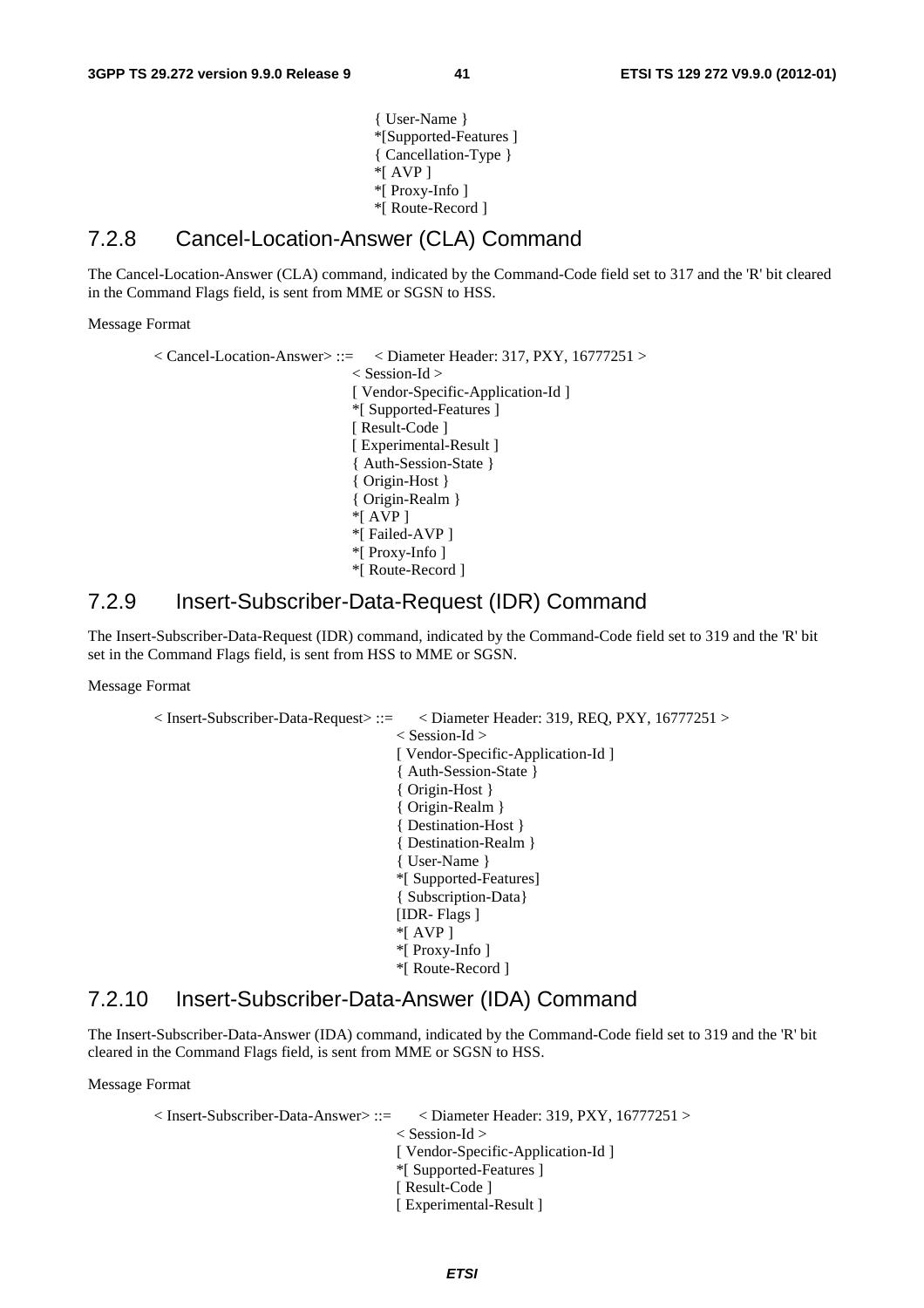{ Auth-Session-State } { Origin-Host } { Origin-Realm } [ IMS-Voice-Over-PS-Sessions-Supported ] [Last-UE-Activity-Time] [RAT-Type ] [ IDA-Flags ] [ EPS-User-State ] [ EPS-Location-Information ] \*[ AVP ] \*[ Failed-AVP ] \*[ Proxy-Info ] \*[ Route-Record ]

### 7.2.11 Delete-Subscriber-Data-Request (DSR) Command

The Delete-SubscriberData-Request (DSR) command, indicated by the Command-Code field set to 320 and the 'R' bit set in the Command Flags field, is sent from HSS to MME or SGSN.

Message Format

< Delete-Subscriber-Data-Request > ::= < Diameter Header: 320, REQ, PXY, 16777251 > < Session-Id > [ Vendor-Specific-Application-Id ] { Auth-Session-State } { Origin-Host } { Origin-Realm } { Destination-Host } { Destination-Realm } { User-Name } \*[ Supported-Features ] { DSR-Flags } \*[ Context-Identifier ] [ Trace-Reference ] \*[ TS-Code ] \*[ SS-Code ] \*[ AVP ] \*[ Proxy-Info ] \*[ Route-Record ]

## 7.2.12 Delete-Subscriber-Data-Answer (DSA) Command

The Delete-SubscriberData-Answer (DSA) command, indicated by the Command-Code field set to 320 and the 'R' bit cleared in the Command Flags field, is sent from MME or SGSN to HSS.

Message Format

```
< Delete-Subscriber-Data-Answer> ::= < Diameter Header: 320, PXY, 16777251 > 
                            < Session-Id > 
                            [ Vendor-Specific-Application-Id ] 
                           *[ Supported-Features ] 
                          [ Result-Code ]
                          [ Experimental-Result ] 
                           { Auth-Session-State } 
                           { Origin-Host } 
                           { Origin-Realm } 
                          [ DSA-Flags ]
                           *[ AVP ] 
                           *[ Failed-AVP ] 
                            *[ Proxy-Info ] 
                           *[ Route-Record ]
```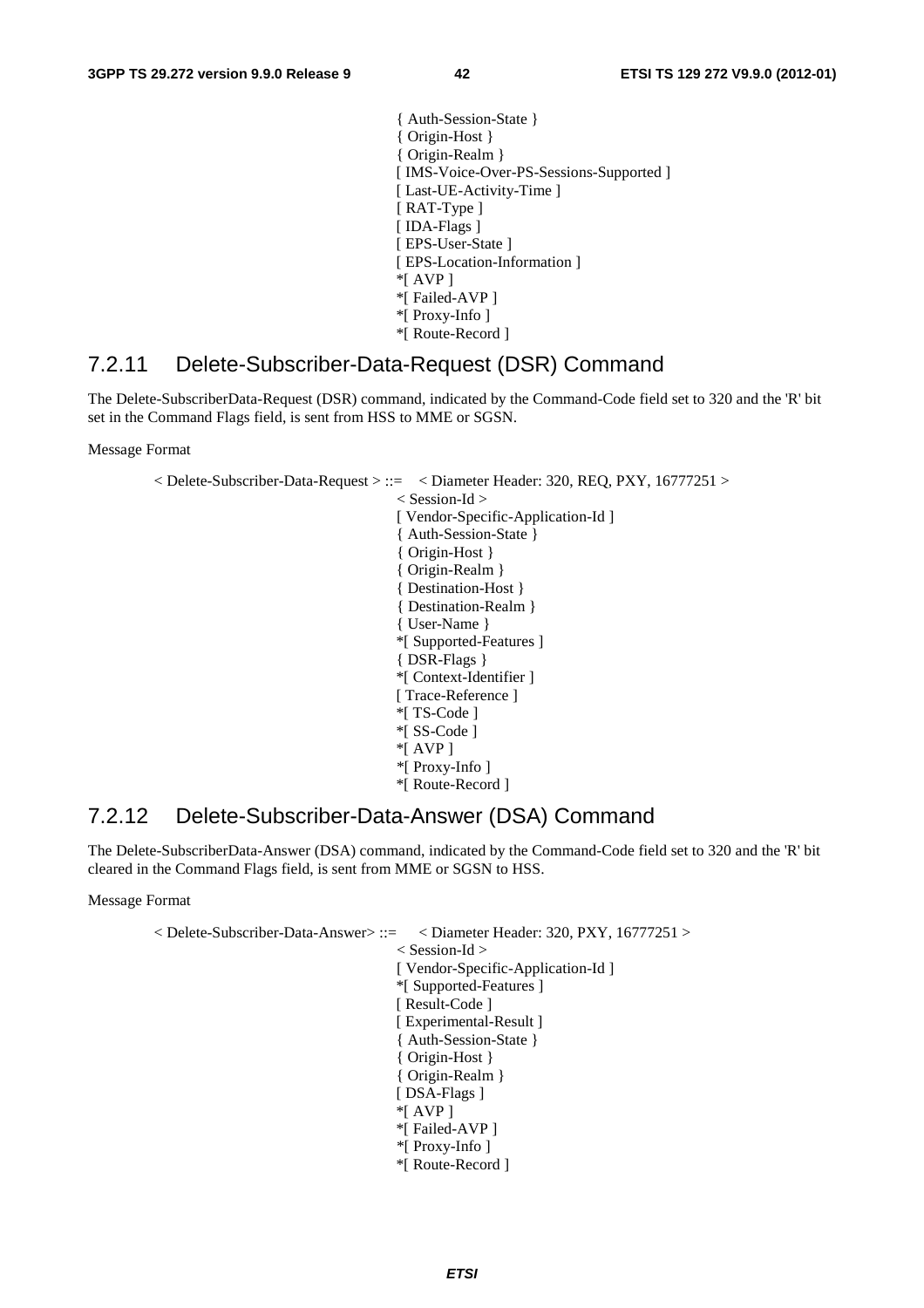## 7.2.13 Purge-UE-Request (PUR) Command

The Purge-UE-Request (PUR) command, indicated by the Command-Code field set to 321 and the 'R' bit set in the Command Flags field, is sent from MME or SGSN to HSS.

#### Message Format

 $\langle$  Purge-UE-Request $\rangle ::= \langle$  Diameter Header: 321, REQ, PXY, 16777251  $\rangle$ < Session-Id > [ Vendor-Specific-Application-Id ] { Auth-Session-State } { Origin-Host } { Origin-Realm } [ Destination-Host ] { Destination-Realm } { User-Name } \*[ Supported-Features ] \*[ AVP ] \*[ Proxy-Info ] \*[ Route-Record ]

## 7.2.14 Purge-UE-Answer (PUA) Command

The Purge-UE-Answer (PUA) command, indicated by the Command-Code field set to 321 and the 'R' bit cleared in the Command Flags field, is sent from HSS to MME or SGSN.

#### Message Format

 $\langle$  Purge-UE-Answer $\rangle ::= \langle$  Diameter Header: 321, PXY, 16777251  $\rangle$ < Session-Id > [ Vendor-Specific-Application-Id ] \*[ Supported-Features ] [ Result-Code ] [ Experimental-Result ] { Auth-Session-State } { Origin-Host } { Origin-Realm } [ PUA-Flags ]  $*$ [ AVP ] \*[ Failed-AVP ] \*[ Proxy-Info ] \*[ Route-Record ]

### 7.2.15 Reset-Request (RSR) Command

The Reset-Request (RSR) command, indicated by the Command-Code field set to 322 and the 'R' bit set in the Command Flags field, is sent from HSS to MME or SGSN.

Message Format

< Reset-Request> ::= < Diameter Header: 322, REQ, PXY, 16777251 > < Session-Id > [ Vendor-Specific-Application-Id ] { Auth-Session-State } { Origin-Host } { Origin-Realm } { Destination-Host } { Destination-Realm } \*[ Supported-Features ] \*[ User-Id ] \*[ AVP ]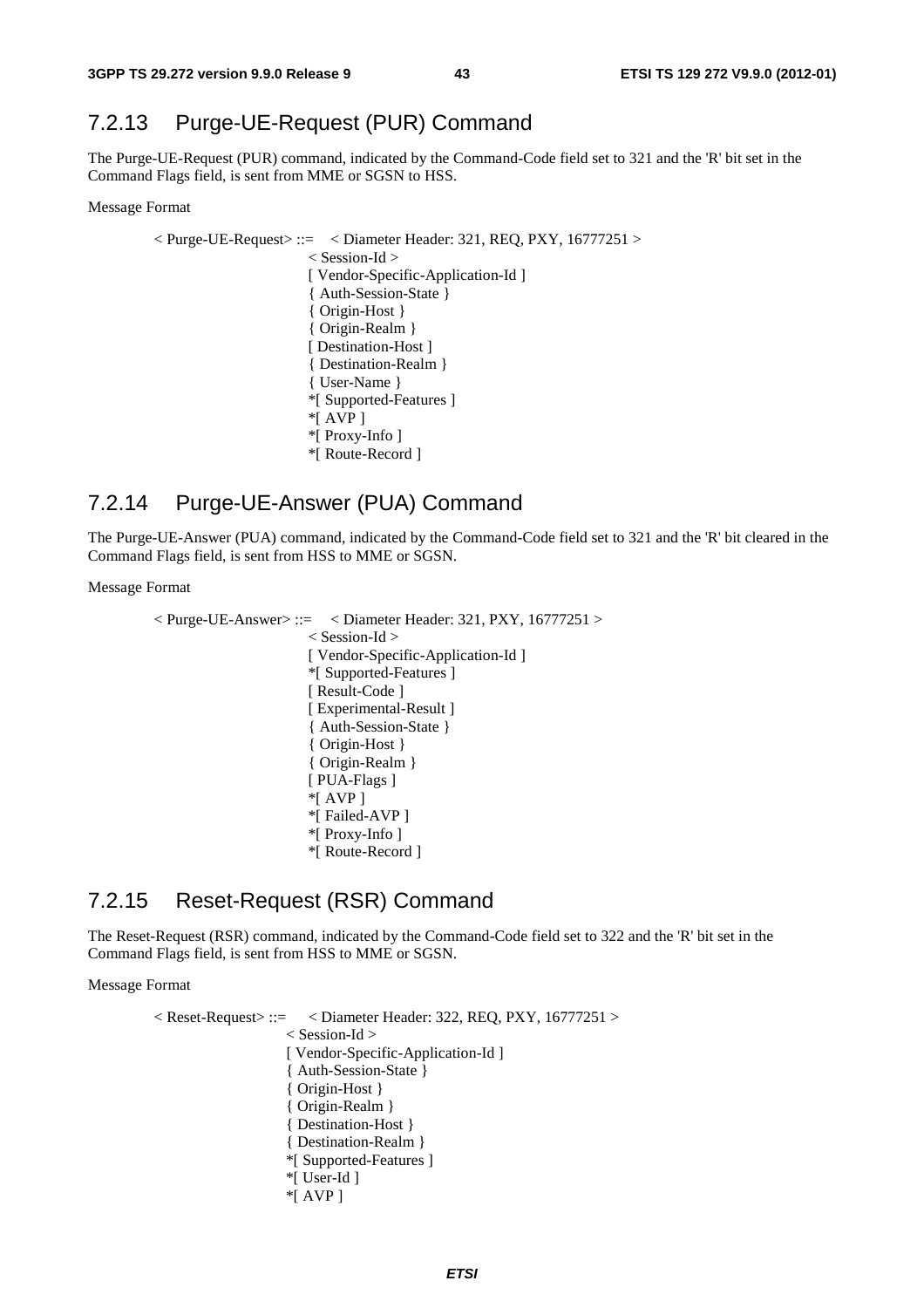\*[ Proxy-Info ] \*[ Route-Record ]

### 7.2.16 Reset-Answer (RSA) Command

The Authentication-Information-Answer (RSA) command, indicated by the Command-Code field set to 322 and the 'R' bit cleared in the Command Flags field, is sent from MME or SGSN to HSS.

#### Message Format

 $\langle$  Reset-Answer $\rangle$ ::=  $\langle$  Diameter Header: 322, PXY, 16777251  $\rangle$ < Session-Id > [ Vendor-Specific-Application-Id ] \*[ Supported-Features ] [ Result-Code ] [ Experimental-Result ] { Auth-Session-State } { Origin-Host } { Origin-Realm } \*[ AVP ] \*[ Failed-AVP ] \*[ Proxy-Info ] \*[ Route-Record ]

### 7.2.17 Notify-Request (NOR) Command

The Notify-Request (NOR) command, indicated by the Command-Code field set to 323 and the 'R' bit set in the Command Flags field, is sent from MME or SGSN to HSS.

Message Format

 $\langle$  Notify-Request $\rangle ::= \langle$ Diameter Header: 323, REQ, PXY, 16777251  $\rangle$ < Session-Id > [ Vendor-Specific-Application-Id ] { Auth-Session-State } { Origin-Host } { Origin-Realm } [ Destination-Host ] { Destination-Realm } { User-Name } \* [ Supported-Features ] [ Terminal-Information ] [ MIP6-Agent-Info ] [ Visited-Network-Identifier ] [ Context-Identifier ] [Service-Selection] [ Alert-Reason ] [ NOR-Flags ]  $*$ [ AVP ] \*[ Proxy-Info ] \*[ Route-Record ]

### 7.2.18 Notify-Answer (NOA) Command

The Notify-Answer (NOA) command, indicated by the Command-Code field set to 323 and the 'R' bit cleared in the Command Flags field, is sent from HSS to MME or SGSN.

Message Format

 $\langle$  Notify-Answer> ::=  $\langle$  Diameter Header: 323, PXY, 16777251 > < Session-Id > [ Vendor-Specific-Application-Id ] [ Result-Code ]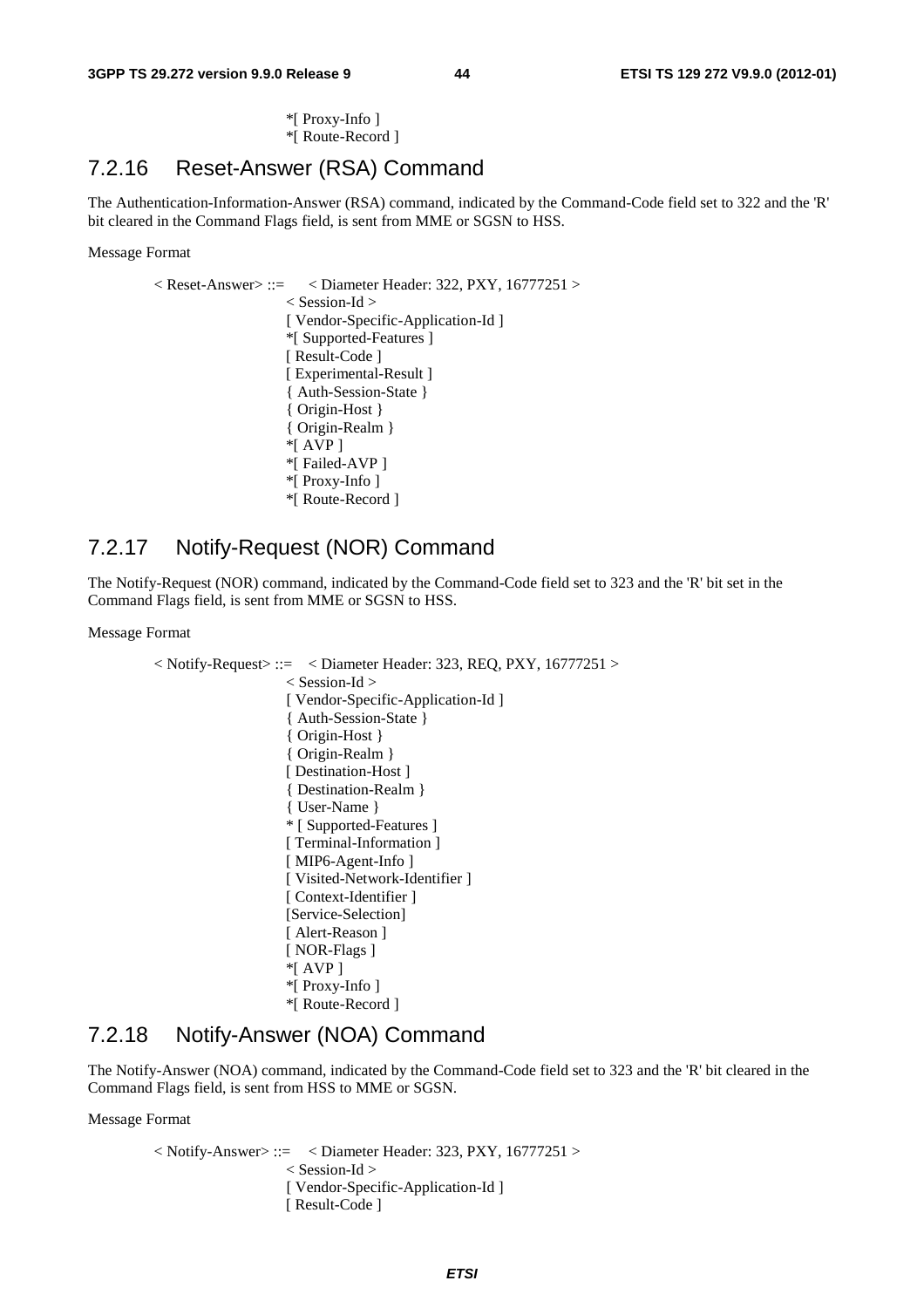[ Experimental-Result ] { Auth-Session-State } { Origin-Host } { Origin-Realm } \*[ Supported-Features ]  $*$ [ AVP ] \*[ Failed-AVP ] \*[ Proxy-Info ] \*[ Route-Record ]

## 7.2.19 ME-Identity-Check-Request (ECR) Command

The ME-Identity-Check-Request (ECR) command, indicated by the Command-Code field set to 324 and the 'R' bit set in the Command Flags field, is sent from MME or SGSN to EIR.

#### Message Format

```
< ME-Identity-Check-Request > ::= < Diameter Header: 324, REQ, PXY, 16777252 > 
                        < Session-Id > 
                        [ Vendor-Specific-Application-Id ] 
                       { Auth-Session-State } 
                        { Origin-Host } 
                       { Origin-Realm } 
                       [ Destination-Host ]
                        { Destination-Realm } 
                       { Terminal-Information } 
                       [ User-Name ]
                       *[ AVP ] 
                        *[ Proxy-Info ] 
                       *[ Route-Record ]
```
## 7.2.20 ME-Identity-Check-Answer (ECA) Command

The ME-Identity-Check-Answer (ECA) command, indicated by the Command-Code field set to 324 and the 'R' bit cleared in the Command Flags field, is sent from EIR to MME or SGSN.

Message Format

```
< ME-Identity-Check-Answer> ::= < Diameter Header: 324, PXY, 16777252 > 
                        < Session-Id > 
                        [ Vendor-Specific-Application-Id ] 
                        [ Result-Code ] 
                       [ Experimental-Result ]
                       { Auth-Session-State } 
                       { Origin-Host } 
                       { Origin-Realm } 
                       [ Equipment-Status ]
                       *[ AVP ] 
                       *[ Failed-AVP ] 
                        *[ Proxy-Info ] 
                       *[ Route-Record ]
```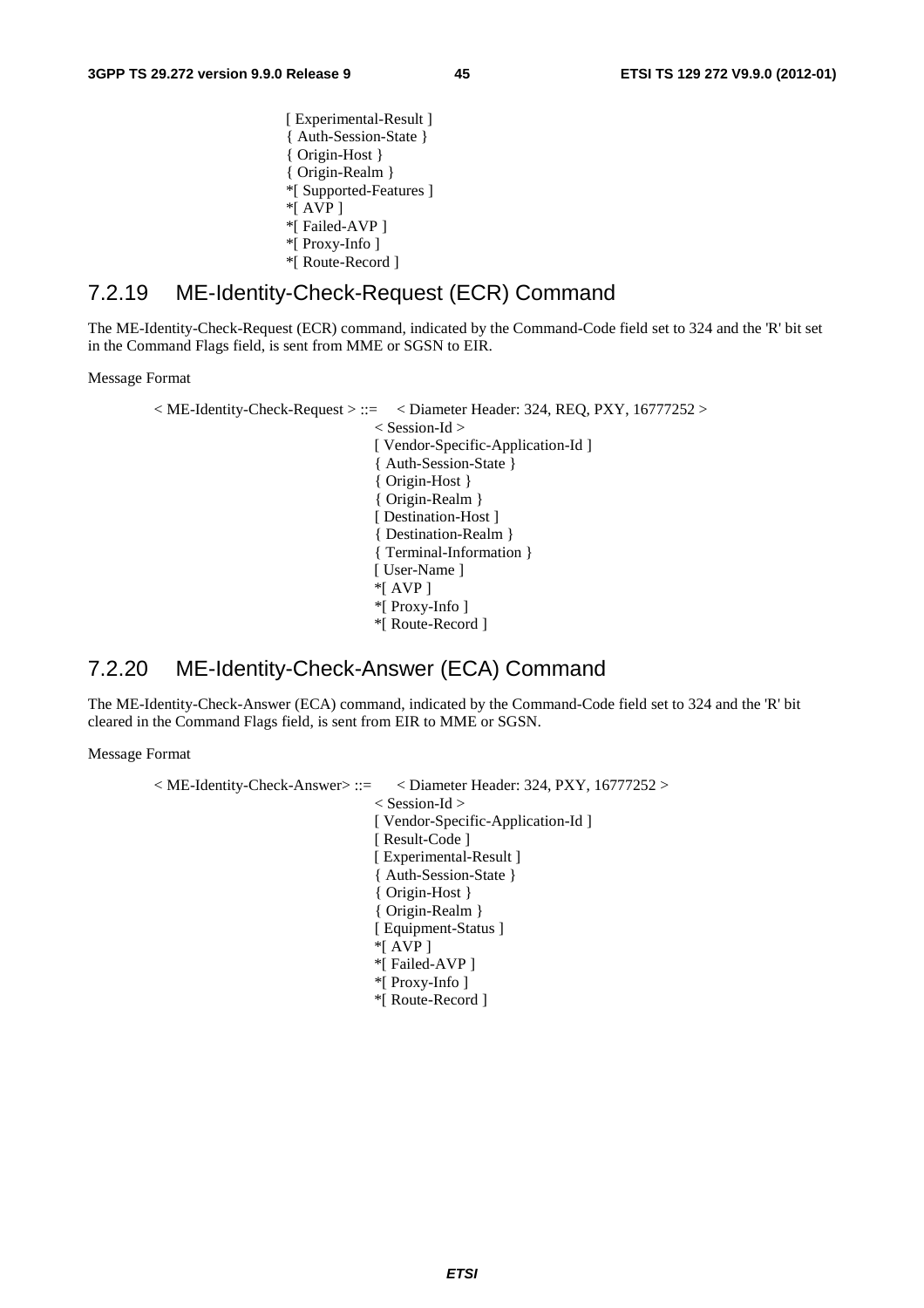# 7.3 Information Elements

## 7.3.1 General

The following table specifies the Diameter AVPs defined for the S6a/S6d interface protocol and S13/S13' interface protocol, their AVP Code values, types, possible flag values and whether or not the AVP may be encrypted. The Vendor-ID header of all AVPs defined in this specification shall be set to 3GPP (10415).

For all AVPs which contain bit masks and are of the type Unsigned32, e.g., ULR-Flags, DSR-Flags, PUA-Flags, etc., bit 0 shall be the least significant bit. For example, to get the value of bit 0, a bit mask of 0x0001 should be used.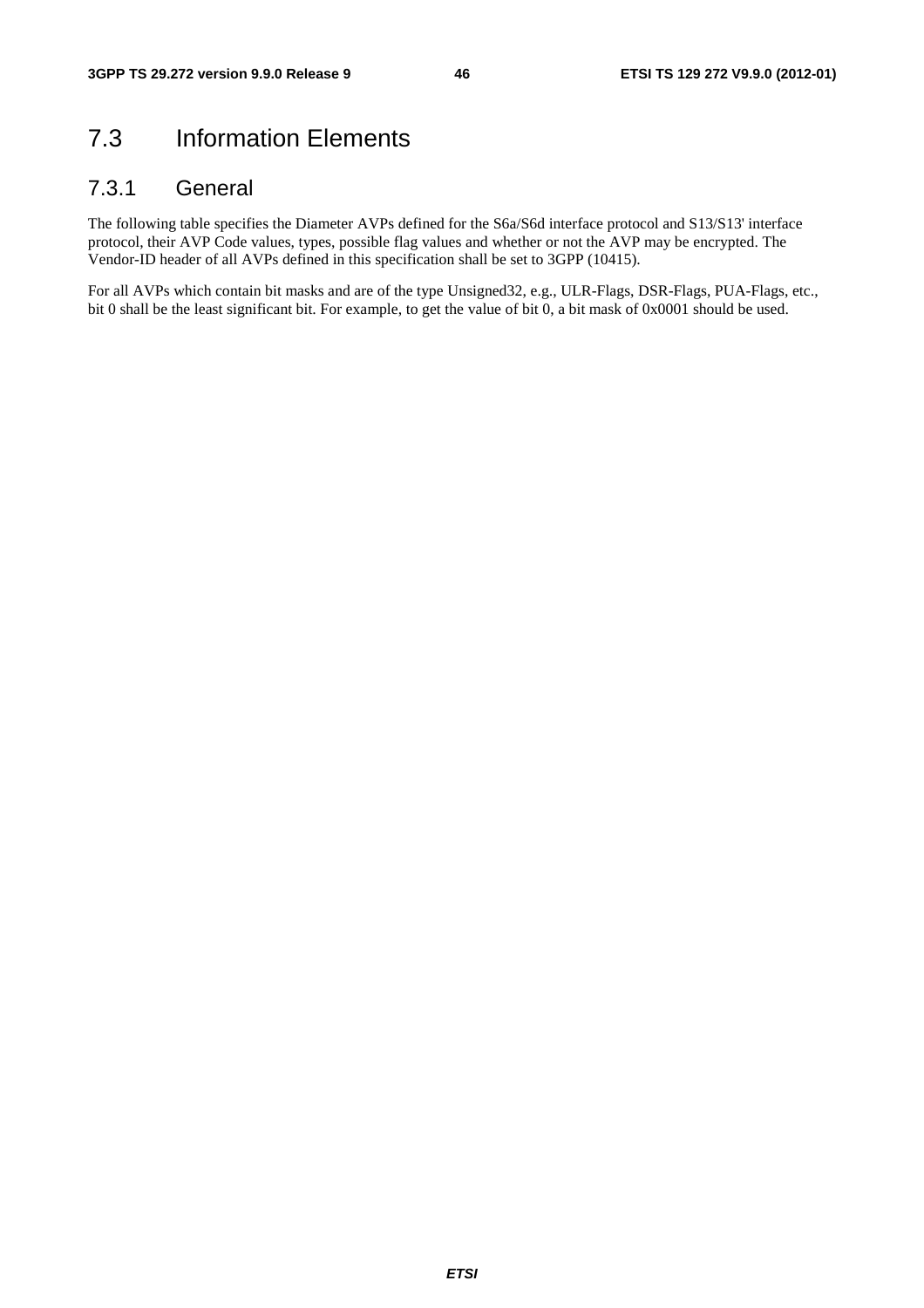|                                               |                 |                           |                   | <b>AVP Flag rules</b> |     |                      |                    |                    |
|-----------------------------------------------|-----------------|---------------------------|-------------------|-----------------------|-----|----------------------|--------------------|--------------------|
| <b>Attribute Name</b>                         | <b>AVP Code</b> | <b>Section</b><br>defined | <b>Value Type</b> | <b>Must</b>           | May | <b>Should</b><br>not | <b>Must</b><br>not | May<br>Encr.       |
| Subscription-Data                             | 1400            | 7.3.2                     | Grouped           | M, V                  |     |                      |                    | No                 |
| Terminal-Information                          | 1401            | 7.3.3                     | Grouped           | M, V                  |     |                      |                    | $\overline{N}$     |
| <b>IMEI</b>                                   | 1402            | 7.3.4                     | UTF8String        | M, V                  |     |                      |                    | $\overline{N_{0}}$ |
| Software-Version                              | 1403            | 7.3.5                     | UTF8String        | M, V                  |     |                      |                    | $\overline{N}$     |
| QoS-Subscribed                                | 1404            | 7.3.77                    | OctetString       | M, V                  |     |                      |                    | $\overline{N}$     |
| ULR-Flags                                     | 1405            | 7.3.7                     | Unsigned32        | M, V                  |     |                      |                    | <b>No</b>          |
| ULA-Flags                                     | 1406            | 7.3.8                     | Unsigned32        | M, V                  |     |                      |                    | $\overline{N}$     |
| Visited-PLMN-Id                               | 1407            | 7.3.9                     | OctetString       | M, V                  |     |                      |                    | $\overline{N}$     |
| Requested-EUTRAN-<br>Authentication-Info      | 1408            | 7.3.11                    | Grouped           | M, V                  |     |                      |                    | No                 |
| Requested-UTRAN-<br>GERAN-Authentication-Info | 1409            | 7.3.12                    | Grouped           | M, V                  |     |                      |                    | No                 |
| Number-Of-Requested-<br>Vectors               | 1410            | 7.3.14                    | Unsigned32        | M, V                  |     |                      |                    | No                 |
| Re-Synchronization-Info                       | 1411            | 7.3.15                    | OctetString       | M, V                  |     |                      |                    | No                 |
| Immediate-Response-<br>Preferred              | 1412            | 7.3.16                    | Unsigned32        | M, V                  |     |                      |                    | $\overline{N}$     |
| Authentication-Info                           | 1413            | 7.3.17                    | Grouped           | M, V                  |     |                      |                    | <b>No</b>          |
| E-UTRAN-Vector                                | 1414            | 7.3.18                    | Grouped           | M, V                  |     |                      |                    | $\overline{No}$    |
| UTRAN-Vector                                  | 1415            | 7.3.19                    | Grouped           | M, V                  |     |                      |                    | <b>No</b>          |
| <b>GERAN-Vector</b>                           | 1416            | 7.3.20                    | Grouped           | M, V                  |     |                      |                    | $\overline{N}$     |
| Network-Access-Mode                           | 1417            | 7.3.21                    | Enumerated        | M, V                  |     |                      |                    | $\overline{N}$     |
| <b>HPLMN-ODB</b>                              | 1418            | 7.3.22                    | Unsigned32        | M, V                  |     |                      |                    | <b>No</b>          |
| Item-Number                                   | 1419            | 7.3.23                    | Unsigned32        | M, V                  |     |                      |                    | $\overline{N}$     |
| Cancellation-Type                             | 1420            | 7.3.24                    | Enumerated        | M, V                  |     |                      |                    | $\overline{N}$     |
| DSR-Flags                                     | 1421            | 7.3.25                    | Unsigned32        | M, V                  |     |                      |                    | $\overline{N}$     |
| DSA-Flags                                     | 1422            | 7.3.26                    | Unsigned32        | M, V                  |     |                      |                    | $\overline{N}$     |
| Context-Identifier                            | 1423            | 7.3.27                    | Unsigned32        | M, V                  |     |                      |                    | No                 |
| Subscriber-Status                             | 1424            | 7.3.29                    | Enumerated        | M, V                  |     |                      |                    | $\overline{N}$     |
| Operator-Determined-                          | 1425            | 7.3.30                    | Unsigned32        | M, V                  |     |                      |                    | $\overline{N}$     |
| Barring                                       |                 |                           |                   |                       |     |                      |                    |                    |
| Access-Restriction-Data                       | 1426            | 7.3.31                    | Unsigned32        | M, V                  |     |                      |                    | No                 |
| APN-OI-Replacement                            | 1427            | 7.3.32                    | UTF8String        | M, V                  |     |                      |                    | No                 |
| All-APN-Configurations-                       | 1428            | 7.3.33                    | Enumerated        | M, V                  |     |                      |                    | $\overline{N}$     |
| Included-Indicator                            |                 |                           |                   |                       |     |                      |                    |                    |
| APN-Configuration-Profile                     | 1429            | 7.3.34                    | Grouped           | M, V                  |     |                      |                    | No                 |
| <b>APN-Configuration</b>                      | 1430            | 7.3.35                    | Grouped           | M, V                  |     |                      |                    | No                 |
| EPS-Subscribed-QoS-                           | 1431            | 7.3.37                    | Grouped           | M, V                  |     |                      |                    | No                 |
| Profile                                       |                 |                           |                   |                       |     |                      |                    |                    |
| VPLMN-Dynamic-Address-<br>Allowed             | 1432            | 7.3.38                    | Enumerated        | M, V                  |     |                      |                    | No                 |
| STN-SR                                        | 1433            | 7.3.39                    | OctetString       | M, V                  |     |                      |                    | No                 |
| Alert-Reason                                  | 1434            | 7.3.83                    | Enumerate         | M, V                  |     |                      |                    | No                 |
| <b>AMBR</b>                                   | 1435            | 7.3.41                    | Grouped           | M, V                  |     |                      |                    | $\overline{N}$     |
| CSG-Subscription-Data                         | 1436            | 7.3.78                    | Grouped           | M. V                  |     |                      |                    | No                 |
| CSG-Id                                        | 1437            | 7.3.79                    | Unsigned32        | M, V                  |     |                      |                    | <b>No</b>          |
| PDN-GW-Allocation-Type                        | 1438            | 7.3.44                    | Enumerated        | M, V                  |     |                      |                    | No                 |
| <b>Expiration-Date</b>                        | 1439            | 7.3.80                    | Time              | M, V                  |     |                      |                    | No                 |
| RAT-Frequency-Selection-<br>Priority-ID       | 1440            | 7.3.46                    | Unsigned32        | M, V                  |     |                      |                    | No                 |
| <b>IDA-Flags</b>                              | 1441            | 7.3.47                    | Unsigned32        | M, V                  |     |                      |                    | No                 |
| PUA-Flags                                     | 1442            | 7.3.48                    | Unsigned32        | M, V                  |     |                      |                    | No                 |
| NOR-Flags                                     | 1443            | 7.3.49                    | Unsigned32        | M, V                  |     |                      |                    | $\overline{N}$     |
| User-Id                                       | 1444            | 7.3.50                    | UTF8String        | V                     |     |                      | M                  | $\overline{N}$     |
| Equipment-Status                              | 1445            | 7.3.51                    | Enumerated        | M, V                  |     |                      |                    | No                 |
| Regional-Subscription-Zone-<br>Code           | 1446            | 7.3.52                    | OctetString       | M, V                  |     |                      |                    | No                 |
| <b>RAND</b>                                   | 1447            | 7.3.53                    | OctetString       | M, V                  |     |                      |                    | $\overline{N}$     |
| <b>XRES</b>                                   | 1448            | 7.3.54                    |                   | M, V                  |     |                      |                    | No                 |
| <b>AUTN</b>                                   | 1449            | 7.3.55                    | OctetString       | M, V                  |     |                      |                    | No                 |
| <b>KASME</b>                                  |                 |                           | OctetString       |                       |     |                      |                    |                    |
|                                               | 1450            | 7.3.56                    | OctetString       | M, V                  |     |                      |                    | No                 |

| Table 7.3.1/1: S6a/S6d and S13/S13' specific Diameter AVPs |  |
|------------------------------------------------------------|--|
|------------------------------------------------------------|--|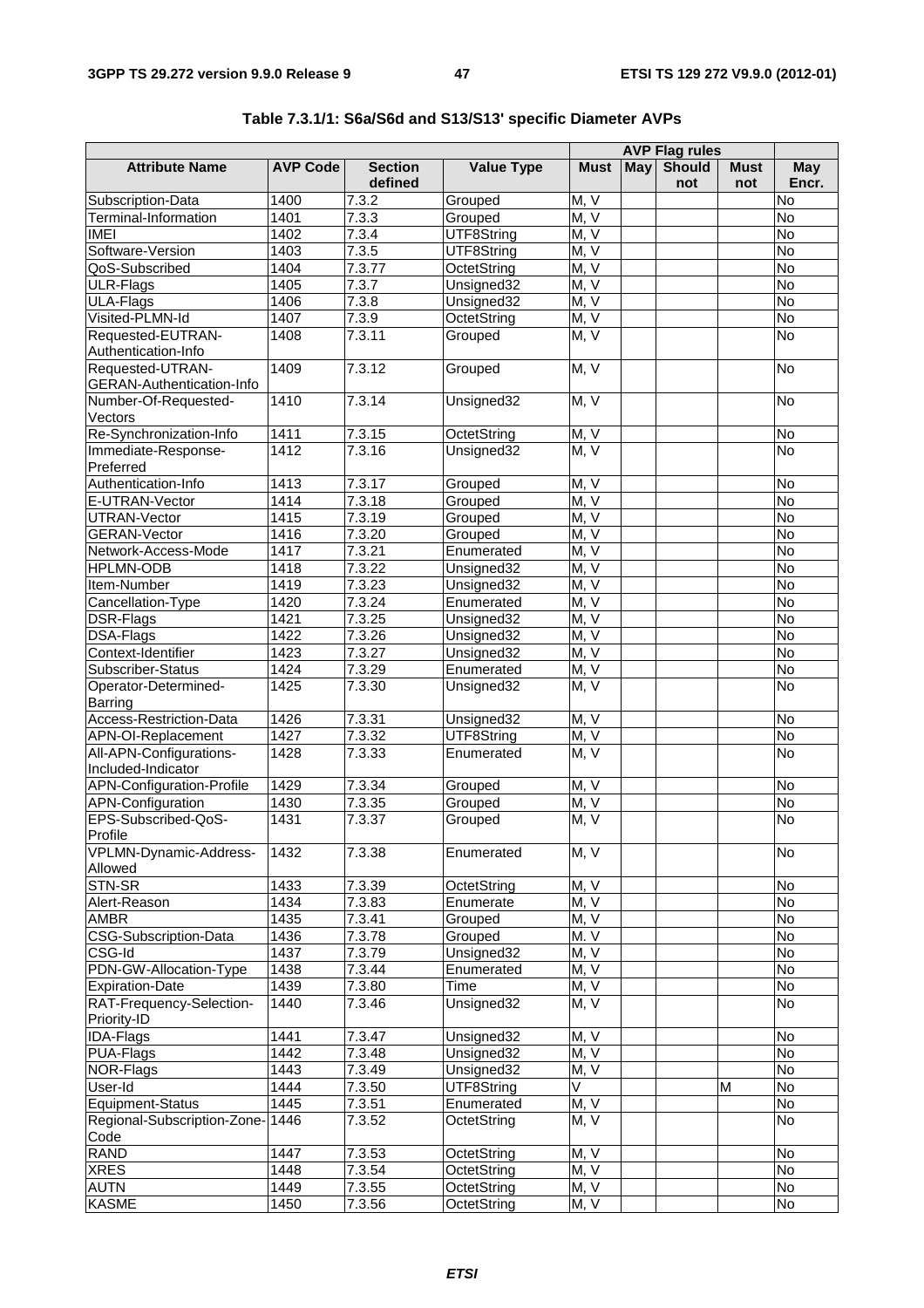| <b>Trace-Collection-Entity</b>                | 1452 | 7.3.98              | Address     | M, V                    |   | No                 |
|-----------------------------------------------|------|---------------------|-------------|-------------------------|---|--------------------|
| Кc                                            | 1453 | 7.3.59              | OctetString | M, V                    |   | No                 |
| <b>SRES</b>                                   | 1454 | 7.3.60              | OctetString | M, V                    |   | $\overline{N}$     |
| PDN-Type                                      | 1456 | 7.3.62              | Enumerated  | M, V                    |   | $\overline{N}$     |
| Roaming-Restricted-Due-                       | 1457 | 7.3.81              | Enumerated  | M, V                    |   | No                 |
| To-Unsupported-Feature                        |      |                     |             |                         |   |                    |
| Trace-Data                                    | 1458 | 7.3.63              | Grouped     | M, V                    |   | No                 |
| Trace-Reference                               | 1459 | 7.3.64              | OctetString | M, V                    |   | No                 |
| Trace-Depth                                   | 1462 | 7.3.67              | Enumerated  | M, V                    |   | $\overline{N}$     |
| Trace-NE-Type-List                            | 1463 | 7.3.68              | OctetString | M, V                    |   | No                 |
| Trace-Interface-List                          | 1464 | 7.3.69              | OctetString | M, V                    |   | No                 |
| Trace-Event-List                              | 1465 | $\overline{7.3.70}$ | OctetString | M, V                    |   | No                 |
| OMC-Id                                        | 1466 | 7.3.71              | OctetString | M, V                    |   | No                 |
| <b>GPRS-Subscription-Data</b>                 | 1467 | 7.3.72              | Grouped     | M, V                    |   | <b>No</b>          |
| Complete-Data-List-                           | 1468 | 7.3.73              | Enumerated  | M, V                    |   | No                 |
| Included-Indicator                            |      |                     |             |                         |   |                    |
| PDP-Context                                   | 1469 | 7.3.74              | Grouped     | M, V                    |   | No                 |
| PDP-Type                                      | 1470 | 7.3.75              | OctetString | M, V                    |   | No                 |
| 3GPP2-MEID                                    | 1471 | 7.3.6               | OctetString | M, V                    |   | $\overline{N}$     |
| Specific-APN-Info                             | 1472 | 7.3.82              | Grouped     | M, V                    |   | No                 |
| LCS-Info                                      | 1473 | 7.3.84              | Grouped     | M, V                    |   | No                 |
| <b>GMLC-Number</b>                            | 1474 | 7.3.85              | OctetString | M, V                    |   | No                 |
| LCS-PrivacyException                          | 1475 | 7.3.86              | Grouped     | M, V                    |   | No                 |
| SS-Code                                       | 1476 | 7.3.87              | OctetString | M, V                    |   | $\overline{N}$     |
| <b>SS-Status</b>                              | 1477 | 7.3.88              | Grouped     | M, V                    |   | No                 |
| Notification-To-UE-User                       | 1478 | 7.3.89              | Enumerated  | M, V                    |   | <b>No</b>          |
| <b>External-Client</b>                        | 1479 | 7.3.90              | Grouped     | M, V                    |   | No                 |
| Client-Identity                               | 1480 | 7.3.91              | OctetString | M, V                    |   | No                 |
| <b>GMLC-Restriction</b>                       | 1481 | 7.3.92              | Enumerated  | M, V                    |   | $\overline{N}$     |
| <b>PLMN-Client</b>                            | 1482 | 7.3.93              | Enumerated  | M, V                    |   | No                 |
| Service-Type                                  | 1483 | 7.3.94              | Grouped     | M, V                    |   | <b>No</b>          |
| ServiceTypeIdentity                           | 1484 | 7.3.95              | Unsigned32  | M, V                    |   | No                 |
| MO-LR                                         | 1485 | 7.3.96              | Grouped     | M, V                    |   | $\overline{N}$     |
| Teleservice-List                              | 1486 | 7.3.99              | Grouped     | M, V                    |   | $\overline{N_{O}}$ |
| <b>TS-Code</b>                                | 1487 | 7.3.100             | OctetString | M, V                    |   | No                 |
| Call-Barring-Infor-List                       | 1488 | 7.3.101             | Grouped     | M, V                    |   | No                 |
| SGSN-Number                                   | 1489 | 7.3.102             | OctetString | M, V                    |   | $\overline{N}$     |
| <b>IDR-Flags</b>                              | 1490 | 7.3.103             | Unsigned32  | M, V                    |   | No                 |
| <b>ICS-Indicator</b>                          | 1491 | 7.3.104             | Enumerated  | $\overline{\mathsf{V}}$ | M | No                 |
| IMS-Voice-Over-PS-                            | 1492 | 7.3.106             | Enumerated  | $\overline{\mathsf{v}}$ | M | No                 |
| Sessions-Supported                            |      |                     |             |                         |   |                    |
| Homogeneous-Support-of-<br>IMS-Voice-Over-PS- | 1493 | 7.3.107             | Enumerated  | V                       | M | No                 |
| Sessions                                      |      |                     |             |                         |   |                    |
| Last-UE-Activity-Time                         | 1494 | 7.3.108             | Time        | V                       | M | No                 |
| EPS-User-State                                | 1495 | 7.3.110             | Grouped     | V                       | M | No                 |
|                                               |      |                     |             |                         |   |                    |
| EPS-Location-<br>Information                  | 1496 | 7.3.111             | Grouped     | V                       | M | <b>No</b>          |
|                                               |      |                     |             |                         |   |                    |
| MME-User-State                                | 1497 | 7.3.112             | Grouped     | V                       | M | No                 |
| SGSN-User-State                               | 1498 | 7.3.113             | Grouped     | V                       | M | No                 |
| <b>User-State</b>                             | 1499 | 7.3.114             | Enumerated  | V                       | M | No                 |
| MME-Location<br>Information                   | 1600 | 7.3.115             | Grouped     | V                       | м | <b>No</b>          |
| SGSN-Location-<br>Information                 | 1601 | 7.3.116             | Grouped     | V                       | M | No                 |
| E-UTRAN-Cell-Global-<br>Identity              | 1602 | 7.3.117             | OctetString | V                       | M | <b>No</b>          |
| Tracking-Area-Identity                        | 1603 | 7.3.118             | OctetString | V                       | M | No                 |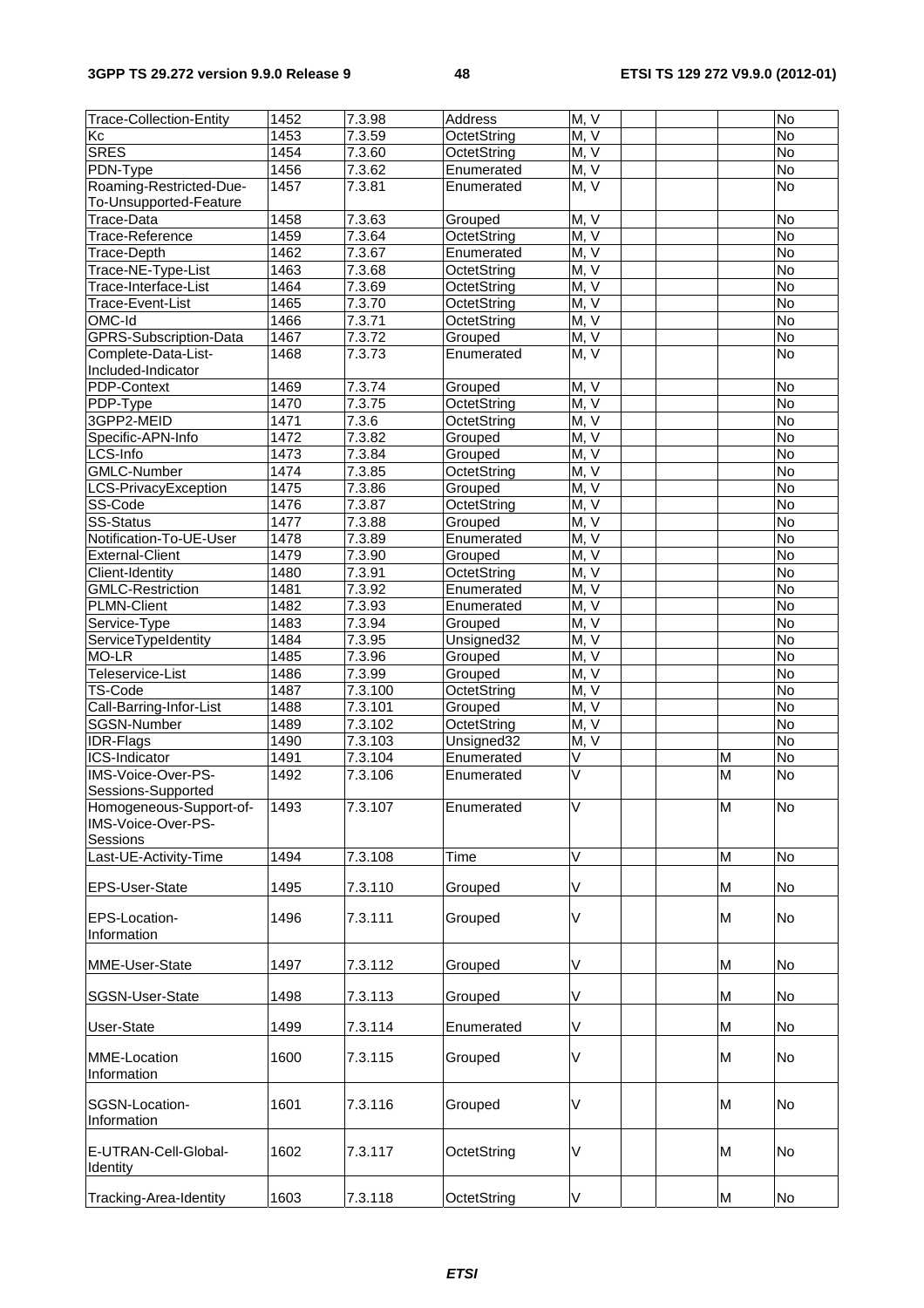| Cell-Global-Identity                                                                                                                                          | 1604 | 7.3.119 | OctetString | ٧                                                                                                                                                                                                                               | M | <b>No</b> |
|---------------------------------------------------------------------------------------------------------------------------------------------------------------|------|---------|-------------|---------------------------------------------------------------------------------------------------------------------------------------------------------------------------------------------------------------------------------|---|-----------|
| Routing-Area-Identity                                                                                                                                         | 1605 | 7.3.120 | OctetString | V                                                                                                                                                                                                                               | м | No        |
| Location-Area-Identity                                                                                                                                        | 1606 | 7.3.121 | OctetString | ٧                                                                                                                                                                                                                               | M | No        |
| Service-Area-Identity                                                                                                                                         | 1607 | 7.3.122 | OctetString | V                                                                                                                                                                                                                               | М | No        |
| Geographical-<br>Information                                                                                                                                  | 1608 | 7.3.123 | OctetString | V                                                                                                                                                                                                                               | M | <b>No</b> |
| Geodetic-Information                                                                                                                                          | 1609 | 7.3.124 | OctetString | ٧                                                                                                                                                                                                                               | M | No        |
| Current-Location-<br>Retrieved                                                                                                                                | 1610 | 7.3.125 | Enumerated  | V                                                                                                                                                                                                                               | M | <b>No</b> |
| Age-Of-Location-<br>Information                                                                                                                               | 1611 | 7.3.126 | Unsigned32  | V                                                                                                                                                                                                                               | M | <b>No</b> |
| Active-APN                                                                                                                                                    | 1612 | 7.3.127 | Grouped     | ٧                                                                                                                                                                                                                               | M | <b>No</b> |
| Error-Diagnostic                                                                                                                                              | 1614 | 7.3.128 | Enumerated  | V                                                                                                                                                                                                                               | M | <b>No</b> |
| Ext-PDP-Type                                                                                                                                                  | 1620 | 7.3.75A | OctetString | V                                                                                                                                                                                                                               | M | <b>No</b> |
| <b>IExt-PDP-Address</b>                                                                                                                                       | 1621 | 7.3.129 | Address     |                                                                                                                                                                                                                                 | м | No.       |
| NOTE 1: The AVP header bit denoted as "M", indicates whether support of the AVP is required. The AVP header bit<br>details, see IETF RFC 3588 [4].<br>NOTE 2: |      |         |             | denoted as "V", indicates whether the optional Vendor-ID field is present in the AVP header. For further<br>If the M-bit is set for an AVP and the receiver does not understand the AVP, it shall return a rejection. If the M- |   |           |
|                                                                                                                                                               |      |         |             | bit is not set for an $\Delta$ /P the receiver shall not return a rejection whether or not it understands the $\Delta$ /P If the                                                                                                |   |           |

bit is not set for an AVP, the receiver shall not return a rejection, whether or not it understands the AVP. If the receiver understands the AVP but the M-bit value does not match with the definition in this table, the receiver shall ignore the M-bit.

The following table specifies the Diameter AVPs re-used by the S6a/S6d interface protocol from existing Diameter Applications, including a reference to their respective specifications and when needed, a short description of their use within S6a and S6d.

Any other AVPs from existing Diameter Applications, except for the AVPs from Diameter Base Protocol, do not need to be supported. The AVPs from Diameter Base Protocol are not included in table 7.3.1/2, but they may be re-used for the S6a/S6d protocol and the S13/S13' protocol.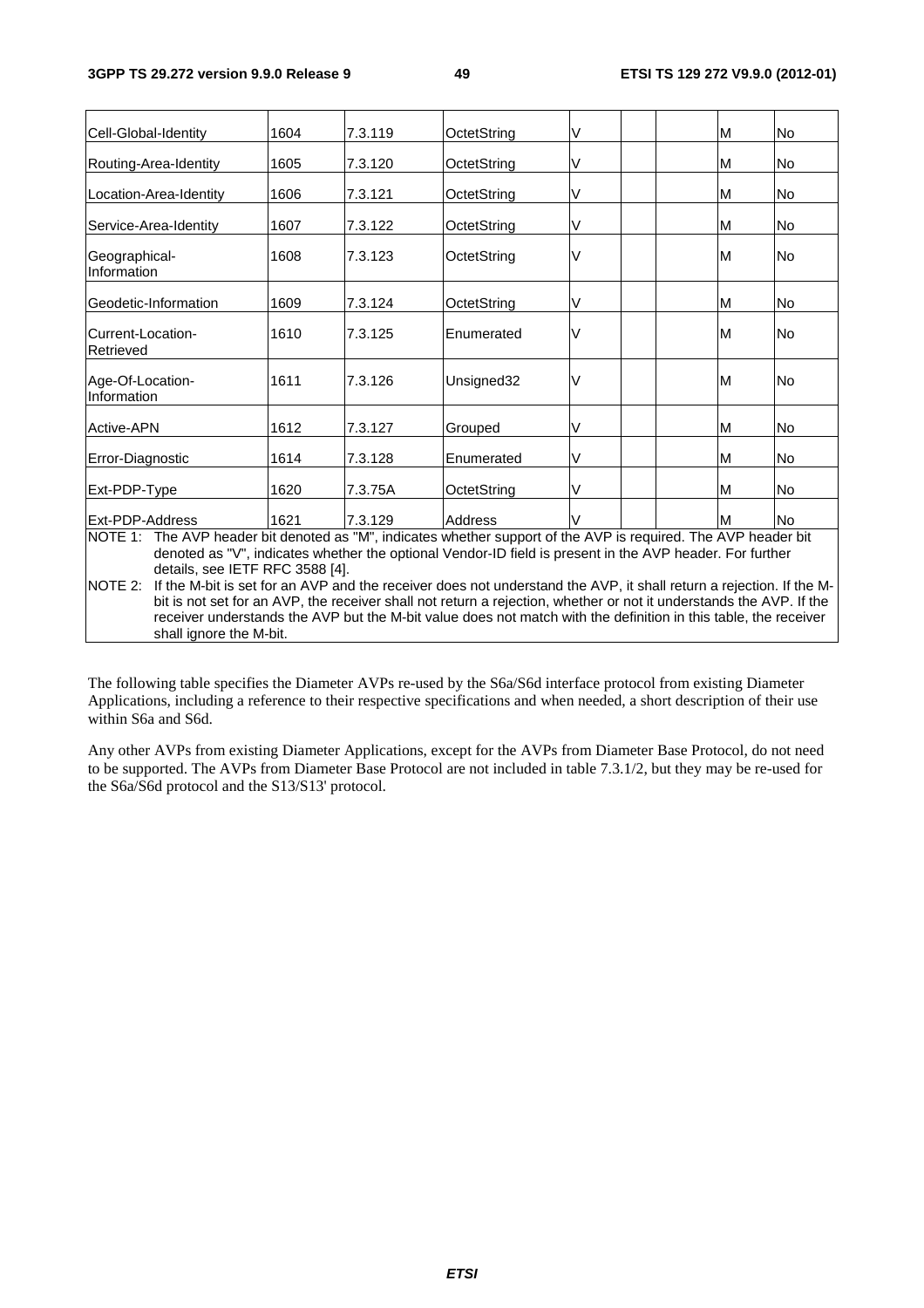| <b>Attribute Name</b>                    | <b>Reference</b>                                                                                                                                                                                                                                                                                                                                                                                                                                                                                                                                                                                       | <b>Comments</b>                                                                                                                                                                                                                                                                                                                                                                                       | $\overline{M}$<br>bit |  |  |  |  |
|------------------------------------------|--------------------------------------------------------------------------------------------------------------------------------------------------------------------------------------------------------------------------------------------------------------------------------------------------------------------------------------------------------------------------------------------------------------------------------------------------------------------------------------------------------------------------------------------------------------------------------------------------------|-------------------------------------------------------------------------------------------------------------------------------------------------------------------------------------------------------------------------------------------------------------------------------------------------------------------------------------------------------------------------------------------------------|-----------------------|--|--|--|--|
| Service-Selection                        | <b>IETF RFC</b><br>5778 [20]                                                                                                                                                                                                                                                                                                                                                                                                                                                                                                                                                                           | See section 7.3.36                                                                                                                                                                                                                                                                                                                                                                                    |                       |  |  |  |  |
| 3GPP-Charging-<br>Characteristics        | 3GPP TS<br>29.061 [21]                                                                                                                                                                                                                                                                                                                                                                                                                                                                                                                                                                                 | See 3GPP TS 32.251 [33] Annex A and 3GPP TS 32.298 [22] section 5.1.2.2.7<br>This attribute holds the EPS PDN Connection Charging Characteristics data for<br>an EPS APN Configuration, or the PDP context Charging Characteristics for<br>GPRS PDP context, or the Subscribed Charging Characteristics data for the<br>subscriber level 3GPP Charging Characteristics; refer to 3GPP TS 23.008 [30]. |                       |  |  |  |  |
| Supported-                               | 3GPP TS                                                                                                                                                                                                                                                                                                                                                                                                                                                                                                                                                                                                |                                                                                                                                                                                                                                                                                                                                                                                                       |                       |  |  |  |  |
| Features                                 | 29.229 [9]                                                                                                                                                                                                                                                                                                                                                                                                                                                                                                                                                                                             |                                                                                                                                                                                                                                                                                                                                                                                                       |                       |  |  |  |  |
| Feature-List-ID                          | 3GPP TS<br>29.229 [9]                                                                                                                                                                                                                                                                                                                                                                                                                                                                                                                                                                                  |                                                                                                                                                                                                                                                                                                                                                                                                       |                       |  |  |  |  |
| Feature-List                             | 3GPP TS<br>29.229 [9]                                                                                                                                                                                                                                                                                                                                                                                                                                                                                                                                                                                  | See section 7.3.10                                                                                                                                                                                                                                                                                                                                                                                    |                       |  |  |  |  |
| Served-Party-IP-<br><b>Address</b>       | 3GPP TS<br>32.299 [8]                                                                                                                                                                                                                                                                                                                                                                                                                                                                                                                                                                                  | holds the PDN IP Address of the user                                                                                                                                                                                                                                                                                                                                                                  |                       |  |  |  |  |
| QoS-Class-                               | 3GPP TS                                                                                                                                                                                                                                                                                                                                                                                                                                                                                                                                                                                                |                                                                                                                                                                                                                                                                                                                                                                                                       |                       |  |  |  |  |
| Identifier                               | 29.212 [10]                                                                                                                                                                                                                                                                                                                                                                                                                                                                                                                                                                                            |                                                                                                                                                                                                                                                                                                                                                                                                       |                       |  |  |  |  |
| Allocation-<br><b>Retention-Priority</b> | 3GPP TS<br>29.212 [10]                                                                                                                                                                                                                                                                                                                                                                                                                                                                                                                                                                                 | See section 7.3.40                                                                                                                                                                                                                                                                                                                                                                                    |                       |  |  |  |  |
|                                          | 3GPP TS                                                                                                                                                                                                                                                                                                                                                                                                                                                                                                                                                                                                |                                                                                                                                                                                                                                                                                                                                                                                                       |                       |  |  |  |  |
| Priority-Level                           | 29.212 [10]                                                                                                                                                                                                                                                                                                                                                                                                                                                                                                                                                                                            |                                                                                                                                                                                                                                                                                                                                                                                                       |                       |  |  |  |  |
| Pre-emption-                             | 3GPP TS                                                                                                                                                                                                                                                                                                                                                                                                                                                                                                                                                                                                |                                                                                                                                                                                                                                                                                                                                                                                                       |                       |  |  |  |  |
| Capability                               | 29.212 [10]                                                                                                                                                                                                                                                                                                                                                                                                                                                                                                                                                                                            |                                                                                                                                                                                                                                                                                                                                                                                                       |                       |  |  |  |  |
| Pre-emption-                             | 3GPP TS                                                                                                                                                                                                                                                                                                                                                                                                                                                                                                                                                                                                |                                                                                                                                                                                                                                                                                                                                                                                                       |                       |  |  |  |  |
| Vulnerability                            | 29.212 [10]                                                                                                                                                                                                                                                                                                                                                                                                                                                                                                                                                                                            |                                                                                                                                                                                                                                                                                                                                                                                                       |                       |  |  |  |  |
| Max-Requested-                           | 3GPP TS                                                                                                                                                                                                                                                                                                                                                                                                                                                                                                                                                                                                |                                                                                                                                                                                                                                                                                                                                                                                                       |                       |  |  |  |  |
| Bandwidth-DL                             | 29.214 [11]                                                                                                                                                                                                                                                                                                                                                                                                                                                                                                                                                                                            |                                                                                                                                                                                                                                                                                                                                                                                                       |                       |  |  |  |  |
| Max-Requested-                           | 3GPP TS                                                                                                                                                                                                                                                                                                                                                                                                                                                                                                                                                                                                |                                                                                                                                                                                                                                                                                                                                                                                                       |                       |  |  |  |  |
| Bandwidth-UL                             | 29.214 [11]                                                                                                                                                                                                                                                                                                                                                                                                                                                                                                                                                                                            |                                                                                                                                                                                                                                                                                                                                                                                                       |                       |  |  |  |  |
| RAT-Type                                 | 3GPP TS<br>29.212 [10]                                                                                                                                                                                                                                                                                                                                                                                                                                                                                                                                                                                 | See section 7.3.13                                                                                                                                                                                                                                                                                                                                                                                    | <b>Must</b><br>set    |  |  |  |  |
| MSISDN                                   | 3GPP TS<br>29.329 [25]                                                                                                                                                                                                                                                                                                                                                                                                                                                                                                                                                                                 |                                                                                                                                                                                                                                                                                                                                                                                                       |                       |  |  |  |  |
| MIP6-Agent-Info                          | <b>IETF Draft</b><br><b>RFC 5447</b><br>$[26]$                                                                                                                                                                                                                                                                                                                                                                                                                                                                                                                                                         |                                                                                                                                                                                                                                                                                                                                                                                                       |                       |  |  |  |  |
| MIP-Home-Agent-                          | <b>IETF RFC</b>                                                                                                                                                                                                                                                                                                                                                                                                                                                                                                                                                                                        |                                                                                                                                                                                                                                                                                                                                                                                                       |                       |  |  |  |  |
| Address                                  | 4004 [27]                                                                                                                                                                                                                                                                                                                                                                                                                                                                                                                                                                                              |                                                                                                                                                                                                                                                                                                                                                                                                       |                       |  |  |  |  |
| MIP-Home-Agent-                          | <b>IETF RFC</b>                                                                                                                                                                                                                                                                                                                                                                                                                                                                                                                                                                                        |                                                                                                                                                                                                                                                                                                                                                                                                       |                       |  |  |  |  |
| Host                                     | 4004 [27]                                                                                                                                                                                                                                                                                                                                                                                                                                                                                                                                                                                              |                                                                                                                                                                                                                                                                                                                                                                                                       |                       |  |  |  |  |
| <b>PDP-Address</b>                       | 3GPP TS<br>32.299 [8]                                                                                                                                                                                                                                                                                                                                                                                                                                                                                                                                                                                  |                                                                                                                                                                                                                                                                                                                                                                                                       |                       |  |  |  |  |
| Confidentiality-Key                      | 3GPP TS<br>29.229 [9]                                                                                                                                                                                                                                                                                                                                                                                                                                                                                                                                                                                  | See section 7.3.57                                                                                                                                                                                                                                                                                                                                                                                    |                       |  |  |  |  |
| Integrity-Key                            | 3GPP TS<br>29.229 [9]                                                                                                                                                                                                                                                                                                                                                                                                                                                                                                                                                                                  | See section 7.3.58                                                                                                                                                                                                                                                                                                                                                                                    |                       |  |  |  |  |
| Visited-Network-<br>Identifier           | 3GPP TS<br>29.229 [9]                                                                                                                                                                                                                                                                                                                                                                                                                                                                                                                                                                                  | See section 7.3.105                                                                                                                                                                                                                                                                                                                                                                                   | Must<br>not<br>set    |  |  |  |  |
| <b>GMLC-Address</b>                      | 3GPP TS<br>29.173 [37]                                                                                                                                                                                                                                                                                                                                                                                                                                                                                                                                                                                 | See section 7.3.109                                                                                                                                                                                                                                                                                                                                                                                   | Must<br>not<br>set    |  |  |  |  |
|                                          |                                                                                                                                                                                                                                                                                                                                                                                                                                                                                                                                                                                                        |                                                                                                                                                                                                                                                                                                                                                                                                       |                       |  |  |  |  |
| NOTE 2:                                  | NOTE 1: The M-bit settings for re-used AVPs override those of the defining specifications that are referenced. Values<br>include: "Must set", "Must not set". If the M-bit setting is blank, then the defining specification applies.<br>If the M-bit is set for an AVP and the receiver does not understand the AVP, it shall return a rejection. If the M-<br>bit is not set for an AVP, the receiver shall not return a rejection, whether or not it understands the AVP. If the<br>receiver understands the AVP but the M-bit value does not match with the definition in this table, the receiver |                                                                                                                                                                                                                                                                                                                                                                                                       |                       |  |  |  |  |
| shall ignore the M-bit.                  |                                                                                                                                                                                                                                                                                                                                                                                                                                                                                                                                                                                                        |                                                                                                                                                                                                                                                                                                                                                                                                       |                       |  |  |  |  |

**Table 7.3.1/2: S6a/S6d and S13/S13' re-used Diameter AVPs**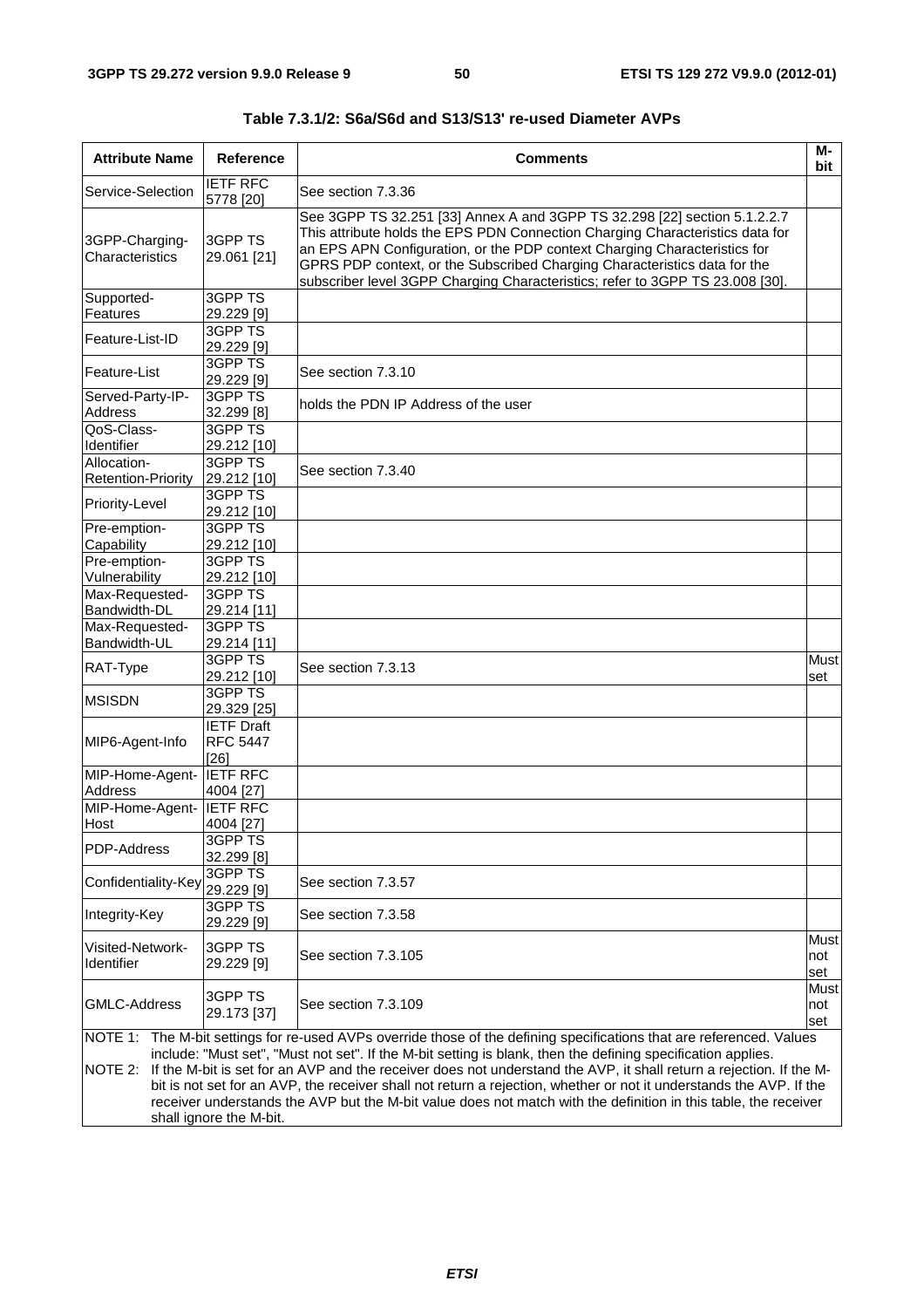## 7.3.2 Subscription-Data

The Subscription-Data AVP is of type Grouped. It shall contain the information related to the user profile relevant for EPS and GERAN/UTRAN.

AVP format:

Subscription-Data ::= <AVP header: 1400 10415>

[ Subscriber-Status ]

[ MSISDN ]

[ STN-SR ]

[ ICS-Indicator ]

[ Network-Access-Mode ]

[ Operator-Determined-Barring ]

[ HPLMN-ODB ]

\*10[ Regional-Subscription-Zone-Code]

[ Access-Restriction-Data ]

[ APN-OI-Replacement ]

[ LCS-Info ]

[ Teleservice-List ]

[ Call-Barring-Infor-List ]

[ 3GPP-Charging-Characteristics ]

[ AMBR ]

[ APN-Configuration-Profile ]

[ RAT-Frequency-Selection-Priority-ID ]

[ Trace-Data]

[ GPRS-Subscription-Data ]

\*[ CSG-Subscription-Data ]

[ Roaming-Restricted-Due-To-Unsupported-Feature ]

\*[ AVP ]

The AMBR included in this grouped AVP shall include the AMBR associated to the user"s subscription (UE-AMBR); Max-Requested-Bandwidth-UL and Max-Requested-Bandwidth-DL within this AVP shall not both be set to "0".

The APN-OI-Replacement included in this grouped AVP shall include the UE level APN-OI-Replacement associated to the user"s subscription.

## 7.3.3 Terminal-Information

The Terminal-Information AVP is of type Grouped. This AVP shall contain the information about the user"s terminal.

AVP format

Terminal Information  $\therefore$  = <AVP header: 1401 10415>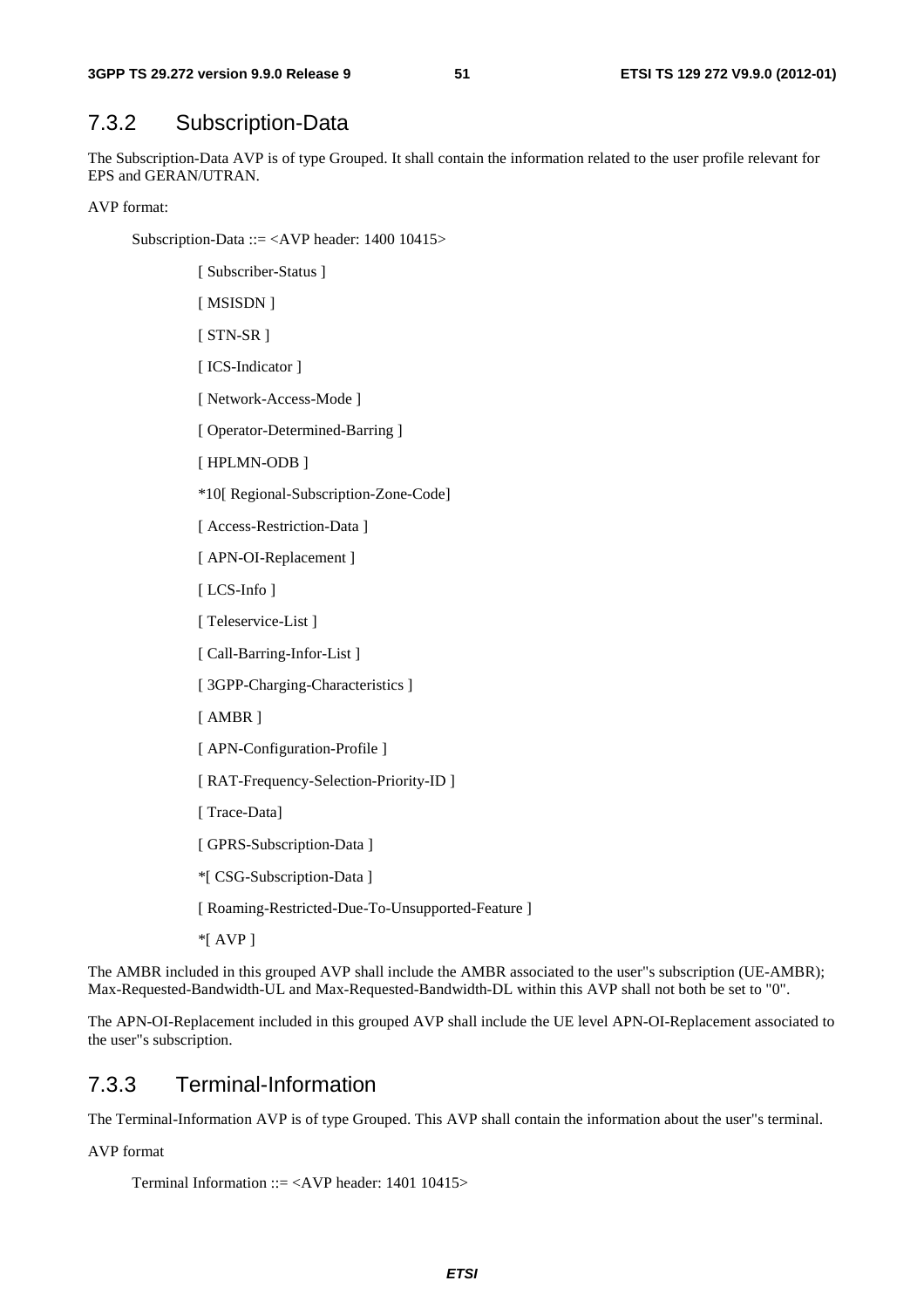[IMEI] [3GPP2-MEID] [Software-Version] \*[AVP]

## 7.3.4 IMEI

The IMEI AVP is of type UTF8String. This AVP shall contain the International Mobile Equipment Identity, as specified in 3GPP TS 23.003 [3]. It should consist of 14 digits, including the 8-digit Type Allocation Code (TAC) and the 6-digit Serial Number (SNR). It may also include a 15<sup>th</sup> digit.

### 7.3.5 Software-Version

The Software-Version AVP is of type UTF8String. This AVP shall contain the 2-digit Software Version Number (SVN) of the International Mobile Equipment Identity, as specified in 3GPP TS 23.003 [3].

## 7.3.6 3GPP2-MEID

This AVP is of type OctetString. This AVP contains the Mobile Equipment Identifier of the user's terminal. For further details on the encoding of the AVP data, refer to the encoding of the Mobile Identity (MEID) octets 3 to 10 in 3GPP2 A.S0022 [28] Annex A.

## 7.3.7 ULR-Flags

The ULR-Flags AVP is of type Unsigned32 and it shall contain a bit mask. The meaning of the bits shall be as defined in table 7.3.7/1: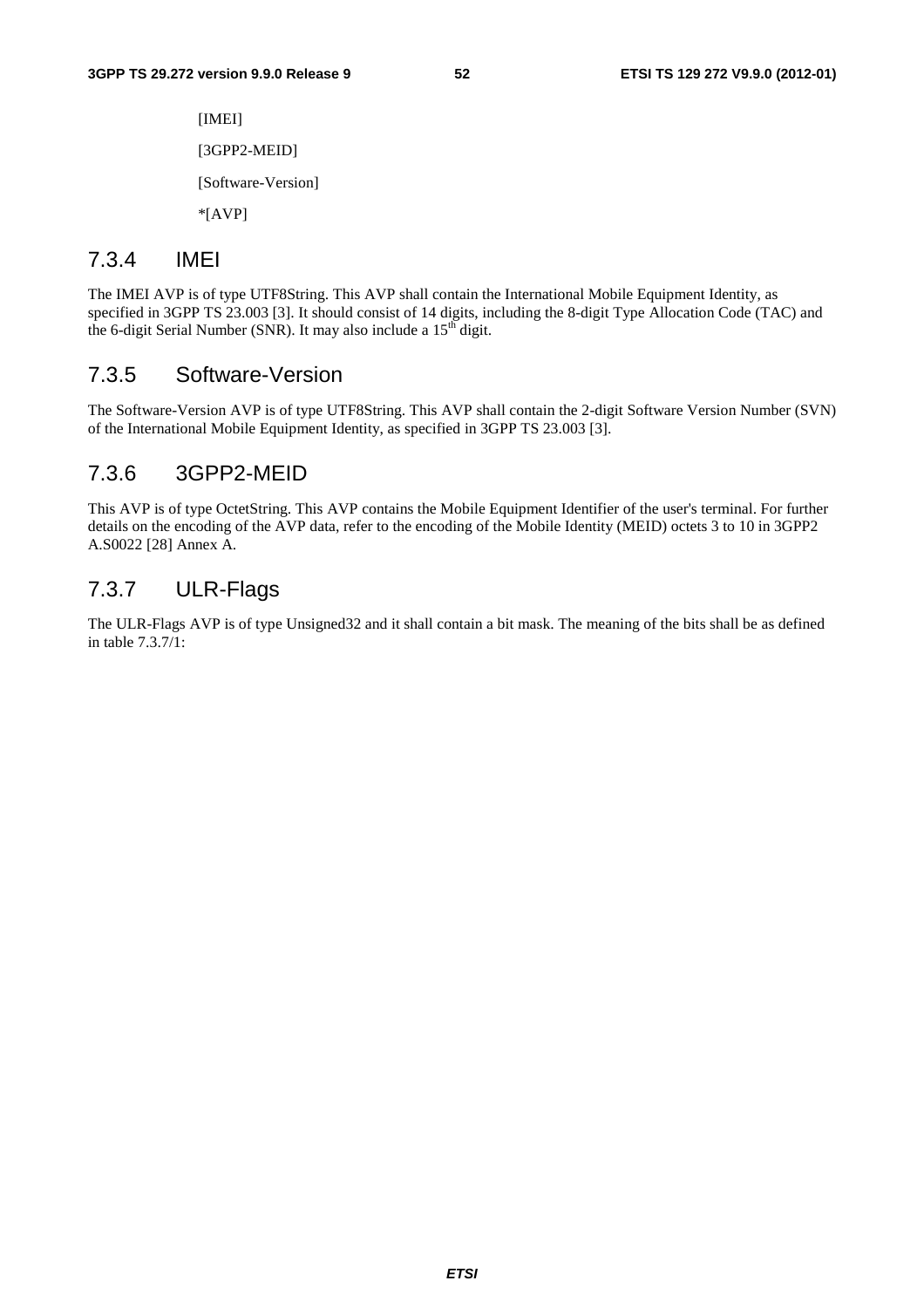| <b>Bit</b>     | <b>Name</b>                          | <b>Description</b>                                                                                                                                                                                                                                                                                                                                                                                                                                                                                                                                                                                                                       |
|----------------|--------------------------------------|------------------------------------------------------------------------------------------------------------------------------------------------------------------------------------------------------------------------------------------------------------------------------------------------------------------------------------------------------------------------------------------------------------------------------------------------------------------------------------------------------------------------------------------------------------------------------------------------------------------------------------------|
| 0              | Single-Registration-<br>Indication   | This bit, when set, indicates that the HSS shall send Cancel<br>Location to the SGSN. An SGSN shall not set this bit when<br>sending ULR.                                                                                                                                                                                                                                                                                                                                                                                                                                                                                                |
| 1              | S6a/S6d-Indicator                    | This bit, when set, indicates that the ULR message is sent on<br>the S6a interface, i.e. the source node is an MME (or a<br>combined MME/SGSN to which the UE is attached via E-<br>UTRAN).<br>This bit, when cleared, indicates that the ULR message is sent<br>on the S6d interface, i.e. the source node is an SGSN (or a<br>combined MME/SGSN to which the UE is attached via UTRAN<br>or GERAN).                                                                                                                                                                                                                                    |
| 2              | <b>Skip Subscriber</b><br>Data       | This bit, when set, indicates that the HSS may skip subscription<br>data in ULA. If the subscription data has changed in the HSS<br>after the last successful update of the MME/SGSN, the HSS<br>shall ignore this bit and send the updated subscription data. If<br>the HSS effectively skips the sending of subscription data, the<br>GPRS-Subscription-Data-Indicator flag can be ignored.                                                                                                                                                                                                                                            |
| 3              | GPRS-Subscription-<br>Data-Indicator | This bit, when set, indicates that the HSS shall include in the<br>ULA command the GPRS subscription data, if available in the<br>HSS; it shall be included in the GPRS-Subscription-Data AVP<br>inside the Subscription-Data AVP (see 7.3.2).<br>Otherwise, the HSS shall not include the GPRS-Subscription-<br>Data AVP in the response, unless the Update Location Request<br>is received over the S6d interface and there is no APN<br>configuration profile stored for the subscriber, or when the<br>subscription data is returned by a Pre-Rel-8 HSS (via an IWF).<br>A standalone MME shall not set this bit when sending a ULR. |
| 4              | Node-Type-<br>Indicator              | This bit, when set, indicates that the requesting node is a<br>combined MME/SGSN.<br>This bit, when cleared, indicates that the requesting node is a<br>single MME or SGSN; in this case, if the S6a/S6d-Indicator is<br>set, the HSS may skip the check of those supported features<br>only applicable to the SGSN, and consequently skip the<br>download of the SMS related subscription data to a standalone<br>MME.                                                                                                                                                                                                                  |
| 5              | Initial-Attach-<br>Indicator         | This bit, when set, indicates that the HSS shall send Cancel<br>Location to the MME or SGSN if there is the MME or SGSN<br>registration.                                                                                                                                                                                                                                                                                                                                                                                                                                                                                                 |
| 6              | PS-LCS-Not-<br>Supported-By-UE       | This bit, when set, indicates to the HSS that the UE does not<br>support neither UE Based nor UE Assisted positioning methods<br>for Packet Switched Location Services. The MME shall set this<br>bit on the basis of the UE capability information. The SGSN shall<br>set this bit on the basis of the UE capability information and the<br>access technology supported by the SGSN.                                                                                                                                                                                                                                                    |
| receiving HSS. |                                      | Bits not defined in this table shall be cleared by the sending MME or SGSN and discarded by the                                                                                                                                                                                                                                                                                                                                                                                                                                                                                                                                          |

**Table 7.3.7/1: ULR-Flags** 

# 7.3.8 ULA-Flags

The ULA-Flags AVP is of type Unsigned32 and it shall contain a bit mask. The meaning of the bits shall be as defined in table 7.3.8/1:

| Bit                                                                                               | <b>Name</b> | <b>Description</b>                                                                                                                        |  |  |  |  |
|---------------------------------------------------------------------------------------------------|-------------|-------------------------------------------------------------------------------------------------------------------------------------------|--|--|--|--|
| 0                                                                                                 | Separation  | This bit, when set, indicates that the HSS stores SGSN number                                                                             |  |  |  |  |
|                                                                                                   | Indication  | and MME number in separate memory. A Rel-8 HSS shall set<br>the bit. An IWF interworking with a pre ReI-8 HSS/HLR shall<br>clear the bit. |  |  |  |  |
| Bits not defined in this table shall be cleared by the sending HSS and discarded by the receiving |             |                                                                                                                                           |  |  |  |  |
| MME or SGSN.                                                                                      |             |                                                                                                                                           |  |  |  |  |

**Table 7.3.8/1: ULA-Flags**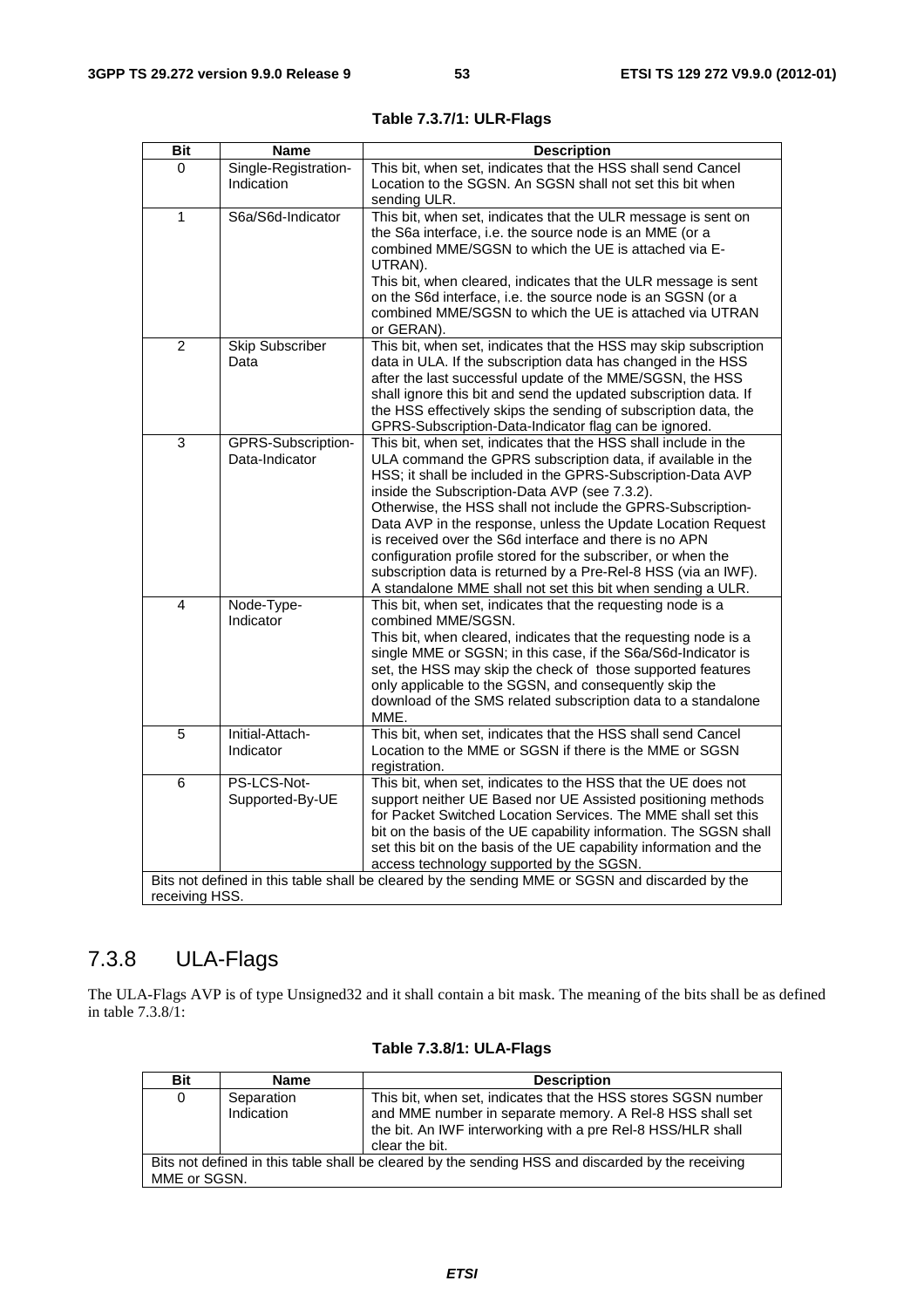# 7.3.9 Visited-PLMN-Id

The Visited-PLMN-Id AVP is of type OctetString. This AVP shall contain the concatenation of MCC and MNC. See 3GPP TS 23.003 [3]. The content of this AVP shall be encoded as an octet string according to table 7.3.9-1.

See 3GPP TS 24.008 [31], clause 10.5.1.13, PLMN list, for the coding of MCC and MNC. If MNC is 2 digits long, bits 5 to 8 of octet 2 are coded as "1111".

|  | 6           |  |             |         |
|--|-------------|--|-------------|---------|
|  | MCC digit 2 |  | MCC digit 1 | octet 1 |
|  | MNC digit 3 |  | MCC digit 3 | octet 2 |
|  | MNC digit 2 |  | MNC digit 1 | octet 3 |

**Table 7.3.9/1: Encoding format for Visited-PLMN-Id AVP** 

### 7.3.10 Feature-List AVP

The syntax of this AVP is defined in 3GPP TS 29.229 [9]. For the S6a/S6d application, the meaning of the bits shall be as defined in table 7.3.10/1.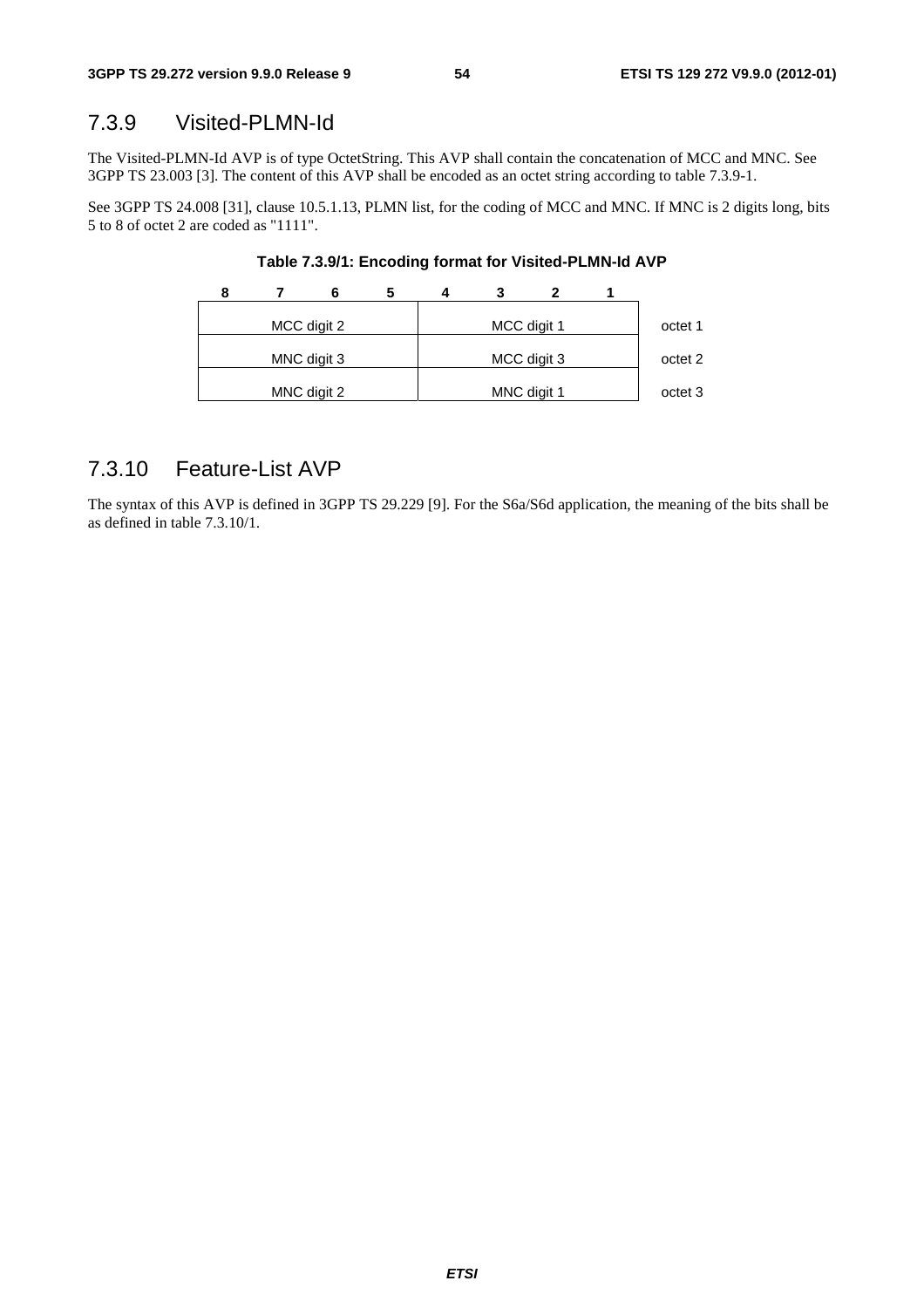| <b>Feature</b><br>bit | <b>Feature</b>                                                | M/O            | <b>Description</b>                                                                                                                                                                                                                                                                                                                                                                                                                                                                                                                                                                                                          |
|-----------------------|---------------------------------------------------------------|----------------|-----------------------------------------------------------------------------------------------------------------------------------------------------------------------------------------------------------------------------------------------------------------------------------------------------------------------------------------------------------------------------------------------------------------------------------------------------------------------------------------------------------------------------------------------------------------------------------------------------------------------------|
| $\mathbf 0$           | ODB-all-<br><b>APN</b>                                        | $\overline{O}$ | Operator Determined Barring of all Packet Oriented Services                                                                                                                                                                                                                                                                                                                                                                                                                                                                                                                                                                 |
|                       |                                                               |                | This feature is applicable for the ULR/ULA and IDR/IDA command pairs.<br>If the MME or SGSN does not support this feature, the HSS shall not send this<br>ODB barring category to the MME or SGSN within ULA. Instead the HSS may<br>reject location update.<br>If the MME or SGSN does not indicate support of this feature in IDA and the<br>HSS has sent this ODB category within IDR, the HSS may apply barring of<br>roaming and send CLR.                                                                                                                                                                             |
| 1                     | ODB-<br>HPLMN-<br><b>APN</b>                                  | O              | Operator Determined Barring of Packet Oriented Services from access points<br>that are within the HPLMN whilst the subscriber is roaming in a VPLMN                                                                                                                                                                                                                                                                                                                                                                                                                                                                         |
|                       |                                                               |                | This feature is applicable for the ULR/ULA and IDR/IDA command pairs.<br>If the MME or SGSN does not support this feature, the HSS shall not send this<br>ODB barring category to the MME or SGSN within ULA. Instead the HSS may<br>reject location update.<br>If the MME or SGSN does not indicate support of this feature in IDA and the<br>HSS has sent this ODB category within IDR, the HSS may apply barring of<br>roaming and send CLR.                                                                                                                                                                             |
| $\overline{2}$        | ODB-<br><b>VPLMN-</b><br><b>APN</b>                           | $\circ$        | Operator Determined Barring of Packet Oriented Services from access points<br>that are within the roamed to VPLMN                                                                                                                                                                                                                                                                                                                                                                                                                                                                                                           |
|                       |                                                               |                | This feature is applicable for the ULR/ULA and IDR/IDA command pairs.<br>If the MME or SGSN does not support this feature, the HSS shall not send this<br>ODB barring category to the MME or SGSN within ULA. Instead the HSS may<br>reject location update.<br>If the MME or SGSN does not indicate support of this feature in IDA and the<br>HSS has sent this ODB category within IDR, the HSS may apply barring of<br>roaming and send CLR.                                                                                                                                                                             |
| 3                     | ODB-all-                                                      |                | Operator Determined Barring of all outgoing calls                                                                                                                                                                                                                                                                                                                                                                                                                                                                                                                                                                           |
|                       | <b>OG</b>                                                     |                | This feature is applicable for the ULR/ULA and IDR/IDA command pairs to the<br>SGSN. The HSS shall not send this ODB barring category to the MME.<br>If the SGSN does not support this feature, the HSS shall not send this ODB<br>barring category to the SGSN within ULA. Instead the HSS may reject location<br>update.<br>If the SGSN does not indicate support of this feature in IDA and the HSS has<br>sent this ODB category within IDR, the HSS may apply barring of roaming and<br>send CLR.                                                                                                                      |
| 4                     | ODB-all-                                                      | O              | Operator Determined Barring of all outgoing international calls                                                                                                                                                                                                                                                                                                                                                                                                                                                                                                                                                             |
|                       | Internatio<br>naIOG                                           |                | This feature is applicable for the ULR/ULA and IDR/IDA command pairs to the<br>SGSN. The HSS shall not send this ODB barring category to the MME.<br>If the SGSN does not support this feature, the HSS shall not send this ODB<br>barring category to the SGSN within ULA. Instead the HSS may reject location<br>update.<br>If the SGSN does not indicate support of this feature in IDA and the HSS has<br>sent this ODB category within IDR, the HSS may apply barring of roaming and<br>send CLR.                                                                                                                      |
| 5                     | ODB-all-<br>Internatio<br>nalOGNo<br>tToHPLM<br>N-<br>Country | O              | Operator Determined Barring of all outgoing international calls except those<br>directed to the home PLMN country<br>This feature is applicable for the ULR/ULA and IDR/IDA command pairs to the<br>SGSN. The HSS shall not send this ODB barring category to the MME.<br>If the SGSN does not support this feature, the HSS shall not send this ODB<br>barring category to the SGSN within ULA. Instead the HSS may reject location<br>update.<br>If the SGSN does not indicate support of this feature in IDA and the HSS has<br>sent this ODB category within IDR, the HSS may apply barring of roaming and<br>send CLR. |

**Table 7.3.10/1: Features of Feature-List-ID 1 used in S6a/S6d**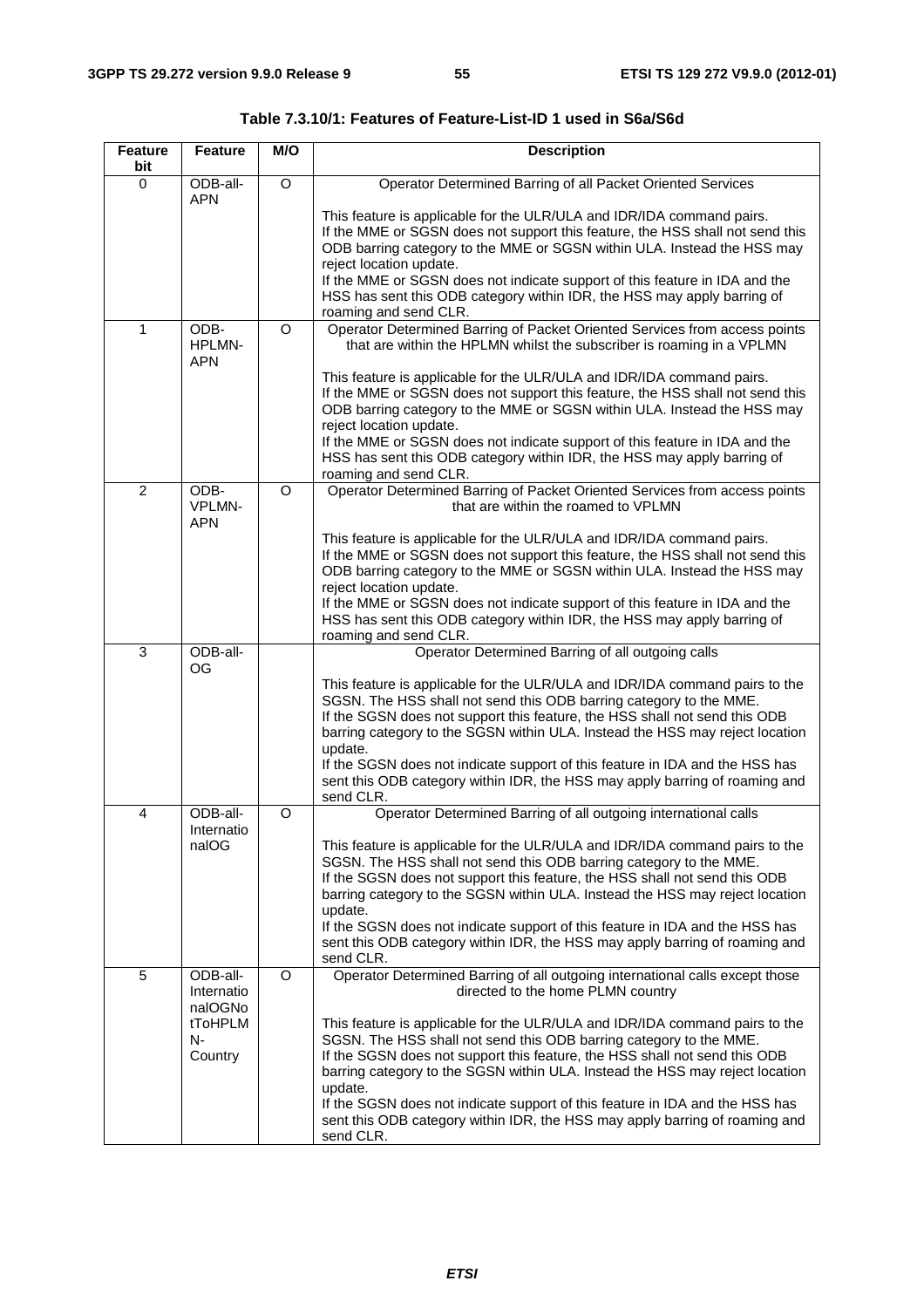| 6              | ODB-all-                                                                          | O        | Operator Determined Barring of all outgoing inter-zonal calls                                                                                                                                                                                                                                                                                                                                                                                                                                                                                                                             |
|----------------|-----------------------------------------------------------------------------------|----------|-------------------------------------------------------------------------------------------------------------------------------------------------------------------------------------------------------------------------------------------------------------------------------------------------------------------------------------------------------------------------------------------------------------------------------------------------------------------------------------------------------------------------------------------------------------------------------------------|
|                | Interzona<br>IOG                                                                  |          | This feature is applicable for the ULR/ULA and IDR/IDA command pairs to the<br>SGSN. The HSS shall not send this ODB barring category to the MME.<br>If the SGSN does not support this feature, the HSS shall not send this ODB<br>barring category to the SGSN within ULA. Instead the HSS may reject location<br>update.<br>If the SGSN does not indicate support of this feature in IDA and the HSS has<br>sent this ODB category within IDR, the HSS may apply barring of roaming and                                                                                                 |
|                |                                                                                   |          | send CLR.                                                                                                                                                                                                                                                                                                                                                                                                                                                                                                                                                                                 |
| $\overline{7}$ | ODB-all-<br>Interzona<br><b>IOGNotT</b>                                           | O        | Operator Determined Barring of all outgoing inter-zonal calls except those<br>directed to the home PLMN country                                                                                                                                                                                                                                                                                                                                                                                                                                                                           |
|                | <b>OHPLMN</b><br>-Country                                                         |          | This feature is applicable for the ULR/ULA and IDR/IDA command pairs to the<br>SGSN. The HSS shall not send this ODB barring category to the MME.<br>If the SGSN does not support this feature, the HSS shall not send this ODB<br>barring category to the SGSN within ULA. Instead the HSS may reject location<br>update.<br>If the SGSN does not indicate support of this feature in IDA and the HSS has<br>sent this ODB category within IDR, the HSS may apply barring of roaming and                                                                                                 |
| 8              | ODB-all-                                                                          | O        | send CLR.<br>Operator Determined Barring of all outgoing international calls except those                                                                                                                                                                                                                                                                                                                                                                                                                                                                                                 |
|                | Interzona<br><b>IOGAndl</b><br>nternatio<br>naIOGNo<br>tToHPLM<br>$N-$<br>Country |          | directed to the home PLMN country and Barring of all outgoing inter-zonal calls<br>This feature is applicable for the ULR/ULA and IDR/IDA command pairs to the<br>SGSN. The HSS shall not send this ODB barring category to the MME.<br>If the SGSN does not support this feature, the HSS shall not send this ODB<br>barring category to the SGSN within ULA. Instead the HSS may reject location<br>update.<br>If the SGSN does not indicate support of this feature in IDA and the HSS has<br>sent this ODB category within IDR, the HSS may apply barring of roaming and<br>send CLR. |
| 9              | RegSub                                                                            | O        | <b>Regional Subscription</b>                                                                                                                                                                                                                                                                                                                                                                                                                                                                                                                                                              |
|                |                                                                                   |          | This feature is applicable for the ULR/ULA, IDR/IDA and DSR/DSA command<br>pairs.<br>If the MME or SGSN does not support this feature, the HSS shall not send<br>Regional Subscription Zone Codes to the MME or SGSN within ULA. Instead<br>the HSS may reject location update.<br>If the MME or SGSN does not indicate support of this feature in IDA and the<br>HSS has sent Regional Subscription Zone Codes within IDR, the HSS may<br>apply barring of roaming and send CLR.                                                                                                         |
| 10             | <b>Trace</b>                                                                      | O        | <b>Trace Function</b>                                                                                                                                                                                                                                                                                                                                                                                                                                                                                                                                                                     |
|                |                                                                                   |          | This feature is applicable for the ULR/ULA, IDR/IDA and DSR/DSA command<br>pairs.<br>If the MME or SGSN does not indicate support of this feature in ULR, the HSS<br>shall not send Trace Data to the MME or SGSN within ULA.<br>If the MME or SGSN does not indicate support of this feature in IDA, and the<br>HSS has sent Trace Data within IDR, the HSS may store this indication, and<br>not send any further Trace Data to that MME or SGSN.                                                                                                                                       |
|                |                                                                                   |          | If the MME or SGSN does not indicate support of this feature in DSA, and the<br>HSS has sent Trace Data within DSR, the HSS may store this indication, and<br>not send any further Trace Data to that MME or SGSN                                                                                                                                                                                                                                                                                                                                                                         |
| 11             | LCS-all-<br>PrivExce                                                              | $\Omega$ | All LCS Privacy Exception Classes                                                                                                                                                                                                                                                                                                                                                                                                                                                                                                                                                         |
|                | р                                                                                 |          | This feature is applicable for the ULR/ULA and IDR/IDA command pairs over<br>the S6d interface.<br>If the SGSN does not support this feature, the HSS shall not send the related<br>LCS information to the SGSN within ULA.<br>If the SGSN does not indicate support of this feature in IDA, and the HSS has                                                                                                                                                                                                                                                                              |
|                |                                                                                   |          | sent the related LCS information within IDR, the HSS may store this indication,<br>and not send any further LCS information to that SGSN.                                                                                                                                                                                                                                                                                                                                                                                                                                                 |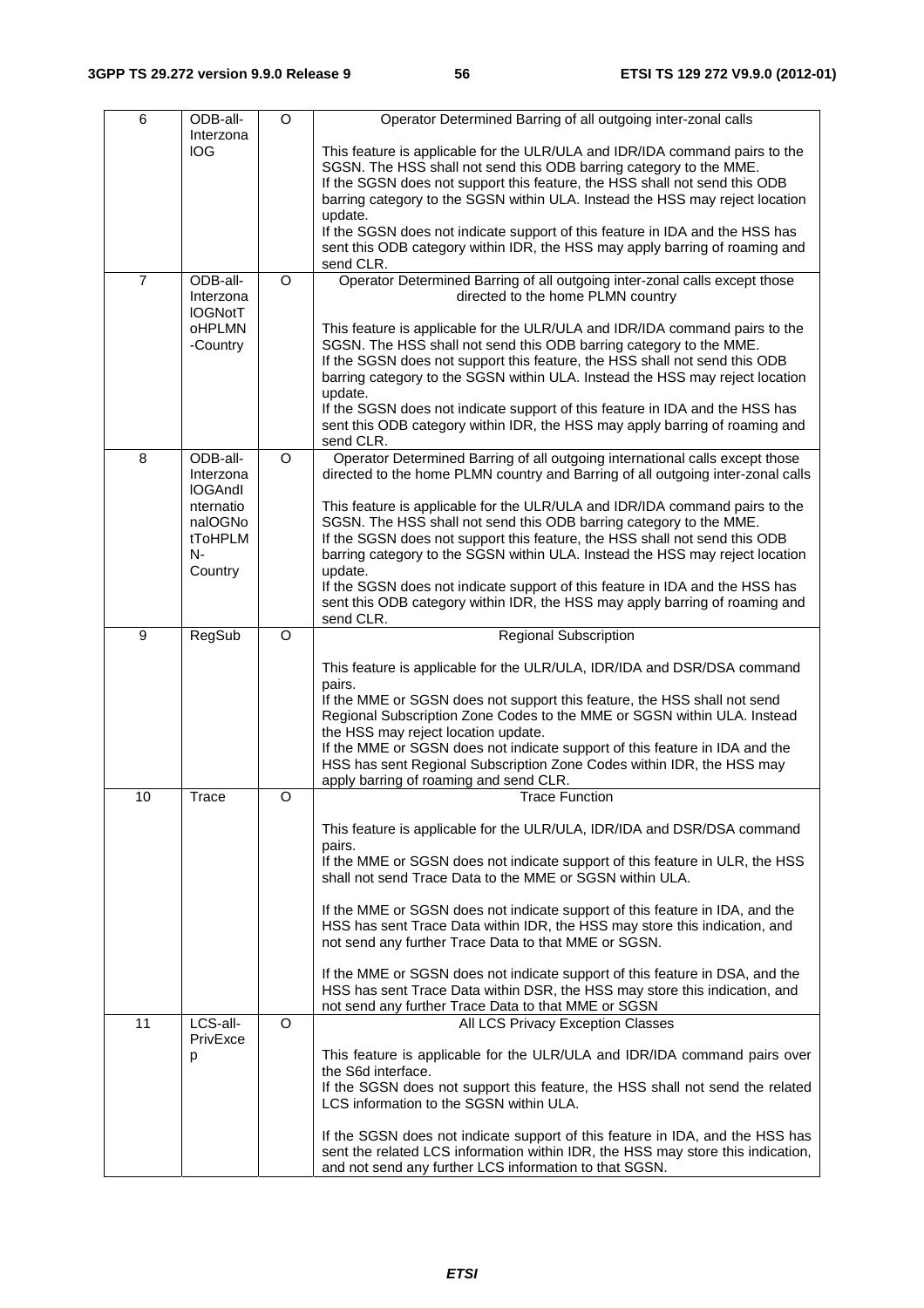| 12 | LCS-                  | O        | Allow location by any LCS client                                                                                                                                 |
|----|-----------------------|----------|------------------------------------------------------------------------------------------------------------------------------------------------------------------|
|    | Universal             |          | This feature is applicable for the ULR/ULA and IDR/IDA command pairs over                                                                                        |
|    |                       |          | the S6d interface.                                                                                                                                               |
|    |                       |          | If the SGSN does not support this feature, the HSS shall not send the related<br>LCS information to the SGSN within ULA.                                         |
|    |                       |          |                                                                                                                                                                  |
|    |                       |          | If the SGSN does not indicate support of this feature in IDA, and the HSS has                                                                                    |
|    |                       |          | sent the related LCS information within IDR, the HSS may store this indication,<br>and not send any further LCS information to that SGSN.                        |
| 13 | LCS-                  | $\Omega$ | Allow location by any value added LCS client to which a call/session is                                                                                          |
|    | CallSessi<br>onRelate |          | established from the target UE                                                                                                                                   |
|    | d                     |          | This feature is applicable for the ULR/ULA and IDR/IDA command pairs over                                                                                        |
|    |                       |          | the S6d interface.<br>If the SGSN does not support this feature, the HSS shall not send the related                                                              |
|    |                       |          | LCS information to the SGSN within ULA.                                                                                                                          |
|    |                       |          | If the SGSN does not indicate support of this feature in IDA, and the HSS has                                                                                    |
|    |                       |          | sent the related LCS information within IDR, the HSS may store this indication,<br>and not send any further LCS information to that SGSN.                        |
| 14 | LCS-                  | $\Omega$ | Allow location by designated external value added LCS clients                                                                                                    |
|    | CallSessi<br>onUnrela |          |                                                                                                                                                                  |
|    | ted                   |          | This feature is applicable for the ULR/ULA and IDR/IDA command pairs over<br>the S6d interface.                                                                  |
|    |                       |          | If the SGSN does not support this feature, the HSS shall not send the related                                                                                    |
|    |                       |          | LCS information to the SGSN within ULA.                                                                                                                          |
|    |                       |          | If the SGSN does not indicate support of this feature in IDA, and the HSS has                                                                                    |
|    |                       |          | sent the related LCS information within IDR, the HSS may store this indication,<br>and not send any further LCS information to that SGSN.                        |
| 15 | LCS-                  | $\circ$  | Allow location by designated PLMN operator LCS clients                                                                                                           |
|    | PLMNOp<br>erator      |          | This feature is applicable for the ULR/ULA and IDR/IDA command pairs over                                                                                        |
|    |                       |          | the S6d interface.                                                                                                                                               |
|    |                       |          | If the SGSN does not support this feature, the HSS shall not send the related<br>LCS information to the SGSN within ULA.                                         |
|    |                       |          |                                                                                                                                                                  |
|    |                       |          | If the SGSN does not indicate support of this feature in IDA, and the HSS has<br>sent the related LCS information within IDR, the HSS may store this indication, |
|    |                       |          | and not send any further LCS information to that SGSN.                                                                                                           |
| 16 | LCS-<br>ServiceT      | O        | Allow location by LCS clients of a designated LCS service type                                                                                                   |
|    | ype                   |          | This feature is applicable for the ULR/ULA and IDR/IDA command pairs over                                                                                        |
|    |                       |          | the S6d interface.<br>If the SGSN does not support this feature, the HSS shall not send the related                                                              |
|    |                       |          | LCS information to the SGSN within ULA.                                                                                                                          |
|    |                       |          | If the SGSN does not indicate support of this feature in IDA, and the HSS has                                                                                    |
|    |                       |          | sent the related LCS information within IDR, the HSS may store this indication,<br>and not send any further LCS information to that SGSN.                        |
| 17 | LCS-all-              | O        | All Mobile Originating Location Request Classes                                                                                                                  |
|    | MOLR-<br>SS           |          | This feature is applicable for the ULR/ULA and IDR/IDA command pairs.                                                                                            |
|    |                       |          | If the MME or SGSN does not support this feature, the HSS shall not send the                                                                                     |
|    |                       |          | related LCS information to the MME or SGSN within ULA.                                                                                                           |
|    |                       |          | If the MME or SGSN does not indicate support of this feature in IDA, and the                                                                                     |
|    |                       |          | HSS has sent the related LCS information within IDR, the HSS may store this<br>indication, and not send any further LCS information to that MME or SGSN.         |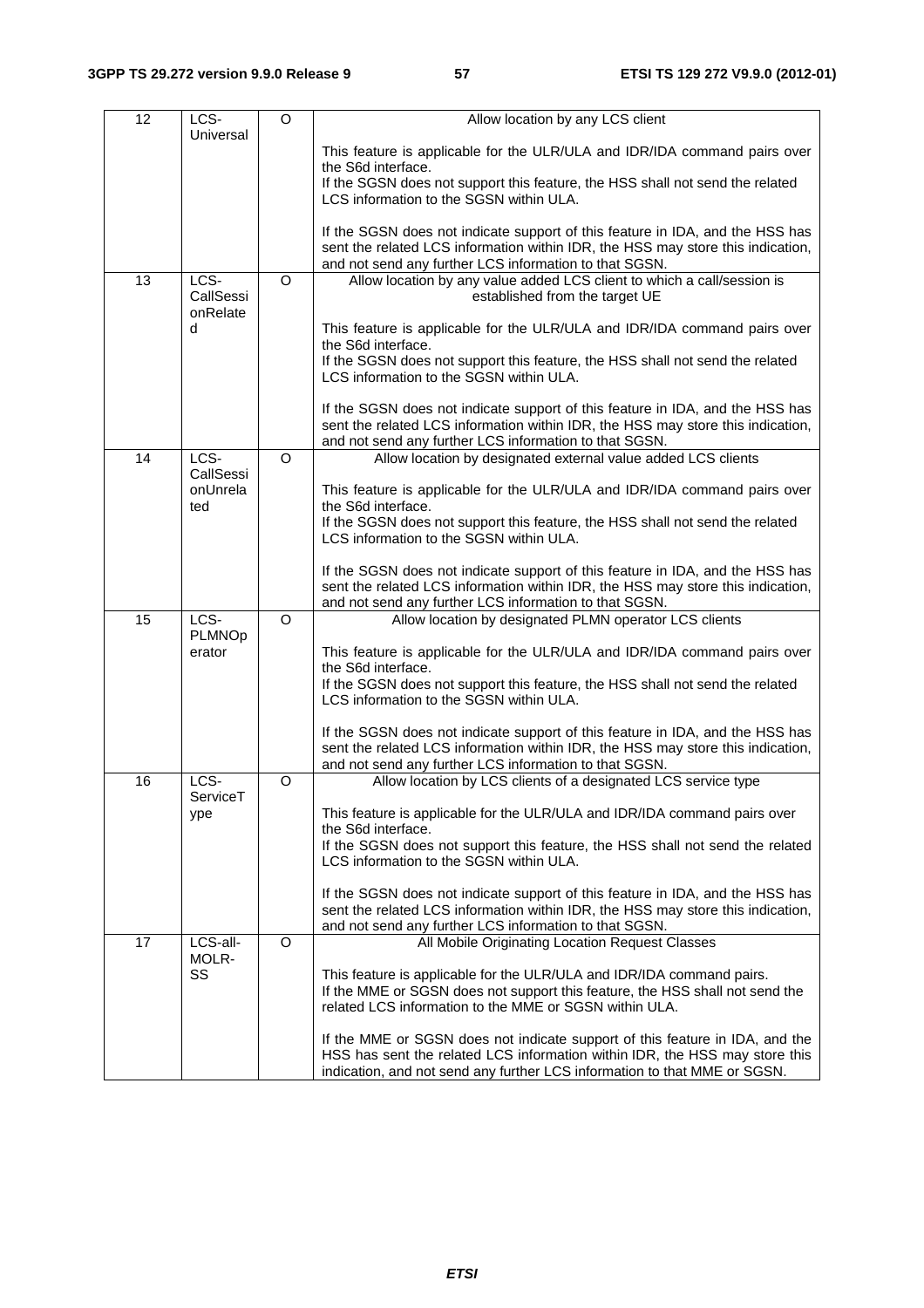| 18 | LCS-                         | $\Omega$ | Allow an MS to request its own location                                                                                                                          |
|----|------------------------------|----------|------------------------------------------------------------------------------------------------------------------------------------------------------------------|
|    | <b>BasicSelf</b><br>Location |          |                                                                                                                                                                  |
|    |                              |          | This feature is applicable for the ULR/ULA and IDR/IDA command pairs.<br>If the MME or SGSN does not support this feature, the HSS shall not send the            |
|    |                              |          | related LCS information to the MME or SGSN within ULA.                                                                                                           |
|    |                              |          | If the MME or SGSN does not indicate support of this feature in IDA, and the                                                                                     |
|    |                              |          | HSS has sent the related LCS information within IDR, the HSS may store this                                                                                      |
|    |                              |          | indication, and not send any further LCS information to that MME or SGSN.                                                                                        |
| 19 | LCS-<br>Autonom              | O        | Allow an MS to perform self location without interaction with the PLMN                                                                                           |
|    | ousSelfL                     |          | This feature is applicable for the ULR/ULA and IDR/IDA command pairs.                                                                                            |
|    | ocation                      |          | If the MME or SGSN does not support this feature, the HSS shall not send the                                                                                     |
|    |                              |          | related LCS information to the MME or SGSN within ULA.                                                                                                           |
|    |                              |          | If the MME or SGSN does not indicate support of this feature in IDA, and the                                                                                     |
|    |                              |          | HSS has sent the related LCS information within IDR, the HSS may store this                                                                                      |
|    |                              |          | indication, and not send any further LCS information to that MME or SGSN.                                                                                        |
| 20 | LCS-<br>Transfer             | O        | Allow an MS to request transfer of its location to another LCS client                                                                                            |
|    | <b>ToThirdP</b>              |          | This feature is applicable for the ULR/ULA and IDR/IDA command pairs.                                                                                            |
|    | arty                         |          | If the MME or SGSN does not support this feature, the HSS shall not send the                                                                                     |
|    |                              |          | related LCS information to the MME or SGSN within ULA.                                                                                                           |
|    |                              |          | If the MME or SGSN does not indicate support of this feature in IDA, and the                                                                                     |
|    |                              |          | HSS has sent the related LCS information within IDR, the HSS may store this                                                                                      |
|    | SM-MO-                       | O        | indication, and not send any further LCS information to that MME or SGSN.<br>Short Message MO-PP                                                                 |
| 21 | PP                           |          |                                                                                                                                                                  |
|    |                              |          | This feature is applicable for the ULR/ULA and IDR/IDA command pairs over                                                                                        |
|    |                              |          | S6d.<br>If the SGSN does not support this feature, the HSS shall not send the related                                                                            |
|    |                              |          | SMS information to the SGSN within ULA.                                                                                                                          |
|    |                              |          |                                                                                                                                                                  |
|    |                              |          | If the SGSN does not indicate support of this feature in IDA, and the HSS has<br>sent the related SMS information within IDR, the HSS may store this indication, |
|    |                              |          | and not send any further SMS information to that SGSN.                                                                                                           |
| 22 | Barring-                     | $\circ$  | Barring of Outgoing Calls                                                                                                                                        |
|    | Outgoing<br>Calls            |          | This feature is applicable for the ULR/ULA and IDR/IDA command pairs over                                                                                        |
|    |                              |          | S6d.                                                                                                                                                             |
|    |                              |          | If the SGSN does not support this feature, the HSS shall not send the related                                                                                    |
|    |                              |          | SMS information to the SGSN within ULA.                                                                                                                          |
|    |                              |          | If the SGSN does not indicate support of this feature in IDA, and the HSS has                                                                                    |
|    |                              |          | sent the related SMS information within IDR, the HSS may store this indication,                                                                                  |
|    | <b>BAOC</b>                  | $\Omega$ | and not send any further SMS information to that SGSN.<br>Barring of all outgoing calls                                                                          |
| 23 |                              |          |                                                                                                                                                                  |
|    |                              |          | This feature is applicable for the ULR/ULA and IDR/IDA command pairs over                                                                                        |
|    |                              |          | S6d.<br>If the SGSN does not support this feature, the HSS shall not send the related                                                                            |
|    |                              |          | SMS information to the SGSN within ULA.                                                                                                                          |
|    |                              |          |                                                                                                                                                                  |
|    |                              |          | If the SGSN does not indicate support of this feature in IDA, and the HSS has<br>sent the related SMS information within IDR, the HSS may store this indication, |
|    |                              |          | and not send any further SMS information to that SGSN.                                                                                                           |
| 24 | <b>BOIC</b>                  | O        | Barring of outgoing international calls                                                                                                                          |
|    |                              |          | This feature is applicable for the ULR/ULA and IDR/IDA command pairs over                                                                                        |
|    |                              |          | S6d.                                                                                                                                                             |
|    |                              |          | If the SGSN does not support this feature, the HSS shall not send the related                                                                                    |
|    |                              |          | SMS information to the SGSN within ULA.                                                                                                                          |
|    |                              |          | If the SGSN does not indicate support of this feature in IDA, and the HSS has                                                                                    |
|    |                              |          | sent the related SMS information within IDR, the HSS may store this indication,                                                                                  |
|    |                              |          | and not send any further SMS information to that SGSN.                                                                                                           |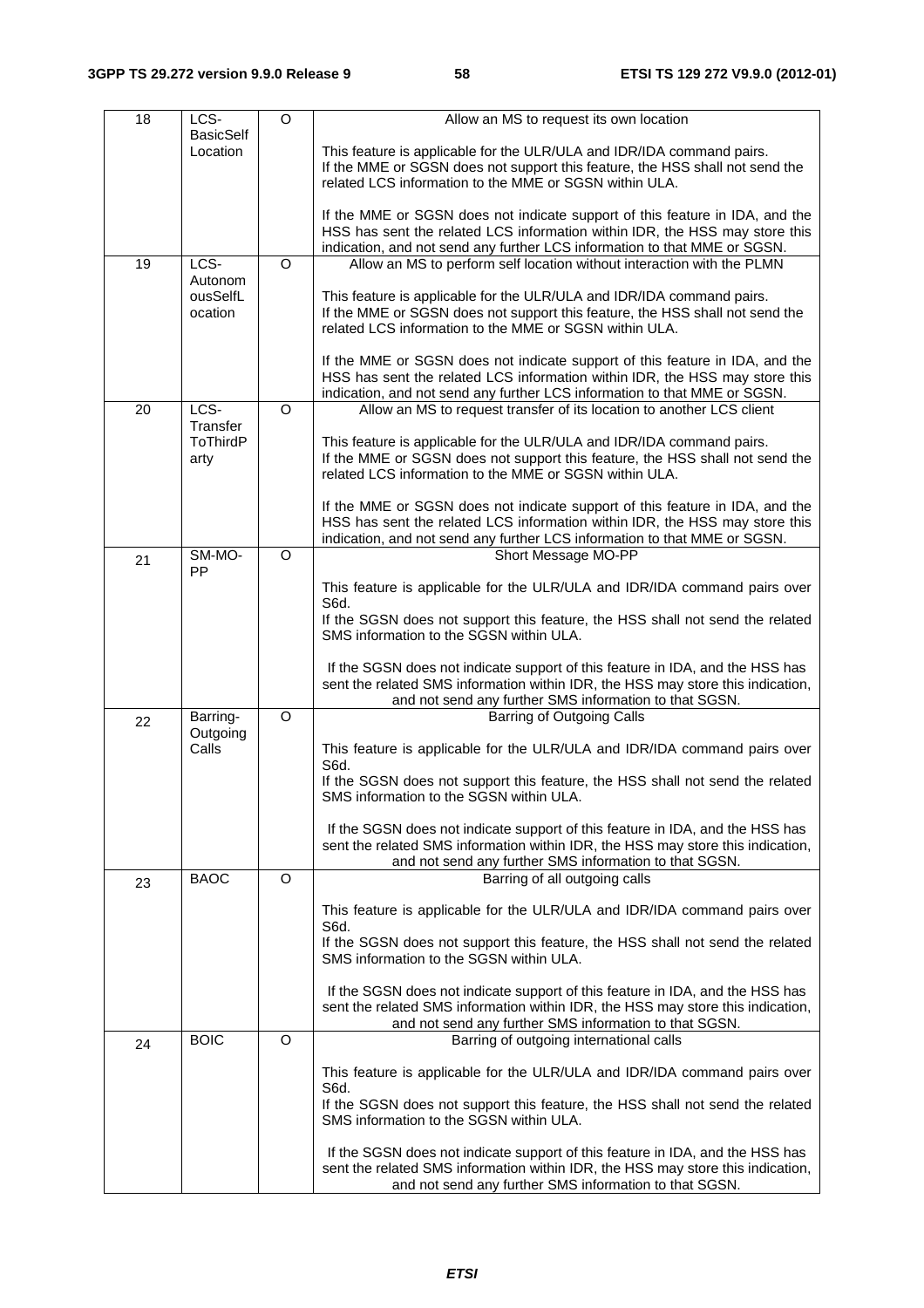| 25                                                                                                                                                                                              | <b>BOICEX</b><br><b>HC</b>              | $\Omega$ | Barring of outgoing international calls except those directed to the home PLMN<br>Country                                                                                                                                                                |
|-------------------------------------------------------------------------------------------------------------------------------------------------------------------------------------------------|-----------------------------------------|----------|----------------------------------------------------------------------------------------------------------------------------------------------------------------------------------------------------------------------------------------------------------|
|                                                                                                                                                                                                 |                                         |          | This feature is applicable for the ULR/ULA and IDR/IDA command pairs over<br>S6d.                                                                                                                                                                        |
|                                                                                                                                                                                                 |                                         |          | If the SGSN does not support this feature, the HSS shall not send the related<br>SMS information to the SGSN within ULA.                                                                                                                                 |
|                                                                                                                                                                                                 |                                         |          | If the SGSN does not indicate support of this feature in IDA, and the HSS has<br>sent the related SMS information within IDR, the HSS may store this indication,<br>and not send any further SMS information to that SGSN.                               |
| 26                                                                                                                                                                                              | UE-                                     | $\circ$  | <b>UE Reachability Notifcation</b>                                                                                                                                                                                                                       |
|                                                                                                                                                                                                 | Reachabi<br>lity-<br>Notificati<br>on   |          | This feature is applicable for the ULR/ULA and IDR/IDA command pairs, over<br>S6a and S6d.                                                                                                                                                               |
|                                                                                                                                                                                                 |                                         |          | If the MME or SGSN indicates in the ULR command that it does not support<br>the UE-Reachability-Notifications, the HSS shall not set the "UE-Reachability-<br>Request" bit in IDR-Flags in subsequent IDR commands towards that MME or<br>SGSN.          |
| 27                                                                                                                                                                                              | T-ADS                                   | $\circ$  | Terminating Access Domain Selection Data Retrieval                                                                                                                                                                                                       |
|                                                                                                                                                                                                 | Data<br>Retrieval                       |          | This feature is applicable for the ULR/ULA and IDR/IDA command pairs, over<br>S6a and S6d.                                                                                                                                                               |
|                                                                                                                                                                                                 |                                         |          | If the MME or SGSN indicates in the ULR command that it does not support<br>the retrieval of T-ADS data via IDR/IDA commands, the HSS shall not set the<br>"T-ADS Data Request" bit in IDR-Flags in subsequent IDR commands towards<br>that MME or SGSN. |
| 28                                                                                                                                                                                              | State/Loc                               | $\Omega$ | State/Location Information Retrieval                                                                                                                                                                                                                     |
|                                                                                                                                                                                                 | ation-<br>Informati<br>on-<br>Retrieval |          | This feature is applicable for the ULR/ULA and IDR/IDA command pairs, over<br>S6a and S6d.                                                                                                                                                               |
|                                                                                                                                                                                                 |                                         |          | If the MME or SGSN indicates in the ULR command that it does not support                                                                                                                                                                                 |
|                                                                                                                                                                                                 |                                         |          | State/Location Information Retrieval, the HSS shall not set the "EPS User<br>State Request", "EPS Location Information Request" or "Current Location                                                                                                     |
|                                                                                                                                                                                                 |                                         |          | Request" bits in IDR-Flags in subsequent IDR commands towards that MME or<br>SGSN.                                                                                                                                                                       |
| Feature bit: The order number of the bit within the Supported-Features AVP, e.g. "1".                                                                                                           |                                         |          |                                                                                                                                                                                                                                                          |
| Feature: A short name that can be used to refer to the bit and to the feature, e.g. "ODB-HPLMN-APN".<br>M/O: Defines if the implementation of the feature is mandatory ("M") or optional ("O"). |                                         |          |                                                                                                                                                                                                                                                          |
| Description: A clear textual description of the feature.                                                                                                                                        |                                         |          |                                                                                                                                                                                                                                                          |

Features that are not indicated in the Supported-Features AVPs within a given application message shall not be used to construct that message.

## 7.3.11 Requested-EUTRAN-Authentication-Info

The Requested-EUTRAN-Authentication-Info is of type Grouped. It shall contain the information related to the authentication requests for E-UTRAN.

#### AVP format

Requested- EUTRAN-Authentication-Info ::= <AVP header: 1408 10415>

[ Number-Of-Requested-Vectors]

[ Immediate-Response-Preferred ]

[ Re-synchronization-Info ]

\*[AVP]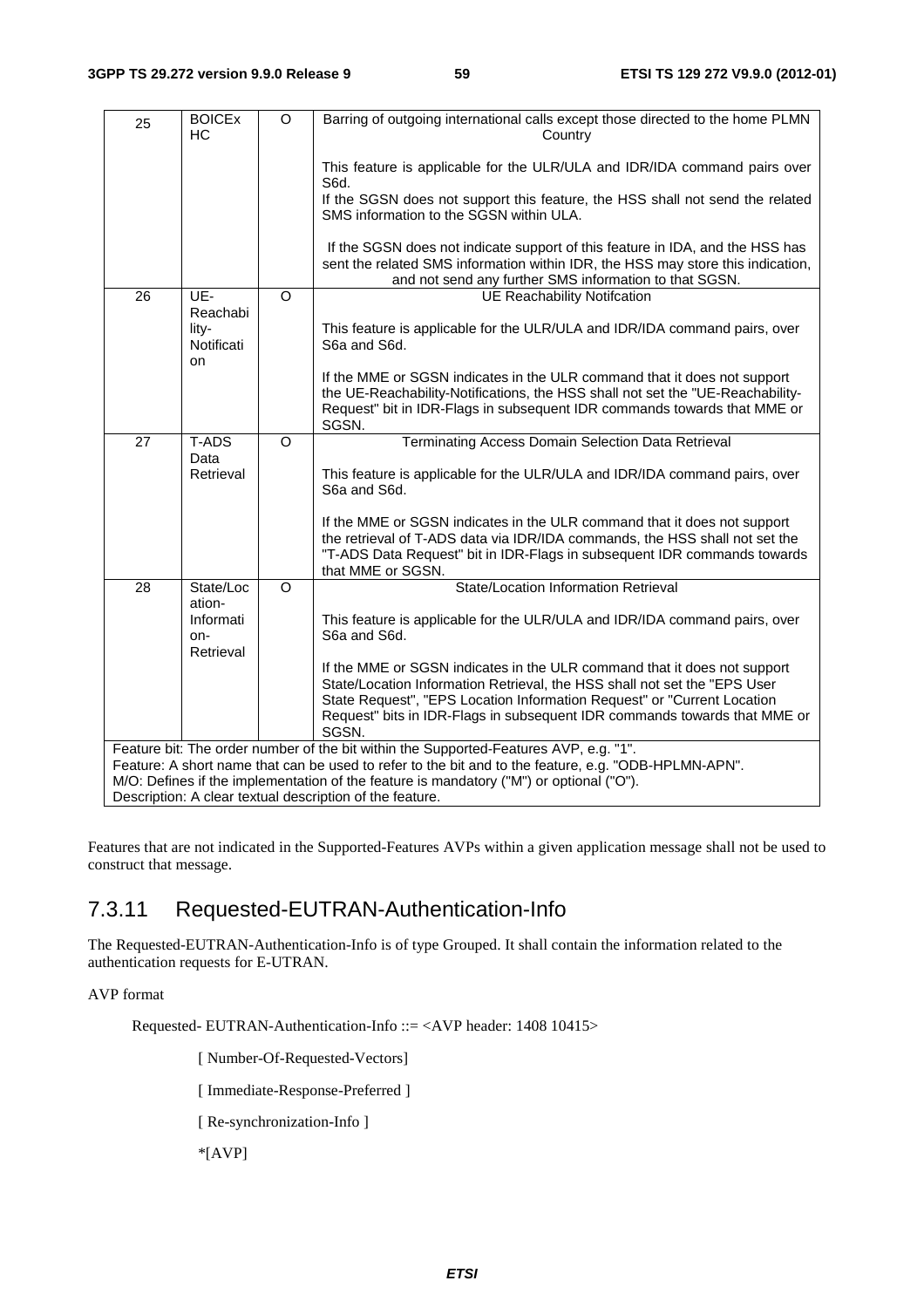## 7.3.12 Requested-UTRAN- GERAN-Authentication-Info

The Requested-UTRAN-GERAN-Authentication-Info is of type Grouped. It shall contain the information related to the to authentication requests for UTRAN or GERAN.

#### AVP format

Requested-UTRAN-GERAN-Authentication-Info ::= <AVP header: 1409 10415>

[ Number-Of-Requested-Vectors]

[ Immediate-Response-Preferred ]

[ Re-synchronization-Info ]

\*[AVP]

## 7.3.13 RAT-Type

The RAT-Type AVP is of type Enumerated and is used to identify the radio access technology that is serving the UE. See 3GPP TS 29.212 [10] for the defined values.

### 7.3.14 Number-Of-Requested-Vectors

The Number-Of-Requested-Vectors AVP is of type Unsigned32. This AVP shall contain the number of AVs the MME or SGSN is prepared to receive.

## 7.3.15 Re-Synchronization-Info

The Re-Synchronization-Info AVP is of type OctetString. It shall contain the concatenation of RAND and AUTS.

## 7.3.16 Immediate-Response-Preferred

The Immediate-Response-Preferred AVP is of type Unsigned32. This optional AVP indicates by its presence that immediate response is preferred, and by its absence that immediate response is not preferred. If present, the value of this AVP is not significant.

When EUTRAN-AVs and UTRAN-AVs or GERAN-AVs are requested, presence of this AVP within the Requested-EUTRAN-Authentication-Info AVP shall indicate that EUTRAN-AVs are requested for immediate use in the MME/SGSN; presence of this AVP within the Requested-UTRAN-GERAN-Authentication-Info AVP shall indicate that UTRAN-AVs or GERAN-AVs are requested for immediate use in the MME/SGSN. It may be used by the HSS to determine the number of vectors to be obtained from the AuC and the number of vectors downloaded to the MME or SGSN.

## 7.3.17 Authentication-Info

The Authentication-Info AVP is of type Grouped. This AVP contains Authentication Vectors.

AVP format:

Authentication-Info ::= <AVP header: 1413 10415>

\*[ E-UTRAN-Vector ] \*[UTRAN-Vector] \*[GERAN-Vector] \*[AVP]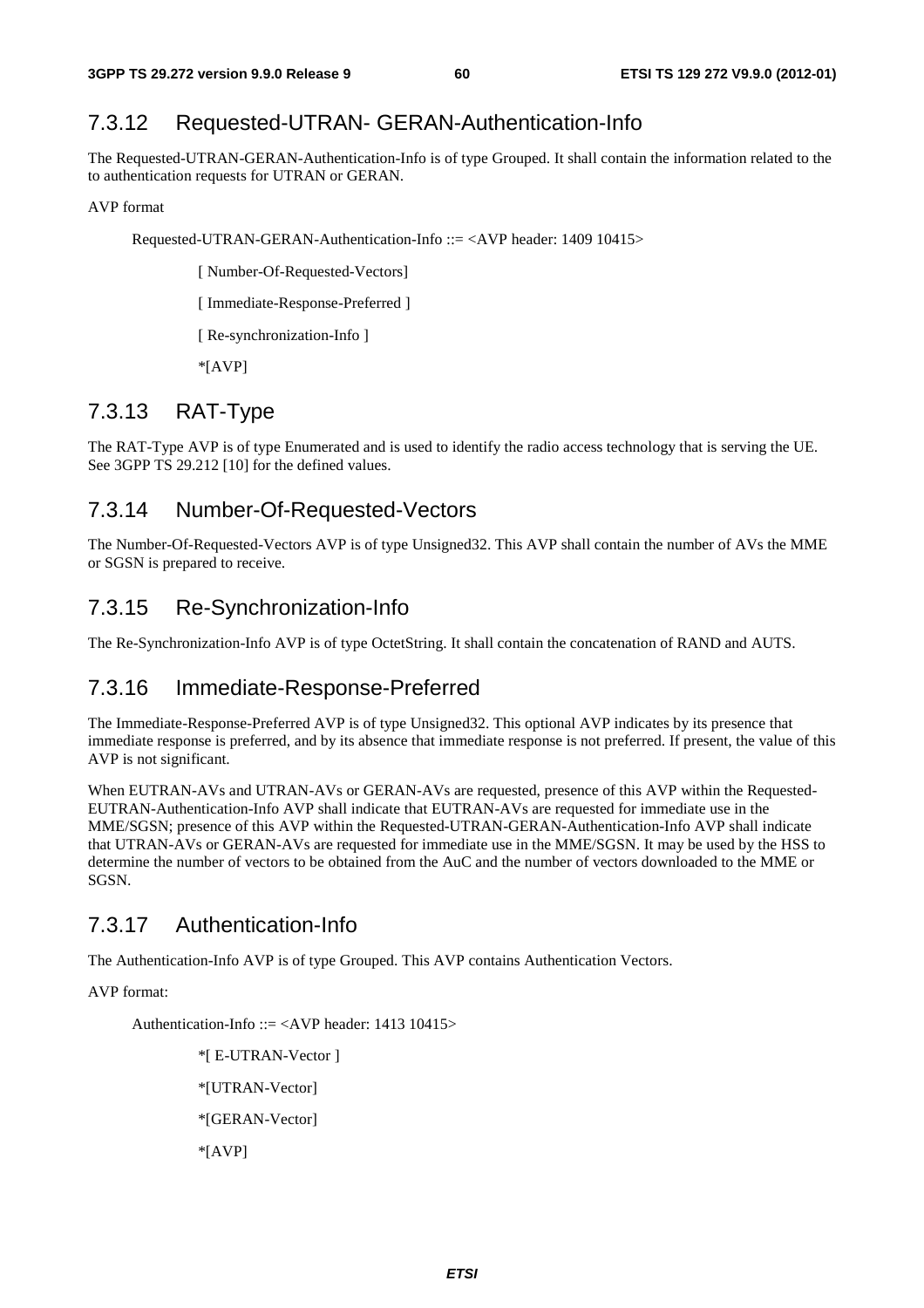## 7.3.18 E-UTRAN-Vector

The E-UTRAN-Vector AVP is of type Grouped. This AVP shall contain an E-UTRAN Vector.

AVP format:

E-UTRAN-Vector ::= <AVP header: 1414 10415>

[ Item-Number ] { RAND } { XRES } { AUTN } { KASME } \*[AVP]

### 7.3.19 UTRAN-Vector

The UTRAN-Vector AVP is of type Grouped. This AVP shall contain an UTRAN Vector.

#### AVP format:

UTRAN-Vector  $\therefore$  = <AVP header: 1415 10415>

[ Item-Number ] { RAND } { XRES } { AUTN } { Confidentiality-Key } { Integrity-Key } \*[AVP]

### 7.3.20 GERAN-Vector

The GERAN-Vector AVP is of type Grouped. This AVP shall contain a GERAN Vector.

AVP format:

GERAN-Vector ::= <AVP header:  $1416 10415$ >

[ Item-Number ] { RAND } { SRES } { Kc } \*[AVP]

## 7.3.21 Network-Access-Mode

The Network-Access-Mode AVP is of type Enumerated. The following values are defined:

PACKET\_AND\_CIRCUIT (0)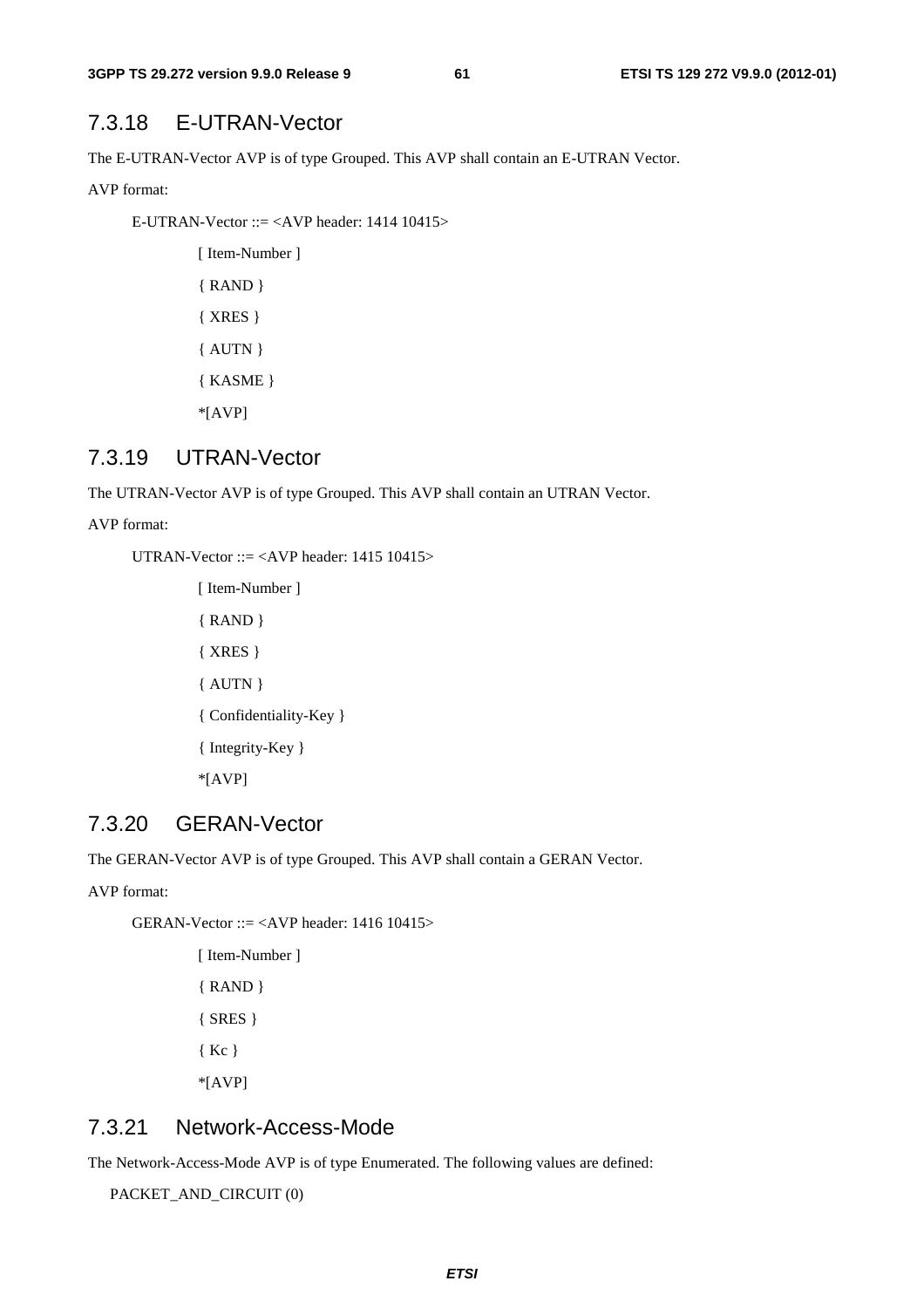Reserved (1)

ONLY PACKET (2)

### 7.3.22 HPLMN-ODB

The HPLMN-ODB AVP is of type Unsigned32 and it shall contain a bit mask indicating the HPLMN specific services of a subscriber that are barred by the operator. The meaning of the bits is HPLMN specific:

**Table 7.3.22/1: HPLMN-ODB** 

| Bit | <b>Description</b>            |
|-----|-------------------------------|
|     | HPLMN specific barring type 1 |
|     | HPLMN specific barring type 2 |
|     | HPLMN specific barring type 3 |
|     | HPLMN specific barring type 4 |

HPLMN-ODB may apply to mobile originated short messages and is therefore not applicable to the MME; See 3GPP TS 23.015 [36].

### 7.3.23 Item-Number

The Item-Number AVP is of type Unsigned32. The Item Number is used to order Vectors received within one request.

### 7.3.24 Cancellation-Type

The Cancellation-Type AVP is of type Enumerated and indicates the type of cancellation. The following values are defined:

MME\_UPDATE\_PROCEDURE (0)

This value is used when the Cancel Location is sent to the previous MME due to a received Update Location message from a new MME.

SGSN\_UPDATE\_PROCEDURE (1)

This value is used when the Cancel Location is sent to the previous SGSN due to a received Update Location message from a new SGSN.

SUBSCRIPTION\_WITHDRAWAL (2)

This value is used when the Cancel Location is sent to the current MME or SGSN due to withdrawal of the user"s subscription by the HSS operator.

UPDATE\_PROCEDURE\_IWF (3)

This value is used by an IWF when interworking with a pre-Rel-8 HSS.

INITIAL\_ATTACH\_PROCEDURE (4)

This value is used when the Cancel Location is sent to the MME or SGSN due to a received Update Location message during initial attach procedure from an SGSN or MME respectively.

### 7.3.25 DSR-Flags

The DSR-Flags AVP is of type Unsigned32 and it shall contain a bit mask. The meaning of the bits is defined in table 7.3.25/1: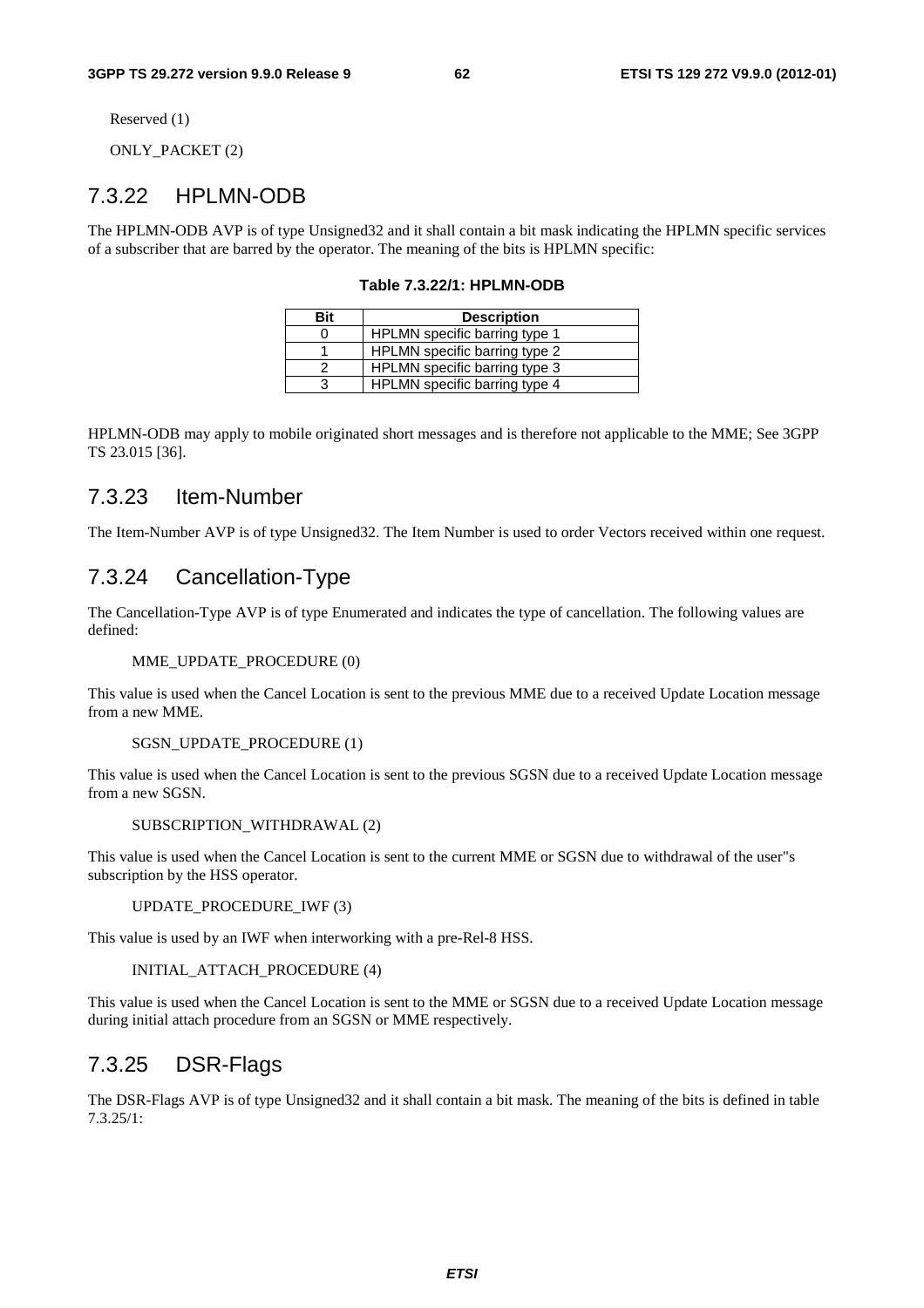| <b>Bit</b>                                                                                  | <b>Name</b>                                                                                     | <b>Description</b>                                                                                                              |  |  |
|---------------------------------------------------------------------------------------------|-------------------------------------------------------------------------------------------------|---------------------------------------------------------------------------------------------------------------------------------|--|--|
| $\Omega$                                                                                    | Regional                                                                                        | This bit, when set, indicates that Regional Subscription shall be                                                               |  |  |
|                                                                                             | Subscription                                                                                    | deleted from the subscriber data.                                                                                               |  |  |
|                                                                                             | Withdrawal                                                                                      |                                                                                                                                 |  |  |
| 1                                                                                           | Complete APN                                                                                    | This bit, when set, indicates that all EPS APN configuration data                                                               |  |  |
|                                                                                             | Configuration                                                                                   | for the subscriber shall be deleted from the subscriber data. This                                                              |  |  |
|                                                                                             | Profile Withdrawal                                                                              | flag only applies to the S6d interface.                                                                                         |  |  |
| $\overline{2}$                                                                              | Subscribed                                                                                      | This bit, when set, indicates that the Subscribed Charging                                                                      |  |  |
|                                                                                             | Charging<br>Characteristics                                                                     | Characteristics have been deleted from the subscription data.                                                                   |  |  |
|                                                                                             | Withdrawal                                                                                      |                                                                                                                                 |  |  |
| $\overline{3}$                                                                              | PDN subscription                                                                                | This bit, when set, indicates that the PDN subscription contexts                                                                |  |  |
|                                                                                             | contexts Withdrawal                                                                             | whose identifier is included in the Context-Identifier AVP shall be                                                             |  |  |
|                                                                                             |                                                                                                 | deleted.                                                                                                                        |  |  |
|                                                                                             |                                                                                                 | (Note 1)                                                                                                                        |  |  |
| 4                                                                                           | STN-SR                                                                                          | This bit, when set, indicates that the Session Transfer Number                                                                  |  |  |
|                                                                                             |                                                                                                 | for SRVCC shall be deleted from the subscriber data.                                                                            |  |  |
| 5                                                                                           | Complete PDP                                                                                    | This bit, when set, indicates that all PDP contexts for the                                                                     |  |  |
|                                                                                             | context list                                                                                    | subscriber shall be deleted from the subscriber data.                                                                           |  |  |
|                                                                                             | Withdrawal                                                                                      |                                                                                                                                 |  |  |
| 6                                                                                           | <b>PDP</b> contexts                                                                             | This bit, when set, indicates that the PDP contexts whose                                                                       |  |  |
|                                                                                             | Withdrawal                                                                                      | identifier is included in the Context-Identifier AVP shall be                                                                   |  |  |
|                                                                                             |                                                                                                 | deleted.<br>(Note 2)                                                                                                            |  |  |
| $\overline{7}$                                                                              | Roaming Restricted                                                                              | This bit, when set, indicates that the roaming restriction shall be                                                             |  |  |
|                                                                                             | due to unsupported                                                                              | deleted from the subscriber data in the MME or SGSN.                                                                            |  |  |
|                                                                                             | feature                                                                                         |                                                                                                                                 |  |  |
| 8                                                                                           | <b>Trace Data</b>                                                                               | This bit, when set, indicates that the Trace Data shall be deleted                                                              |  |  |
|                                                                                             | Withdrawal                                                                                      | from the subscriber data.                                                                                                       |  |  |
| 9                                                                                           | <b>CSG Deleted</b>                                                                              | This bit, when set, indicates that the CSG-Subscription-Data                                                                    |  |  |
|                                                                                             |                                                                                                 | shall be deleted from the MME or SGSN.                                                                                          |  |  |
| 10                                                                                          | APN-OI-                                                                                         | This bit, when set, indicates that the UE level APN-OI-                                                                         |  |  |
|                                                                                             | Replacement                                                                                     | Replacement shall be deleted from the subscriber data.                                                                          |  |  |
| 11                                                                                          | <b>GMLC List</b>                                                                                | This bit, when set, indicates that the subscriber's LCS GMLC List                                                               |  |  |
|                                                                                             | Withdrawal                                                                                      | shall be deleted from the MME or SGSN.                                                                                          |  |  |
| 12 <sup>2</sup>                                                                             | <b>LCS Withdrawal</b>                                                                           | This bit, when set, indicates that the LCS service whose code is                                                                |  |  |
|                                                                                             |                                                                                                 | included in the SS-Code AVP shall be deleted from the MME or                                                                    |  |  |
|                                                                                             |                                                                                                 | SGSN.                                                                                                                           |  |  |
| 13                                                                                          | <b>SMS Withdrawal</b>                                                                           | This bit, when set, indicates that the SMS service whose code is<br>included in the SS-Code AVP or TS-Code AVP shall be deleted |  |  |
|                                                                                             |                                                                                                 | from the SGSN.                                                                                                                  |  |  |
|                                                                                             |                                                                                                 | Note 1: If the Complete APN Configuration Profile Withdrawal bit is set, this bit should not be set.                            |  |  |
| Note 2: If the Complete PDP context list Withdrawal bit is set, this bit should not be set. |                                                                                                 |                                                                                                                                 |  |  |
|                                                                                             | Note 3: Bits not defined in this table shall be cleared by the sending HSS and discarded by the |                                                                                                                                 |  |  |
|                                                                                             | receiving MME or SGSN.                                                                          |                                                                                                                                 |  |  |
| Note 4: Bits 3 and 6 are excluding alternatives and shall not both be set.                  |                                                                                                 |                                                                                                                                 |  |  |

**Table 7.3.25/1: DSR-Flags** 

# 7.3.26 DSA-Flags

The DSA-Flags AVP is of type Unsigned32 and it shall contain a bit mask. The meaning of the bits is defined in table 7.3.26/1:

| Bit                                                                                            | <b>Name</b>       | <b>Description</b>                                                |  |  |
|------------------------------------------------------------------------------------------------|-------------------|-------------------------------------------------------------------|--|--|
| 0                                                                                              | Network Node area | This bit, when set, shall indicate that the complete Network Node |  |  |
|                                                                                                | restricted        | area (SGSN area) is restricted due to regional subscription.      |  |  |
| Note: Bits not defined in this table shall be cleared by the sending SGSN and discarded by the |                   |                                                                   |  |  |
| receiving HSS.                                                                                 |                   |                                                                   |  |  |

### **Table 7.3.26/1: DSA-Flags**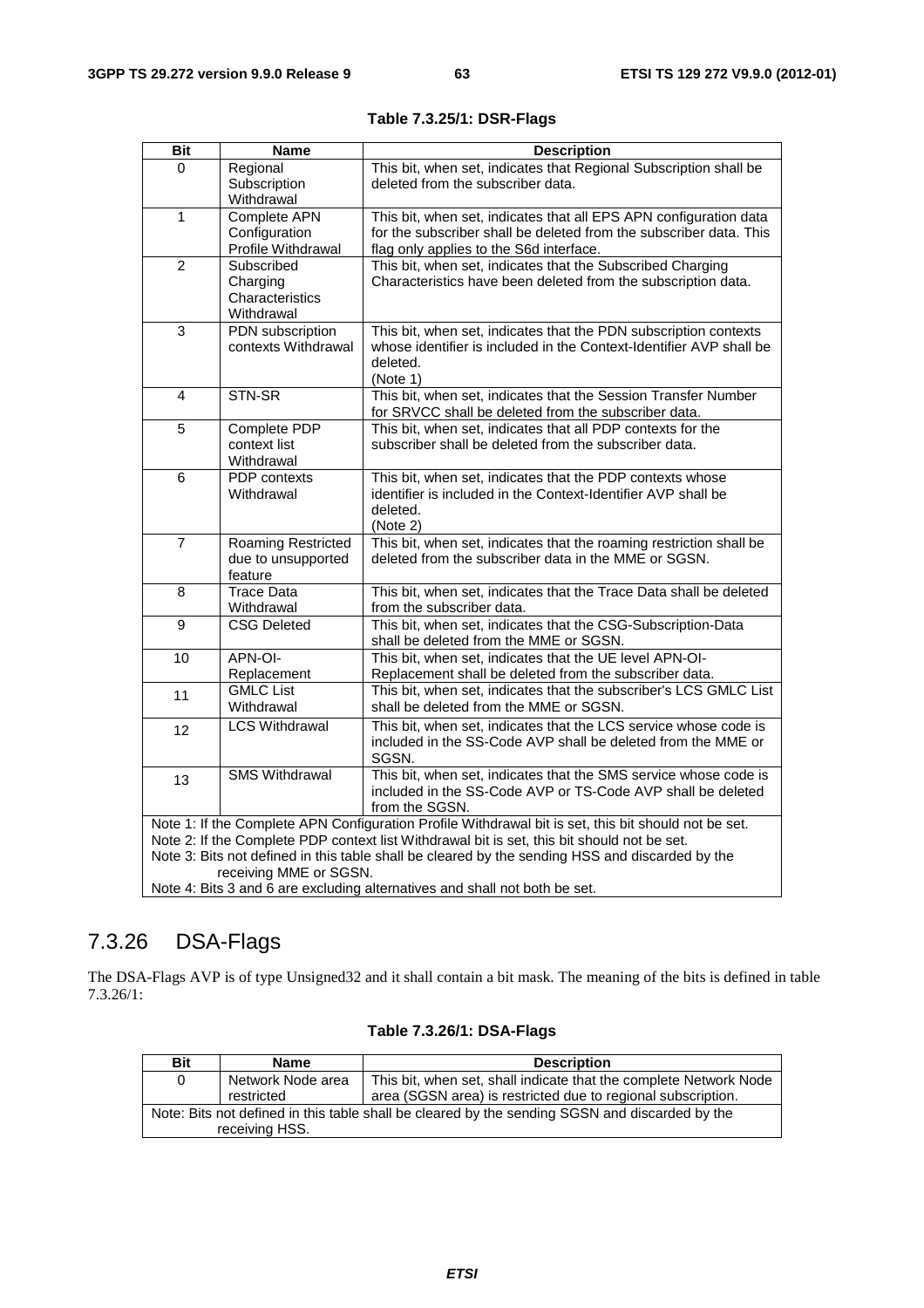### 7.3.27 Context-Identifier

The Context-Identifier AVP is of type Unsigned32.

### 7.3.28 Void

## 7.3.29 Subscriber-Status

The 3GPP Subscriber Status AVP is of type Enumerated. It shall indicate if the service is barred or granted. The following values are defined:

SERVICE\_GRANTED (0)

OPERATOR\_DETERMINED\_BARRING (1)

## 7.3.30 Operator-Determined-Barring

The Operator-Determined-Barring AVP is of type Unsigned32 and it shall contain a bit mask indicating the services of a subscriber that are barred by the operator. The meaning of the bits is the following:

| Bit | <b>Description</b>                                                                                                                                 |
|-----|----------------------------------------------------------------------------------------------------------------------------------------------------|
| O   | All Packet Oriented Services Barred                                                                                                                |
| 1   | Roamer Access HPLMN-AP Barred                                                                                                                      |
| 2   | Roamer Access to VPLMN-AP Barred                                                                                                                   |
| 3   | Barring of all outgoing calls                                                                                                                      |
| 4   | Barring of all outgoing international calls                                                                                                        |
| 5   | Barring of all outgoing international calls<br>except those directed to the home PLMN<br>country                                                   |
| 6   | Barring of all outgoing inter-zonal calls                                                                                                          |
|     | Barring of all outgoing inter-zonal calls<br>except those directed to the home PLMN<br>country                                                     |
| 8   | Barring of all outgoing international calls<br>except those directed to the home PLMN<br>country and Barring of all outgoing inter-<br>zonal calls |

#### **Table 7.3.30/1: Operator-Determined-Barring**

### 7.3.31 Access-Restriction-Data

The Access-Restriction-Data AVP is of type Unsigned32 and it shall contain a bit mask where each bit when set to 1 indicates a restriction.. The meaning of the bits is the following:

| <b>Bit</b> | <b>Description</b>                  |
|------------|-------------------------------------|
|            | <b>UTRAN Not Allowed</b>            |
|            | <b>GERAN Not Allowed</b>            |
|            | <b>GAN Not Allowed</b>              |
| з          | <b>I-HSPA-Evolution Not Allowed</b> |
|            | <b>E-UTRAN Not Allowed</b>          |
| 5          | HO-To-Non-3GPP-Access Not Allowed   |

### **Table 7.3.31/1: Access-Restriction-Data**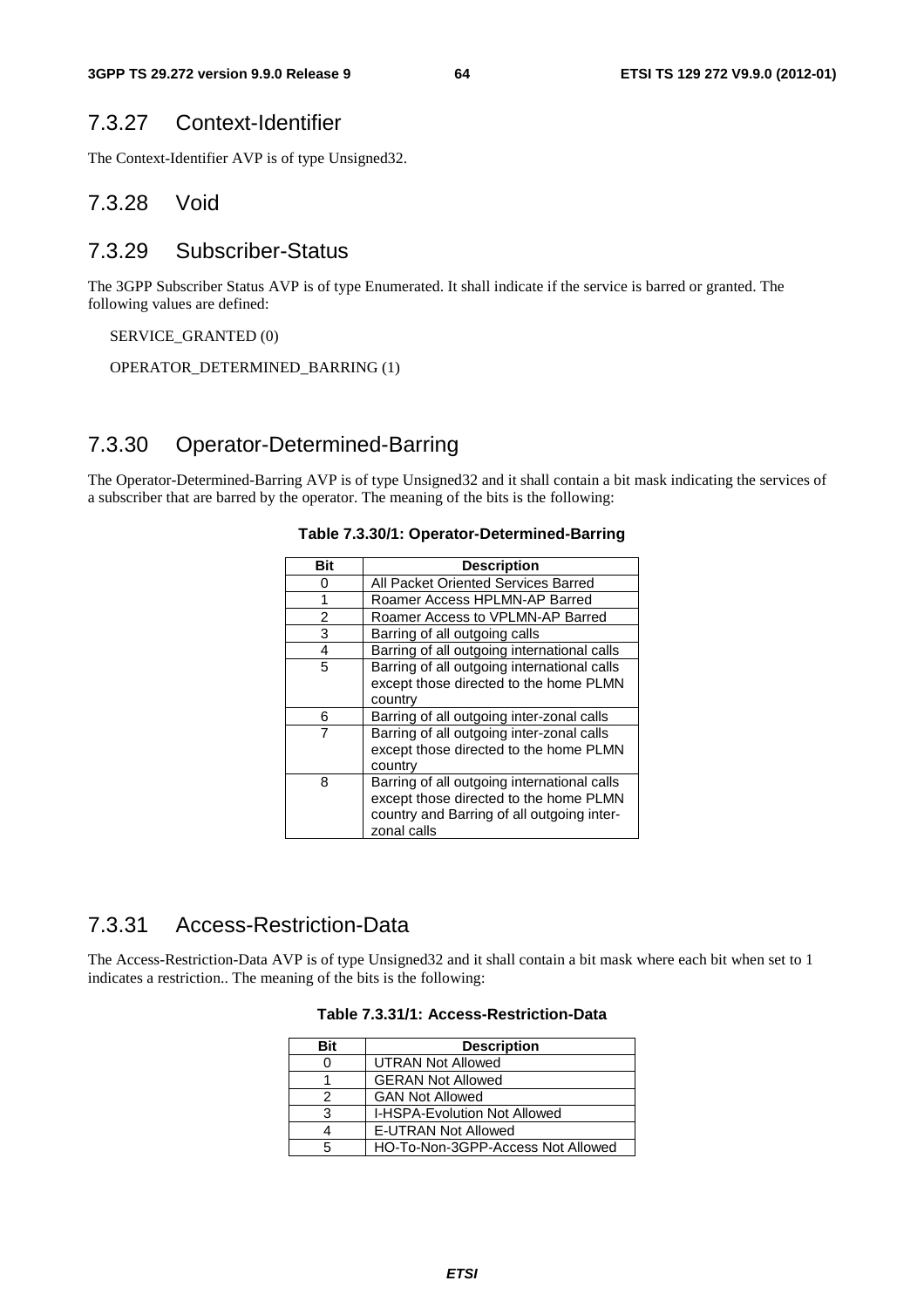### 7.3.32 APN-OI-Replacement

The APN-OI-Replacement AVP is of type UTF8String. This AVP shall indicate the domain name to replace the APN OI for the non-roaming case and the home routed roaming case when constructing the APN, and the APN-FQDN upon which to perform a DNS resolution. See 3GPP TS 23.003 [3] and 3GPP TS 29.303 [38].

The contents of the APN-OI-Replacement AVP shall be formatted as a character string composed of one or more labels separated by dots (".").

## 7.3.33 All-APN-Configurations-Included-Indicator

The All-APN-Configurations-Included-Indicator AVP is of type Enumerated. The following values are defined:

All\_APN\_CONFIGURATIONS\_INCLUDED (0)

MODIFIED/ADDED\_APN\_CONFIGURATIONS\_INCLUDED (1)

### 7.3.34 APN-Configuration-Profile

The APN-Configuration-Profile AVP is of type Grouped. It shall contain the information related to the user's subscribed APN configurations for EPS. The Context-Identifier AVP within it shall that identify the per subscriber"s default APN configuration.

The AVP format shall conform to:

APN-Configuration-Profile ::= <AVP header: 1429 10415>

{ Context-Identifier }

{ All-APN-Configurations-Included-Indicator }

1\*{APN-Configuration}

\*[AVP]

The Subscription-Data AVP associated with an IMSI contains one APN-Configuration-Profile AVP.

Each APN-Configuration-Profile AVP contains one or more APN-Configuration AVPs.

Each APN-Configuration AVP describes the configuration for a single APN.

Therefore, the cardinality of the relationship between IMSI and APN is one-to-many.

## 7.3.35 APN-Configuration

The APN-Configuration AVP is of type Grouped. It shall contain the information related to the user"s subscribed APN configurations. The Context-Identifier in the APN-Configuration AVP shall identify that APN configuration, and it shall not have a value of zero. Furthermore, the Context-Identifier in the APN-Configuration AVP shall uniquely identify the EPS APN configuration per subscription. For a particular EPS user having multiple APN configurations, the Service-Selection AVP values shall be unique across APN-Configuration AVPs.

The AVP format shall conform to:

APN-Configuration ::= <AVP header: 1430 10415>

- { Context-Identifier }
- \* 2 [ Served-Party-IP-Address ]
- { PDN-Type }
- { Service-Selection}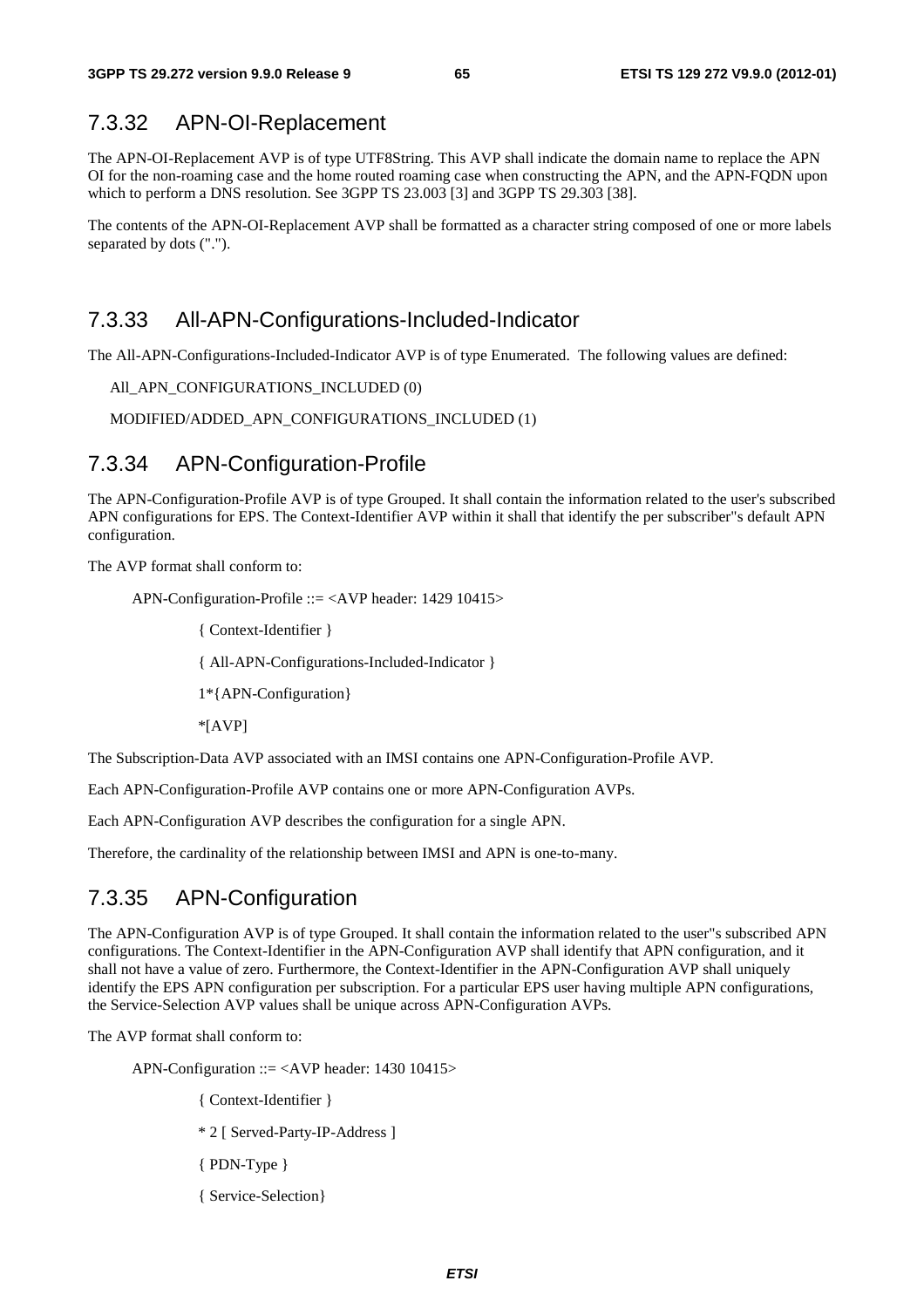[ EPS-Subscribed-OoS Profile ] [ VPLMN-Dynamic-Address-Allowed ] [MIP6-Agent-Info ] [ Visited-Network-Identifier ] [ PDN-GW-Allocation-Type ] [ 3GPP-Charging-Characteristics ] [ AMBR ] \*[ Specific-APN-Info ] [ APN-OI-Replacement ] \*[ AVP ]

The AMBR included in this grouped AVP shall include the AMBR associated to this specific APN configuration (APN-AMBR).

The Served-Party-IP-Address AVP may be present 0, 1 or 2 times. These AVPs shall be present if static IP address allocation is used for the UE, and they shall contain either of:

- an IPv4 address, or
- an IPv6 address/prefix, or
- both, an IPv4 address and an IPv6 address/prefix.

For the IPv6 prefix, the lower 64 bits of the address shall be set to zero.

The PDN-GW-Allocation-Type AVP applies to the MIP6-Agent-Info AVP. Therefore, it shall not be present if MIP6- Agent-Info is not present.

The APN-OI-Replacement included in this grouped AVP shall include the APN-OI-Replacement associated with this APN configuration. This APN-OI-Replacement has higher priority than UE level APN-OI-Replacement.

The Visited-Network-Identifier AVP indicates the PLMN where the PGW was allocated, in case of dynamic PGW assignment.

NOTE: If interworking with MAP is needed, the Context-Identifier will be in the range of 1 and 50.

## 7.3.36 Service-Selection

The Service-Selection AVP is of type of UTF8String. This AVP shall contain either the APN Network Identifier (i.e. an APN without the Operator Identifier) per 3GPP TS 23.003 [3], clauses 9.1 & 9.1.1, or this AVP shall contain the wild card value per 3GPP TS 23.003 [3], clause 9.1.2, and 3GPP TS 23.008 [30], clause 2.13.6).

The contents of the Service-Selection AVP shall be formatted as a character string composed of one or more labels separated by dots ("."), or as the wild card APN, i.e., consisting of only one ASCII label, "\*".

This AVP is defined in IETF RFC 5778[20].

# 7.3.37 EPS-Subscribed-QoS-Profile

The EPS-Subscribed-QoS-Profile AVP is of type Grouped. It shall contain the bearer-level QoS parameters (QoS Class Identifier and Allocation Retention Priority) associated to the default bearer for an APN (see 3GPP TS 23.401 [2], clause 4.7.3).

AVP format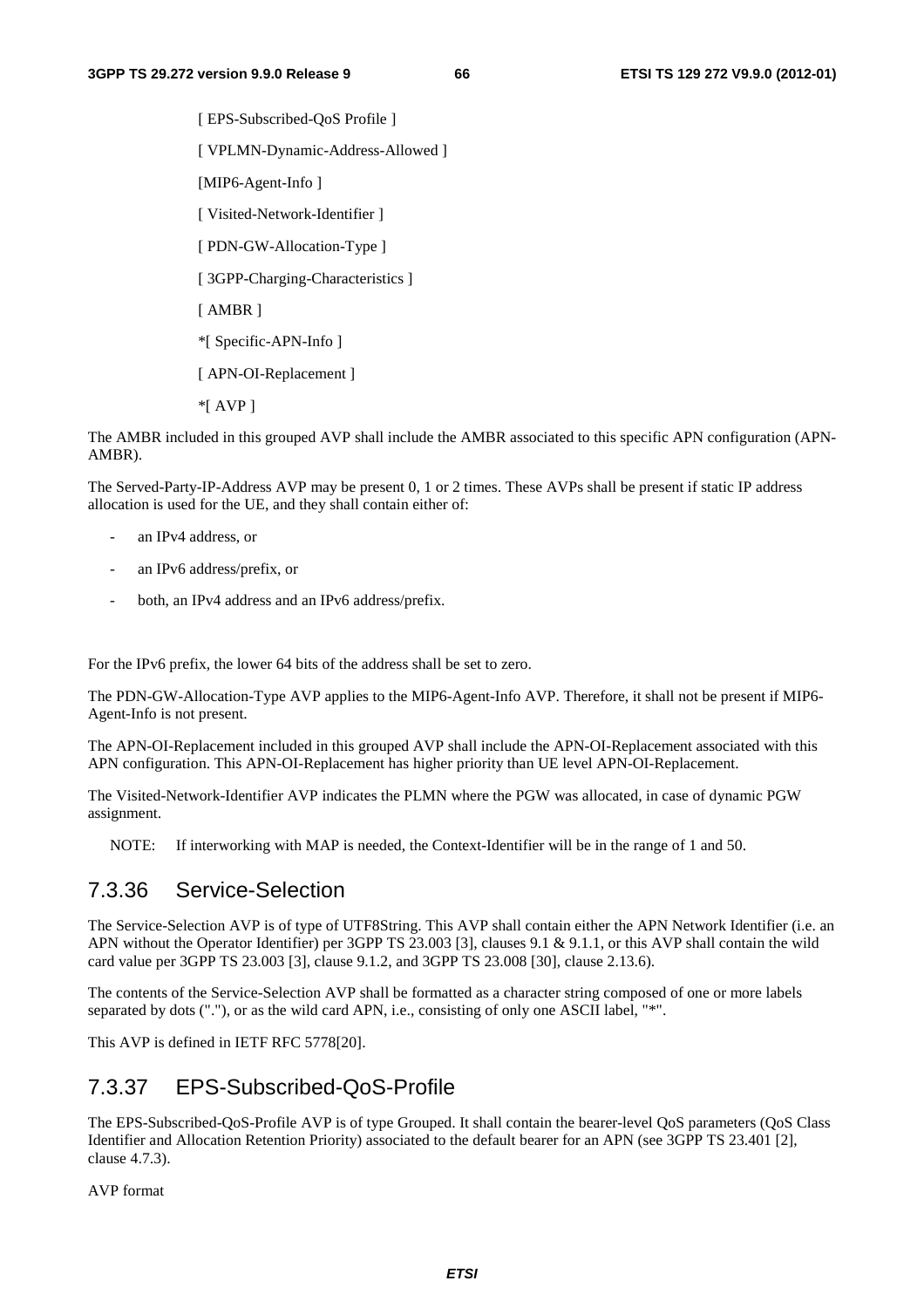EPS-Subscribed-QoS-Profile ::= <AVP header: 1431 10415>

{ QoS-Class-Identifier }

{ Allocation-Retention-Priority }

\*[AVP]

### 7.3.38 VPLMN-Dynamic-Address-Allowed

The VPLMN Dynamic Address Allowed AVP is of type Enumerated. It shall indicate whether for this APN, the UE is allowed to use the PDN GW in the domain of the HPLMN only, or additionally, the PDN GW in the domain of the VPLMN.. If this AVP is not present, this means that the UE is not allowed to use PDN GWs in the domain of the VPLMN. The following values are defined:

NOTALLOWED (0)

ALLOWED (1)

## 7.3.39 STN-SR

The STN-SR AVP is of type OctetString and shall contain the Session Transfer Number for SRVCC. See 3GPP TS 23.003 [3] for the definition of STN-SR. This AVP contains an STN-SR, in international number format as described in ITU-T Rec E.164 [8], encoded as a TBCD-string. See 3GPP TS 29.002 [24] for encoding of TBCD-strings.

### 7.3.40 Allocation-Retention-Priority

The Allocation-Retention-Priorit AVP is of typeGrouped and is defined in 3GPP TS 29.212 [10]. It shall indicate the Priority of Allocation and Retention for the corresponding APN configuration.

AVP format

Allocation-Retention-Priority ::= <AVP header: 1034 10415>

{ Priority-Level }

[ Pre-emption-Capability ]

[ Pre-emption-Vulnerability ]

If the Pre-emption-Capability AVP is not present in the Allocation-Retention-Priority AVP, the default value shall be PRE-EMPTION\_CAPABILITY\_DISABLED (1).

If the Pre-emption-Vulnerability AVP is not present in the Allocation-Retention-Priority AVP, the default value shall be PRE-EMPTION\_VULNERABILITY\_ENABLED (0).

### 7.3.41 AMBR

The AMBR AVP is of type Grouped.

AVP format

AMBR ::= <AVP header: 1435 10415>

{ Max-Requested-Bandwidth-UL }

{ Max-Requested-Bandwidth-DL }

\*[AVP]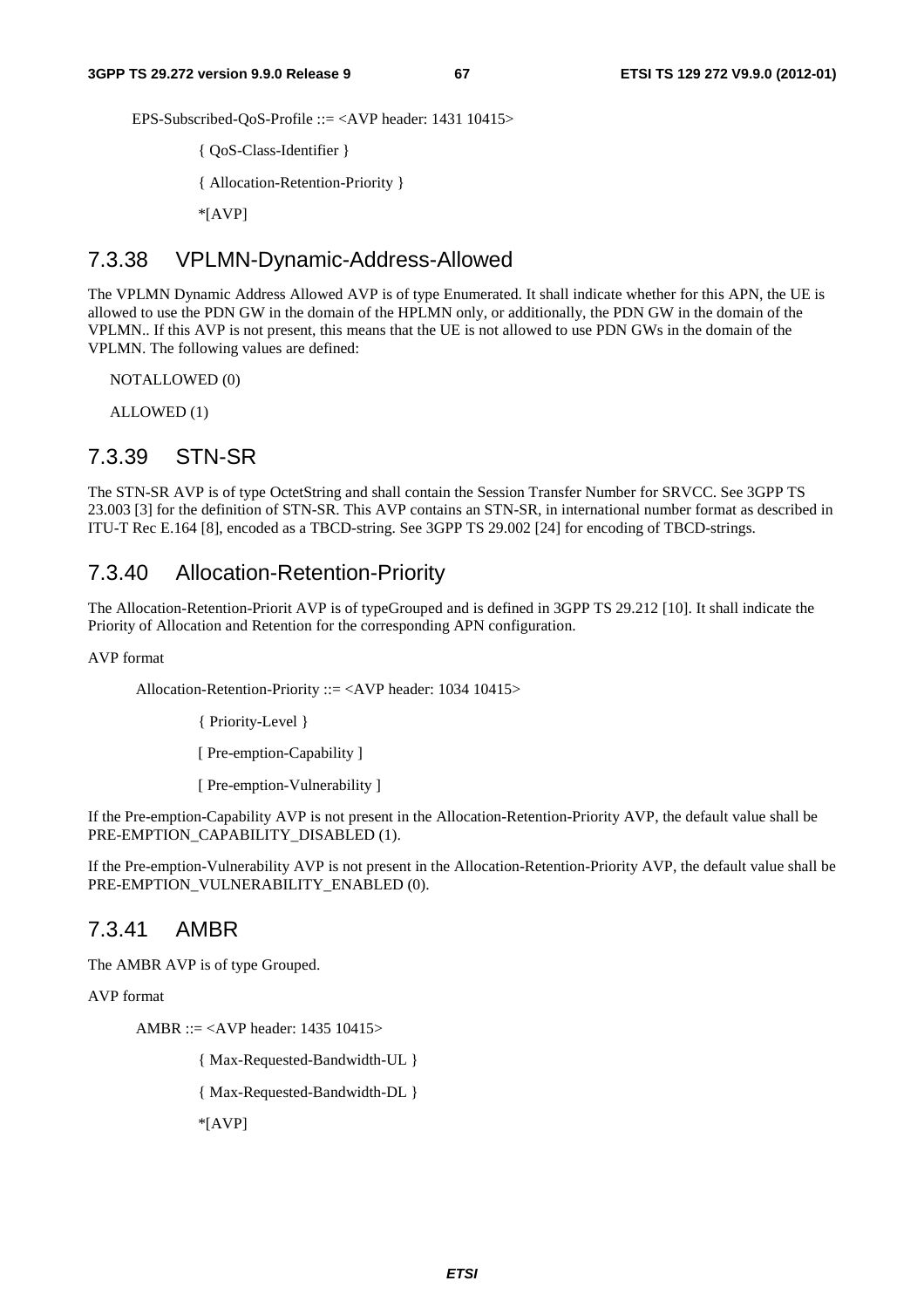## 7.3.42 MIP-Home-Agent-Address

The MIP-Home-Agent-Address AVP is of type Address and is defined in IETF RFC 4004 [27]. This AVP shall contain either IPv4 or IPv6 address of the PDN-GW and this IP address shall be used as the PDN-GW IP address.

### 7.3.43 MIP-Home-Agent-Host

The MIP-Home-Agent-Host is of type Grouped and is defined in IETF RFC 4004 [27]. This AVP shall contain a FQDN of the PDN-GW which shall be used to resolve the PDN-GW IP address using the Domain Name Service function.

MIP-Home-Agent-Host grouped AVP is composed by Destination-Host and Destination-Realm AVPs.

Destination-Host shall contain the hostname of the PDN-GW, formatted as described in 3GPP TS 29.303 [38], clause 4.3.2.

Destination-Realm shall be formatted as:

epc.mnc<MNC>.mcc<MCC>.3gppnetwork.org

where MNC and MCC values indicate the PLMN where the PDN-GW is located.

### 7.3.44 PDN-GW-Allocation-Type

The PDN-GW-Allocation-Type AVP is of type Enumerated. It shall indicate whether the PDN GW address included in MIP6-Agent-Info has been statically allocated (i.e. provisioned in the HSS by the operator), or dynamically selected by other nodes. The following values are defined:

STATIC (0)

DYNAMIC (1)

### 7.3.45 MIP6-Agent-Info

The MIP6-Agent-InfoAVP is of type Grouped and is defined in IETF RFC 5447 [26]. This AVP shall contain the identity of the PDN-GW. This AVP is used to convey the identity of the PDN-GW between the MME/SGSN and the HSS regardless of the specific mobility protocol used (GTP or PMIPv6). The identity of PDN-GW is either an IP address transported in MIP-Home-Agent-Address or an FQDN transported in MIP-Home-Agent-Host. FQDN shall be used if known to the MME/SGSN/HSS.

AVP format

MIP6-Agent-Info ::=  $\langle$  AVP Header: 486  $>$ \*2[ MIP-Home-Agent-Address ] [ MIP-Home-Agent-Host ] [ MIP6-Home-Link-Prefix ] \*[ AVP ]

Within the MIP6-Agent-Info AVP, if static address allocation is used, there may be either:

- an IPv4 address or an IPv6 address of the PGW contained in one MIP-Home-Agent-Address AVP;
- both IPv4 address and IPv6 address of the PGW contained in two MIP-Home-Agent-Address AVPs.

The AVP MIP6-Home-Link-Prefix is not used in S6a/S6d, but it is included here to reflect the complete IETF definition of the grouped AVP.

### 7.3.46 RAT-Frequency-Selection-Priority-ID

The RAT-Frequency-Selection-Priority-ID AVP is of type Unsigned32 and shall contain the subscribed value of Subscriber Profile ID for RAT/Frequency Priority. For details, see 3GPP TS 23.401 [2] and 3GPP TS 23.060 [12] . The coding is defined in 3GPP TS 36.413 [19]. Values shall be in the range of 1 to 256.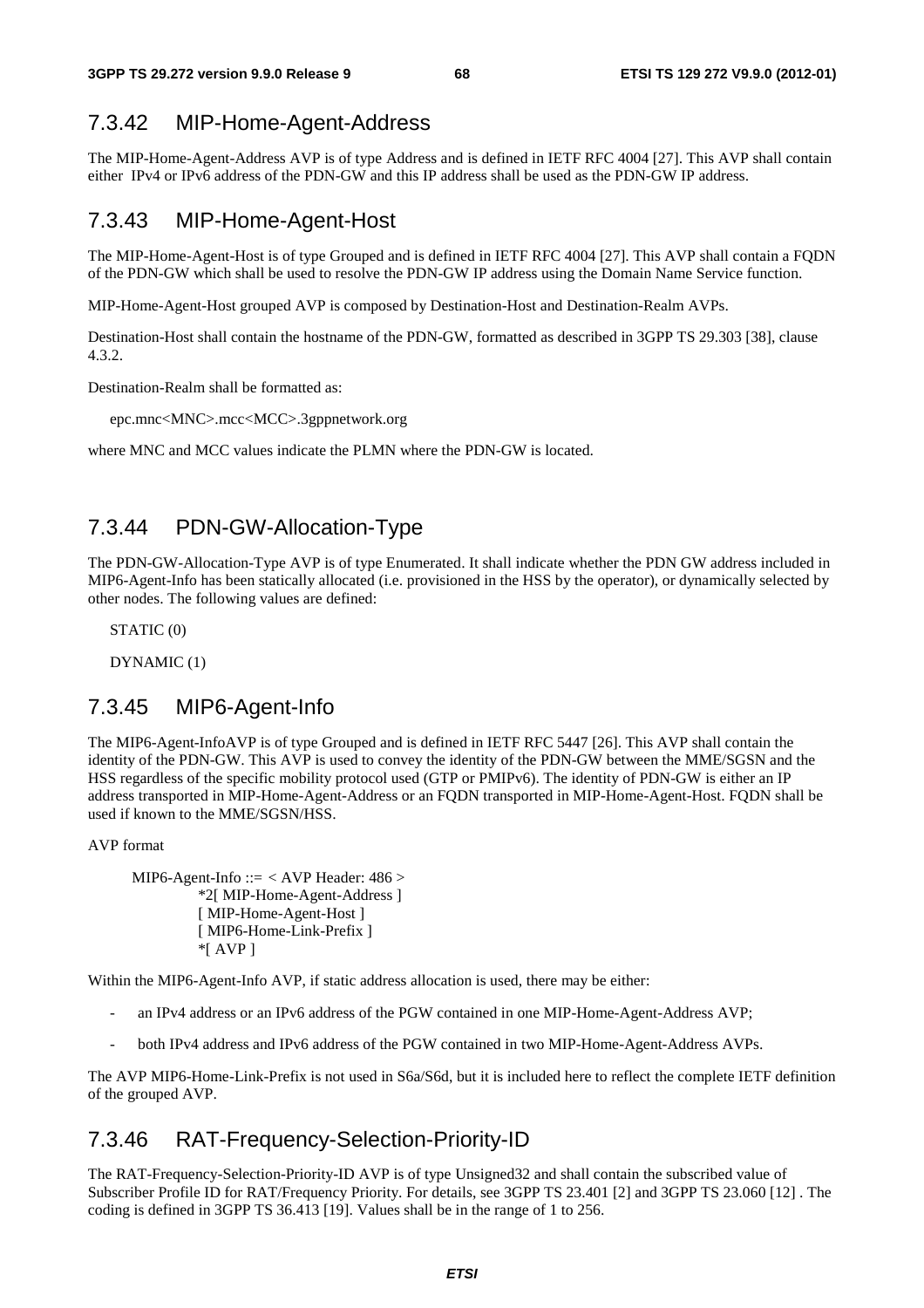# 7.3.47 IDA-Flags

The IDA-Flags AVP is of type Unsigned32 and it shall contain a bit mask. The meanings of the bits are defined in table 7.3.47/1:

| Table 7.3.47/1: IDA-Flags |  |  |
|---------------------------|--|--|
|---------------------------|--|--|

| <b>Bit</b>                                                                                     | Name              | <b>Description</b>                                                |  |  |
|------------------------------------------------------------------------------------------------|-------------------|-------------------------------------------------------------------|--|--|
| 0                                                                                              | Network Node area | This bit, when set, shall indicate that the complete Network Node |  |  |
|                                                                                                | restricted        | area (SGSN area) is restricted due to regional subscription.      |  |  |
| Note: Bits not defined in this table shall be cleared by the sending SGSN and discarded by the |                   |                                                                   |  |  |
|                                                                                                | receiving HSS.    |                                                                   |  |  |

# 7.3.48 PUA-Flags

The PUA-Flags AVP is of type Unsigned32 and it shall contain a bit mask. The meanings of the bits are defined in table 7.3.48/1:

| bit                                                                                           | name          | <b>Description</b>                                             |  |  |
|-----------------------------------------------------------------------------------------------|---------------|----------------------------------------------------------------|--|--|
| 0                                                                                             | Freeze M-TMSI | This bit, when set, shall indicate to the MME that the M-TMSI  |  |  |
|                                                                                               |               | needs to be frozen, i.e. shall not be immediately re-used.     |  |  |
|                                                                                               | Freeze P-TMSI | This bit, when set, shall indicate to the SGSN that the P-TMSI |  |  |
|                                                                                               |               | needs to be frozen, i.e. shall not be immediately re-used.     |  |  |
| Note: Bits not defined in this table shall be cleared by the sending HSS and discarded by the |               |                                                                |  |  |
| receiving MME or SGSN.                                                                        |               |                                                                |  |  |

#### **Table 7.3.48/1: PUA-Flags**

# 7.3.49 NOR-Flags

The NOR-Flags AVP is of type Unsigned32 and it contains a bit mask. The meaning of the bits is defined in table 7.3.49/1:

| bit                                                                                                                        | name                               | <b>Description</b>                                                                                                                             |
|----------------------------------------------------------------------------------------------------------------------------|------------------------------------|------------------------------------------------------------------------------------------------------------------------------------------------|
| 0                                                                                                                          | Single-Registration-<br>Indication | This bit, when set, indicates that the HSS shall send Cancel<br>Location to the SGSN. An SGSN shall not set this bit when<br>sending NOR.      |
| 1                                                                                                                          | SGSN area<br>restricted            | This bit, when set, shall indicate that the complete SGSN area is<br>restricted due to regional subscription.                                  |
| $\mathcal{P}$                                                                                                              | Ready for SM                       | This bit, when set, shall indicate that the UE is present or the UE<br>has memory capacity available to receive one or more short<br>messages. |
| 3                                                                                                                          | UE Reachable from<br><b>MME</b>    | This bit, when set, shall indicate that the UE has become<br>reachable again from MME.                                                         |
| 4                                                                                                                          | Reserved                           | The use of this bit is deprecated. This bit shall be discarded by<br>the receiving HSS.                                                        |
| 5                                                                                                                          | UE Reachable from<br><b>SGSN</b>   | This bit, when set, shall indicate that the UE has become<br>reachable again from SGSN.                                                        |
| Bits not defined in this table shall be cleared by the sending MME or SGSN and discarded<br>Note:<br>by the receiving HSS. |                                    |                                                                                                                                                |

#### **Table 7.3.49/1: NOR-Flags**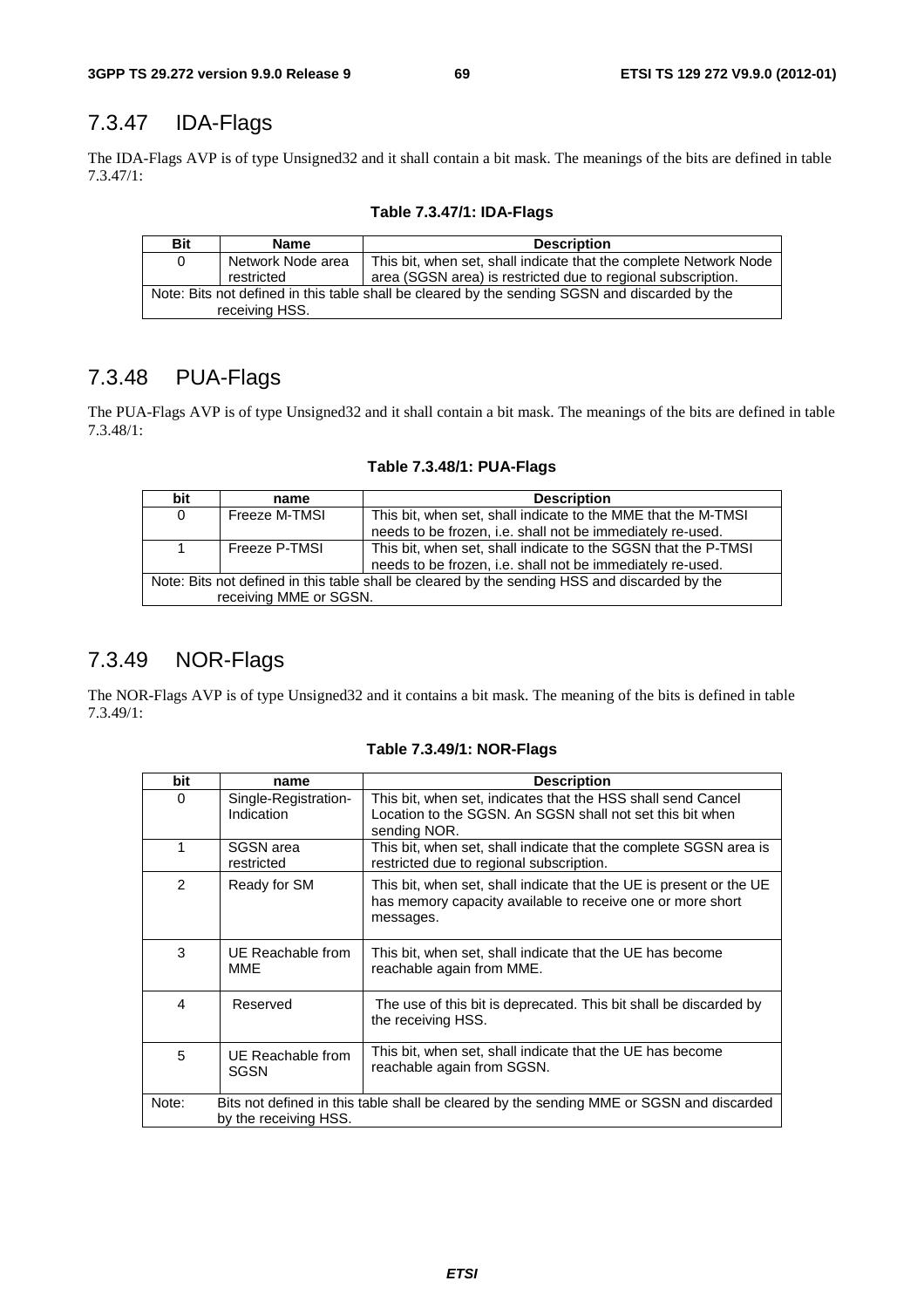### 7.3.50 User-Id

The User-Id AVP shall be of type UTF8String. It shall contain the leading digits of an IMSI (i.e. MCC, MNC, leading digits of MSIN, see 3GPP TS 23.003 [3], clause 2.2) formatted as a character string. Within a HSS, a User-Id identifies a set of subscribers, each with identical leading IMSI digits.

## 7.3.51 Equipment-Status

The Equipment-Status AVP is of type Enumerated, and shall contain the status of the mobile equipment. The following values are defined:

WHITELISTED (0)

BLACKLISTED (1)

GREYLISTED (2)

## 7.3.52 Regional-Subscription-Zone-Code

The Regional-Subscription-Zone-Code AVP is of type OctetString. Up to 10 zone codes shall all be defined as the tracking or routing areas into which the subscriber is allowed to roam. See 3GPP TS 23.003 [3].

NOTE: Any internal list of zone code roaming restrictions that may be generated by the MME/SGSN from the information in this AVP is an implementation issue only.

## 7.3.53 RAND

The RAND AVP is of type OctetString. This AVP shall contain the RAND. See 3GPP TS 33.401 [5].

## 7.3.54 XRES

The XRES AVP is of type OctetString. This AVP shall contain the XRES. See 3GPP TS 33.401 [5].

## 7.3.55 AUTN

The AUTN AVP is of type OctetString. This AVP shall contain the AUTN. See 3GPP TS 33.401 [5].

### 7.3.56 KASME

The KASME AVP is of type OctetString. This AVP shall contain the K\_ASME. See 3GPP TS 33.401 [5].

### 7.3.57 Confidentiality-Key AVP

The Confidentiality-Key is of type OctetString, and shall contain the Confidentiality Key (CK).

### 7.3.58 Integrity-Key AVP

The Integrity-Key is of type OctetString, and shall contain the Integrity Key (IK).

## 7.3.59 Kc AVP

The Kc-Key is of type OctetString, and shall contain the Ciphering Key (Kc).

### 7.3.60 SRES

The SRES AVP is of type OctetString. This AVP shall contain the SRES. See 3GPP TS 33.102 [18].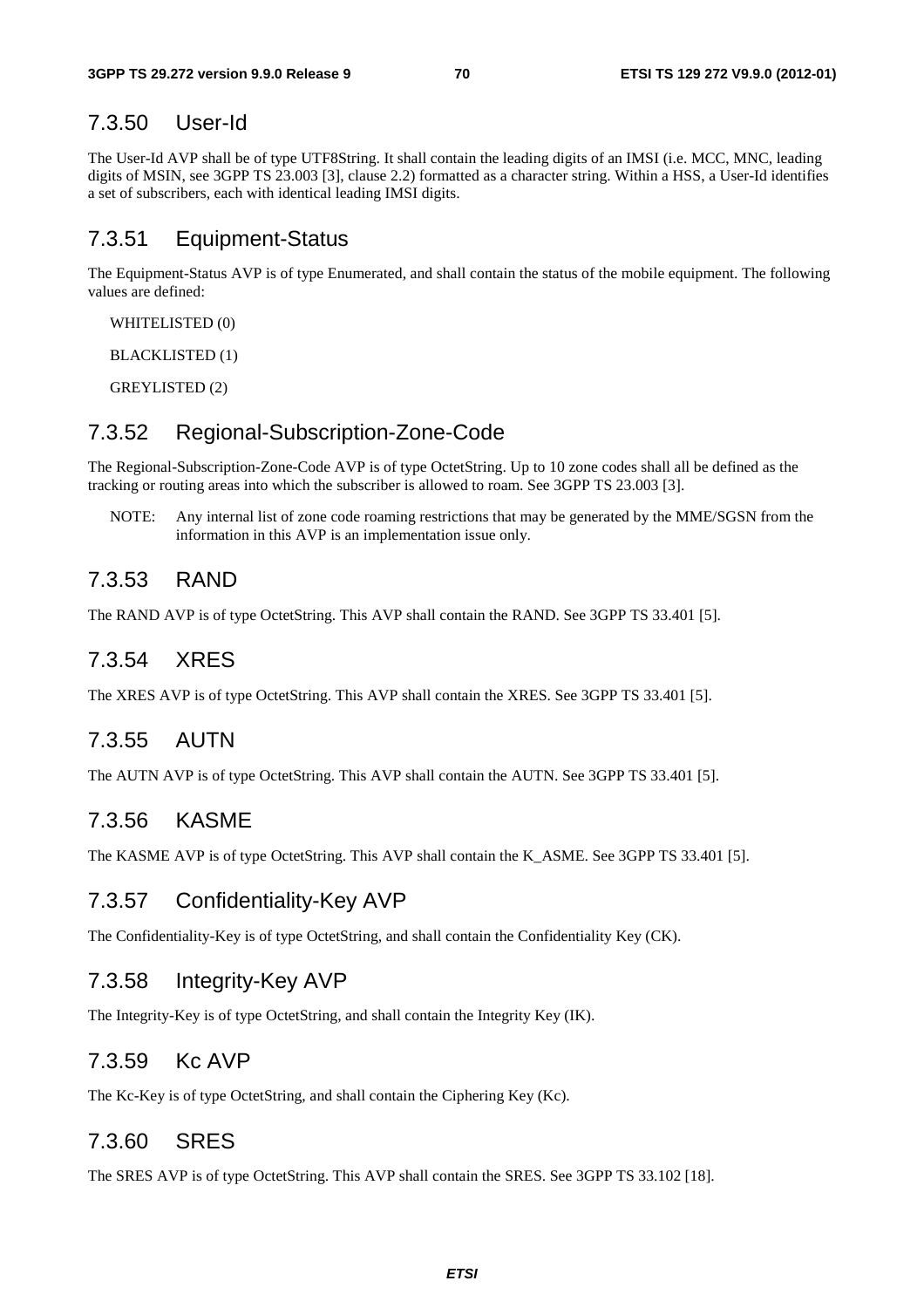7.3.61 Void

## 7.3.62 PDN-Type

The PDN-Type AVP is of type Enumerated and indicates the address type of PDN. The following values are defined:

IPv4 (0)

This value shall be used to indicate that the PDN can be accessed only in IPv4 mode.

IPv6 (1)

This value shall be used to indicate that the PDN can be accessed only in IPv6 mode.

IPv4v6 (2)

This value shall be used to indicate that the PDN can be accessed both in IPv4 mode, in IPv6 mode, and also from UEs supporting dualstack IPv4v6.

 $IPv4_OR_Ipv6(3)$ 

This value shall be used to indicate that the PDN can be accessed either in IPv4 mode, or in IPv6 mode, but not from UEs supporting dualstack IPv4v6. It should be noted that this value will never be used as a requested PDN Type from the UE, since UEs will only use one of their supported PDN Types, i.e., IPv4 only, IPv6 only or IPv4v6 (dualstack). This value is only used as part of the APN subscription context, as an authorization mechanism between HSS and MME.

### 7.3.63 Trace-Data AVP

The Trace-Data AVP is of type Grouped. This AVP shall contain the information related to trace function.

AVP format

Trace-Data ::= <AVP header: 1458 10415>

{Trace-Reference} {Trace-Depth} {Trace-NE-Type-List} [Trace-Interface-List] {Trace-Event-List} [OMC-Id] {Trace-Collection-Entity} \*[AVP]

## 7.3.64 Trace-Reference AVP

The Trace-Reference AVP is of type OctetString. This AVP shall contain the concatenation of MCC, MNC and Trace ID, where the Trace ID is a 3 byte Octet String. See 3GPP TS 32.422 [23].

The content of this AVP shall be encoded as octet strings according to table 7.3.64/1.

See 3GPP TS 24.008 [31], clause 10.5.1.13, PLMN list, for the coding of MCC and MNC. If MNC is 2 digits long, bits 5 to 8 of octet 2 are coded as "1111".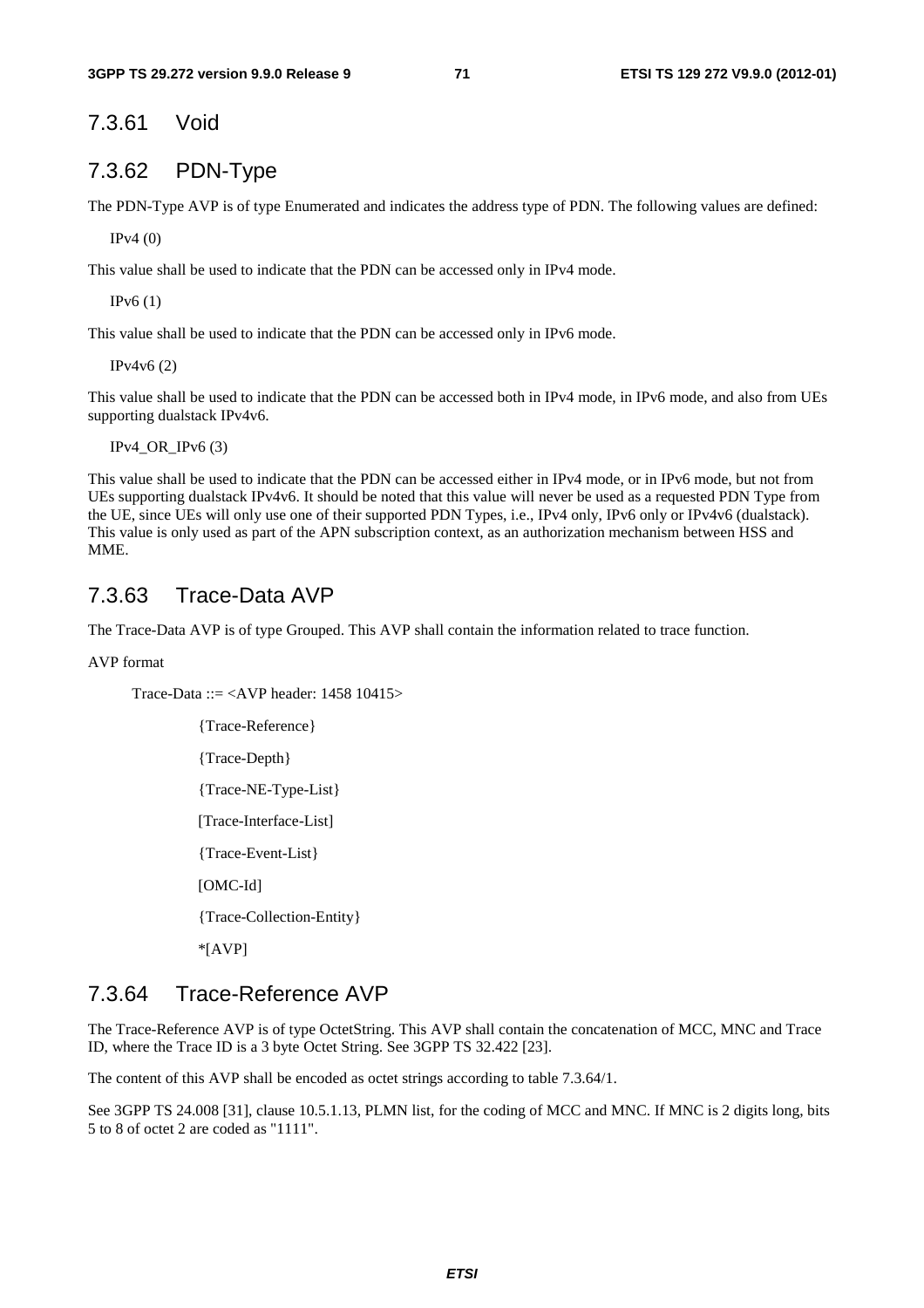| 8 | 6           | 5 | 4        | 3 | 2           |                    |
|---|-------------|---|----------|---|-------------|--------------------|
|   | MCC digit 2 |   |          |   | MCC digit 1 | octet 1            |
|   | MNC digit 3 |   |          |   | MCC digit 3 | octet 2            |
|   | MNC digit 2 |   |          |   | MNC digit 1 | octet 3            |
|   |             |   |          |   |             | octet 4            |
|   |             |   | Trace ID |   |             | octet <sub>5</sub> |
|   |             |   |          |   |             | octet <sub>6</sub> |

**Table 7.3.64/1: Encoding format for Trace-Reference AVP** 

- 7.3.65 Void
- 7.3.66 Void

#### 7.3.67 Trace-Depth AVP

The Trace-Depth AVP is of type Enumerated. The possible values are those defined in 3GPP TS 32.422 [23] for Trace Depth.

#### 7.3.68 Trace-NE-Type-List AVP

The Trace-NE-Type-List AVP is of type OctetString. Octets are coded according to 3GPP TS 32.422 [23].

#### 7.3.69 Trace-Interface-List AVP

The Trace-Interface-List AVP is of type OctetString. Octets are coded according to 3GPP TS 32.422 [23].

#### 7.3.70 Trace-Event-List AVP

The Trace-Event-List AVP is of type OctetString. Octets are coded according to 3GPP TS 32.422 [23].

#### 7.3.71 OMC-Id AVP

The OMC-Id AVP is of type OctetString. Octets are coded according to 3GPP TS 29.002 [24].

#### 7.3.72 GPRS-Subscription-Data

The GPRS-Subscription-Data AVP is of type Grouped. It shall contain the information related to the user profile relevant for GPRS.

AVP format:

GPRS-Subscription-Data ::= <AVP header: 1467 10415>

{ Complete-Data-List-Included-Indicator } 1\*50{PDP-Context} \*[AVP]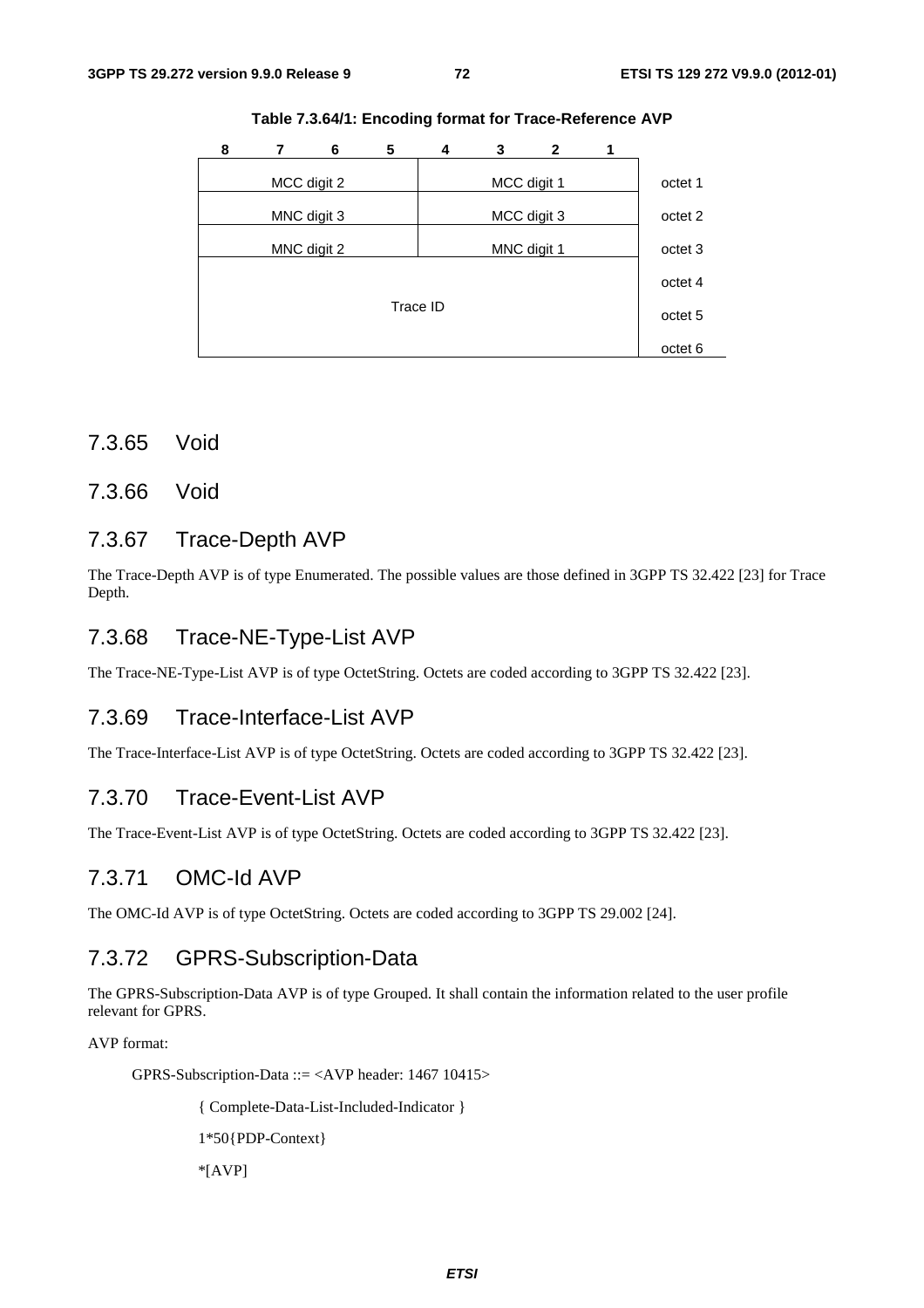NOTE: The max number of PDP-Context AVP aligns with the value of maxNumOfPDP-Contexts as defined in 3GPP TS 29.002[24].

#### 7.3.73 Complete-Data-List-Included-Indicator

The Complete-Data-List-Included-Indicator AVP is of type Enumerated. The following values are defined:

All PDP CONTEXTS INCLUDED (0)

MODIFIED/ADDED\_PDP CONTEXTS\_INCLUDED (1)

#### 7.3.74 PDP-Context

The PDP-Context AVP is of type Grouped. For a particular GPRS user having multiple PDP Context configurations, the Service-Selection AVP values may be the same for different PDP-Context AVPs.

AVP format

PDP-Context ::= <AVP header: 1469 10415>

{ Context-Identifier } { PDP-Type } [ PDP-Address ] { QoS-Subscribed } [ VPLMN-Dynamic-Address-Allowed ] { Service-Selection } [3GPP-Charging-Characteristics] [ Ext-PDP-Type ] [ Ext-PDP-Address ] [ AMBR ] \*[AVP]

The Ext-PDP-Address AVP may be present only if the PDP-Address AVP is present. If the Ext-PDP-Address AVP is present, then it shall not contain the same address type (IPv4 or IPv6) as the PDP-Address AVP.

The AMBR included in this grouped AVP shall include the AMBR associated to the APN included in the PDP-Context AVP (APN-AMBR).

## 7.3.75 PDP-Type

The PDP-Type AVP is of type OctetString. Octets are coded according to 3GPP TS 29.002 [24] and 3GPP TS 29.060 [39].

#### 7.3.75A Ext-PDP-Type

The Ext-PDP-Type AVP is of type OctetString. Octets are coded according to 3GPP TS 29.002 [24] and 3GPP TS 29.060 [39] and shall contain the value of IPv4v6.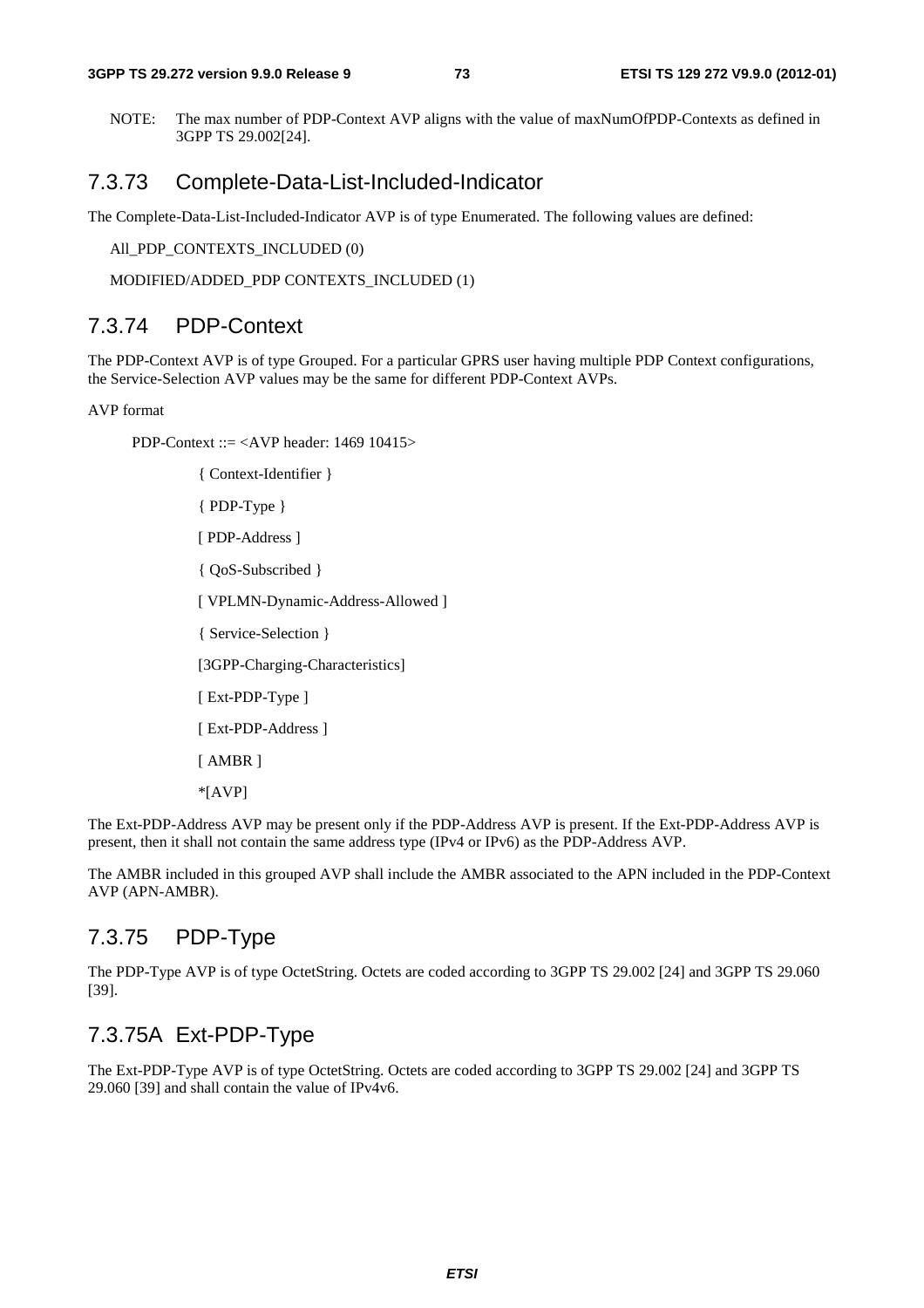## 7.3.76 Void

## 7.3.77 QoS-Subscribed

The QoS-Subscribed AVP is of type OctetString. Octets are coded according to 3GPP TS 29.002 [24] (octets of QoS-Subscribed, Ext-QoS-Subscribed, Ext2-QoS-Subscribed, Ext3-QoS-Subscribed and Ext4-QoS-Subscribed values are concatenated).

## 7.3.78 CSG-Subscription-Data

The CSG-Subscription-Data AVP is of type Grouped. This AVP shall contain the CSG-Id and optionally an associated expiration date.

#### AVP format

CSG-Subscription-Data ::= <AVP header: 1436 10415>

{ CSG-Id } [ Expiration-Date ] \*[AVP]

## 7.3.79 CSG-Id

The CSG-Id-Data AVP is of type Unsigned32. Values are coded according to 3GPP TS 23.003 [3]. Unused bits (least significant) shall be padded with zeros.

### 7.3.80 Expiration-Date

The Expiration-Date AVP is of type Time (see IETF RFC 3588 [4]) and contains the point in time when subscription to the CSG-Id expires.

#### 7.3.81 Roaming-Restricted-Due-To-Unsupported-Feature

The Roaming-Restricted-Due-To-Unsupported-Feature AVP is of type Enumerated and indicates that roaming is restricted due to unsupported feature. The following value is defined:

Roaming-Restricted-Due-To-Unsupported-Feature (0)

#### 7.3.82 Specific-APN-Info AVP

The Specific-APN-Info AVP is of type Grouped. It shall only be present in the APN configuration when the APN is a wild card APN. It shall contain the APN which is not present in the subscription context but the UE is authorized to connect to and the identity of the registered PDN-GW.

The AVP format shall conform to:

Specific-APN-Info ::= <AVP header: 1472 10415>

- { Service-Selection }
- { MIP6-Agent-Info }

[ Visited-Network-Identifier ]

\*[ AVP ]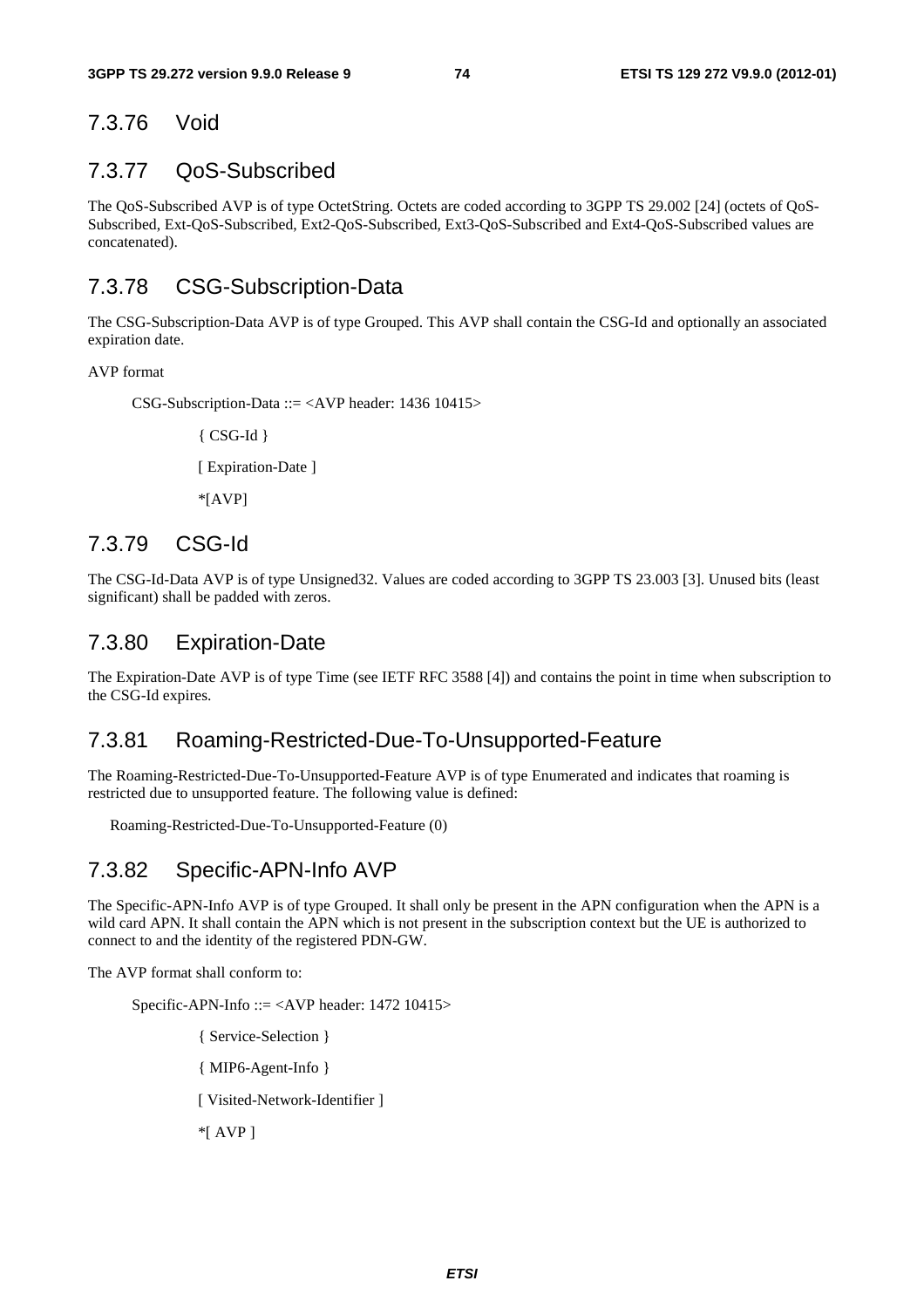#### 7.3.83 Alert-Reason AVP

The Alert-Reason AVP is of type Enumerated. The following values are defined:

UE\_PRESENT (0)

UE\_MEMORY\_AVAILABLE (1)

### 7.3.84 LCS-Info

The LCS-Info AVP is of type Grouped. This AVP shall contain the following LCS related information for a subscriber:

- list of GMLCs in the HPLMN that are permitted to issue a call/session unrelated or call/session related MT-LR location request for this UE;
- privacy exception list that is applicable only over the S6d interface;
- MO-LR list.

AVP format

LCS-Info ::= <AVP header: 1473 10415>

\*[ GMLC-Number]

\*[ LCS-PrivacyException ]

\*[ MO-LR ]

\*[AVP]

#### 7.3.85 GMLC-Number

The GMLC-Number AVP is of type OctetString. This AVP shall contain the ISDN number of the GMLC. For further details on the encoding of this AVP, see 3GPP TS 23.003[3].

#### 7.3.86 LCS-PrivacyException

The LCS-PrivacyException AVP is of type Grouped. This AVP shall contain the classes of LCS Client that are allowed to locate any target UE.

AVP format

LCS-PrivacyException ::= <AVP header: 1475 10415>

{ SS-Code } { SS-Status }

[ Notification-To-UE-User ]

- \*[ External-Client ]
- \*[ PLMN-Client ]
- \*[ Service-Type ]

\*[AVP]

#### 7.3.87 SS-Code

The SS-Code AVP is of type OctetString. Octets are coded according to 3GPP TS 29.002 [24].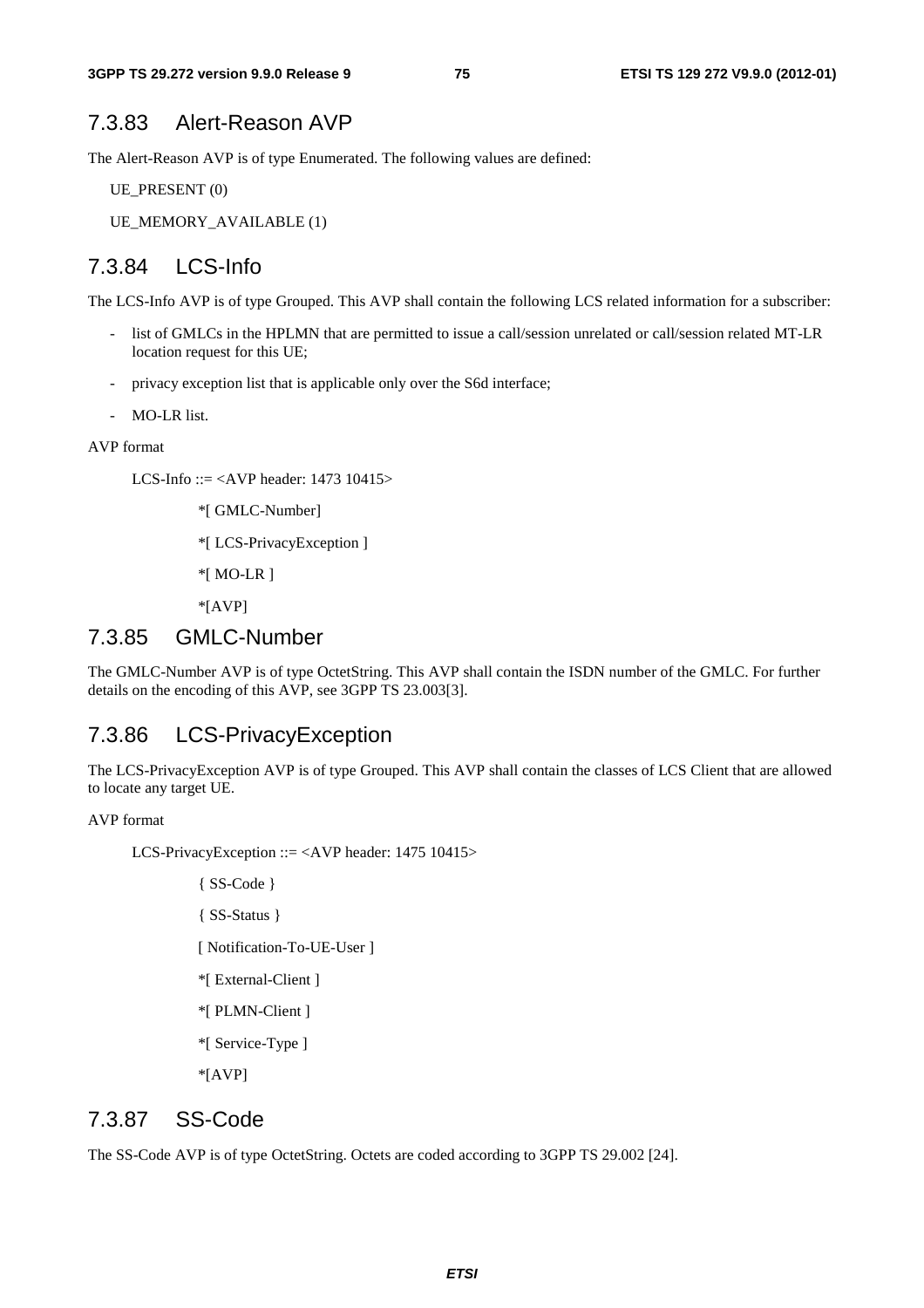#### 7.3.88 SS-Status

The SS-Status AVP is of type OctetString. Octets are coded according to 3GPP TS 29.002 [24]. For details, see 3GPP TS 23.011 [29].

### 7.3.89 Notification-To-UE-User

The Privacy-Notification-UE-User AVP is of type Enumerated. The following values are defined:

NOTIFY\_LOCATION\_ALLOWED (0)

NOTIFYANDVERIFY\_LOCATION\_ALLOWED\_IF\_NO\_RESPONSE (1)

NOTIFYANDVERIFY\_LOCATION\_NOT\_ALLOWED\_IF\_NO\_RESPONSE (2)

LOCATION\_NOT\_ALLOWED (3)

#### 7.3.90 External-Client

The External-Client AVP is of type Grouped. This AVP shall contain the identities of the external clients that are allowed to locate a target UE for a MT-LR.

AVP format

External-Client ::= <AVP header: 1479 10415>

{ Client-Identity }

[ GMLC-Restriction ]

[ Notification-To-UE-User ]

\*[AVP]

#### 7.3.91 Client-Identity

The Client-Identity AVP is of type OctetString and it shall contain the ISDN number of the external client. For further details on the encoding of this AVP, see 3GPP TS 23.003 [3].

#### 7.3.92 GMLC-Restriction

The GMLC-Restriction AVP is of type Enumerated. The following values are defined:

GMLC\_LIST (0)

HOME\_COUNTRY (1)

#### 7.3.93 PLMN-Client

The PLMN-Client AVP is of type Enumerated. The following values are defined:

BROADCAST\_SERVICE (0)

O\_AND\_M\_HPLMN (1)

O\_AND\_M\_VPLMN (2)

ANONYMOUS\_LOCATION (3)

TARGET\_UE\_SUBSCRIBED\_SERVICE (4)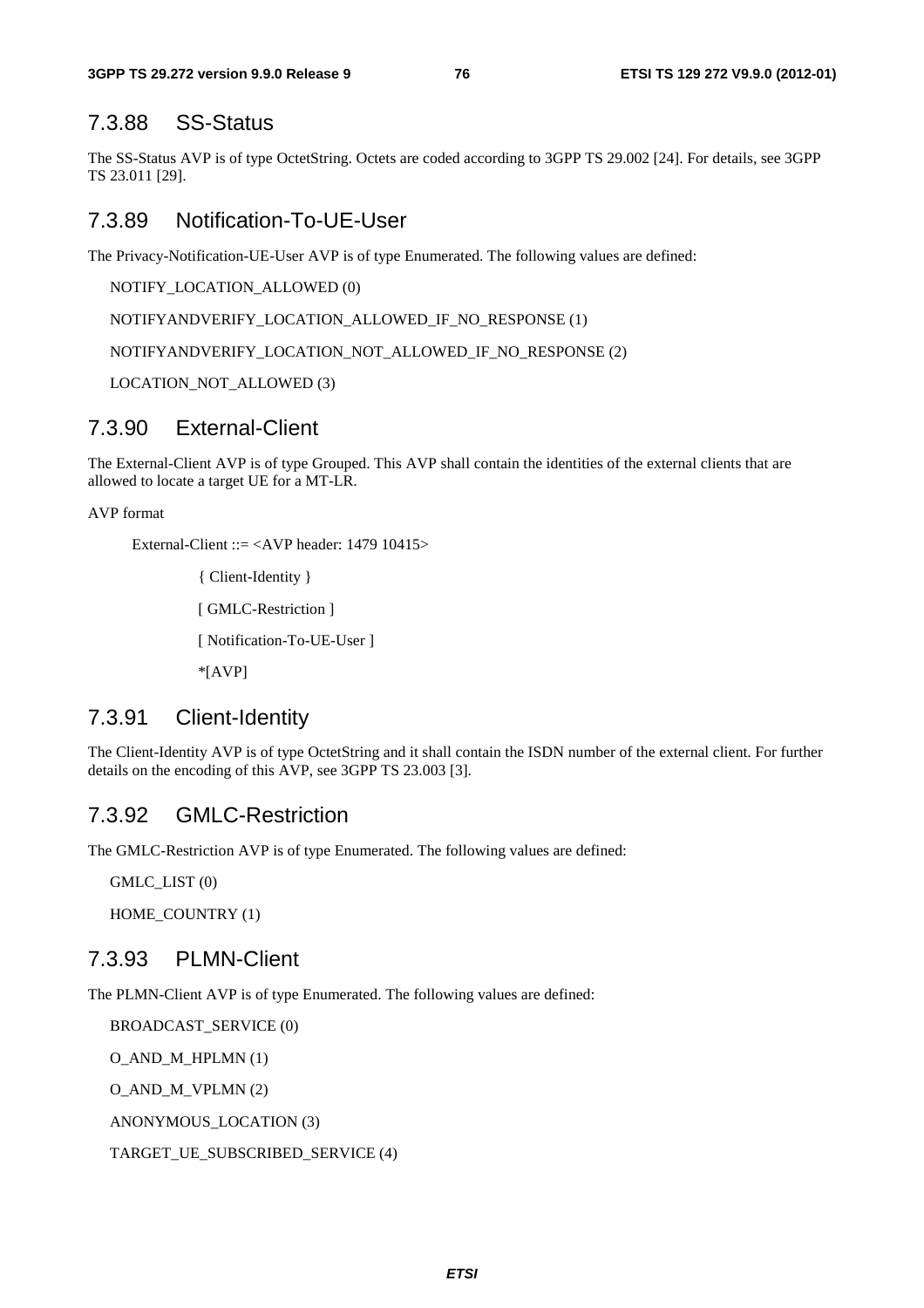#### 7.3.94 Service-Type

The Service-Type AVP is of type Grouped. This AVP shall contain the identities of the service type of the clients that are allowed to locate a target UE for an MT-LR.

AVP format

Service-Type ::= <AVP header: 1483 10415>

{ ServiceTypeIdentity } [ GMLC-Restriction ] [ Notification-To-UE-User ] \*[AVP]

#### 7.3.95 ServiceTypeIdentity

The ServiceTypeIdentity AVP is of type Unsigned32. For details on the values of this AVP, see 3GPP TS 29.002 [24].

#### 7.3.96 MO-LR

The MO-LR AVP is of type Grouped. This AVP shall contain the classes of MO-LR for which a subscription exists for a particular UE.

#### AVP format

```
MO-LR ::= <AVP header: 1485 10415> 
{ SS-Code } 
{ SS-Status } 
*[AVP]
```
#### 7.3.97 Void

#### 7.3.98 Trace-Collection-Entity AVP

The Trace-collection-Entity AVP is of type Address and contains the IPv4 or IPv6 address of the Trace Collection Entity, as defined in 3GPP TS 32.422 [23], clause 5.9.

#### 7.3.99 Teleservice-List

The Teleservice-List AVP is of type Grouped. This AVP shall contain the service codes for the short message related teleservice for a subscriber:

AVP format

Teleservice-List ::= <AVP header: 1486 10415>

1 \* { TS-Code }\* [ AVP ]

#### 7.3.100 TS-Code

The TS-Code AVP is of type OctetString. Octets are coded according to 3GPP TS 29.002 [24].

#### 7.3.101 Call-Barring-Infor-List

The Call-Barring-Infor-List AVP is of type Grouped. This AVP shall contain the service codes for the short message related call barring services for a subscriber: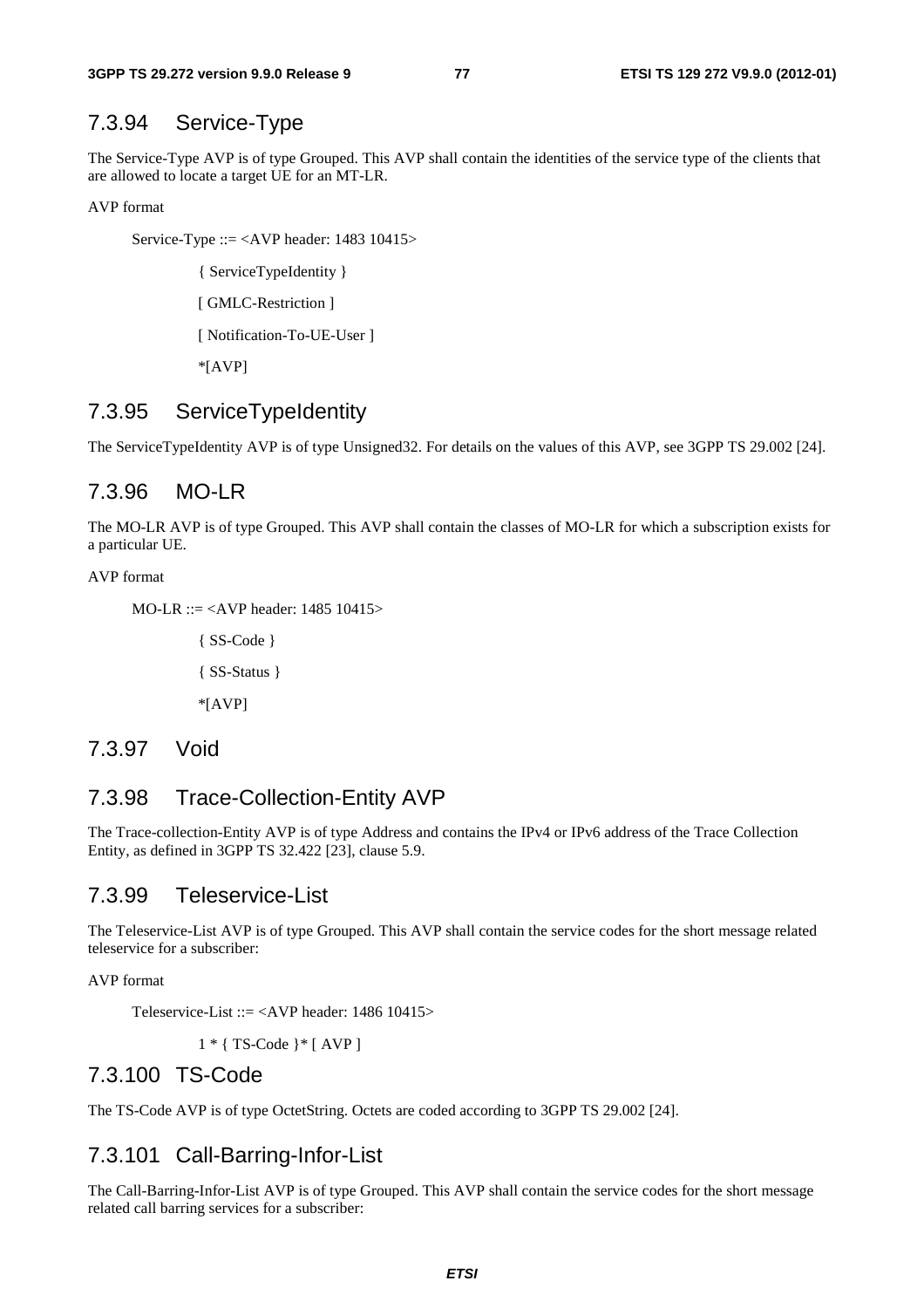AVP format

Call-Barring-Infor-List ::= <AVP header: 1488 10415>

1 \* { SS-Code }  $*$  [ AVP ]

#### 7.3.102 SGSN-Number AVP

The SGSN-Number AVP is of type OctetString and it shall contain the ISDN number of the SGSN. For further details on the definition of this AVP, see 3GPP TS 23.003[3]. This AVP contains an SGSN-Number in international number format as described in ITU-T Rec E.164 [8] and shall be encoded as a TBCD-string. See 3GPP TS 29.002 [24] for encoding of TBCD-strings.

#### 7.3.103 IDR-Flags

The IDR-Flags AVP is of type Unsigned32 and it shall contain a bit mask. The meaning of the bits shall be as defined in table 7.3.103/1:

| bit                                                                                                                | name                                              | <b>Description</b>                                                                                                                                                                                                                                                                             |  |  |  |
|--------------------------------------------------------------------------------------------------------------------|---------------------------------------------------|------------------------------------------------------------------------------------------------------------------------------------------------------------------------------------------------------------------------------------------------------------------------------------------------|--|--|--|
| $\Omega$                                                                                                           | UE Reachability<br>Request                        | This bit when set shall indicate to the MME or the SGSN that the<br>HSS is awaiting a Notification of UE Reachability.                                                                                                                                                                         |  |  |  |
| 1                                                                                                                  | T-ADS Data<br>Request                             | This bit, when set, shall indicate to the MME or SGSN that the<br>HSS requests the support status of "IMS Voice over PS<br>Sessions", and the RAT Type and timestamp of the last radio<br>contact with the UE.                                                                                 |  |  |  |
| $\mathcal{P}$                                                                                                      | <b>EPS User State</b><br>Request                  | This bit, when set, shall indicate to the MME or the SGSN that<br>the HSS requests the MME or the SGSN for the current user<br>state.                                                                                                                                                          |  |  |  |
| 3                                                                                                                  | <b>EPS</b> Location<br><b>Information Request</b> | This bit, when set, shall indicate to the MME or the SGSN that<br>the HSS requests the MME or SGSN for location information.                                                                                                                                                                   |  |  |  |
| 4                                                                                                                  | Current Location<br>Request                       | This bit, when set, shall indicate to the MME or the SGSN that<br>the HSS requests the MME or SGSN to provide the most current<br>location information by paging the UE if the UE is in idle mode.<br>This bit is used only in combination with the "EPS Location<br>Information Request" bit. |  |  |  |
| NOTE:<br>Bits not defined in this table shall be cleared by the sending HSS and discarded by the<br>receiving MME. |                                                   |                                                                                                                                                                                                                                                                                                |  |  |  |

**Table 7.3.103/1: IDR-Flags** 

### 7.3.104 ICS-Indicator

The ICS-Indicator AVP is of type Enumerated. The meaning of the values is defined in 3GPP TS 23.292 [34] and 3GPP TS 23.216 [35]. The following values are defined:

FALSE (0)

TRUE (1)

## 7.3.105 Visited-Network-Identifier

The Visited-Network-Identifier AVP contains the identity of the network where the PDN-GW was allocated, in the case of dynamic PDN-GW assignment.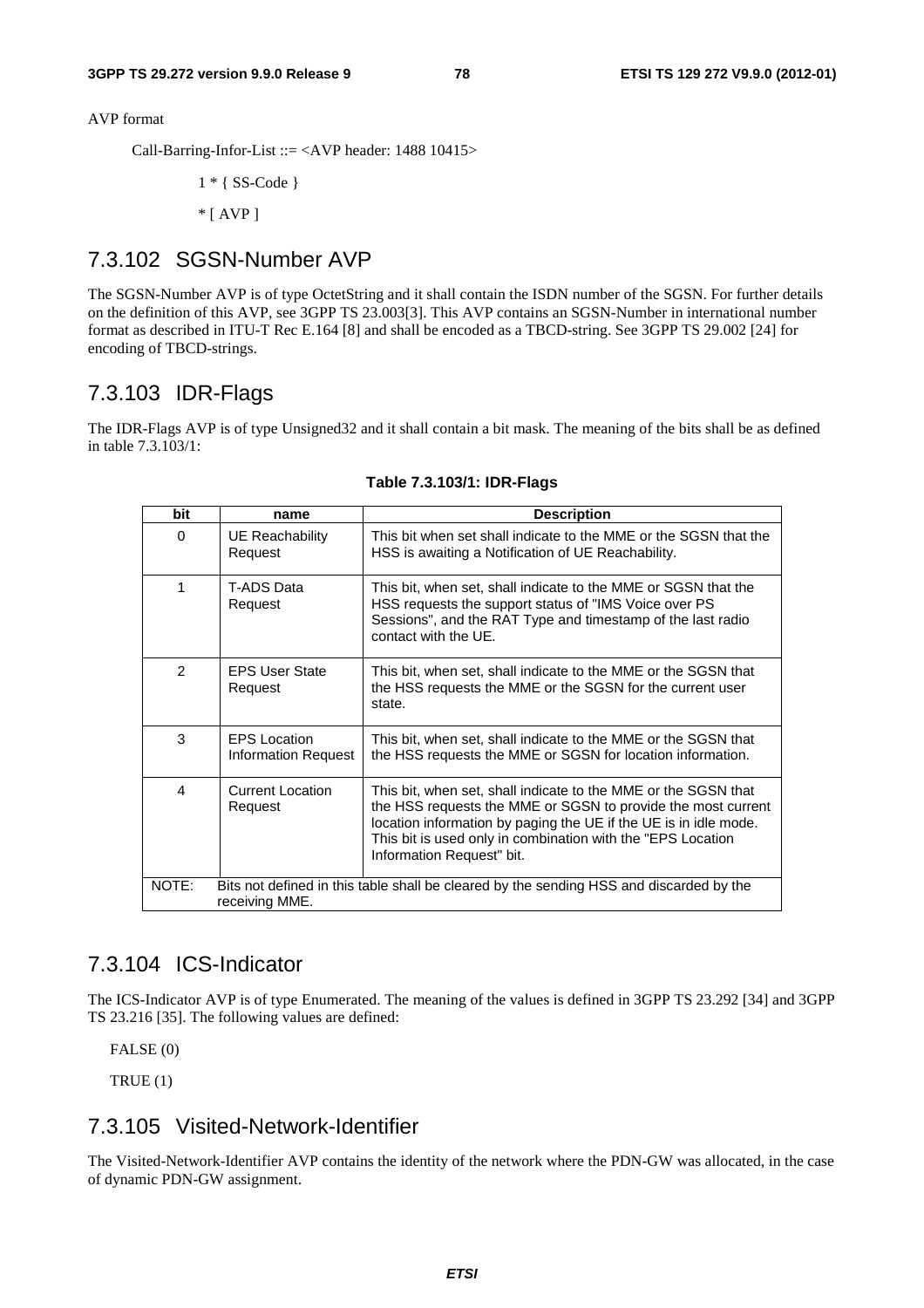The AVP shall be encoded as:

mnc<MNC>.mcc<MCC>.3gppnetwork.org

#### 7.3.106 IMS-Voice-Over-PS-Sessions-Supported

The IMS-Voice-Over-PS-Sessions-Supported AVP is of type Enumerated. The following values are defined:

#### NOT\_SUPPORTED (0)

This value indicates that "IMS Voice over PS Sessions" is not supported by the UE's most recently used TA or RA in the serving node.

#### SUPPORTED (1)

This value indicates that "IMS Voice over PS Sessions" is supported by the UE's most recently used TA or RA in the serving node.

If this AVP is not present in the command, the default value is NOT\_SUPPORTED (0).

#### 7.3.107 Homogeneus-Support-of-IMS-Voice-Over-PS-Sessions

The Homogeneous-Support-of-IMS-Voice-Over-PS-Sessions AVP is of type Enumerated. The following values are defined:

#### NOT\_SUPPORTED (0)

This value indicates that "IMS Voice over PS Sessions" is not supported, homogeneously, in any of the TAs or RAs associated to the serving node.

#### SUPPORTED (1)

This value indicates that "IMS Voice over PS Sessions" is supported, homogeneously, in all of the TAs or RAs associated to the serving node.

If this AVP is not present in the command, it indicates that there is no homogeneous support of IMS Voice Over PS Sessions on all the TA/RAs of the serving node, or that the homogeneity of this support is unkown to the serving node.

#### 7.3.108 Last-UE-Activity-Time

The Last-UE-Activity-Time AVP is of type Time (see IETF RFC 3588 [4]), and contains the point of time of the last radio contact of the serving node (MME or SGSN) with the UE.

#### 7.3.109 GMLC-Address

The GMLC-Address AVP is of type Address and shall contain the IPv4 or IPv6 address of the V-GMLC associated with the serving node.

#### 7.3.110 EPS-User-State

The EPS-User-State AVP is of type Grouped. It shall contain the information related to the user state in the MME and/or the SGSN.

AVP format

EPS-User-State  $::=$  <AVP header:1495 10415>

[MME-User-State] [SGSN-User-State]

\*[AVP]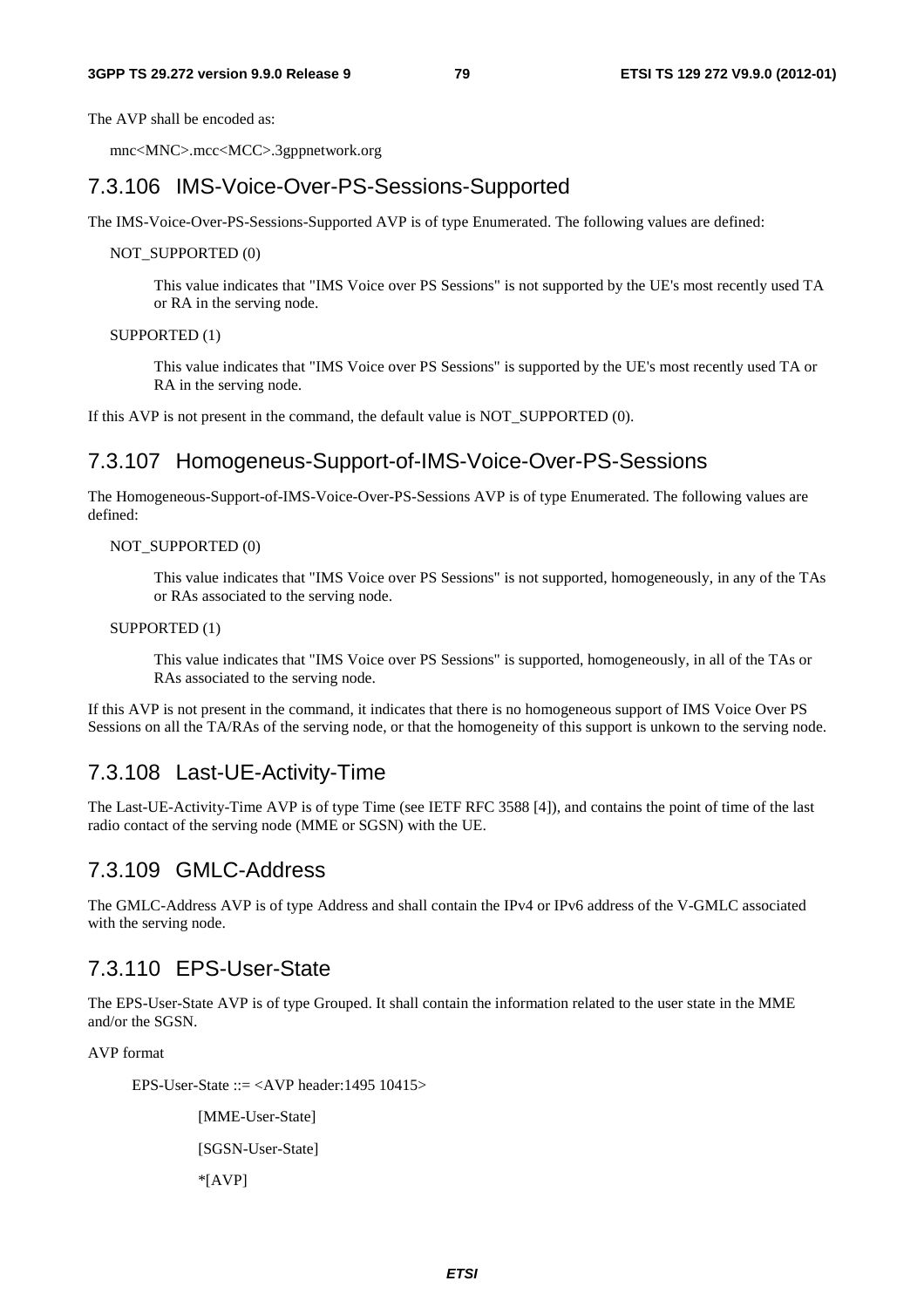## 7.3.111 EPS-Location-Information

The EPS-LocationInformation AVP is of type Grouped. It shall contain the information related to the user location relevant for EPS.

AVP format

EPS-Location-Information ::= <AVP header: 1496 10415>

[MME-Location-Information]

[SGSN-Location-Information]

\*[AVP]

#### 7.3.112 MME-User-State

The MME-User-State AVP is of type Grouped. It shall contain the information related to the user state in the MME.

AVP format

MME-User-State ::= <AVP header: 1497 10415>

[User-State]

\*[AVP]

#### 7.3.113 SGSN-User-State

The SGSN-User-State AVP is of type Grouped. It shall contain the information related to the user state in the SGSN.

AVP format

SGSN-User-State ::= <AVP header: 1498 10415>

[User-State] \*[AVP]

#### 7.3.114 User-State

The User-State AVP is of type Enumerated and indicates the user state in EPS. The following values are defined:

DETACHED (0)

ATTACHED\_NOT\_REACHABLE\_FOR\_PAGING (1)

ATTACHED\_REACHABLE\_FOR\_PAGING (2)

CONNECTED\_NOT\_REACHABLE\_FOR\_PAGING (3)

CONNECTED\_REACHABLE\_FOR\_PAGING (4)

NETWORK\_DETERMINED\_NOT\_REACHABLE (5)

#### 7.3.115 MME-Location-Information

The MME-Location-Information AVP is of type Grouped. It shall contain the information related to the user location relevant for the MME.

AVP format

MME-Location-Information ::= <AVP header: 1600 10415>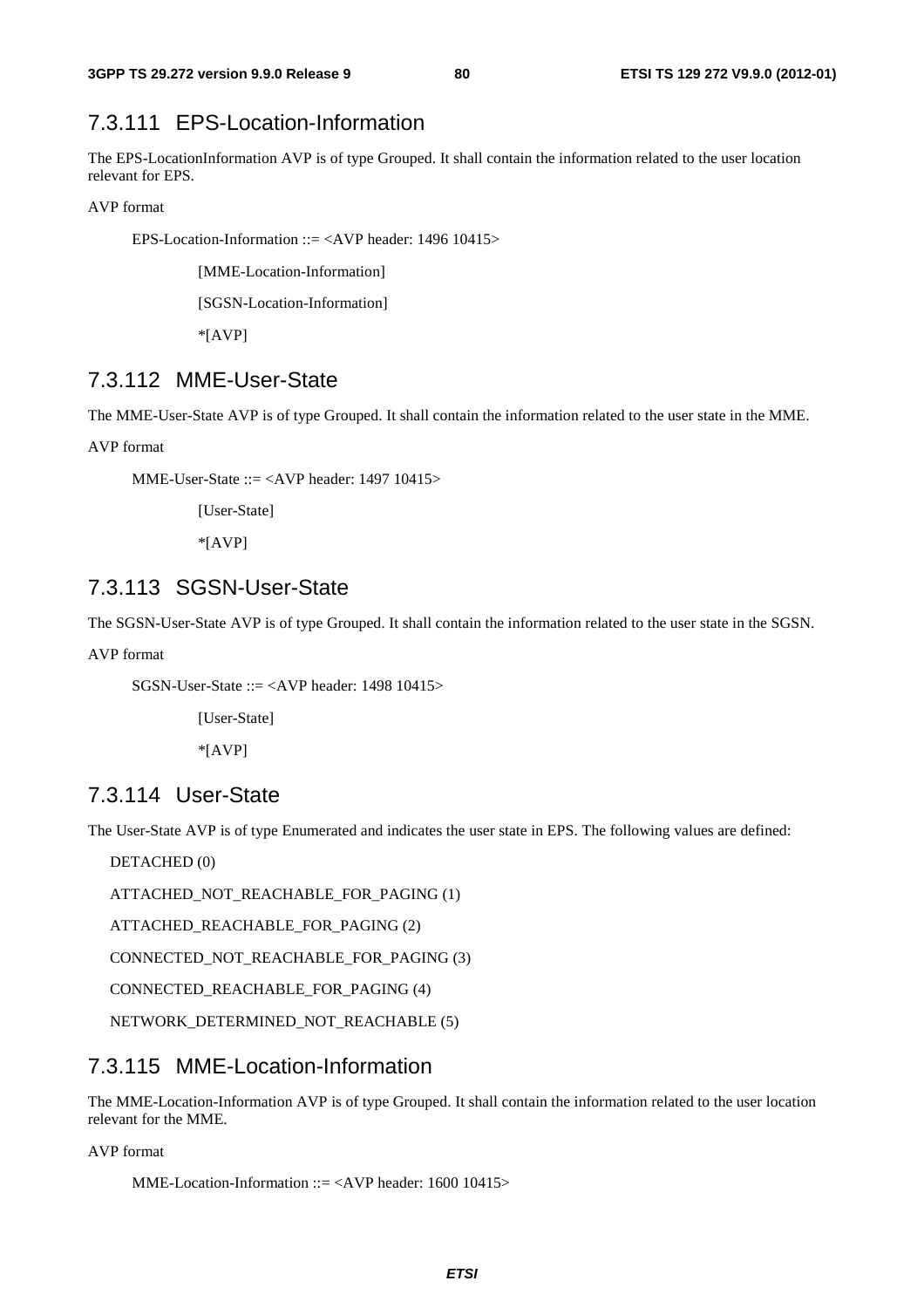[E-UTRAN-Cell-Global-Identity] [Tracking-Area-Identity] [Geographical-Information] [Geodetic-Information] [Current-Location-Retrieved] [Age-Of-Location-Information] \*[AVP]

## 7.3.116 SGSN-Location-Information

The SGSN-Location-Information AVP is of type Grouped. It shall contain the information related to the user location relevant for the SGSN.

AVP format

SGSN-Location-Information  $::=$  <AVP header: 1601 10415>

[Cell-Global-Identity] [Location-Area-Identity] [Service-Area-Identity] [Routing-Area-Identity] [Geographical-Information] [Geodetic-Information] [Current-Location-Retrieved] [Age-Of-Location-Information] \*[AVP]

#### 7.3.117 E-UTRAN-Cell-Global-Identity

The E-UTRAN-Cell-Global-Identity AVP is of type OctetString and shall contain the E-UTRAN Cell Global Identification of the user which identifies the cell the user equipment is registered, as specified in 3GPP TS 23.003 [3]. Octets are coded as described in 3GPP TS 29.002 [24].

## 7.3.118 Tracking-Area-Identity

The Tracking-Area-Identity AVP is of type OctetString and shall contain the Tracking Area Identity of the user which identifies the tracking area where the user is located, as specified in 3GPP TS 23.003 [3]. Octets are coded as described in 3GPP TS 29.002 [24].

## 7.3.119 Cell-Global-Identity

The Cell-Global-Identity AVP is of type OctetString and shall contain the Cell Global Identification of the user which identifies the cell the user equipment is registered, as specified in 3GPP TS 23.003 [3]. Octets are coded as described in 3GPP TS 29.002 [24].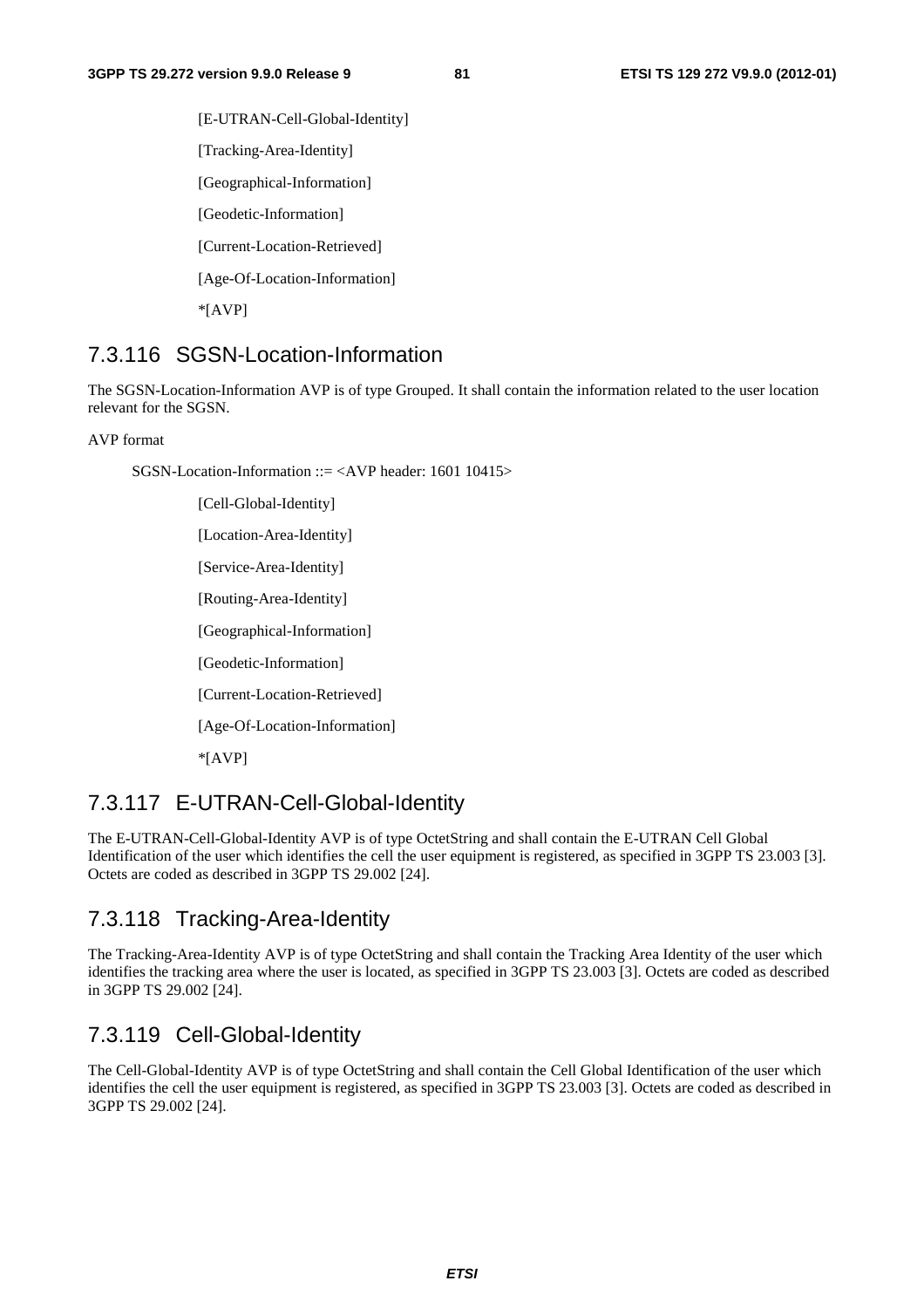## 7.3.120 Routing-Area-Identity

The Routing-Area-Identity AVP is of type OctetString and shall contain the Routing Area Identity of the user which identifies the routing area where the user is located, as specified in 3GPP TS 23.003 [3]. Octets are coded as described in 3GPP TS 29.002 [24].

## 7.3.121 Location-Area-Identity

The Location-Area-Identity AVP is of type OctetString and shall contain the Location Area Identification of the user which identifies the Location area where the user is located, as specified in 3GPP TS 23.003 [3]. Octets are coded as described in 3GPP TS 29.002 [24].

## 7.3.122 Service-Area-Identity

The Service-Area-Identity AVP is of type OctetString and shall contain the Service Area Identifier of the user where the user is located, as specified in 3GPP TS 23.003 [3]. Octets are coded as described in 3GPP TS 29.002 [24].

## 7.3.123 Geographical-Information

The Geographical-Information AVP is of type OctetString and shall contain the geographical Information of the user. For details and octet encoding, see 3GPP TS 29.002 [24].

## 7.3.124 Geodetic-Information

The Geodetic-Information AVP is of type OctetString and shall contain the Geodetic Location of the user. For details and octet encoding, see 3GPP TS 29.002 [24].

## 7.3.125 Current-Location-Retrieved

The Current-Location-Retrieved AVP is of type Enumerated. The following values are defined:

```
ACTIVE-LOCATION-RETRIEVAL (0)
```
This value is used when location information was obtained after a successful paging procedure for Active Location Retrieval.

## 7.3.126 Age-Of-Location-Information

The Age-Of-Location-Information AVP is of type Unsigned32 and shall contain the the elapsed time in minutes since the last network contact of the user equipment. For details, see 3GPP TS 29.002 [24].

## 7.3.127 Active-APN

The Active-APNs AVP is of type Grouped. It shall contain information about a dynamically established APN on a serving node, so the HSS can restore it, if it is eventually lost after a node restart.

The AVP format shall conform to:

Active-APN ::=  $\langle$ AVP header: 1612 10415 $>$ 

{ Context-Identifier }

- [ Service-Selection ]
- [ MIP6-Agent-Info ]
- [ Visited-Network-Identifier ]
- \*[ Specific-APN-Info ]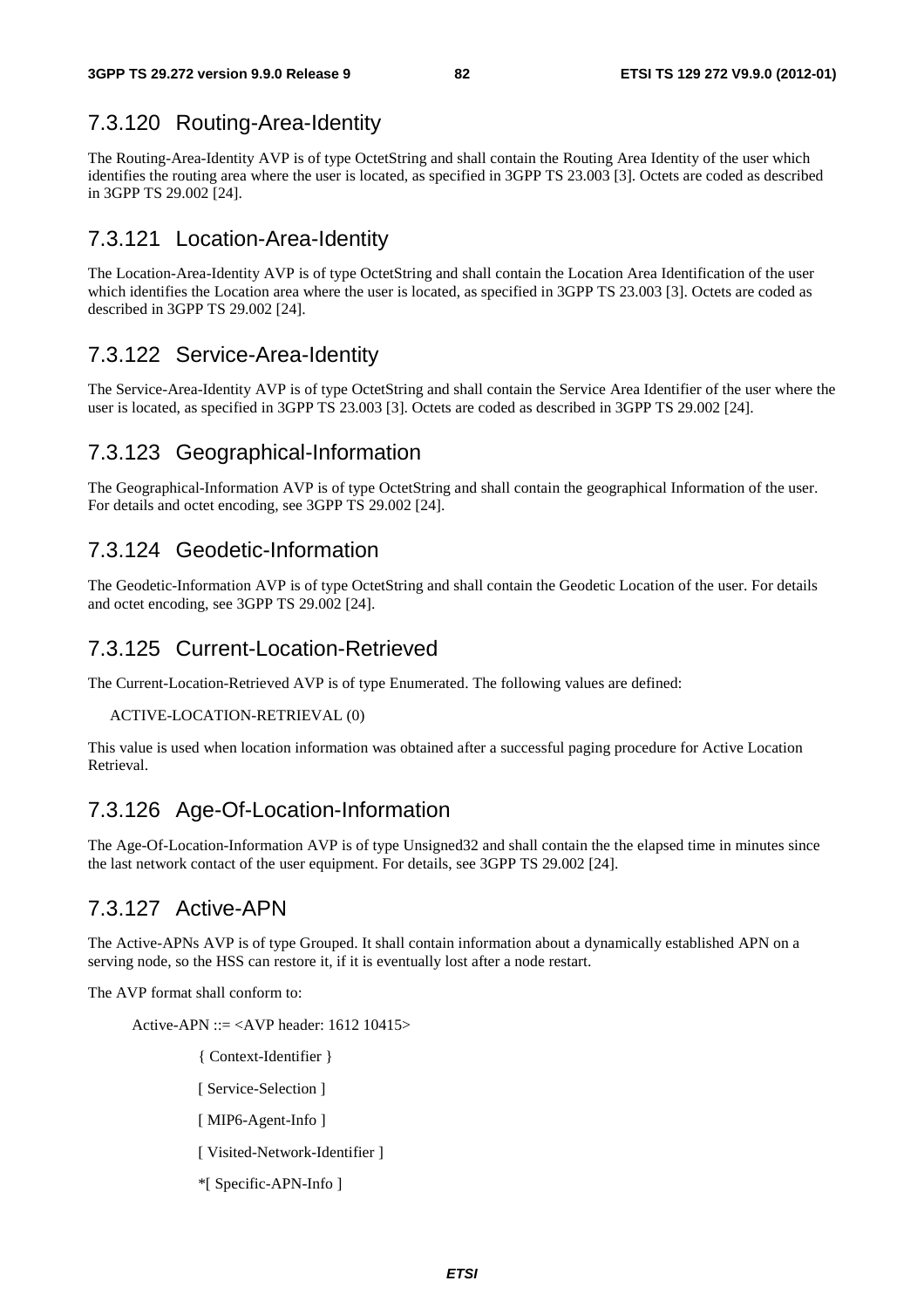\*[ AVP ]

#### 7.3.128 Error-Diagnostic

The Error-Diagnostic AVP is of type Enumerated. The following values are defined:

GPRS\_DATA\_SUBSCRIBED (0)

NO\_GPRS\_DATA\_SUBSCRIBED (1)

#### 7.3.129 Ext-PDP-Address AVP

The Ext-PDP-Address AVP is of type Address and indicates an additional address of the data protocol, and it may be included when the PDP supports dual-stack (IPv4v6).

## 7.4 Result-Code and Experimental-Result Values

### 7.4.1 General

This section defines result code values that shall be supported by all Diameter implementations that conform to this specification.

#### 7.4.2 Success

Result codes that fall within the Success category shall be used to inform a peer that a request has been successfully completed. The Result-Code AVP values defined in Diameter Base Protocol RFC 3588 [4] shall be applied.

#### 7.4.3 Permanent Failures

Errors that fall within the Permanent Failures category shall be used to inform the peer that the request has failed, and should not be attempted again. The Result-Code AVP values defined in Diameter Base Protocol RFC 3588 [4] shall be applied. When one of the result codes defined here is included in a response, it shall be inside an Experimental-Result AVP and the Result-Code AVP shall be absent.

#### 7.4.3.1 DIAMETER\_ERROR\_USER\_UNKNOWN (5001)

This result code shall be sent by the HSS to indicate that the user identified by the IMSI is unknown

#### 7.4.3.2 DIAMETER\_ERROR\_UNKNOWN\_EPS\_SUBSCRIPTION (5420)

This result code shall be sent by the HSS to indicate that no EPS subscription is associated with the IMSI.

#### 7.4.3.3 DIAMETER\_ERROR\_RAT\_NOT\_ALLOWED (5421)

This result code shall be sent by the HSS to indicate the RAT type the UE is using is not allowed for the IMSI.

#### 7.4.3.4 DIAMETER\_ERROR\_ROAMING\_NOT\_ALLOWED (5004)

This result code shall be sent by the HSS to indicate that the subscriber is not allowed to roam within the MME or SGSN area.

#### 7.4.3.5 DIAMETER\_ERROR\_EQUIPMENT\_UNKNOWN (5422)

This result code shall be sent by the EIR to indicate that the mobile equipment is not known in the EIR.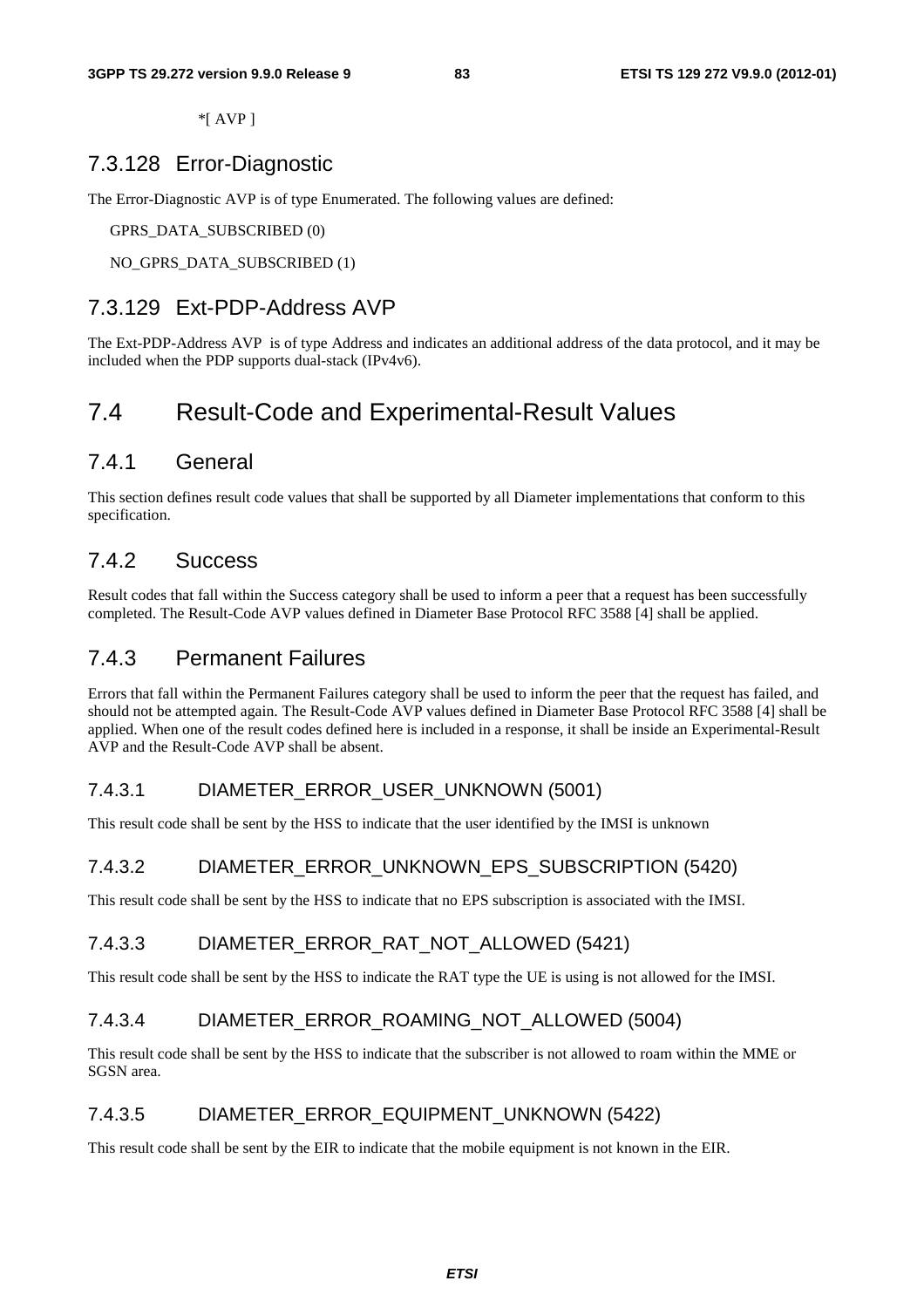#### 7.4.3.6 DIAMETER\_ERROR\_UNKOWN\_SERVING\_NODE (5423)

This result code shall be sent by the HSS to indicate that a Notify command has been received from a serving node which is not registered in HSS as the node currently serving the user.

## 7.4.4 Transient Failures

Result codes that fall within the transient failures category shall be used to inform a peer that the request could not be satisfied at the time it was received, but may be able to satisfy the request in the future. The Result-Code AVP values defined in Diameter Base Protocol RFC 3588 [4] shall be applied. When one of the result codes defined here is included in a response, it shall be inside an Experimental-Result AVP and the Result-Code AVP shall be absent.

#### 7.4.4.1 DIAMETER\_AUTHENTICATION\_DATA\_UNAVAILABLE (4181)

This result code shall be sent by the HSS to indicate that an unexpectedly transient failure occurs. The requesting node can try the request again in the future.

## 8 User identity to HSS resolution

The User identity to HSS resolution mechanism enables the MME, SGSN (for non-roaming case) or Diameter Relay/proxy agents in the home network (for roaming case) to find the identity of the HSS that holds the subscriber data for a given user identity when multiple and separately addressable HSSs have been deployed in the home network. The resolution mechanism is not required in networks that utilise a single HSS.

This User identity to HSS resolution mechanism may rely on routing capabilitites provided by Diameter and be implemented in the home operator network within dedicated Diameter Agents (Redirect Agents or Proxy Agents) responsible for determining the HSS identity based on the provided user identity. If this Diameter based implementation is selected by the Home network operator, the principles described below shall apply.

In non-roaming case, in networks where more than one independently addressable HSS are deployed in the home network, each MME and SGSN shall be configured with the address/identity of a Diameter Agent (Redirect Agent or Proxy Agent) implementing this resolution mechanism.

For support of roaming case, Diameter Relay agents and/or Diameter Proxy agents in the home network receiving the Diameter signalling from visited networks shall be configured with the address/identity of a Diameter Agent (Redirect Agent or Proxy Agent) implementing this resolution mechanism.

To get the HSS identity that holds the subscriber data for a given user identity in the home network, the Diameter request normally destined to the HSS shall be sent to a pre-configured address/identity of a Diameter agent supporting the User identity to HSS resolution mechanism.

- If this Diameter request is received by a Diameter Redirect Agent, the Diameter Redirect Agent shall determine the HSS identity based on the provided user identity and shall return a notification of redirection towards the HSS identity, in response to the Diameter request. Multiple HSS identities may be included in the response, as specified in IETF RFC 3588 [4]. In such a case, the requesting Diameter entity shall send the Diameter request to the first HSS identity in the ordered list received in the Diameter response from the Diameter Redirect Agent. If no successful response to the Diameter request is received, the requesting Diameter entity shall send a Diameter request to the next HSS identity in the ordered list. This procedure shall be repeated until a successful response from an HSS is received. After the user identity to HSS resolution, the MME or the SGSN shall store the determined HSS identity/name/Realm and shall use it in further Diameter requests to the same user identity.
- If this Diameter request is received by a Diameter Proxy Agent, the Diameter Proxy Agent shall determine the HSS identity based on the provided user identity and shall forward the Diameter request directly to the HSS. In this case, the user identity to HSS resolution decision is communicated to the MME/SGSN in the Origin-Host/Origin-Realm AVPs of the response. The MME or the SGSN may store the determined HSS identity/name/Realm and may use it in further Diameter requests to the same user identity.

In roaming case, whereas a Diameter Relay Agent is stateless, a stateful Diameter Proxy Agent in the home network may store the determined HSS identity/name/Realm and use it in further Diameter requests associated to the same user identity.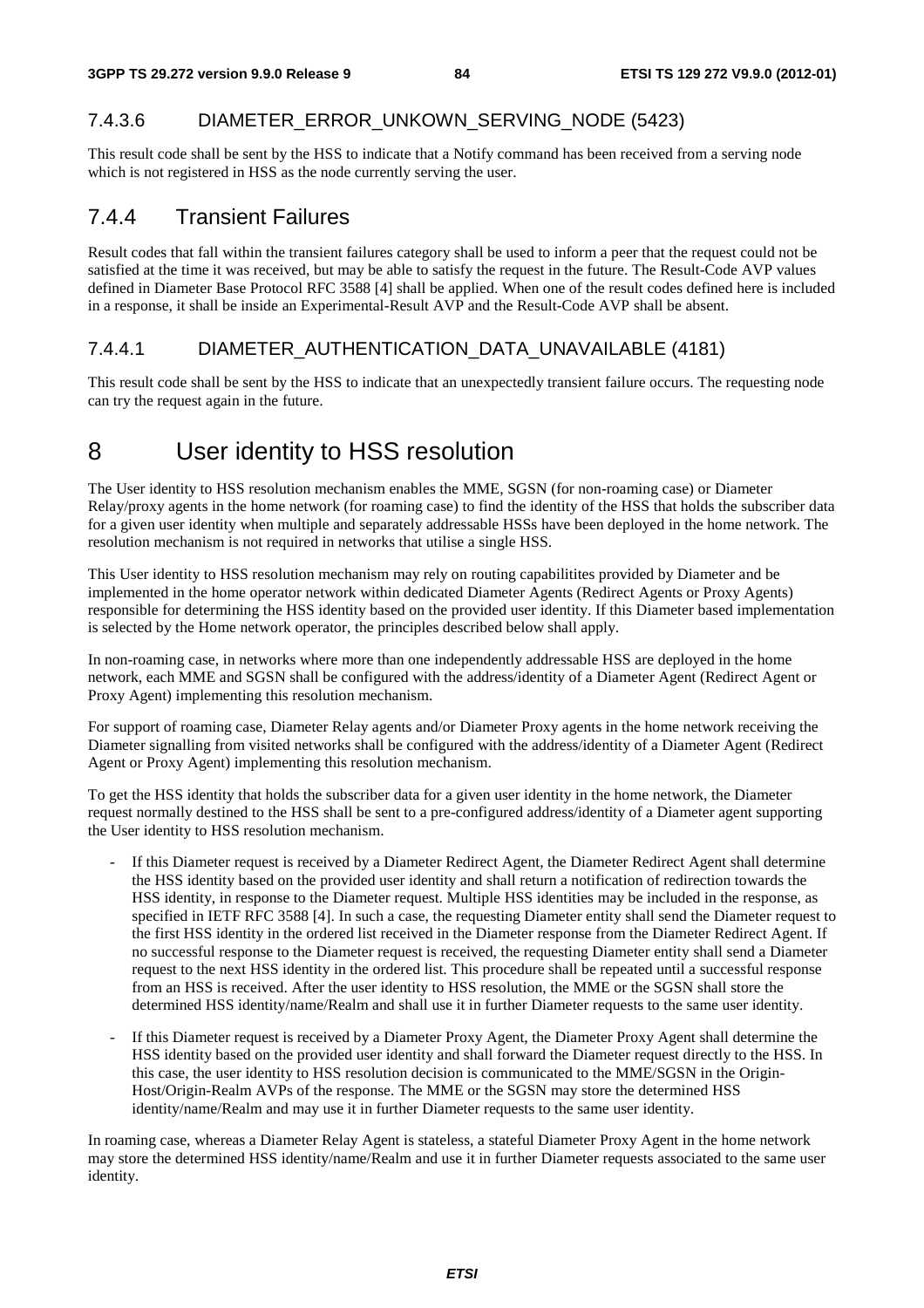#### **3GPP TS 29.272 version 9.9.0 Release 9 85 ETSI TS 129 272 V9.9.0 (2012-01)**

NOTE: Alternatives to the user identity to HSS resolution Diameter based implementation are outside the scope of this specification.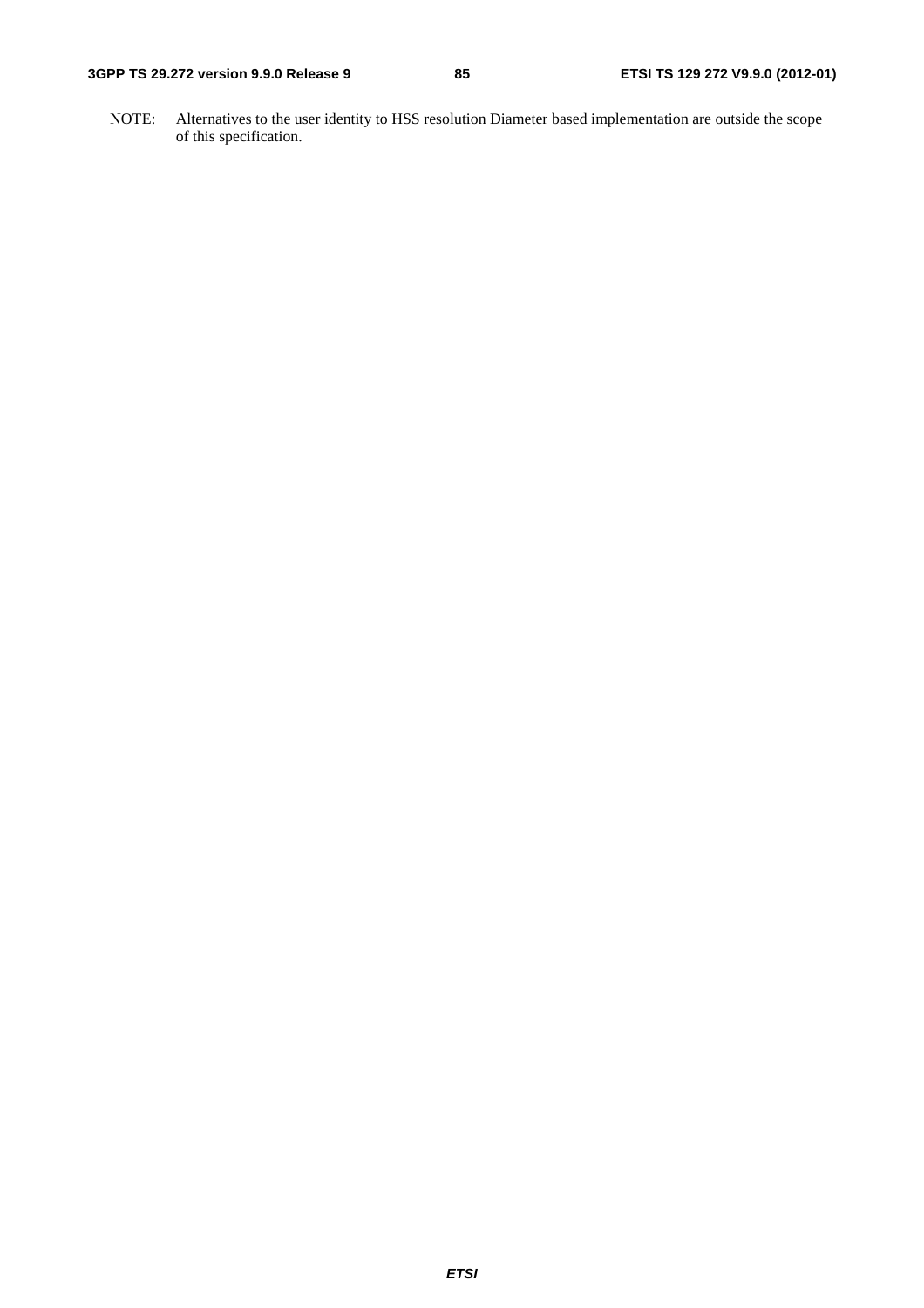# Annex A (normative): MME mapping table for S6a and NAS Cause Code values

The MME will at Attach communicate with HSS to retrieve subscription data. If this operation is not successful, there are several possible cause codes, which need to be mapped to appropriate cause codes over NAS to the UE.

This mapping shall be as shown in Tables A.1 and A.2.

#### **Table A.1: Mapping between S6a error codes and NAS Cause Code values**

| Reject indication from HSS to MME over S6a/S6d                                                                                                                                                                                                                                                                                                     | <b>NAS Cause Code to UE</b>                                                                                                                        |
|----------------------------------------------------------------------------------------------------------------------------------------------------------------------------------------------------------------------------------------------------------------------------------------------------------------------------------------------------|----------------------------------------------------------------------------------------------------------------------------------------------------|
| DIAMETER_ERROR_USER_UNKNOWN (5001)                                                                                                                                                                                                                                                                                                                 | #8 "EPS services and non-EPS services not allowed"                                                                                                 |
| DIAMETER_ERROR_UNKNOWN_EPS_SUBSCRIPTION<br>(5420) without Error Diagnostic, or with Error Diagnostic of<br>GPRS_DATA_SUBSCRIBED                                                                                                                                                                                                                    | #15 "No suitable cells in tracking area"                                                                                                           |
| DIAMETER_ERROR_UNKNOWN_EPS_SUBSCRIPTION<br>(5420) with Error Diagnostic of<br>NO_GPRS_DATA_SUBSCRIBED                                                                                                                                                                                                                                              | #7 "EPS services not allowed"                                                                                                                      |
| DIAMETER_ERROR_RAT_NOT_ALLOWED (5421)                                                                                                                                                                                                                                                                                                              | #15 "No suitable cells in tracking area", or<br>#13 "Roaming not allowed in this tracking area", or<br>#12 "Tracking area not allowed"<br>(NOTE 1) |
| DIAMETER ERROR ROAMING NOT ALLOWED (5004)<br>(NOTE 3)                                                                                                                                                                                                                                                                                              | #11 "PLMN not allowed"                                                                                                                             |
| DIAMETER_AUTHORIZATION_REJECTED (5003)                                                                                                                                                                                                                                                                                                             | #15 "No suitable cells in tracking area"                                                                                                           |
| DIAMETER_UNABLE_TO_COMPLY (5012),<br>DIAMETER_INVALID_AVP_VALUE (5004)<br>(NOTE 2)                                                                                                                                                                                                                                                                 | #17 "Network failure"                                                                                                                              |
| NOTE 1: Any of those NAS Cause Code values may be sent to the UE, depending on operator's choice.<br>NOTE 2: Any other permanent errors from the diameter base protocol, not listed here, should be also mapped to NAS<br>Cause Code #17 "Network failure".<br>NOTE 3: The MME might detect that roaming is not allowed by internal configuration. |                                                                                                                                                    |

#### **Table A.2: Mapping between NAS Cause Code values and network conditions**

| NAS cause code to UE                        | <b>Condition</b>                                                                                                                                                                                               |
|---------------------------------------------|----------------------------------------------------------------------------------------------------------------------------------------------------------------------------------------------------------------|
| #2 "IMSI Unknown in HSS"                    | The MME receives a SGsAP-LOCATION-UPDATE-<br>REJECT message from the VLR indicating in the<br>reject cause "IMSI unknown in HSS". Only used in<br>the Combined Tracking and Location Area Update<br>procedure. |
| #14 "EPS services not allowed in this PLMN" | The MME receives in Update-Location-Answer<br>message an indication of Roaming restricted in MME<br>due to unsupported feature                                                                                 |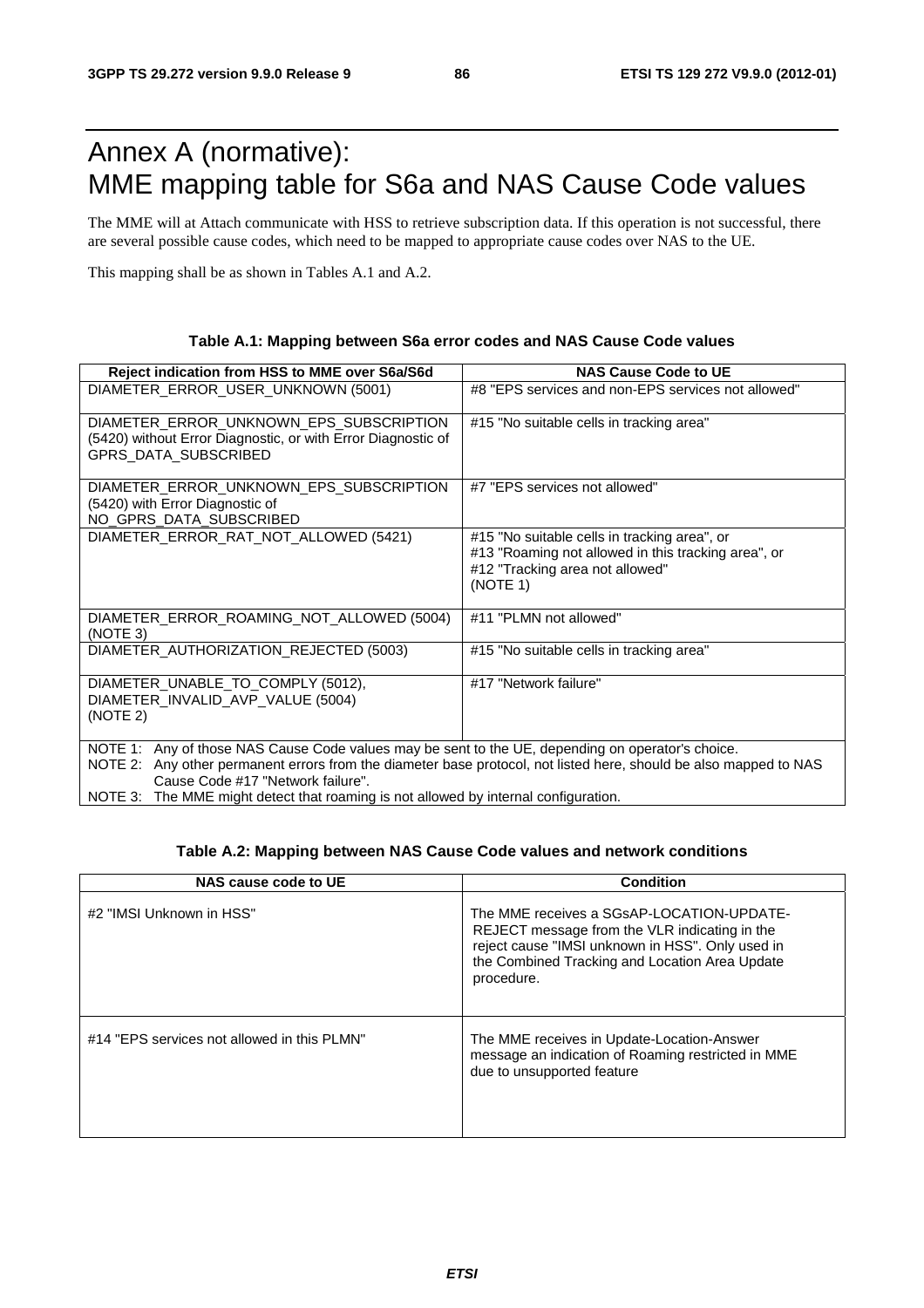| #19 "ESM failure" |                                                                                                  | The value OPERATOR_DETERMINED_BARRING is<br>received in the Subscriber-Status AVP                                                                                                                                                               |
|-------------------|--------------------------------------------------------------------------------------------------|-------------------------------------------------------------------------------------------------------------------------------------------------------------------------------------------------------------------------------------------------|
|                   | #12 "Tracking area not allowed"                                                                  | The HSS indicates that due to subscription to a<br>"regionally restricted service" the UE is not allowed to<br>operate in the tracking area.                                                                                                    |
|                   | #25 "Not authorized for this CSG"                                                                | The CSG ID of the cell from where the UE has sent<br>the TRACKING AREA UPDATE REQUEST message<br>is not contained in the Allowed CSG list.                                                                                                      |
|                   | #15 "No suitable cells in tracking area"                                                         | The MME receives the Diameter error<br>DIAMETER_UNABLE_TO_DELIVER (3002) and no re-<br>routing takes place or<br>DIAMETER_REALM_NOT_SERVED (3003) from another<br>Diameter Agent (e.g. from a Diameter EDGE Relay Agent<br>or from the GRX/IPX) |
|                   | #15 "No suitable cells in tracking area"<br>#14 "EPS services not allowed in this PLMN"          | The MME detects that it cannot communicate with the HSS<br>in the HPLMN of the subscriber. How the MME detect this                                                                                                                              |
|                   |                                                                                                  | is implementation specific.                                                                                                                                                                                                                     |
| NOTE:             | Any of those NAS Cause Code values may be                                                        |                                                                                                                                                                                                                                                 |
|                   | sent to the UE, depending on operator's choice /<br>configuration, e.g. NAS Cause Code #14 is to |                                                                                                                                                                                                                                                 |
|                   | be sent to the UE if the network is an LTE only                                                  |                                                                                                                                                                                                                                                 |
|                   | network.                                                                                         |                                                                                                                                                                                                                                                 |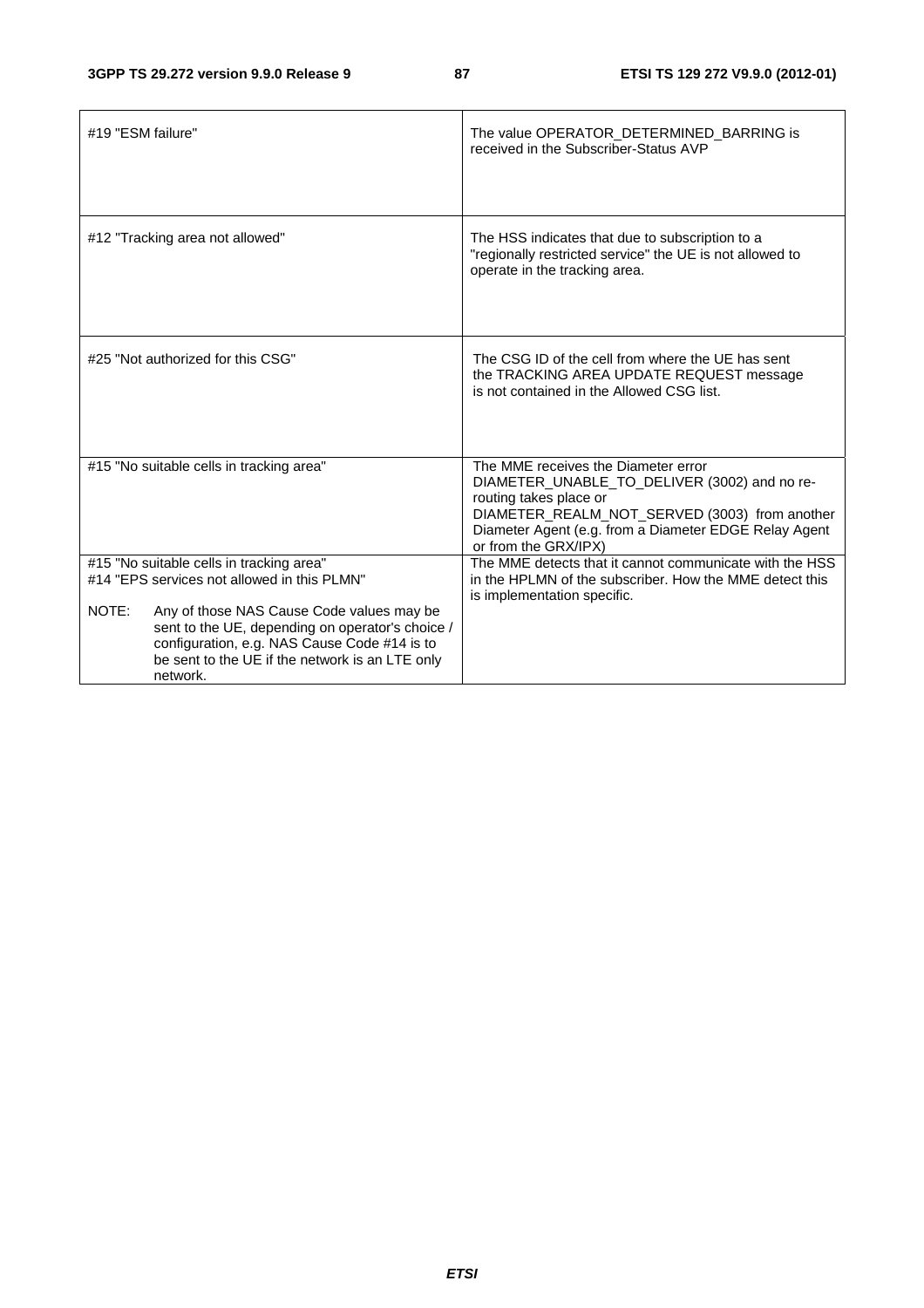# Annex B (informative): Change history

|             | <b>Change history</b> |           |                   |                |                                                                        |       |            |  |
|-------------|-----------------------|-----------|-------------------|----------------|------------------------------------------------------------------------|-------|------------|--|
| <b>Date</b> | TSG#                  | TSG Doc.  | <b>CR</b>         |                | Rev Subject/Comment                                                    | Old   | <b>New</b> |  |
| 2008-09     | CT#41                 | CP-080475 |                   |                | V2.0.0 approved in CT#41                                               | 2.0.0 | 8.0.0      |  |
| 2008-12     | CT#42                 | CP-080691 | 0001              | 1              | S6a Vendor-Specific-Application-Id AVP                                 | 8.0.0 | 8.1.0      |  |
|             |                       | CP-080691 | 0002              | $\mathbf{1}$   | RegSub feature                                                         |       |            |  |
|             |                       | CP-080691 | 0005              |                | Clarification on Immediate-Response-Preferred                          |       |            |  |
|             |                       | CP-080691 | 0006              | 1              | Correction of the Reference of Supported Features                      |       |            |  |
|             |                       |           |                   |                |                                                                        |       |            |  |
|             |                       | CP-080691 | 0007              |                | Definition of RAT-Frequency-Selection-Priority                         |       |            |  |
|             |                       | CP-080691 | 0008              | $\overline{2}$ | ME Identity Check                                                      |       |            |  |
|             |                       | CP-080703 | 0009              | $\overline{2}$ | Gr alignment                                                           |       |            |  |
|             |                       | CP-080971 | 0010              | 3              | <b>Closed Subscriber Group</b>                                         |       |            |  |
|             |                       | CP-080691 | 0011              |                | AVP codes                                                              |       |            |  |
|             |                       | CP-080691 | 0012              | 1              | <b>MSISDN AVP</b>                                                      |       |            |  |
|             |                       | CP-080691 | 0013              |                | <b>Result codes</b>                                                    |       |            |  |
|             |                       | CP-080691 | $\overline{0014}$ |                | Removal of Editor's note in ULA Flag                                   |       |            |  |
|             |                       | CP-080691 | 0015              | 2              | Duplicated AMBR AVP and Use of Called-Station-Id                       |       |            |  |
|             |                       | CP-080691 | 0017              |                | Change of AVP to carry the APN information                             |       |            |  |
|             |                       | CP-080691 | 0018              | 1              | Reference to 3GPP-Charging-Characteristics                             |       |            |  |
|             |                       | CP-080691 | 0019              |                | <b>Access Restriction Data Definition</b>                              |       |            |  |
|             |                       | CP-080691 | 0020              |                | <b>AMBR Definition</b>                                                 |       |            |  |
|             |                       | CP-080691 | 0021              | 1              | <b>AVPs Encoding</b>                                                   |       |            |  |
|             |                       | CP-080691 | 0022              | $\mathbf{1}$   | <b>PDN-GW Delete</b>                                                   |       |            |  |
|             |                       | CP-080691 | 0023              | $\mathbf{1}$   | Requesting Node Type Clarification                                     |       |            |  |
|             |                       | CP-080691 | 0024              |                | Authn Session State AVP                                                |       |            |  |
|             |                       |           |                   |                |                                                                        |       |            |  |
|             |                       | CP-080691 | 0026              | $\overline{2}$ | <b>Trace Session Activation and Deactivation</b>                       |       |            |  |
|             |                       | CP-080691 | 0027              | 1              | Context-Identifier in APN-Configuration-Profile                        |       |            |  |
|             |                       | CP-080691 | 0029              |                | APN-OIReplacement                                                      |       |            |  |
|             |                       | CP-080703 | 0032              |                | <b>Access Restriction</b>                                              |       |            |  |
|             |                       | CP-080691 | 0033              | 1              | Context Identifier clarification                                       |       |            |  |
|             |                       | CP-080691 | 0034              | 1              | APN-Configuration correction                                           |       |            |  |
|             |                       | CP-080691 | 0037              |                | Removal of Supported RAT Types                                         |       |            |  |
|             |                       | CP-080691 | 0039              | $\mathbf{1}$   | Extension of the Terminal-Information AVP for non-3GPP accesses        |       |            |  |
|             |                       | CP-080691 | 0040              |                | Conditionality of ULA-Flags and PUA-Flags AVPs                         |       |            |  |
|             |                       | CP-080691 | 0042              |                | Wrong Description for Complete APN Configuration Profile<br>Withdrawal |       |            |  |
|             |                       |           |                   |                |                                                                        |       |            |  |
|             |                       | CP-080691 | 0043              |                | Purge UE Detailed Behaviour                                            |       |            |  |
|             |                       | CP-080691 | 0044              | $\mathbf{1}$   | MME/SGSN area restricted flag cleanup                                  |       |            |  |
|             |                       |           |                   |                | TS number in cover page corrected                                      | 8.1.0 | 8.1.1      |  |
| 2009-03     | CT#43                 | CP-090056 | 0048              | 2              | Context Identifier for Update or Removal of PDN GW                     | 8.1.1 | 8.2.0      |  |
|             |                       | CP-090046 | 0049              |                | Clarification of the relationship between Subscriber-Status and ODB    |       |            |  |
|             |                       | CP-090046 | 0051              | 2              | Context-Identifier in APN-Configuration-Profile                        |       |            |  |
|             |                       | CP-090024 | 0052              |                | Update of the AVP Codes                                                |       |            |  |
|             |                       | CP-090236 | 0053              | $\overline{2}$ | PDN GW update for Wildcard APN                                         |       |            |  |
|             |                       | CP-090044 | 0054              | 1              | Ready for SM                                                           |       |            |  |
|             |                       | CP-090046 | 0055              |                | <b>ODB</b> for SM                                                      |       |            |  |
|             |                       | CP-090044 | 0056              | $\overline{2}$ | Handling LCS Subscription Data                                         |       |            |  |
|             |                       | CP-090046 | 0057              |                | Charging Characteristics                                               |       |            |  |
|             |                       | CP-090046 | 0058              | $\overline{2}$ | Regional-Subscription-Zone-Code AVP Correction                         |       |            |  |
|             |                       | CP-090046 | 0059              | 2              | <b>Trace Depth corrections</b>                                         |       |            |  |
|             |                       | CP-090046 | 0060              | $\overline{2}$ | Delete Subscriber Data Request procedure                               |       |            |  |
|             |                       | CP-090046 | 0063              | 1              | Coding definition for STN-SR                                           |       |            |  |
|             |                       | CP-090046 | 0064              |                | Trace Reference in DSR                                                 |       |            |  |
|             |                       | CP-090046 | 0065              | 1              | DSR-Flags                                                              |       |            |  |
|             |                       | CP-090046 | 0066              | 2              | Clarification on All-APN-Configurations-Included-Indicator             |       |            |  |
|             |                       |           |                   |                |                                                                        |       |            |  |
|             |                       | CP-090046 | 0069              |                | User-Name AVP contains only the IMSI                                   |       |            |  |
|             |                       | CP-090046 | 0070              |                | MIP6-Agent-Info Definition and Usage                                   |       |            |  |
|             |                       | CP-090046 | 0075              | 1              | <b>Allocation Retention Priority</b>                                   |       |            |  |
|             |                       | CP-090046 | 0076              |                | APN includes only the Network Identifier                               |       |            |  |
|             |                       | CP-090046 | 0077              |                | Error Codes and ABNF Corrections                                       |       |            |  |
|             |                       | CP-090039 | 0078              | 4              | User to HSS resolution                                                 |       |            |  |
|             |                       | CP-090046 | 0079              | 1              | Introducing the Trace-Collection-Entity AVP                            |       |            |  |
|             |                       | CP-090046 | 0081              | 4              | Usage of Immediate-Response-Preferred AVP                              |       |            |  |
|             |                       | CP-090044 | 0082              | 3              | Handling SMS Subscription Data                                         |       |            |  |
|             |                       | CP-090046 | 0083              |                | <b>SCTP</b> version                                                    |       |            |  |
|             |                       | CP-090046 | 0084              |                | RFC 5447 References                                                    |       |            |  |
| 2009-06     | CT#44                 | CP-090287 | 0086              | 1              | Notification of SMS over IP Non-Delivery for E-UTRAN and UE            | 8.2.0 | 8.3.0      |  |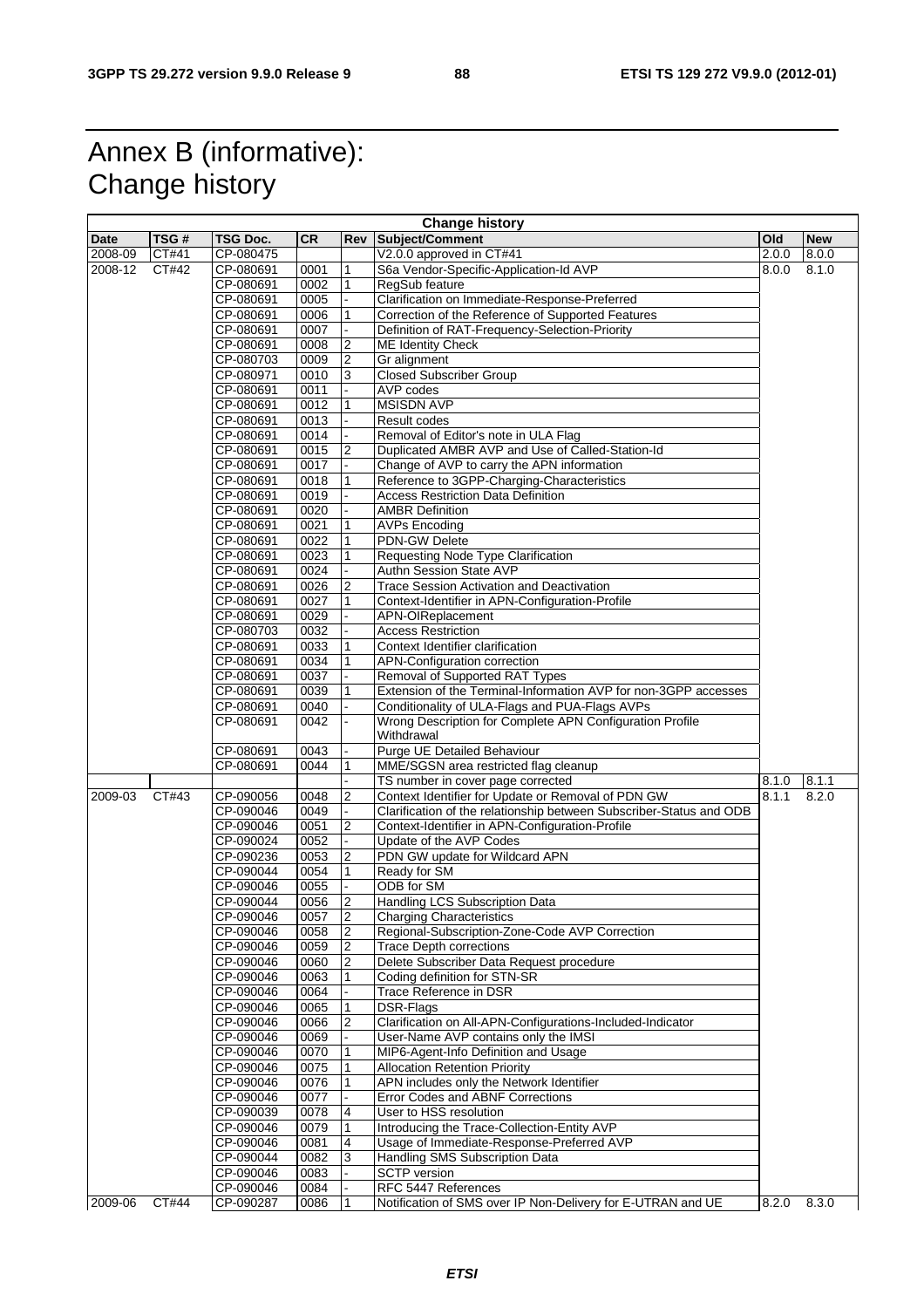|         |       |                        |                   |                | Reachability                                                                      |       |       |
|---------|-------|------------------------|-------------------|----------------|-----------------------------------------------------------------------------------|-------|-------|
|         |       | CP-090287              | 0087              | 1              | Coding of Immediate Response Preferred AVP                                        |       |       |
|         |       | CP-090287              | 0088              |                | <b>Trace Event List</b>                                                           |       |       |
|         |       | CP-090287              | 0089              |                | Removal of Requesting Node Type from AIR                                          |       |       |
|         |       | CP-090287              | 0091              |                | Regional-Subscription-Zone-Code clarification                                     |       |       |
|         |       | CP-090287              | 0092              |                | Clarification of PLMN encoding                                                    |       |       |
|         |       | CP-090287              | 0093              |                | Diameter Command Codes for S6a/S6d/S13/S13"                                       |       |       |
|         |       | CP-090287              | 0094              |                | Update of Diameter Codes                                                          |       |       |
|         |       | CP-090287<br>CP-090378 | 0095<br>0096      | 1<br>3         | Formatting of APN in Service-Selection AVP<br>User Data Download Indication       |       |       |
|         |       | CP-090315              | 0097              |                | Usage of Single-Registration-Indication                                           |       |       |
|         |       | CP-090495              | 0098              | 3              | ULR processing enhancement                                                        |       |       |
| 2009-09 | CT#45 | CP-090531              | 0100              | $\overline{2}$ | Correction on APN-OI-Replacement                                                  | 8.3.0 | 8.4.0 |
|         |       | Cp-090726              | 0101              | 3              | GPRS subscription data over S6d                                                   |       |       |
|         |       | CP-090531              | 0102              | 1              | Usage of DIAMETER_ERROR_UNKNOWN_EPS_SUBSCRIPTION                                  |       |       |
|         |       | CP-090531              | 0103              | 6              | Cancel Location for Initial Attach                                                |       |       |
|         |       | CP-090531              | 0104              | 4              | Subscriber Data Update                                                            |       |       |
|         |       | CP-090531              | 0105              | 1              | Usage of Single Registration Indication                                           |       |       |
|         |       | CP-090531              | 0106              | 2              | <b>Charging Characteristics Reference</b>                                         |       |       |
|         |       | CP-090531              | 0107              | 1              | Alerting Reason Behaviour                                                         |       |       |
|         |       | CP-090531              | 0108              | 1              | Wildcard APN                                                                      |       |       |
|         |       | CP-090531              | 0109              |                | Subscriber's NAM                                                                  |       |       |
|         |       | CP-090531              | 0111              |                | Trace ID length correction                                                        |       |       |
|         |       | CP-090531              | 0112              | 1              | Subscription-Data AVP in Update Location Answer                                   |       |       |
|         |       | CP-090531              | 0113              | 1              | Default values for Allocation Retention Priority AVP                              |       |       |
|         |       | CP-090531              | 0114              |                | Default APN and Wildcard APN                                                      |       |       |
|         |       | CP-090531              | 0115              | 2              | Correction in behavior of DSR-Flags                                               |       |       |
|         |       | CP-090531              | 0116              | $\mathbf{1}$   | PDN Type                                                                          |       |       |
|         |       | CP-090531              | 0118              | 1              | Clarification on the process of skip subscriber data flag in the HSS              |       |       |
|         |       | CP-090532              | 0119              | 1              | Corrections on IDR ABNF and Service Type AVP                                      |       |       |
|         |       | CP-090532              | 0120              | $\mathbf{1}$   | TS-Code AVP is missing in DSR command                                             |       |       |
|         |       | CP-090532              | 0123              | 1              | Cleanup of the TS                                                                 |       |       |
|         |       | CP-090532              | 0124              | 1              | Format of User-Id                                                                 |       |       |
|         |       | CP-090532              | 0125              | 1              | <b>GPRS Subscription Data Update</b>                                              |       |       |
|         |       | CP-090532              | 0126              | 2              | APN-Configuration-Profile                                                         |       |       |
|         |       | CP-090532              | $01\overline{28}$ | $\mathbf{1}$   | 3GPP2-MEID AVP                                                                    |       |       |
|         |       | CP-090532              | 0129              | 1              | MIP6-Agent-Info AVP                                                               |       |       |
|         |       | CP-090532              | 0130              |                | Alignment of Supported Feature concept with 29.229                                |       |       |
|         |       | CP-090532              | 0133              | 1              | <b>EPS Subscribed QoS</b><br>Restruction of the TS 29.272                         |       |       |
|         |       | CP-090532<br>CP-090532 | 0137<br>0138      | 1<br>1         | Trace Depth per session                                                           |       |       |
|         |       | CP-090532              | 0140              |                | Clarification of Unsigned32 bit flag AVPs                                         |       |       |
|         |       | CP-090532              | 0141              | 1              | Extra Regional-Subscription-Zone-Codes                                            |       |       |
|         |       | CP-090532              | 0142              | $\mathbf{1}$   | Clarification of Service-Selection AVP encoding                                   |       |       |
|         |       | CP-090532              | 0143              |                | User to HSS identity resolution for Diameter Proxy Agents                         |       |       |
|         |       | CP-090532              | 0144              |                | RFSP coding                                                                       |       |       |
| 2009-09 | CT#45 | CP-090556              | 0122              | 3              | Optimization of Subscriber Data Update                                            | 8.4.0 | 9.0.0 |
|         |       | CP-090562              | 0131              |                | <b>Emergency Support in S6a</b>                                                   |       |       |
| 2009-12 | CT#46 | CP-091030              | 0148              | 4              | Clarification on Some Subscription Data List Handling in                          | 9.0.0 | 9.1.0 |
|         |       |                        |                   |                | MME/SGSN                                                                          |       |       |
|         |       | CP-090793              | 0149              | 1              | APN level APN-OI-Replacement                                                      |       |       |
|         |       | CP-090800              | 0150              | 2              | ICS-Flag                                                                          |       |       |
|         |       | CP-090767              | 0152              | 2              | RFSP alignment in 29.272                                                          |       |       |
|         |       | CP-090801              | 0153              | 1              | Notify Request for Emergency Attached UEs                                         |       |       |
|         |       | CP-090767              | 0155              | 2              | <b>Wildcard APN</b>                                                               |       |       |
|         |       | CP-090767              | 0157              | 1              | Lifetime of Charging Characteristics after Change                                 |       |       |
|         |       | CP-091030              | 0159              | 2              | Correction on the UE initiated detach procedure                                   |       |       |
|         |       | CP-090767              | 0163              | 2              | FQDN for S6a NOR                                                                  |       |       |
|         |       | CP-090767              | 0165              |                | HPLMN-ODB AVP correction                                                          |       |       |
|         |       | CP-091032              | 0167              |                | From GMLC-Address to GMLC-Number                                                  |       |       |
|         |       | CP-091030              | 0171              | 1              | Static PDN GW                                                                     |       |       |
|         |       | CP-091030              | 0177              | $\mathbf{1}$   | Clarification on Usage of Re-Synchronization-Info AVP                             |       |       |
|         |       | CP-091030              | 0179              | 1              | Clarification on the Number of PDP-Contexts in the GPRS-<br>Subscription-Data AVP |       |       |
|         |       | CP-090767              | 0185              |                | APN-Configuration-Profile usage in IDR                                            |       |       |
|         |       | CP-091030              | 0187              | 2              | <b>IMEI</b> encoding                                                              |       |       |
|         |       | CP-091030              | 0189              | 1              | APN-Configuration Service-Selection values                                        |       |       |
|         |       | CP-091030              | 0191              | 1              | QoS attributes                                                                    |       |       |
|         |       | CP-090789              | 0196              | 1              | Subscription-Data clarification for UE Reachability                               |       |       |
|         |       | CP-091030              | 0198              | $\overline{2}$ | Vendor Specific Application ID                                                    |       |       |
|         |       | CP-090776              | 0200              | 1              | <b>Destination Realm</b>                                                          |       |       |
|         |       | CP-090767              | 0202              |                | Correction to fault recovery procedure and ME identity check                      |       |       |
|         |       |                        |                   |                | procedure                                                                         |       |       |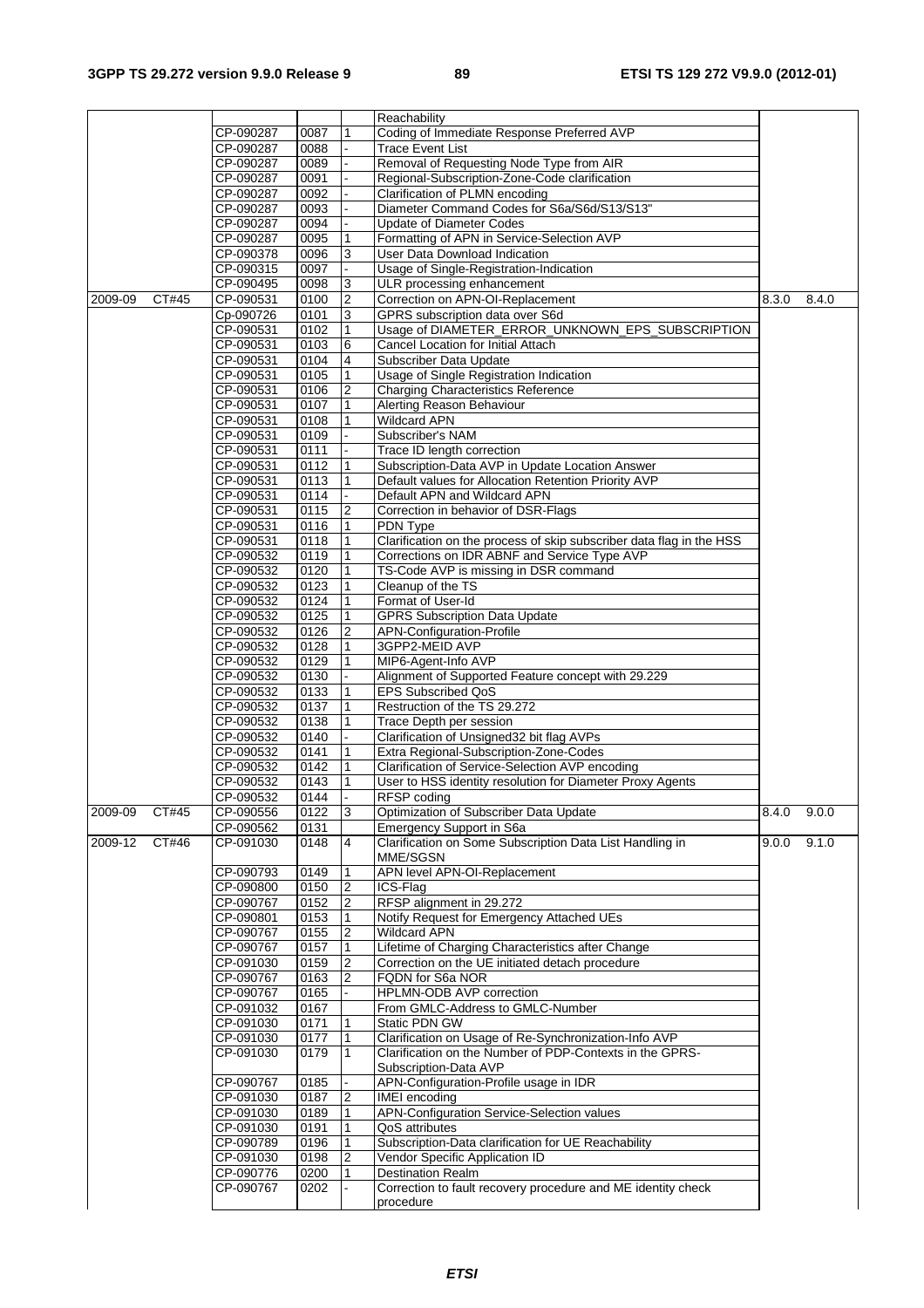|             |       | CP-090767 | 0204 |                | Reference of 3GPP-Charging-Characteristics                            |       |       |
|-------------|-------|-----------|------|----------------|-----------------------------------------------------------------------|-------|-------|
|             |       | CP-090767 | 0206 |                | Reset procedure MME/SGSN behavior                                     |       |       |
| $2010 - 03$ | CT#47 | CP-100020 | 0181 | 2              | Correction to Purge UE Detailed Behaviour                             | 9.1.0 | 9.2.0 |
|             |       | CP-100020 | 0210 |                | <b>HPLMN ODB</b>                                                      |       |       |
|             |       | CP-100048 | 0211 | 2              | TADS support in S6a/S6d                                               |       |       |
|             |       | CP-100020 | 0217 |                | Cancellation-Type clarifications                                      |       |       |
|             |       | CP-100020 | 0219 | 1              | <b>IETF References update</b>                                         |       |       |
|             |       | CP-100020 | 0221 |                | Static PDN GW                                                         |       |       |
|             |       | CP-100046 | 0222 |                | Addition of V-GMLC address for S6a                                    |       |       |
|             |       | CP-100020 | 0223 |                | Handling of UE Reachability MME Parameter                             |       |       |
|             |       | CP-100020 | 0227 |                | Indication of PLMN ID of the selected PGW                             |       |       |
|             |       | CP-100040 | 0228 |                | Context-Identifier in NOR                                             |       |       |
|             |       | CP-100235 | 0230 | 5              | EPS Subscriber State and Location Information Request                 |       |       |
|             |       | CP-100040 | 0233 |                | Reset to Combined MME/SGSN                                            |       |       |
|             |       | CP-100040 |      |                |                                                                       |       |       |
|             |       |           | 0234 | 1              | NOR-Flags correction                                                  |       |       |
|             |       | CP-100040 | 0236 | $\overline{2}$ | Indication of LCS Capabilities support over S6a/S6d                   |       |       |
|             |       | CP-100040 | 0238 |                | Fix ambiguity on context id AVP                                       |       |       |
| 2010-06     | CT#48 | CP-100264 | 0241 |                | Service-Selection values                                              | 9.2.0 | 9.3.0 |
|             |       |           | 0243 | 1              | MIP6-Agent-Info                                                       |       |       |
|             |       |           | 0245 | 2              | Fix ambiguity on usage of the Supported-Features AVP                  |       |       |
|             |       |           | 0260 | $\mathbf{1}$   | Correction of Context-Identifier                                      |       |       |
|             |       | CP-100277 | 0247 |                | Dynamic information update after a Reset procedure                    |       |       |
|             |       |           | 0248 | 1              | Notify command from unknown MME                                       |       |       |
|             |       | CP-100416 | 0249 | 4              | S6a Error Codes                                                       |       |       |
|             |       | CP-100279 | 0258 | 3              | <b>URRP for SGSN</b>                                                  |       |       |
|             |       | CP-100265 | 0262 | 3              | MME mapping between Diameter error codes and NAS Cause Code<br>values |       |       |
| 2010-09     | CT#49 | CP-100456 | 0268 | 1              | Restoration of the SGSN Number in the VLR                             | 9.3.0 | 9.4.0 |
|             |       | CP-100457 | 0272 |                | QoS-Subscribed                                                        |       |       |
|             |       | CP-100457 | 0273 |                | Trace-Reference AVP encoding                                          |       |       |
|             |       | CP-100457 | 0284 |                | Usage of MIP-Home-Agent-Host AVP                                      |       |       |
|             |       | CP-100457 | 0285 |                | Correction on HSS behaviour about IMEI                                |       |       |
|             |       | CP-100577 | 0275 | 2              | NAS Cause Code values                                                 |       |       |
|             |       | CP-100463 | 0276 |                | LCS Privacy Features for MME                                          |       |       |
|             |       | CP-100443 | 0281 | 2              | Correction to Delete Subscriber Data for SGSN                         |       |       |
|             |       | CP-100443 | 0283 | 1              | Unclear Cancel-Type Setting for Single Registration and Initial       |       |       |
|             |       |           |      |                | Attach                                                                |       |       |
| $2010 - 12$ | CT#50 | CP-100679 | 0269 | 4              | S6a Error Diagnostic                                                  | 9.4.0 | 9.5.0 |
|             |       | CP-100679 | 0299 | $\overline{2}$ | <b>AMBR</b> clarification                                             |       |       |
|             |       | CP-100679 | 0300 |                | Store HSS Identity in MME/SGSN after successful ULA                   |       |       |
|             |       | CP-100679 | 0302 |                | Usage of Served Party IP Address AVP inside the APN<br>Configuration  |       |       |
|             |       | CP-100679 | 0304 |                | Usage of APN-OI-Replacement AVP                                       |       |       |
|             |       | CP-100679 | 0309 | 4              | Unknown EPS Subscription                                              |       |       |
|             |       | CP-100679 | 0314 | 3              | Fix ambiguity in the LCS related indication                           |       |       |
|             |       | CP-100707 | 0312 | $\vert$ 1      | Correction of Restoration flag                                        |       |       |
|             |       | CP-100707 | 0318 |                | Default APN and Wildcard APN                                          |       |       |
|             |       | CP-100707 | 0321 | 1              | Usage of PGW Allocation Type AVP                                      |       |       |
|             |       | CP-100698 | 0296 | 1              | Removal of Notify Messages during detach or last PDN connection       |       |       |
|             |       |           |      |                | deactivation via 3GPP access                                          |       |       |
| $2011 - 03$ | CT#51 | CP-110042 | 0336 | 3              | Correction of error cause handling                                    | 9.5.0 | 9.6.0 |
|             |       | CP-110042 | 0338 | $\overline{2}$ | Setting of M bit AVP flag                                             |       |       |
|             |       | CP-110042 | 0342 |                | <b>AMBR Correction</b>                                                |       |       |
|             |       | CP-110042 | 0355 |                | Feature Flags for UE Reachability Notification and State/Location     |       |       |
|             |       |           |      |                | Info Retrieval                                                        |       |       |
|             |       | CP-110051 | 0345 |                | PDP Address correction                                                |       |       |
|             |       | CP-110051 | 0350 | 2              | Ambiguity in IDR flags                                                |       |       |
|             |       | CP-110051 | 0352 |                | Homogeneous Support for IMS Voice over PS AVP missing                 |       |       |
| 2011-06     | CT#52 | CP-110351 | 0361 |                | SGSN-Number AVP correction                                            | 9.6.0 | 9.7.0 |
| 2011-09     | CT#53 | CP-110562 | 0371 | $\mathbf{1}$   | Active-APN AVP definition                                             | 9.7.0 | 9.8.0 |
|             |       | CP-110562 | 0373 |                | Context-Identifier when interworking with GTPv1                       |       |       |
|             |       | CP-110562 | 0379 |                | <b>APN-AMBR for GPRS</b>                                              |       |       |
| 2011-12     | CT#54 | CP-110787 | 0388 | $\mathbf{1}$   | Unknown EPS Subscription over S6d/S6a                                 | 9.8.0 | 9.9.0 |
|             |       | CP-110787 | 0395 | 1              | M-bit Handling                                                        |       |       |
|             |       |           |      |                |                                                                       |       |       |